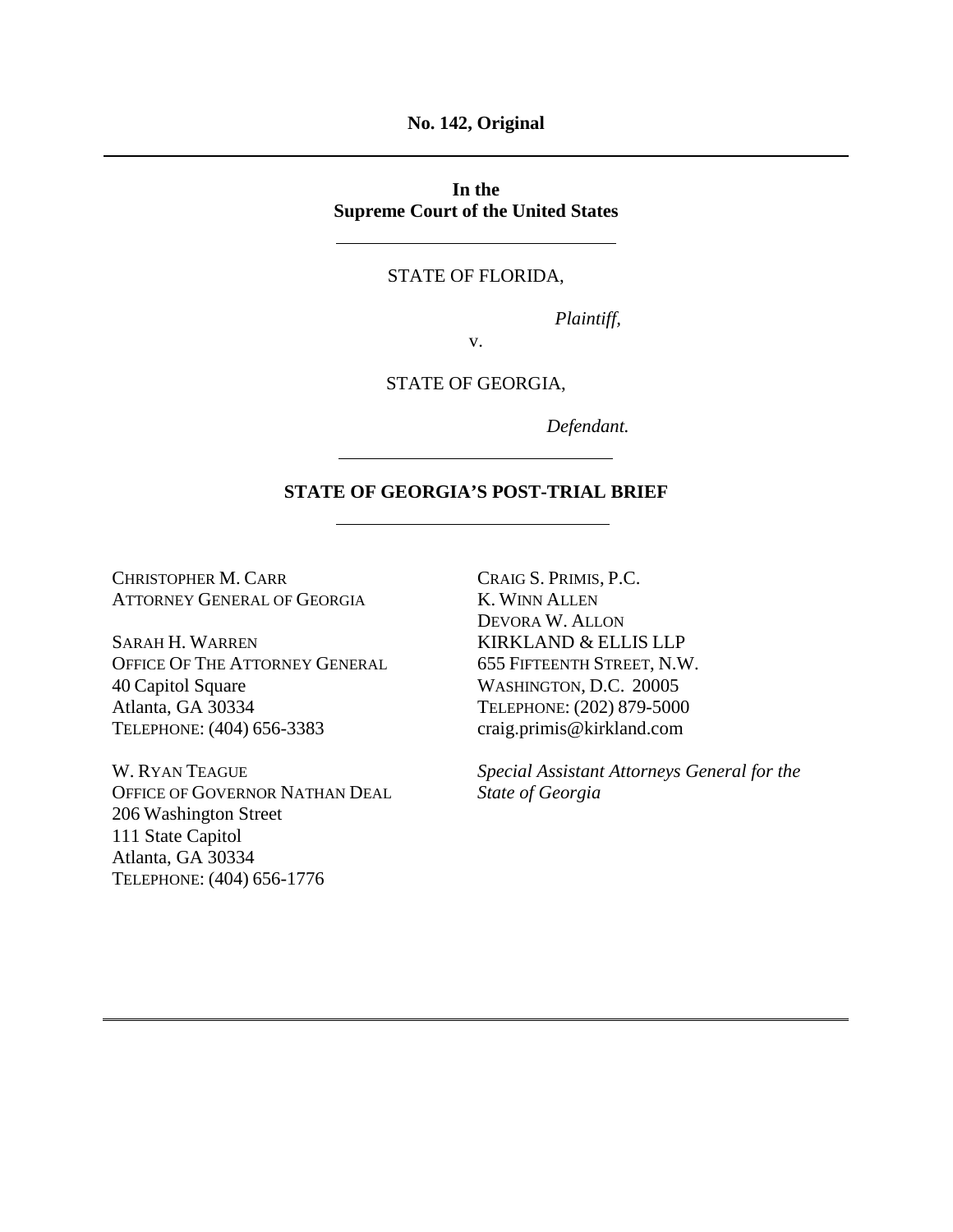|      |                                                 |    |                                                                                                                                                                                            | Page |  |  |  |  |  |
|------|-------------------------------------------------|----|--------------------------------------------------------------------------------------------------------------------------------------------------------------------------------------------|------|--|--|--|--|--|
|      |                                                 |    |                                                                                                                                                                                            |      |  |  |  |  |  |
| I.   | FLORIDA CANNOT OBTAIN RELIEF WITHOUT CHANGES TO |    |                                                                                                                                                                                            |      |  |  |  |  |  |
|      | A.                                              |    | Increased Flows In The Flint River Do Not Lead To Increased Releases                                                                                                                       |      |  |  |  |  |  |
|      | <b>B.</b>                                       |    | Modeling By Both Georgia And Florida Confirms That Consumption<br>Caps Would Not Produce A Material Increase In State-Line Flows During                                                    |      |  |  |  |  |  |
|      | $\mathcal{C}$ .                                 |    | Florida Has Admitted On Multiple Occasions That The Only Way To<br>Guarantee Reliable Flows Above 5,000 cfs During Drought Is By                                                           |      |  |  |  |  |  |
| II.  |                                                 |    | <b>FLORIDA BORE THE BURDEN OF PROVING MULTIPLE ELEMENTS</b>                                                                                                                                |      |  |  |  |  |  |
| III. |                                                 |    | FLORIDA HAS FAILED TO PROVE INJURY AND CAUSATION BY                                                                                                                                        |      |  |  |  |  |  |
|      | A.                                              |    | Florida's Attenuated Chain Of Causation Does Not Meet The "Clear And                                                                                                                       |      |  |  |  |  |  |
|      | <b>B.</b>                                       |    | Florida Has Not Proven That Georgia's Water Use Caused Real And                                                                                                                            |      |  |  |  |  |  |
|      |                                                 | 1. | Georgia's Water Use Did Not Cause The Oyster Fishery Collapse  22                                                                                                                          |      |  |  |  |  |  |
|      |                                                 | 2. |                                                                                                                                                                                            |      |  |  |  |  |  |
|      |                                                 | 3. | Ecological Experts Have Not Established Clear And Convincing<br>Evidence Of A Connection Between Georgia's Consumptive Use<br>And Any Other Alleged Changes To The Ecology Of Apalachicola |      |  |  |  |  |  |
|      | C.                                              |    | Florida Has Failed To Provide Clear And Convincing Evidence That                                                                                                                           |      |  |  |  |  |  |
|      |                                                 | 1. | Woodruff Dam Has Lowered River Levels 40 Miles Downstream<br>Of The Dam And Fundamentally Changed The Ecology Of The                                                                       |      |  |  |  |  |  |
|      |                                                 | 2. | Navigational Dredging Lowered The Level Of The River And                                                                                                                                   |      |  |  |  |  |  |

# **TABLE OF CONTENTS**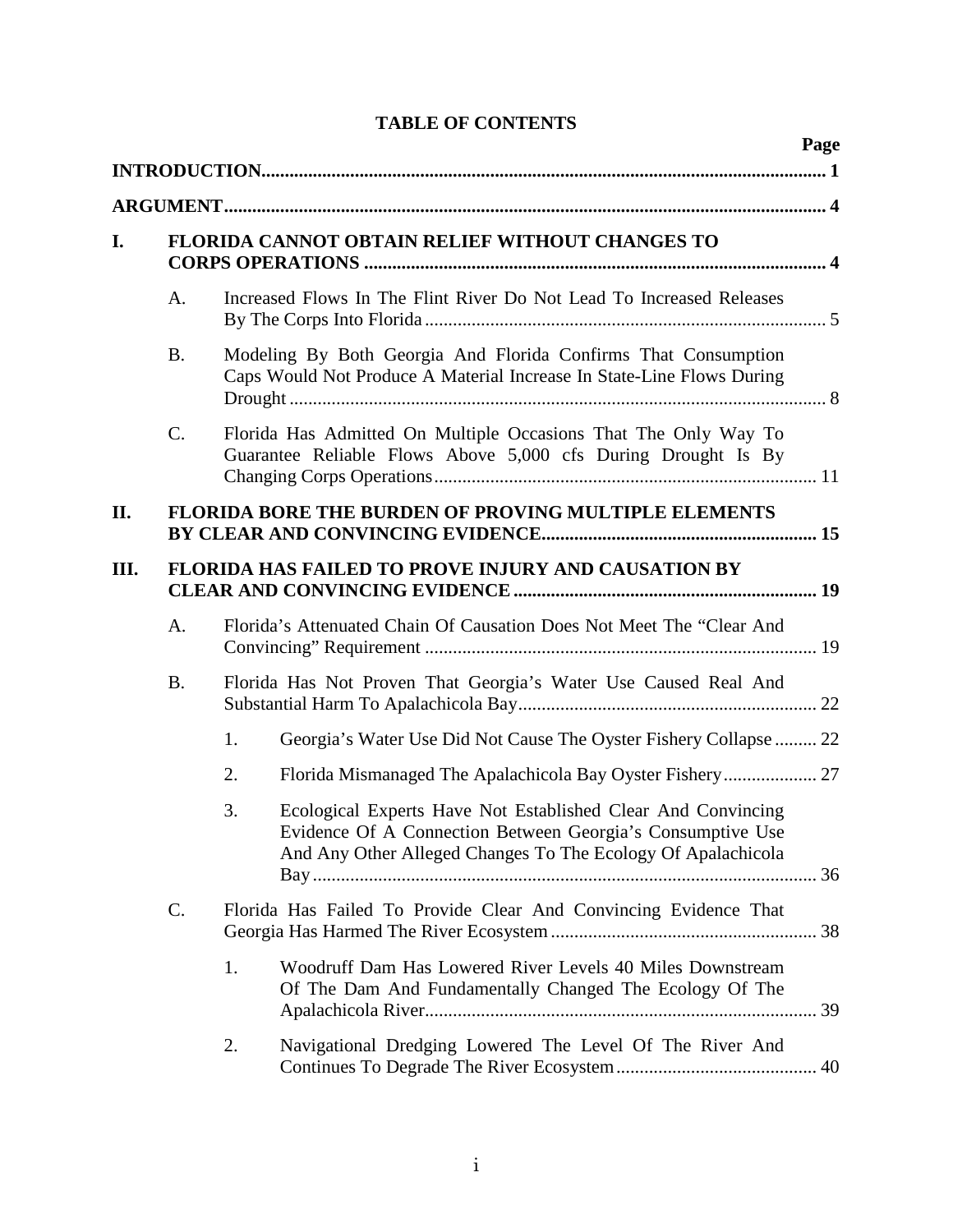|     |                                                                                                                                                                         | 3. | USFWS's Biological Opinion Precludes Any Finding Of Clear<br>And Convincing Evidence That Georgia Harmed Endangered                |  |  |  |  |  |  |  |
|-----|-------------------------------------------------------------------------------------------------------------------------------------------------------------------------|----|------------------------------------------------------------------------------------------------------------------------------------|--|--|--|--|--|--|--|
|     |                                                                                                                                                                         | 4. | Florida's Claim That Georgia Caused Changes To The Floodplain                                                                      |  |  |  |  |  |  |  |
|     |                                                                                                                                                                         | 5. | Dr. Allan's Testimony Cannot Justify A Finding Of Clear And                                                                        |  |  |  |  |  |  |  |
|     | D.                                                                                                                                                                      |    | Florida Previously Blamed The Corps For These Same Injuries It Now                                                                 |  |  |  |  |  |  |  |
| IV. | FLORIDA HAS FAILED TO PROVE THAT GEORGIA'S WATER USE IS                                                                                                                 |    |                                                                                                                                    |  |  |  |  |  |  |  |
|     | A.                                                                                                                                                                      |    |                                                                                                                                    |  |  |  |  |  |  |  |
|     | <b>B.</b>                                                                                                                                                               |    | Georgia Has Made Substantial Efforts To Conserve Water For M&I                                                                     |  |  |  |  |  |  |  |
|     |                                                                                                                                                                         | 1. |                                                                                                                                    |  |  |  |  |  |  |  |
|     |                                                                                                                                                                         | 2. | Georgia Has Already Adopted Any Realistically Achievable                                                                           |  |  |  |  |  |  |  |
|     | C.                                                                                                                                                                      |    | Georgia Has Made Substantial Efforts To Conserve Agricultural Water                                                                |  |  |  |  |  |  |  |
|     | D.                                                                                                                                                                      |    |                                                                                                                                    |  |  |  |  |  |  |  |
|     |                                                                                                                                                                         | 1. | Basic Hydrologic Principles Confirm That Streamflow Declines                                                                       |  |  |  |  |  |  |  |
|     |                                                                                                                                                                         | 2. | Florida's Analysis Of Declining Flows And Purported "Trends" Is<br>Misleading And Ignores Evidence Linking Low Flows To Drought 76 |  |  |  |  |  |  |  |
|     |                                                                                                                                                                         | 3. | Flows Have Declined By Thousands Of cfs Entirely Within                                                                            |  |  |  |  |  |  |  |
| V.  | <b>FLORIDA'S PROPOSED REMEDIES WILL NOT REDRESS ITS</b><br>ALLEGED HARMS AND WILL IMPOSE EXTREME COSTS ON<br><b>GEORGIA FAR IN EXCESS OF ANY BENEFITS TO FLORIDA 80</b> |    |                                                                                                                                    |  |  |  |  |  |  |  |
|     | A.                                                                                                                                                                      |    | Florida Has Failed To Provide Any Evidence Supporting Its Proposed                                                                 |  |  |  |  |  |  |  |
|     | <b>B.</b>                                                                                                                                                               |    | Florida's Proposed "Drought" Year Remedy Is Impossible To Achieve  81                                                              |  |  |  |  |  |  |  |
|     | C.                                                                                                                                                                      |    | Florida's Proposed Remedies Would Impose Extraordinary Costs On                                                                    |  |  |  |  |  |  |  |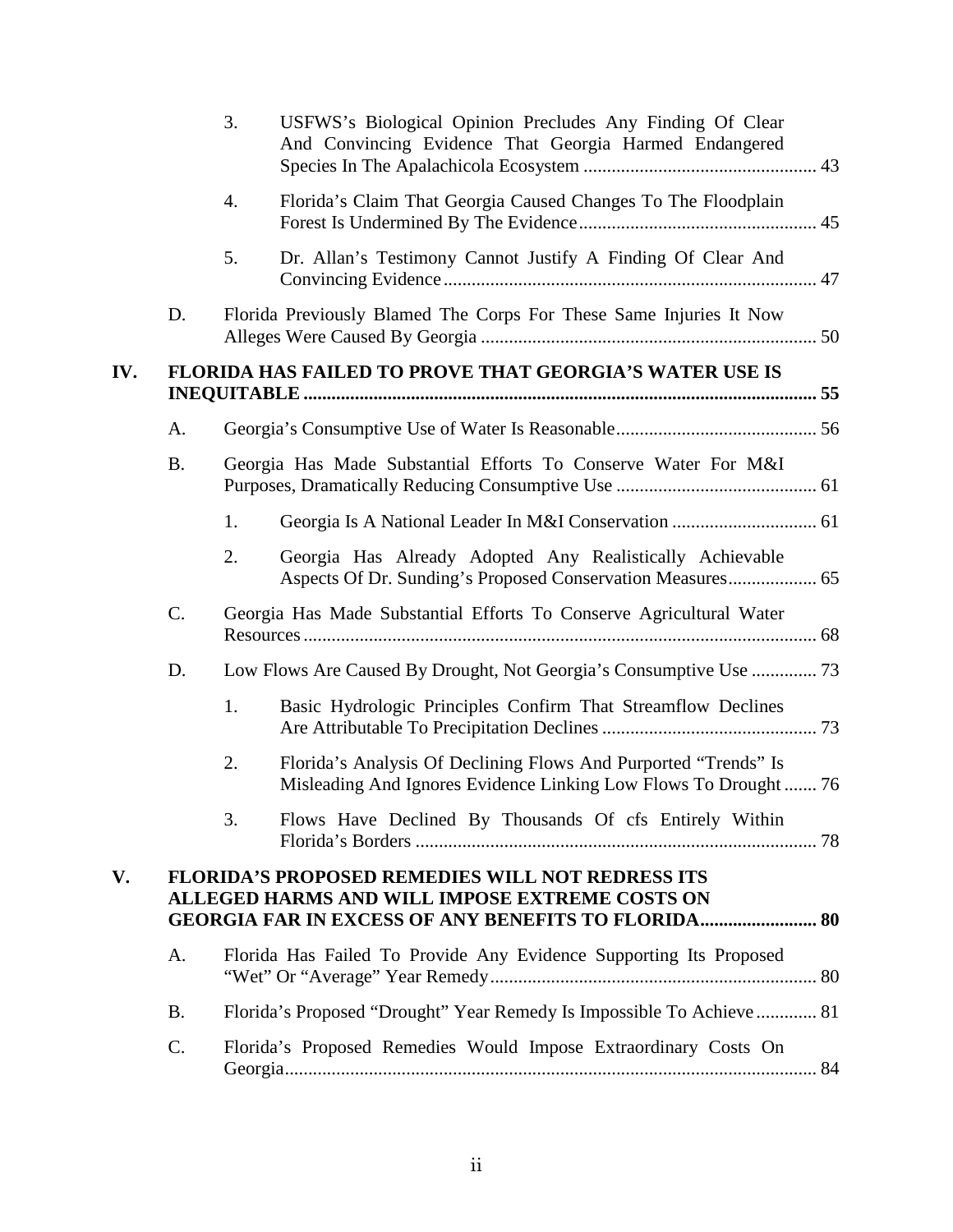|  |  |  | Florida Failed To Provide Clear And Convincing Evidence That Its |  |  |
|--|--|--|------------------------------------------------------------------|--|--|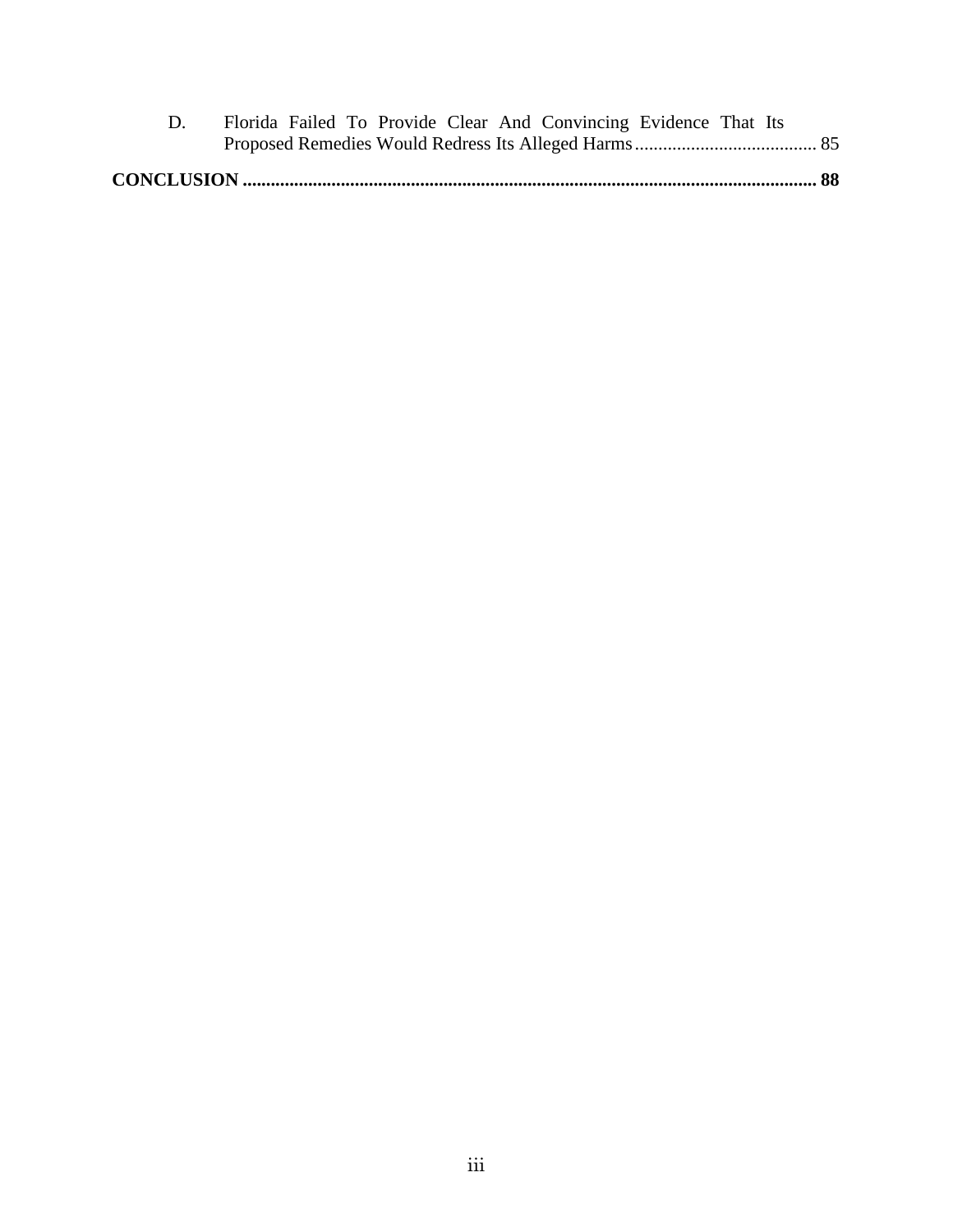# **TABLE OF AUTHORITIES**

# **Cases**

| Aransas Project v. Shaw,                          |     |
|---------------------------------------------------|-----|
| Arizona v. California,                            |     |
| Colorado v. Kansas,                               |     |
| Colorado v. New Mexico,                           |     |
| Colorado v. New Mexico,                           |     |
| Connecticut v. Massachusetts,                     |     |
| Idaho ex rel. Evans v. Oregon,                    |     |
| In re MDL-1824 Tri-State Water Rights Litigation, |     |
| Kansas v. Colorado,                               |     |
| Pennsylvania v. New Jersey,                       |     |
| Texas v. New Mexico,                              |     |
| Washington v. Oregon,                             |     |
| Wyoming v. Colorado,                              |     |
| <b>Rules</b>                                      |     |
|                                                   | .54 |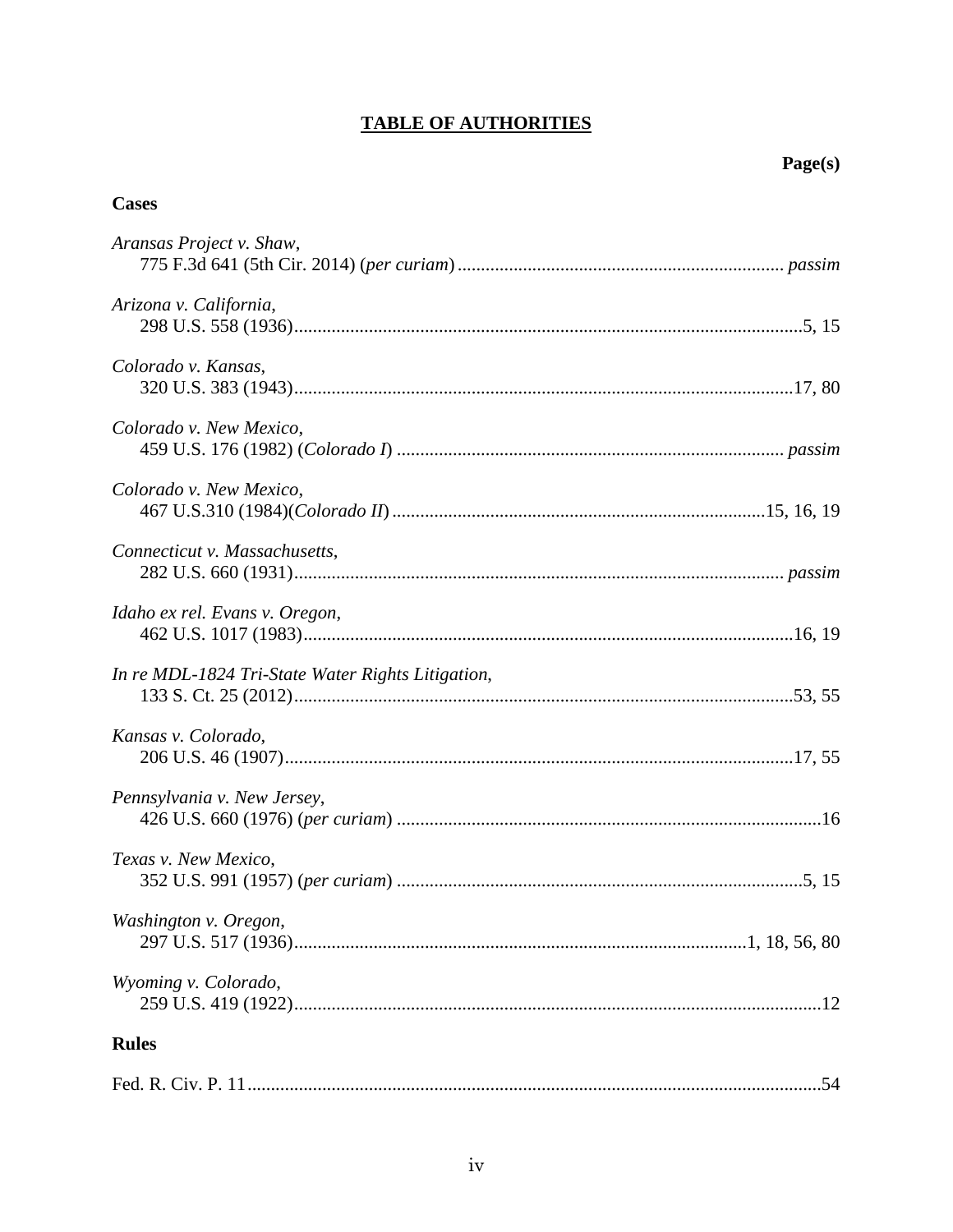| <b>Secondary Sources</b> |  |
|--------------------------|--|
|                          |  |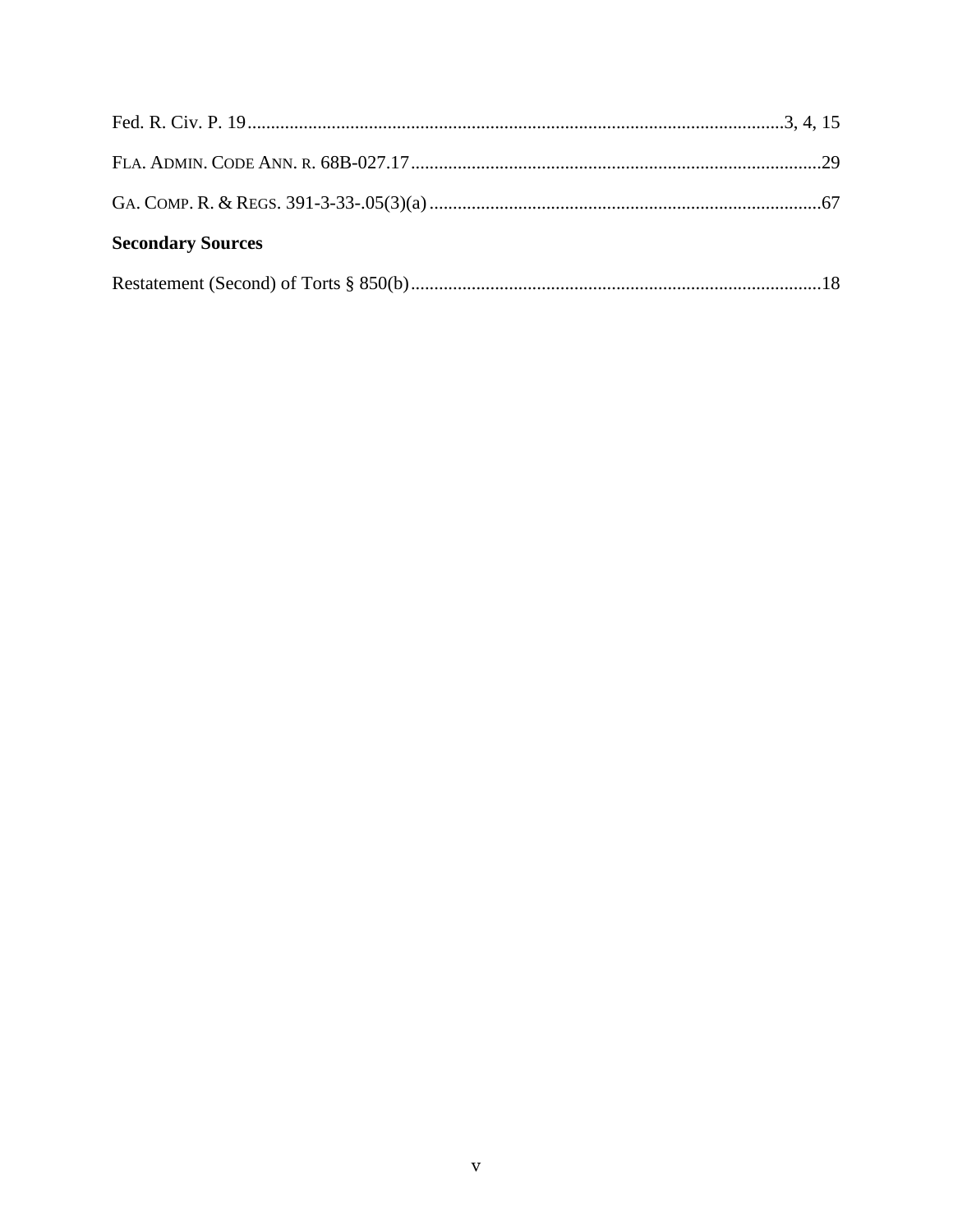#### <span id="page-6-2"></span>**INTRODUCTION**

<span id="page-6-0"></span>Florida has failed to prove that it is entitled to an equitable apportionment. The Supreme Court has long recognized that equitable apportionment actions involve the "the exercise [of] extraordinary power" to "control the conduct of one state at the suit of another." *Washington v. Oregon*, 297 U.S. 517, 522 (1936). Before the Court will exercise that type of power, Florida was required to come forward with clear and convincing evidence proving its case on each of the following points: real and substantial injury, causation, inequitable conduct, and redressability. Florida also had to surmount the additional threshold issue that the United States Army Corps of Engineers ("Corps") has not been joined as a party to this suit and therefore cannot be compelled to be part of any remedy the Court might order. As trial made abundantly clear, Florida cannot obtain a predictable and dependable increase in flow at the state line during drought or low flow periods without the Corps. And even if Florida did not need the Corps to secure relief, on the merits Florida still has not met its burden to provide clear and convincing evidence on the elements of its equitable apportionment claim. It is one thing to make allegations—and Florida has made plenty of them—but it is another thing altogether to back them up. On that score, Florida's case fell woefully short.

<span id="page-6-1"></span>This case vividly illustrates why the Court imposes such a high burden on States seeking to upset the status quo through an equitable apportionment. As the Court warned in *Colorado v. New Mexico*, "the equities supporting the protection of existing economies will usually be compelling," because the "harm that may result from disrupting established uses is typically certain and immediate, whereas the potential benefits . . . may be speculative and remote," 459 U.S. 176, 187 (1982) (*Colorado I*). Here, Florida would have this Court put at risk the economic foundation of the country's ninth largest metropolitan area as well as a multi-billion dollar agricultural sector that provides key crops and generates thousands of jobs. In contrast, as the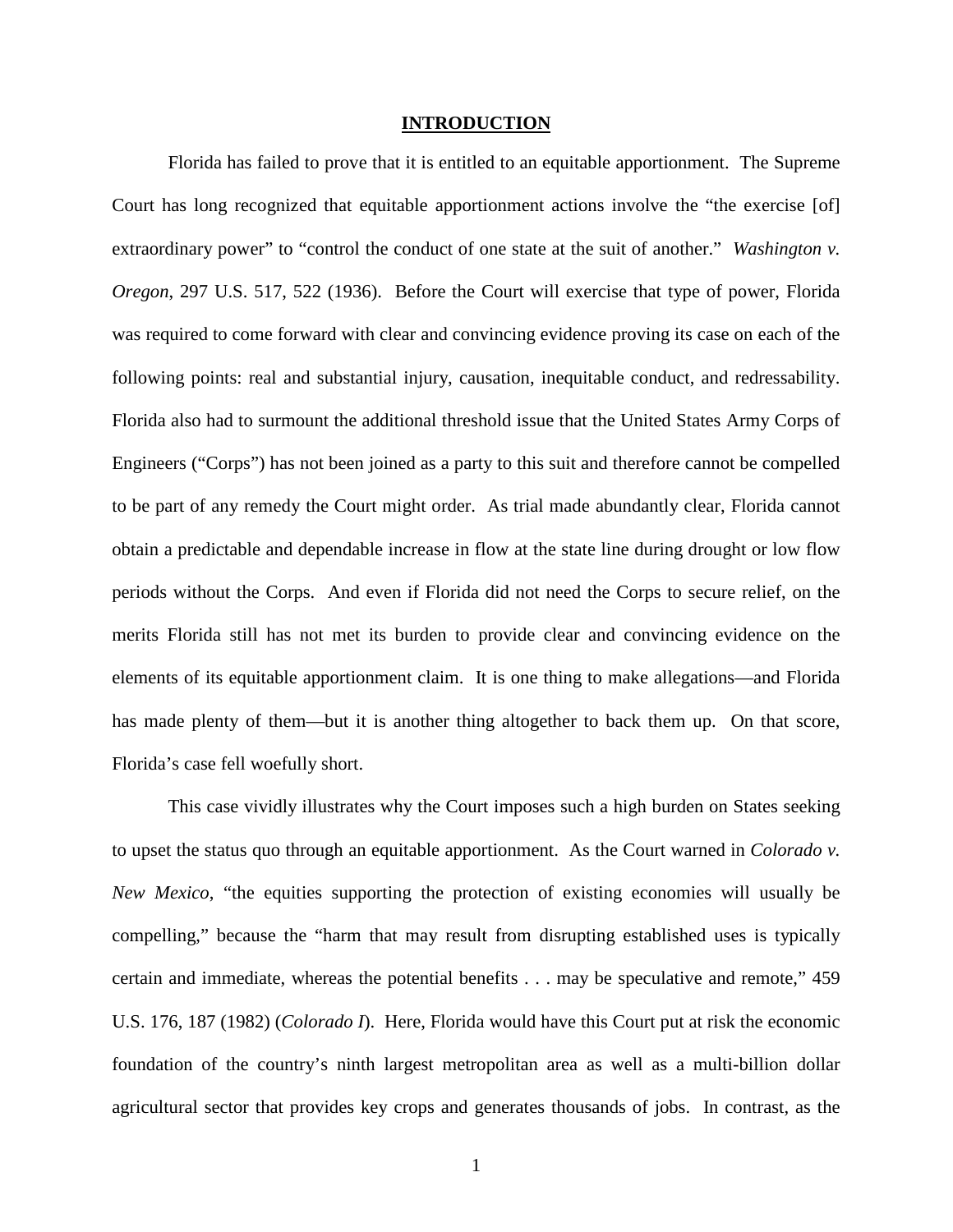trial record overwhelmingly shows, Florida's alleged harms either do not exist, or they depend on extremely attenuated chains of causation. Florida has alleged harms at the ecosystem level, and proving those types of harms is extraordinarily complex. Florida did not satisfy its burden to show that Georgia's upstream consumption caused its asserted harms when factors like climate, precipitation, timing and amount of releases by the Corps, physical changes to the river and floodplain resulting from dam construction and dredging, and Florida's own mismanagement of the oyster population in Apalachicola Bay are all simultaneously influencing the ecosystem, river flows, or both.

Given the magnitude of what Florida has requested—including remedies that could easily require Georgia to cease all agricultural irrigation in drought years and incur hundreds of millions of dollars of costs in metro Atlanta—the Court rightly should have expected to see hard facts and overwhelming evidence of harm in Florida with causation directly attributable to Georgia. Instead, Florida presented constantly changing testimony, revised models, and shifting calculations. Florida also presented witnesses who were impeached an incredible 49 times throughout trial. Virtually every facet of Florida's narrative fell apart under cross examination and closer scrutiny. As just a few examples:

- Florida claimed the Corps would use additional Flint flows to increase the minimum flow at the state line, but modeling by Florida's own expert showed that those additional flows would have *no material impact on state line flows during drought or low flow conditions* when the Corps would instead keep state line flows close to 5,000 cfs as provided in the Corps' operating plan.
- Florida claimed low flows caused by Georgia's water use caused the oyster collapse in Apalachicola Bay, but independent University of Florida scientists published a peerreviewed journal paper finding *no scientific basis to support that allegation*—followed by threats of retaliation by the State.
- Florida claimed that the endangered fat threeridge mussels in Florida were being subjected to ongoing harm due to Georgia's water use, but the U.S. Fish and Wildlife Service reported just two months ago that the species is *stable or increasing* with a potential population as high as *18 million*.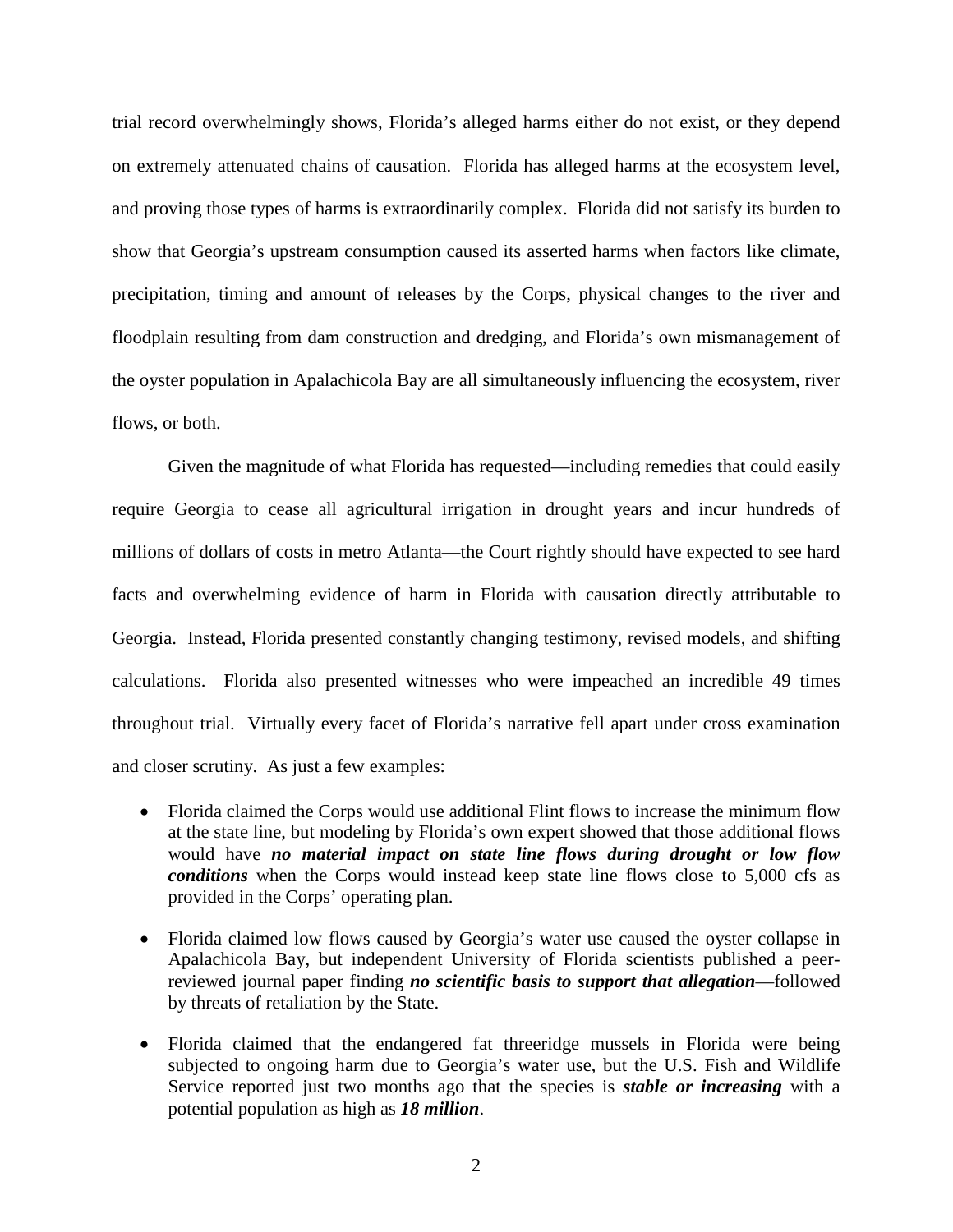• Florida claims an additional 1,000 cfs at the state line would alleviate its harms, but its river ecology expert, its bay salinity expert, and its oyster modeling expert all predicted miniscule changes in the ecology from that additional water, *an amount that would exact a devastating toll on Georgia's economy*.

At every turn, Florida's allegations have come undone, unsupported by the evidence. In the face of its evidentiary issues, Florida dropped experts whose testimony was unhelpful in an effort to keep adverse evidence from the Court; had its other experts create new models or adopt new, unsupported assumptions to compensate where its claims fell apart; and presented fact witnesses with unsupported or fanciful testimony. This type of evidentiary hunt-and-peck is not what the Supreme Court had in mind when it required clear and convincing evidence in original jurisdiction cases, and it cannot justify an equitable apportionment here.

<span id="page-8-0"></span>This brief is organized in the following manner. *Section I* explains why this case must be dismissed under Rule 19 for failure to join the Corps. The Court denied this motion at the outset because the evidence in support of this defense had not yet been developed. The evidence now is overwhelming that in drought or low flow periods, this Court cannot provide Florida a predictable and reliable increase in flow at the state line without the United States participating as a party. *Sections II through V* explain why, should the Court proceed notwithstanding the absence of the Corps, Florida's claim fails on the merits. *Section II* addresses Florida's heightened burden of proof, the need for clear and convincing evidence, and why the fact that Georgia and Florida are regulated riparian states does not change the Supreme Court's analysis. **Section III** addresses Florida's failure to prove injury and causation by clear and convincing evidence. Although these elements are distinct under Supreme Court case law, Georgia addresses them together since they are intertwined. *Section IV* addresses Florida's failure to prove by clear and convincing evidence that Georgia's water use has been inequitable and explains that low flows over the last 15 years have not been caused by Georgia's water use, but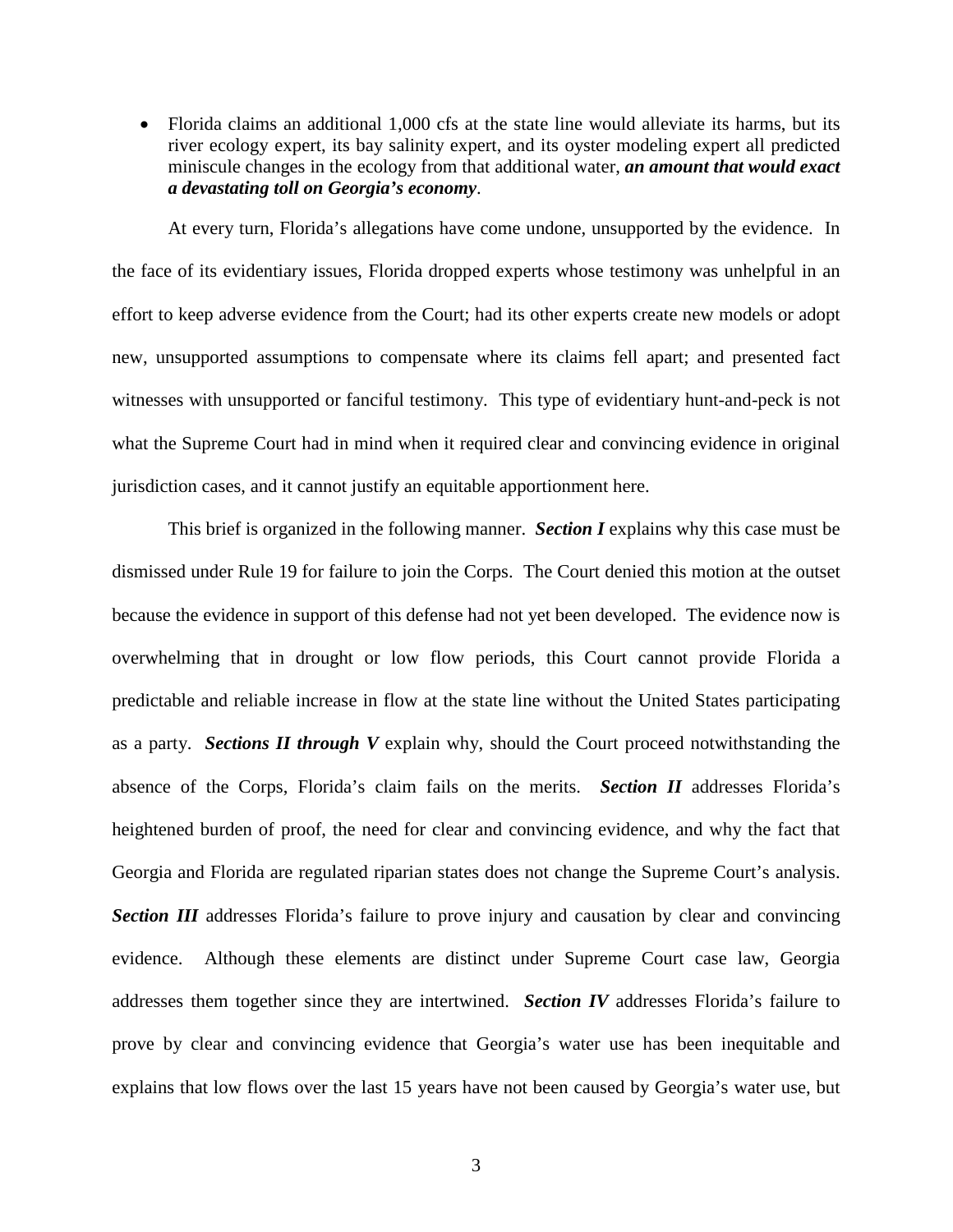rather by a series of three historic, multi-year droughts. And finally, *Section V* explains that Florida's proposed remedy is entirely unworkable, would wreak havoc on Georgia's agricultural sector and overall economy, and generates no benefit to any ecological, biological, or economic interest that Florida claims has been harmed. Indeed, even assuming the Corps would pass through any water saved in a drought by Georgia (itself a flawed assumption), this Court would still be upsetting billions of dollars in existing economic activity and established uses in Georgia for no measurable benefit during the times Florida claims it needs water the most.

For these reasons and the reasons set for the below, Georgia respectfully submits that this action should be dismissed for failure to join a necessary party under Rule 19 or, in the alternative, that judgment be entered in Georgia's favor due to Florida's failure to meet its heightened burden of proof for the Court to order an equitable apportionment.

#### <span id="page-9-2"></span>**ARGUMENT**

# <span id="page-9-1"></span><span id="page-9-0"></span>**I. FLORIDA CANNOT OBTAIN RELIEF WITHOUT CHANGES TO CORPS OPERATIONS**

The evidence presented at trial shows that this action cannot proceed without the United States as a party. At the motion to dismiss stage, this Court found that "the United States was a party required to be joined if feasible" under Rule 19(a), but nonetheless held that the case could proceed "in equity and good conscience" under Rule 19(b) because, at the pleading stage, it was "possible" that Florida could obtain adequate relief through a cap on Georgia's consumptive water use that would not affect the United States' operations in the ACF Basin. Order on State of Georgia's Motion to Dismiss (June 19, 2015) at 8, 11-15. The Court cautioned, however, that Florida would have to meet its burden of proof on that issue at trial: "Having voluntarily narrowed its requested relief and shouldered the burden of proving that the requested relief is appropriate, it appears that Florida's claim will live or die based on whether Florida can show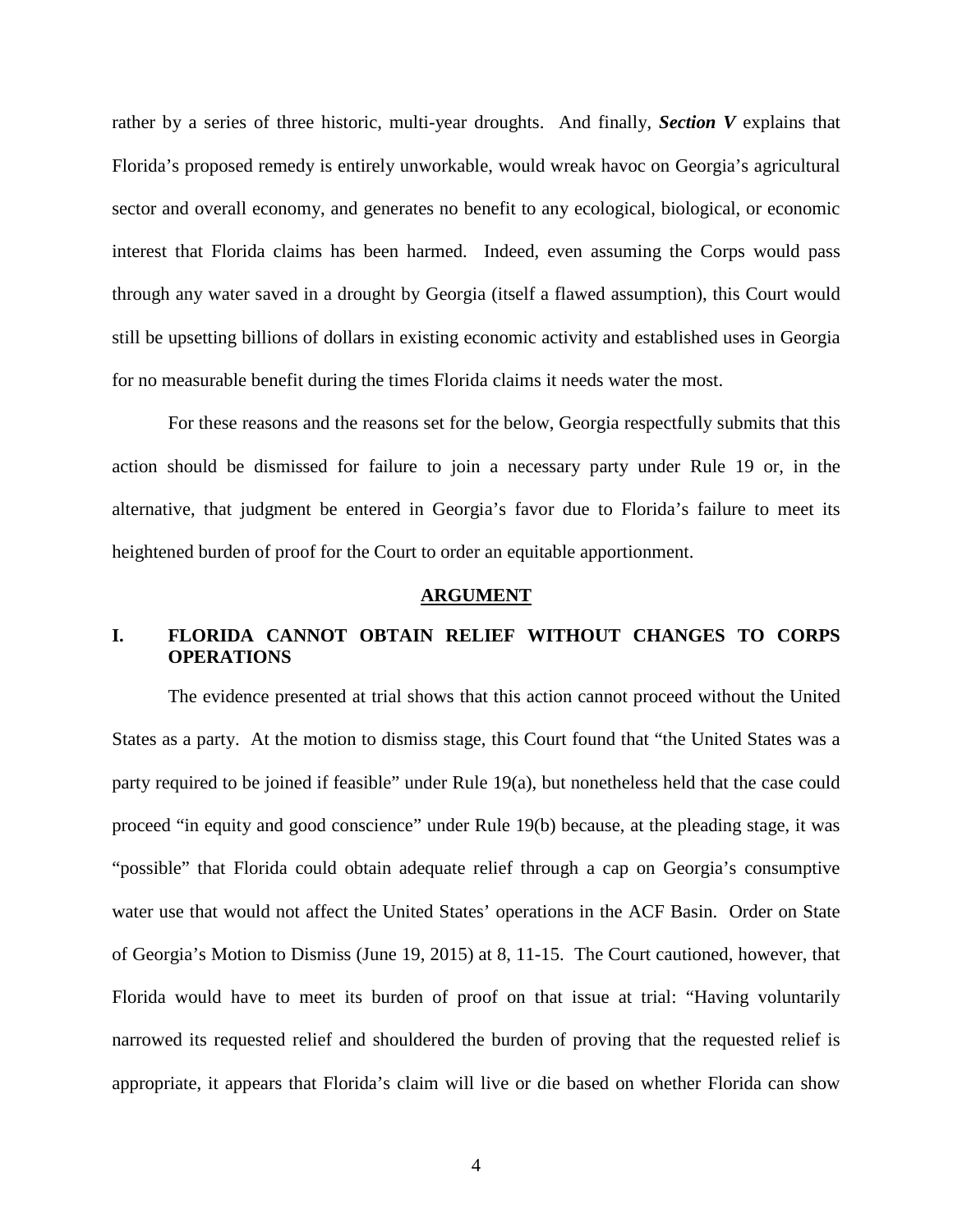that a consumption cap is justified and will afford adequate relief." *Id*. at 13. Florida has not made that showing.

Multiple witnesses—including Florida's own experts—testified that consumption caps in Georgia could not afford adequate relief to Florida without a change to the Corps' reservoir operations in the ACF Basin. Because the Corps controls state-line flows into Florida, any change in the amount or timing of flow entering Florida must be coordinated and executed by the Corps. Absent modification of the Corps' current basin-wide reservoir operating rules and the recently finalized Environmental Impact Statement for the soon-to-be finalized Water Control Manual (published on December 7, 2016), additional water entering the system would not translate automatically into additional flow across the state line—particularly during low-flow and drought conditions. As a result, Florida's proposed reductions in Georgia's water use would not materially increase state-line flows without operational changes by the Corps itself. As in prior equitable apportionment cases in which the United States declined to intervene notwithstanding intertwined federal obligations with regard to the system in question, this case must be dismissed. *See Texas v. New Mexico*, 352 U.S. 991 (1957) (*per curiam*); *Arizona v. California*, 298 U.S. 558, 572 (1936).

### <span id="page-10-2"></span><span id="page-10-1"></span><span id="page-10-0"></span>**A. Increased Flows In The Flint River Do Not Lead To Increased Releases By The Corps Into Florida**

The Corps' operation of five federal reservoirs, including at the Georgia-Florida state line creates a "highly regulated system over much of the basin." GX-544, at 2 (USACE Final Scoping Report). This is especially true at times of low flows and drought, when the Corps operates its reservoirs to guarantee only 5,000 cfs of flow into the Apalachicola River and otherwise conserves water in upstream reservoirs. *See* ACF Final EIS for Master Water Control Manual Updates, at 2-28, 2-33, 2-40 (USACE, December 7, 2016) [hereinafter "USACE FEIS"]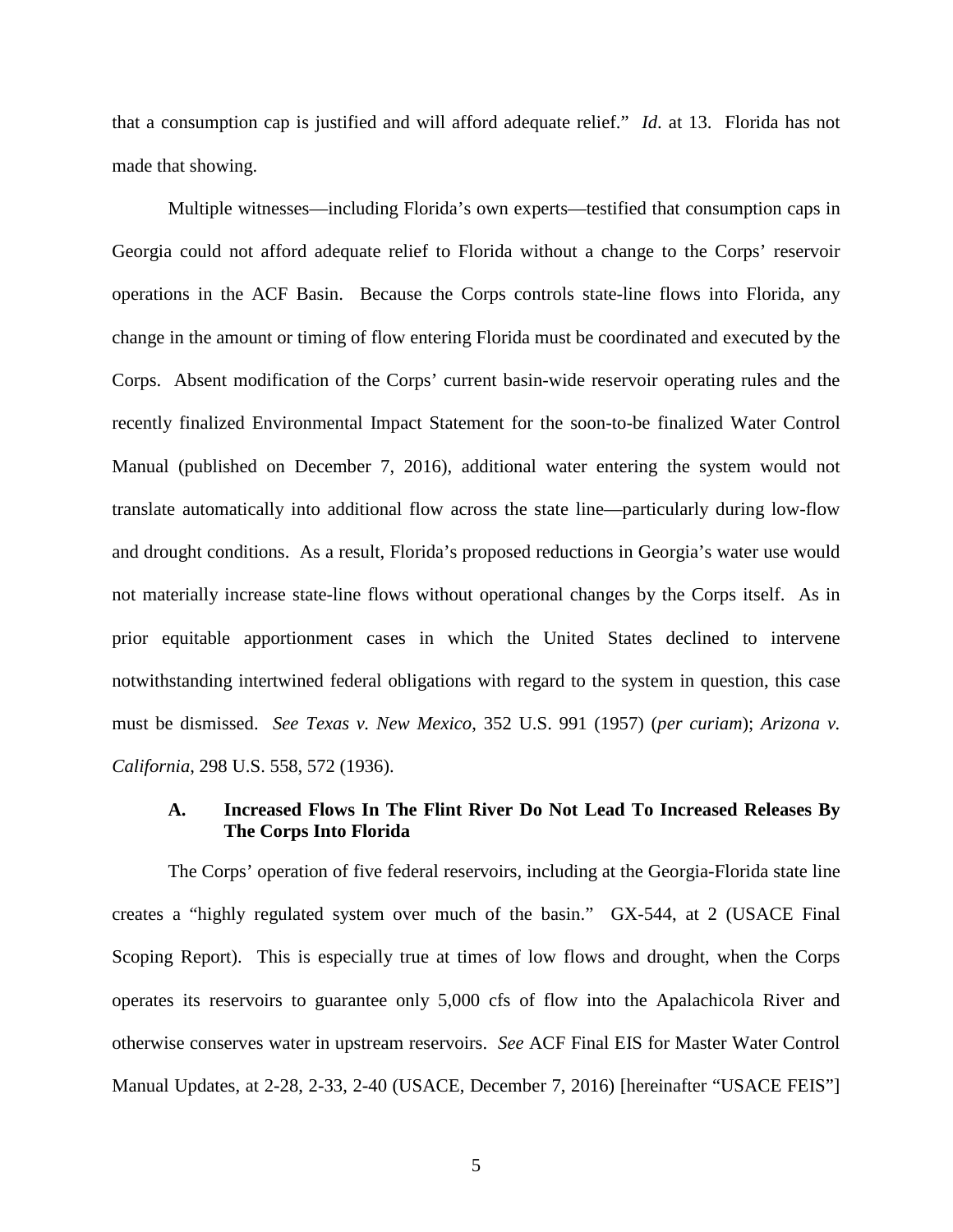("Under dry conditions when [basin inflows] are reduced, project operations are adjusted to *conserve storage* in [Corps' reservoirs] while continuing to meet project purposes ...." (emphasis added)).<sup>[1](#page-11-0)</sup> In its 2016 Biological Opinion, the U.S. Fish and Wildlife Service ("USFWS") explained that under low flow conditions, the Corps operates its reservoirs to support only minimum flows for downstream fish and wildlife and otherwise operates to conserve reservoir storage for other federal project purposes:

The WCM includes guidelines for continued operation of projects in the ACF Basin in a balanced manner to *achieve all authorized project purposes, while continuously monitoring the total system water availability to ensure that project purposes can at least be minimally satisfied during critical drought periods*. The intent would be to maintain a balanced use of its reservoirs in times of normal, high-flow, and drought conditions. At all times, USACE would seek to conserve the water resources entrusted to its regulation authority.

JX-168, at 15 (2016 Biological Opinion) (emphasis in original).

Streamflow data presented at trial confirms that additional flows on the Flint are not simply passed through by the Corps during low-flow or drought periods. Florida's remedy theory in this litigation incorrectly assumes that any increases in streamflow in the Flint River would automatically translate to increased releases by the Corps into Florida in excess of 5,000 cfs. As explained by Georgia's chief hydrologist Dr. Wei Zeng, during low-flow conditions, Flint River flows (shown in orange) can fluctuate by as much as 2,000 cfs without any corresponding change in flows into Florida (shown in blue) (Zeng Demo. 11):

<span id="page-11-0"></span><sup>&</sup>lt;sup>1</sup> See also GX-544, at 18 (USACE Final Scoping Report) ("The complex hydrology and varied uses of the ACF system require that the USACE operate the system in a balanced operation in an attempt to meet all the authorized purposes while continuously monitoring the total system's water availability to ensure that *minimum* project purposes can be achieved during critical drought periods." (emphasis added)).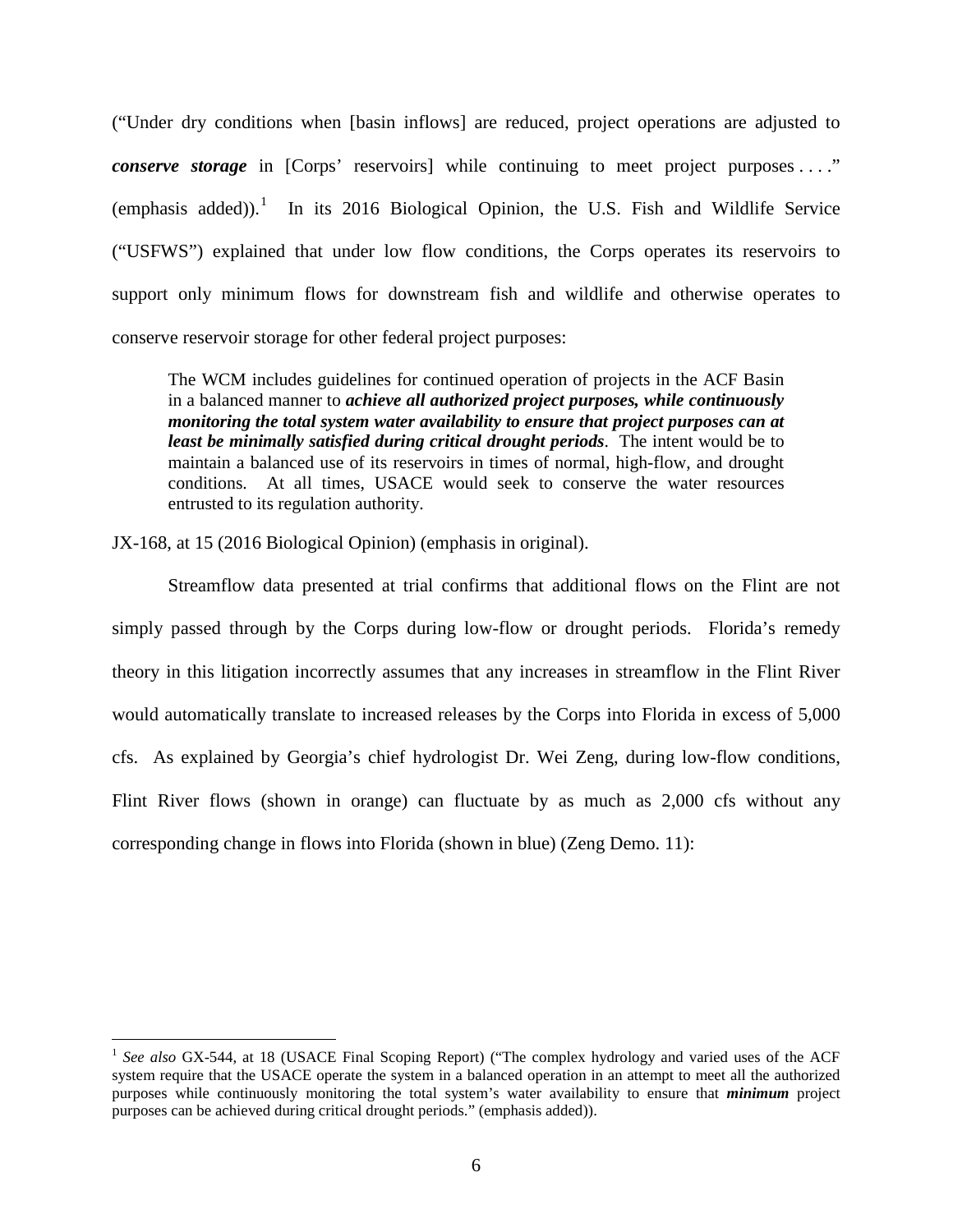

The reason is simple: when Flint River flow increases during low flow and drought conditions, the Corps follows its operating rules and stores additional water upstream in Chattahoochee reservoirs to maintain a relatively constant flow of approximately 5,000 cfs flow into Florida. *See* Tr. 3332:11-3334:8 (Zeng); USACE FEIS, at 2-76 (under drought conditions, "the minimum release from Jim Woodruff Lock and Dam is 5,000 cfs, and all BI above 5,000 cfs that is capable of being stored may be stored").

Florida's own experts have acknowledged the lack of a relationship between Flint River flows and flows into Florida under low-flow conditions. Florida's lead hydrologist, Dr. George Hornberger admitted that there is no "increase in state line flows" corresponding with increases in Flint River flows of 2,000 cfs. Tr. 1982:21-1985:10 (Hornberger). One of Florida's experts on reservoir operations, Dr. Peter Shanahan, admitted that "it's not a one to one correspondence where the flows from the Flint River come up and the discharge from the Jim Woodruff Dam immediately comes up." Tr. 2512:13-16 (Shanahan). And as Dr. Zeng explained, the reason extra water does not automatically pass through to Florida is because, under low-flow conditions, the Corps maintains release levels from Woodruff Dam into Florida of approximately 5,000 cfs. *See* Tr. 3340:12-23 (Zeng).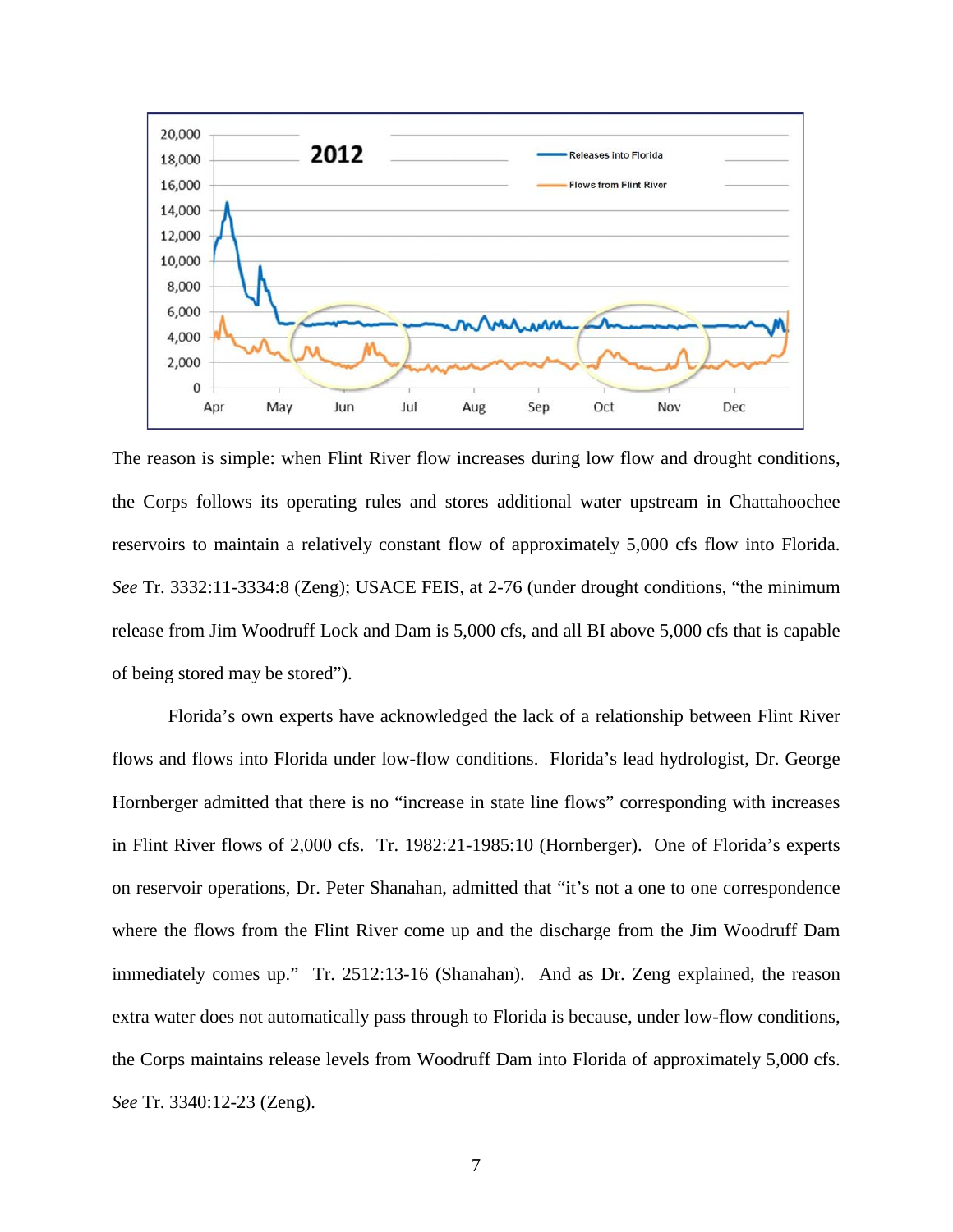The Corps' "overall management principles" involve "meeting the minimum" release of 5,000 cfs while at the same time "trying to refill those reservoirs to the maximum level possible" in order to satisfy "a host of" federal project purposes, of which protection of fish and wildlife in Florida is only one. Tr. 3924:16-3925:12 (Bedient); JX-124, at 2-63 (2015 DEIS). Consistent with this careful balancing act, the Corps regulates inflows to the reservoirs to guarantee as close to 5,000 cfs at the state line as possible, and offsets any increases on the Flint River with decreased releases on the Chattahoochee River. Bedient Direct, ¶¶ 45-47 (explaining how "even if reductions in Georgia's water use occurred only on the Flint River during times of drought or low flows, the increase in inflow to Lake Seminole would not necessarily result in any increase in state-line flow into Florida" because any extra flows would be "offset by corresponding reductions in releases from the reservoirs on the Chattahoochee River"); Bedient Demos. 11-12; Tr. 3341:9-3342:6 (Zeng) (explaining that "[w]hen you do have more water coming in from the Flint side," the Corps will "reduce release from the Chattahoochee side so that the combined water going into Jim Woodruff is just 5,000 cfs"). Put differently, water savings generated on the Flint River would not translate into higher flows into Florida because the Corps targets stateline releases of 5,000 cfs in dry times and drought.

# <span id="page-13-0"></span>**B. Modeling By Both Georgia And Florida Confirms That Consumption Caps Would Not Produce A Material Increase In State-Line Flows During Drought**

The Corps' own modeling tools confirm that reductions in consumption during a drought do not materially impact state-line flows into Florida. Dr. Philip Bedient, Georgia's expert in hydrology and reservoir operations, used ResSim, the Corps' official reservoir simulation model for the ACF Basin, to analyze the impact of consumption caps on state-line flow. Bedient Direct, ¶ 8-9, 60-61, 75. Dr. Bedient modeled 19 different consumption cap scenarios (including eliminating as much as 40% of Georgia's consumptive use) and found that "additional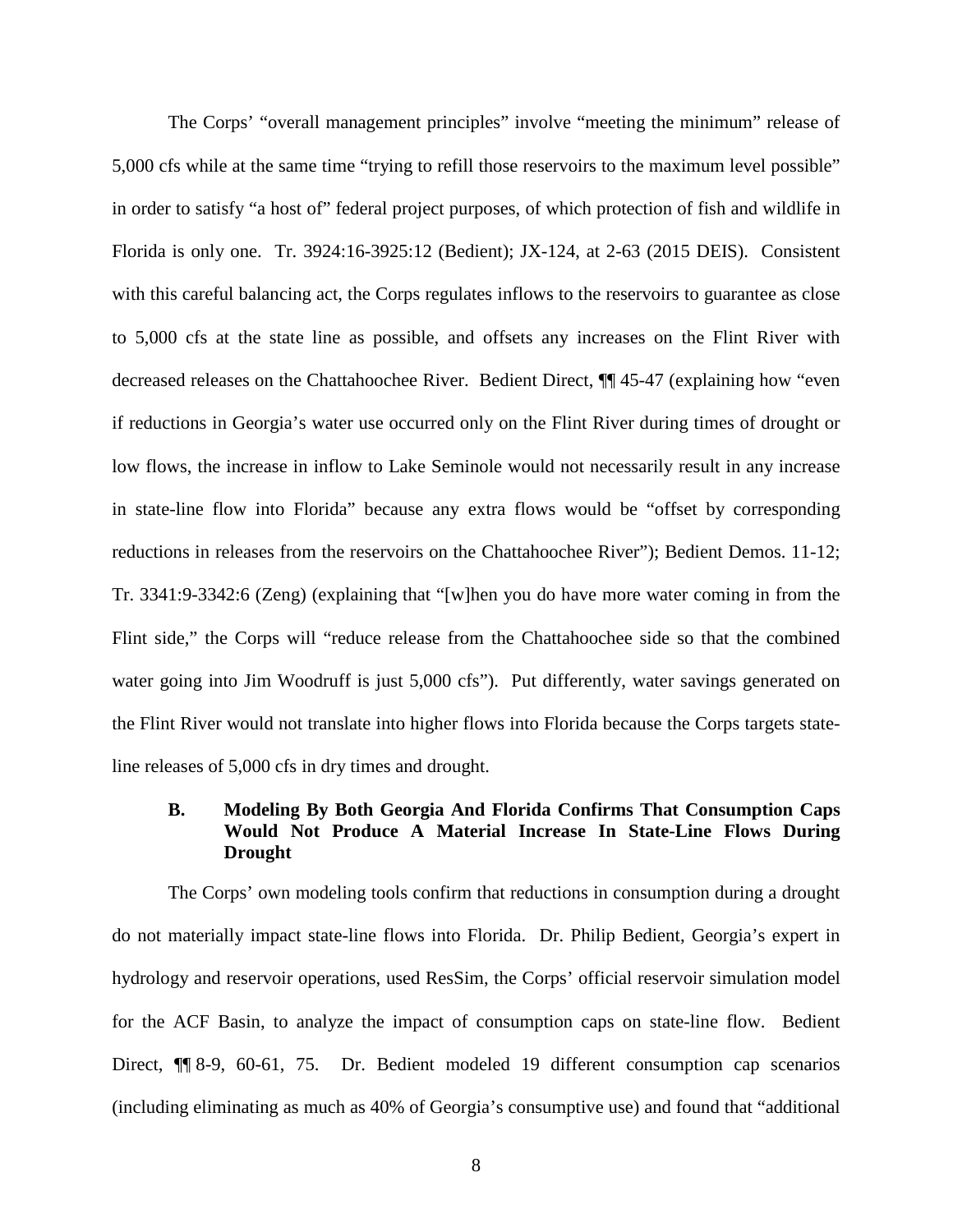water entering the ACF Basin and resulting from Georgia's reduced consumptive use would not translate to *any* increase in flow at the state line during these critical low flow months, due to the manner in which the Corps operates its reservoirs." Bedient Direct, ¶[4, 60-61, 75, 78-87] (emphasis in original).

Florida's own modeling results also confirm that consumption caps would not produce any material increase in state line flows into Florida, especially under dry conditions. Like Dr. Bedient, Dr. Hornberger initially used ResSim to model the impact of consumption caps on stateline flow. Dr. Hornberger's results showed that eliminating as much as *50% of Georgia's total agricultural water use* would not lead to *any* increase in flows into Florida for many dry months of dry years. Tr. 1933:20-1935:23 (Hornberger) (acknowledging that according to his ResSim model results, "a 50 percent reduction in Georgia's agricultural use . . . would produce zero cfs of additional flow at the state line" for hundreds of days under hydrologic conditions similar to 2007, 2011, and 2012). Dr. Hornberger's findings—which are diametrically opposed to Florida's allegations—are not mentioned in any of Dr. Hornberger's expert reports or testimony. Tr. 1935:24-1936:9 (Hornberger) (admitting that although he was "aware of these results before [he] submitted [his] expert report," Dr. Hornberger's "report itself doesn't discuss these results"). Instead, Florida tasked Dr. Hornberger with creating a brand new model that has never before been used by the Corps or anyone else, to generate a different result.

At trial, the Special Master asked why Florida and Georgia experts were obtaining different results when they were using the same models and same inputs. Tr. 4429:20-4430:1. To be clear, when Georgia and Florida used the same model (ResSim) and used similar inputs in an effort to model state line flows under various conditions, *the results were the same*: both showed little to no change in flow at the state line during low flow or drought conditions.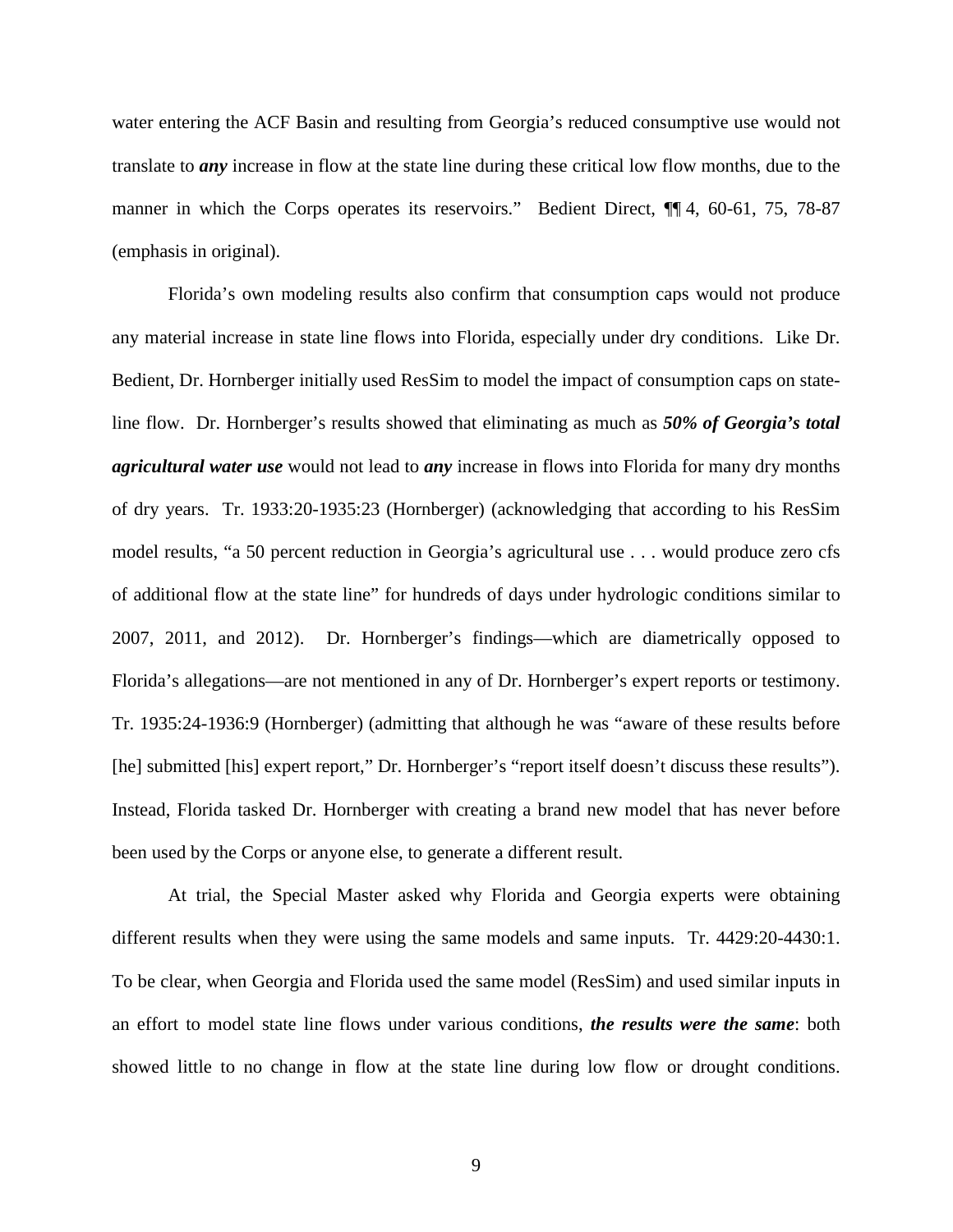Florida's response was to bury the results from its expert's ResSim modeling and instead engineer a new model that would generate only results that supported Florida's position—the "Lake Seminole Model." Instead of simulating all five reservoirs, like ResSim does, Florida's Lake Seminole Model simulates only Lake Seminole, and can only produce a single result—it forces *all* extra water to pass through to Florida. Tr. 1945:2-8, 1947:3-21 (Hornberger) (admitting that the "Lake Seminole Model does not and cannot do any type of calculation involving the other four reservoirs in the ACF system," and that water simply passes through Lake Seminole). As demonstrated in Georgia's pretrial motion to exclude the Lake Seminole Model and again at trial, Dr. Hornberger's Lake Seminole Model is scientifically unreliable, produces bizarre results, and does not and cannot accurately represent the complex, integrated reservoir system that comprises the ACF Basin. Georgia's Motion to Exclude Opinions and Testimony by Florida based on the Lake Seminole Model (Sept. 16, 2016); Tr. 1964:19-1967:12 (Hornberger). Creating this fundamentally flawed model was the only way Florida could generate a result consistent with its litigation position. This gave the impression that the parties did not agree on the modeling, when in truth both sides got the same results—results that favored Georgia—when they both used the widely accepted Corps' ResSim model.<sup>[2](#page-15-0)</sup>

When using the model created by the Corps' to analyze potential changes in the system, both Georgia's and Florida's modeling confirm that any extra days on which Florida might

<span id="page-15-0"></span><sup>&</sup>lt;sup>2</sup> Georgia and Florida also obtained essentially the same result when they both relied on the same groundwater model—USGS's Jones and Torak (2006) model—with both parties concluding that groundwater pumping on average reduced baseflow to rivers and streams in Georgia by a factor of about 40%. *See* Panday Direct, ¶ 86 (finding a basin-wide impact factor of about 38-40%); Langseth Dep. Tr. 356:14-19 ("40.6 is the ... [a]verage ... transient impact factor for pumping just for the Upper Floridan."); Langseth Dep. Tr. 1079:8-1080:4; Tr. 2030:5-8 (Hornberger); Tr. 2031:13-2033:3 (Hornberger) (acknowledging that from the first day of deposition to the last day of deposition, Dr. Langseth found an impact factor of roughly 40%). As it did when ResSim generated bad results for its case, Florida rejected use of Jones and Torak for groundwater, instead adopting for the first time in its written direct trial testimony a 60% groundwater impact factor generated by an outdated model that its own groundwater expert, Dr. Langseth, rejected as superseded by Jones and Torak. *See* FX-795, at 37 (Expert Report of D. Langseth); Tr. 2036:23-2037:3 (Hornberger).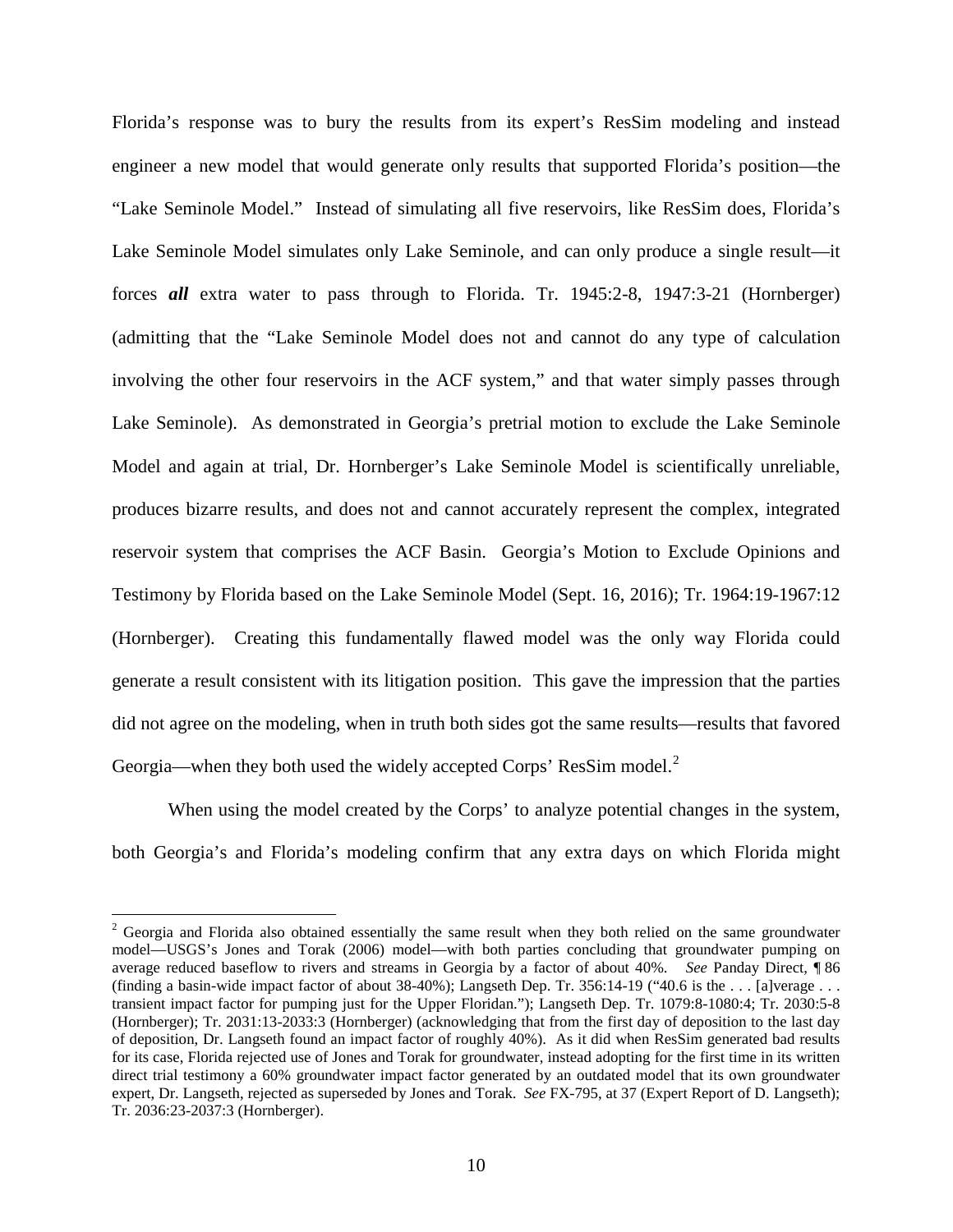receive in terms of additional state-line flow from a consumption cap would be few and far between—and largely during *higher* flow periods, when Florida witnesses have testified no additional water is necessary. *See* Bedient Direct, ¶¶ 53-57. Indeed, Florida submitted sworn declarations in prior litigation explaining that "in years of at least average flows, the Apalachicola River's flows are more than adequate to . . . sustain the significant biological processes on which the health of the River and Apalachicola Bay relies, and *upstream consumption is not significant enough to interfere with those processes*." GX-1276, ¶ 31 (Barr *Tri-State* Decl.) (emphasis added). Any additional flows that did result would not occur when Florida purports to need the water the most. For example, Dr. Bedient's analysis of the Corps' reservoir operations showed that under 2007 hydrologic conditions, Florida would not receive *any* benefit from cutbacks in Georgia's water use for 76% of the year (278 days) and only 14 days of streamflow benefits in the dryer periods of the summer or fall. Bedient Direct, ¶¶ 53-54. Under 2012 hydrologic conditions, Florida would receive no benefit for 85% of the year (307 days) and no benefit at all in the dryer periods of the summer or fall. Bedient Direct, ¶¶ 56-57. Dr. Bedient's analysis confirms that for a significant portion of the year, even draconian reductions in Georgia's water use would yield zero benefit to Florida.

# <span id="page-16-0"></span>**C. Florida Has Admitted On Multiple Occasions That The Only Way To Guarantee Reliable Flows Above 5,000 cfs During Drought Is By Changing Corps Operations**

The record is clear that in order to deliver a reliable or predictable flow greater than 5,000 cfs under dry or drought conditions, the Corps would have to change its operations and deliver that flow. *See* Bedient Direct, ¶¶ 4, 58 ("In order to generate a material change in state-line flow on a reliable or predictable basis, especially during low-flow conditions, the Corps must change its operating rules to deliver that flow."); Tr. 3346:25-3347:6, 3347:7-12 (Zeng) (to get a predictable or reliable increase in flow into Florida during a drought, "the Corps would need to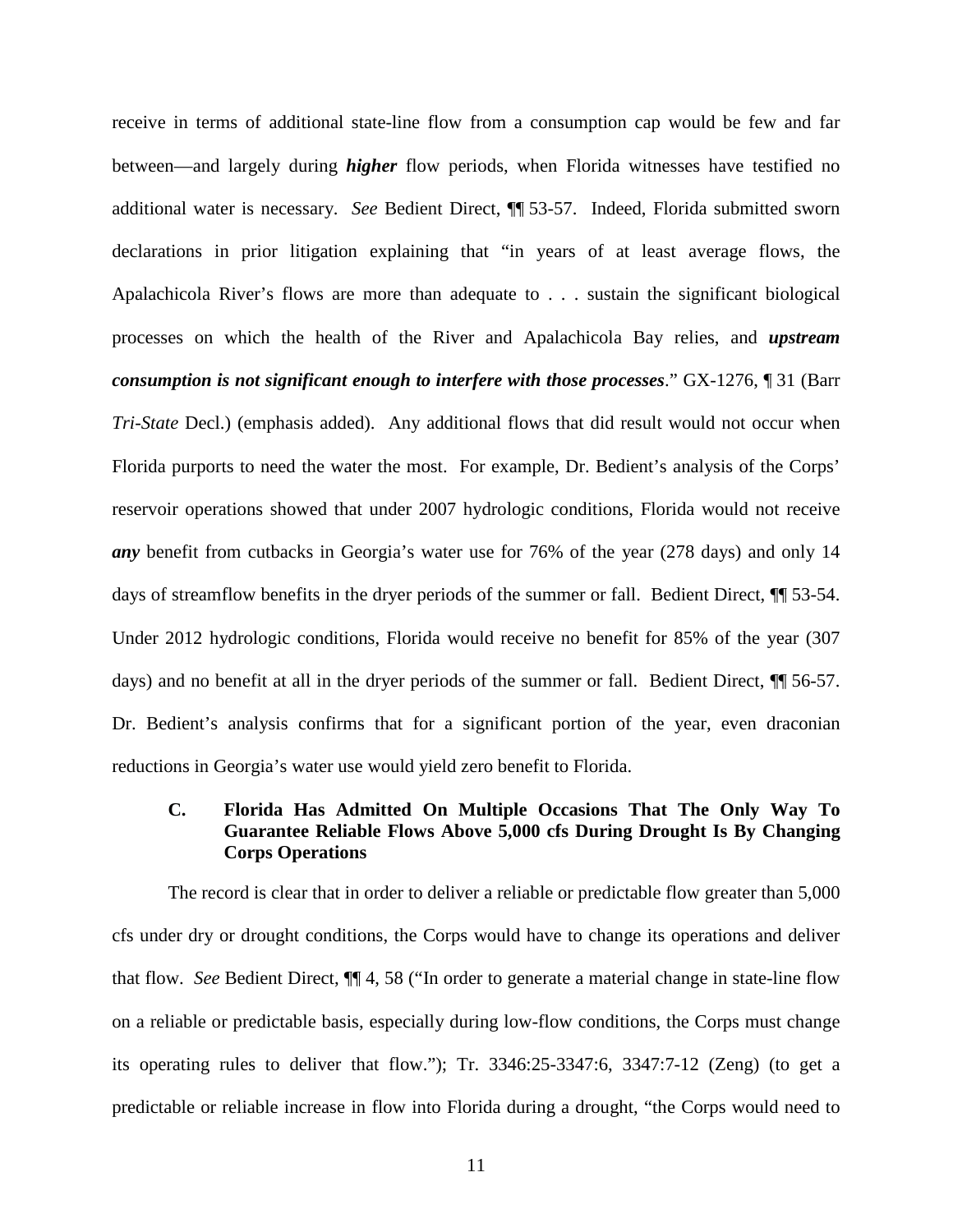change its operation"); Tr. 3075-3076:6, 3103:8-16 (Turner) (explaining that the only way to increase flows above the minimum 5,000 cfs in periods of drought is through changes to Corps operations and its revised interim operating plan). And the unpredictable additional flows Florida might be able to receive without Corps involvement do not provide the kind of reliable remedy that equitable apportionment cases demand. *Wyoming v. Colorado*, 259 U.S. 419, 480, 483-84 (1922) (asking whether plaintiff state can be assured streamflows which are "fairly constant and dependable.") (decree vacated on other grounds).

<span id="page-17-0"></span>Florida has reached the same conclusion. James Barton, Florida's reservoir expert with 30 years of experience in Corps reservoir operations testified that "because the Corps operates the Woodruff Dam and that's what releases the water into Florida, there would probably need to be some involvement of the Corps" in order to guarantee any increase in flows into the Apalachicola River. Barton Dep. Tr. 204:6-16. When asked directly whether the Corps would have to be involved to guarantee Florida a reliable or predictable flow above 5,000 cfs, Mr. Barton put it bluntly: "I don't see how else you would do it." *Id.* at 205:14-20. Florida dropped Mr. Barton as a witness shortly before trial, presumably because of the testimony quoted above.

Florida state officials and representatives have also reached similar conclusions. Steve Leitman—Florida's chief hydrologic modeler during the ACF Compact negotiations, a Florida employee of 16 years, and now a lecturer on river basin planning at Florida State University testified:

Q: So under the current [Corps operating plan], even if Georgia decreases its consumptive uses of water, the benefit of increased flows will not reach the Apalachicola River without a change in the operations of the Army Corps of Engineers<sup>[?]</sup>

A: Yes.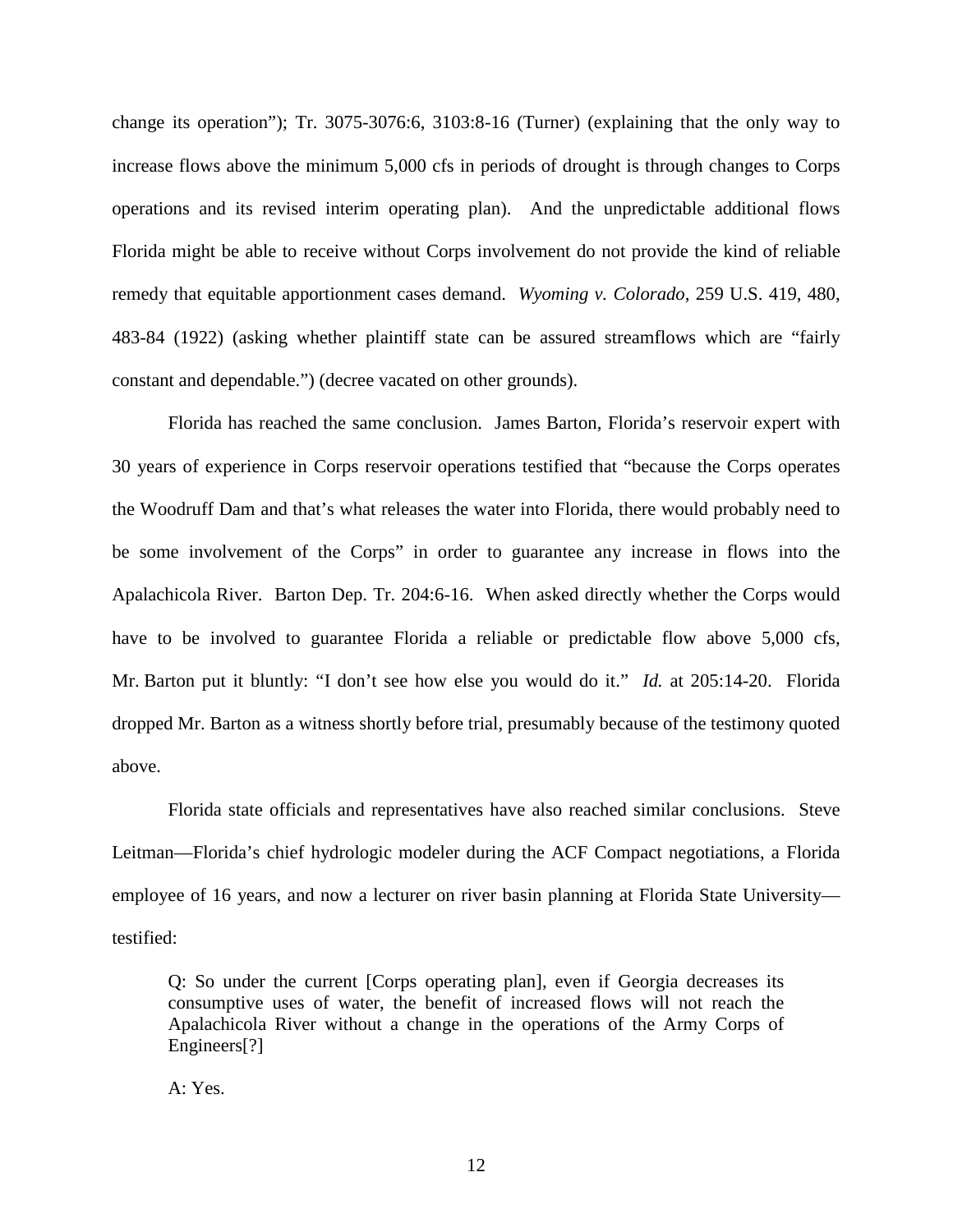GX-1354, at 207:21-208:2 (Leitman Dep. Tr.). Mr. Leitman went on to conclude that "under those conditions, in extreme low flow events, even if irrigation in the Flint River Basin was reduced, the resulting increased flow would result in the same flows into the river because the Army Corps would be releasing less water from the upstream reservoirs." *Id.* at 213:2-10, 214:4- 11; GX-1131 (Leitman *et al.*, Management Options During the 2011-2012 Drought on the Apalachicola River: A Systems Dynamic Model Evaluation (2015)) ("under the current operating guidelines, demand management alone is unlikely to lead to significant increases in Apalachicola River discharge during drought.").

Prior to this litigation, when it was seeking increases to minimum flows from the Corps, Florida also repeatedly acknowledged that the Corps' participation and involvement is critical to any long-term solution. In federal court filings and official correspondence, Florida's officials have long noted that additional inflows above 5,000 cfs do not automatically translate to increased flows into Florida, and instead would typically be stored in the Corps reservoirs. For example, Florida stated in a federal court pleading that the Corps' drought operation "allow[s] the Corps to store 100% of the water that would otherwise flow to the Apalachicola from the Chattahoochee River." FL-ACF-01457637, ¶ 131 (Fla. 2d Amended & Supplemented Compl. for Declaratory & Injunctive Relief, *In re Tri-State Water Rights Litig.*, M.D. Fla., 3:07-cv-00250-PAM-JRK (filed Jan. 10, 2008)). Florida also wrote to USFWS in 2012 that "there is no requirement [imposed on the Corps] to share the added storage with Florida to provide increased flow during the spring spawning period or for low flow augmentation in the summer and early fall." GX-420, at FL-ACF-02290908 (7/20/12 Letter from Douglas Barr, Executive Director, Northwest Florida Water Management District, to Dr. Donald Imm, USFWS). And in all of Georgia's prior negotiations with Florida over the ACF Basin, "the options on the table focused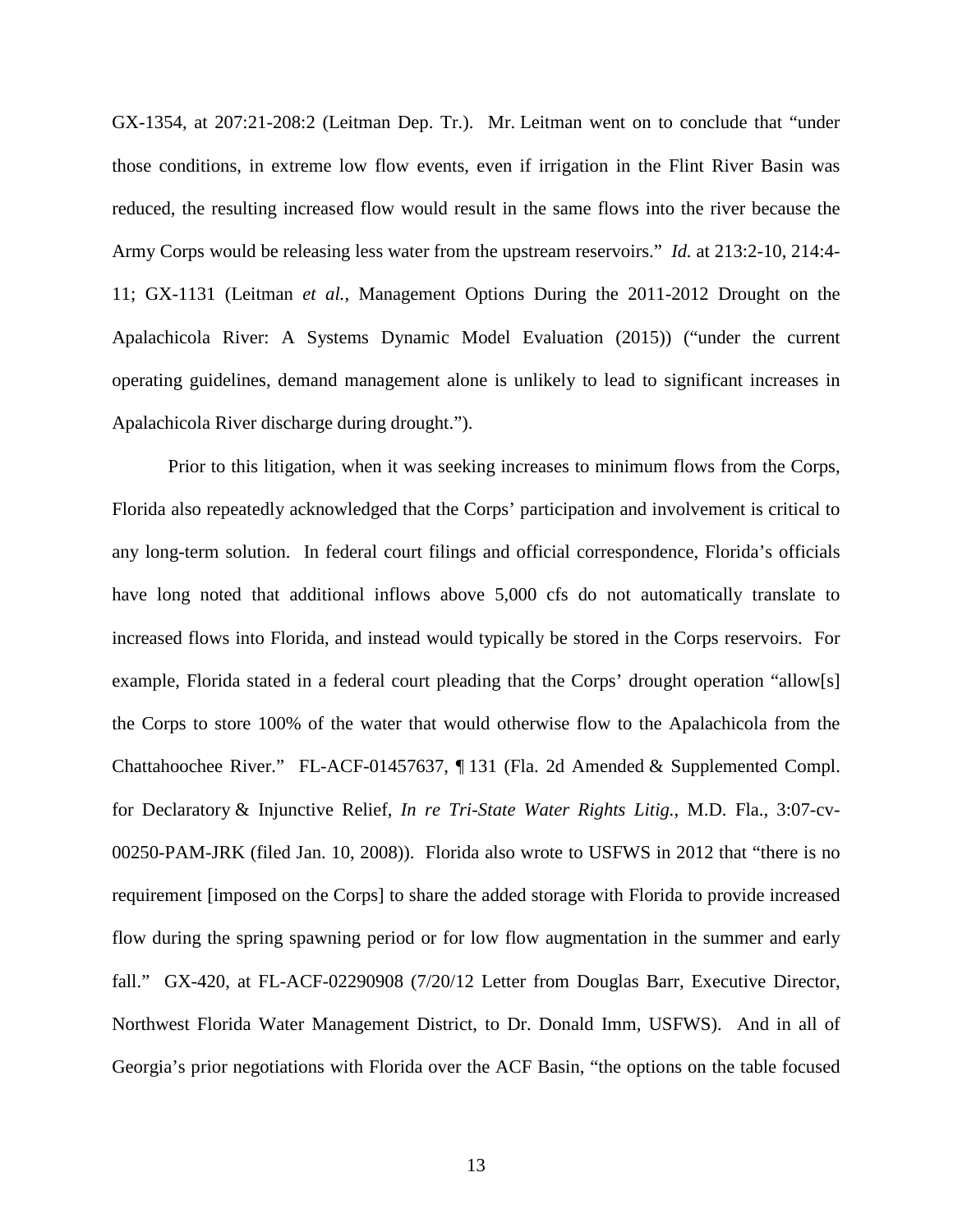on Corps involvement and Corps operational changes to deliver more water to Florida." Turner Direct, ¶ 39; *see* Tr. 3075:5-18 (Turner); Tr. 3347:23-3348:5 (Zeng) (testifying that he did not "ever hear of a workable proposal that did not include a change to Army Corps operations" and did not "ever hear Florida propose a remedy during those negotiations that did not include the Corps in some fashion"). Florida's integration of the Corps into past negotiations reflects the fundamental role played by the Corps in managing water resources in the ACF Basin, including at the state line.

The ACF Stakeholders ("ACFS"), an independent group of interested parties that attempted to develop a proposal for managing water resources in the ACF Basin, confirmed Georgia's view that Corps operational changes are necessary for changing the timing or amount of water flowing into Florida. All of the major actions recommended in its Sustainable Water Management Plan "involved changes in the Corps' operations for the [ACF] Basin." Tr. 3034:4- 16 (Turner); ACFS Sustainable Water Management Plan, at 4 ("ACFS recommends that USACE . . . implement[] the following suite of actions"). And the "most important recommendations [of the ACFS] are changes to the Corps operation throughout the basin," as opposed to changes in water use. Tr. 3348:11-3350:15 (Zeng). As Mark Masters, a founding member and Executive Manager of ACFS, testified "the bulk of the recommendations that the [ACF S]takeholders approved by consensus that they determined made the basin better off as a whole were related to the operation of the system by the Corps of Engineers." Tr. 3714:7-12 (Masters). The stakeholders came to a consensus that it was necessary to modify Corps operations after "seven years of [] deliberative work and a lot of technical work[.]" Tr. 3715:11- 13 (Masters). ACFS determined that "in order to achieve a better basin across the board,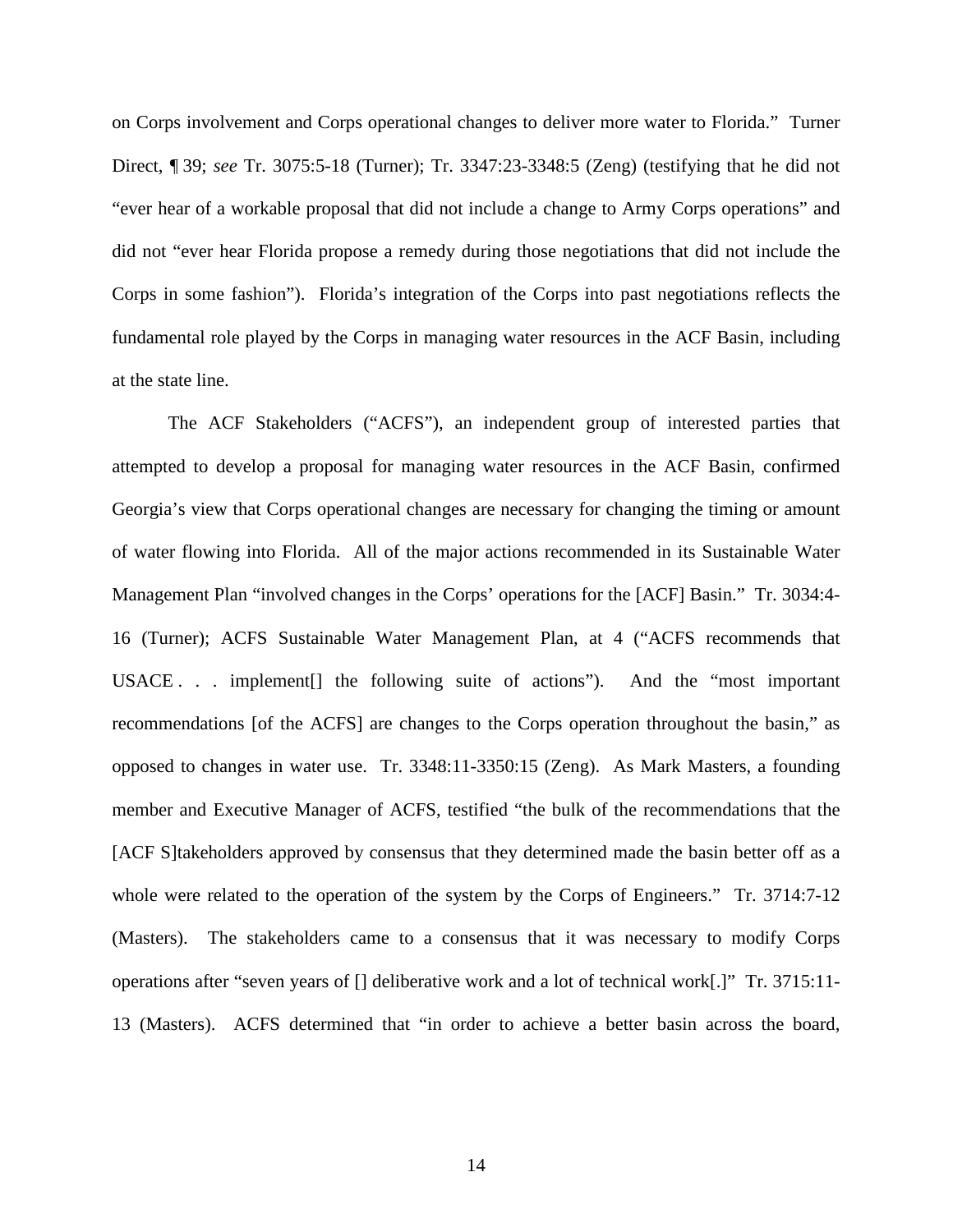including downstream, [they could not] extract the Corps of Engineers." Tr. 3715:17-19 (Masters).

The evidence thus clearly establishes that the United States Army Corps is a required party. Without the Corps, a consumption cap is inappropriate because it cannot provide relief at the times when Florida claims additional water is needed. *See* Order on State of Georgia's Mot. to Dismiss for Failure to Join a Required Party, at 13 (June 19, 2015). This case therefore must be dismissed because the United States has not consented to waive its sovereign immunity and cannot be bound by any remedial order of this Court. *See Texas v. New Mexico*, 352 U.S. 991 (1957); *Arizona v. California*, 298 U.S. 558 (1936).

### <span id="page-20-4"></span><span id="page-20-1"></span><span id="page-20-0"></span>**II. FLORIDA BORE THE BURDEN OF PROVING MULTIPLE ELEMENTS BY CLEAR AND CONVINCING EVIDENCE**

<span id="page-20-5"></span><span id="page-20-3"></span><span id="page-20-2"></span>Separate and apart from the Rule 19 problem, Florida failed to present clear and convincing evidence proving each required element of its case. In an equitable apportionment case like this one, Florida must prove its case by "clear and convincing" evidence, *Colorado v. New Mexico,* 467 U.S.310, 316 (1984) (*Colorado II*), a "much greater" standard than what applies in the ordinary civil case, *Connecticut v. Massachusetts*, 282 U.S. 660, 669 (1931). That standard is met only by hard facts that leaves the factfinder with "an abiding conviction that the truth of [the plaintiff's] factual contentions are *highly probable*." *Colorado II*, 467 U.S. at 316 (emphasis added). This demanding standard will be satisfied only if the proof "*instantly tilt[s]* the evidentiary scales in the affirmative when weighed against the evidence . . . offered in opposition." *Id.* (emphasis added).

Florida's task is particularly difficult in this case because it proposes remedies that would greatly upset (and potentially devastate) substantial and longstanding economies in Georgia. The Court has long recognized that "the equities supporting the protection of existing economies will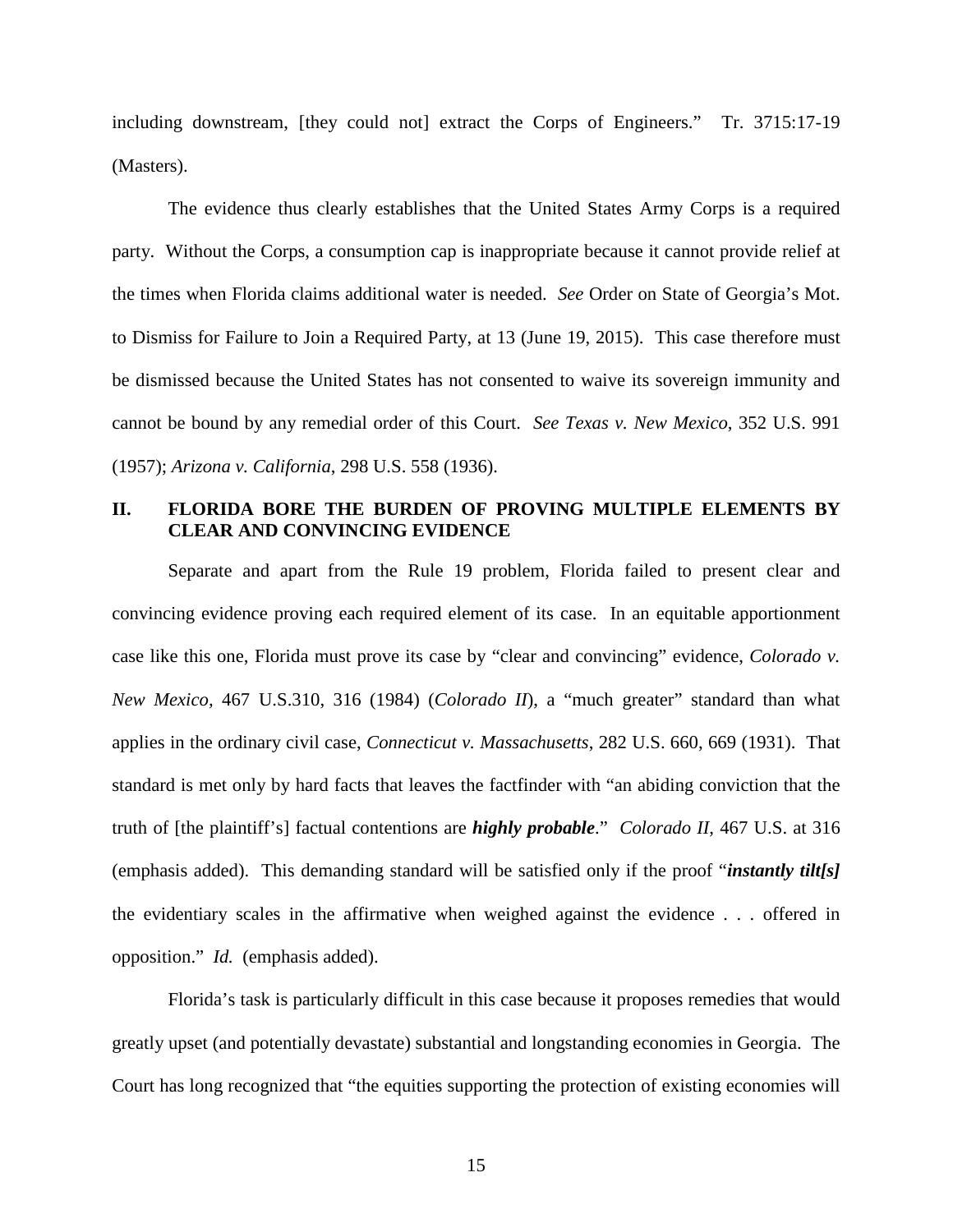usually be compelling." *Colorado I*, 459 U.S. at 187; *see also Colorado II,* 467 U.S. at 316. As a result, the Court puts substantial burdens on a State that seeks to upset the status quo through an equitable apportionment action. *Id*. Florida thus bears the burden of proving, by an exceedingly high standard of proof, that the substantial disruption it seeks to cause in Georgia's upstream economies is justified.

<span id="page-21-0"></span>To make that showing, Florida was required to prove the following elements by clear and

convincing evidence:

- <span id="page-21-2"></span><span id="page-21-1"></span>1. that it is suffering "real and substantial injury or damage," *Idaho ex rel. Evans v. Oregon*, 462 U.S. 1017, 1027(1983), *and* that its injury is proximately caused by Georgia's upstream water use, and not caused by Florida's own activities or other factors outside Georgia's control, *see Pennsylvania v. New Jersey*, 426 U.S. 660, 663 (1976) (*per curiam*) ("[A] plaintiff State must first demonstrate that the injury for which it seeks redress was directly caused by the actions of another State"); *and*
- 2. that Georgia's upstream water uses are inequitable, as measured by a number of factors, *Colorado I*, 459 U.S. at 183; *and*
- 3. that Florida's proposed remedy would redress its alleged injuries *and* that the benefits of Florida's proposed remedy would "substantially outweigh the harm that might result" to Georgia if those remedies were imposed, *id*. at 187.

Each of these issues is addressed in turn in the remaining three Parts of this brief.

Florida largely ignored these legal requirements in its pretrial brief and instead focused on the common law doctrine of riparian rights. Florida's reliance on riparian rights misses the mark. The Supreme Court has long recognized that "[t]he determination of the relative rights of contending States in respect of the use of streams flowing through them does not depend upon the same considerations and is not governed by the same rules of law that are applied in such States for the solution of similar questions of private right." *Connecticut*, 282 U.S. at 670. In short, the Supreme Court has been clear that "state law is not controlling" in equitable apportionment actions, and instead that the Court applies its own body of federal common law to such disputes. *Colorado I*, 459 U.S. at 183-84; *see also Connecticut*, 282 U.S. at 670 (explaining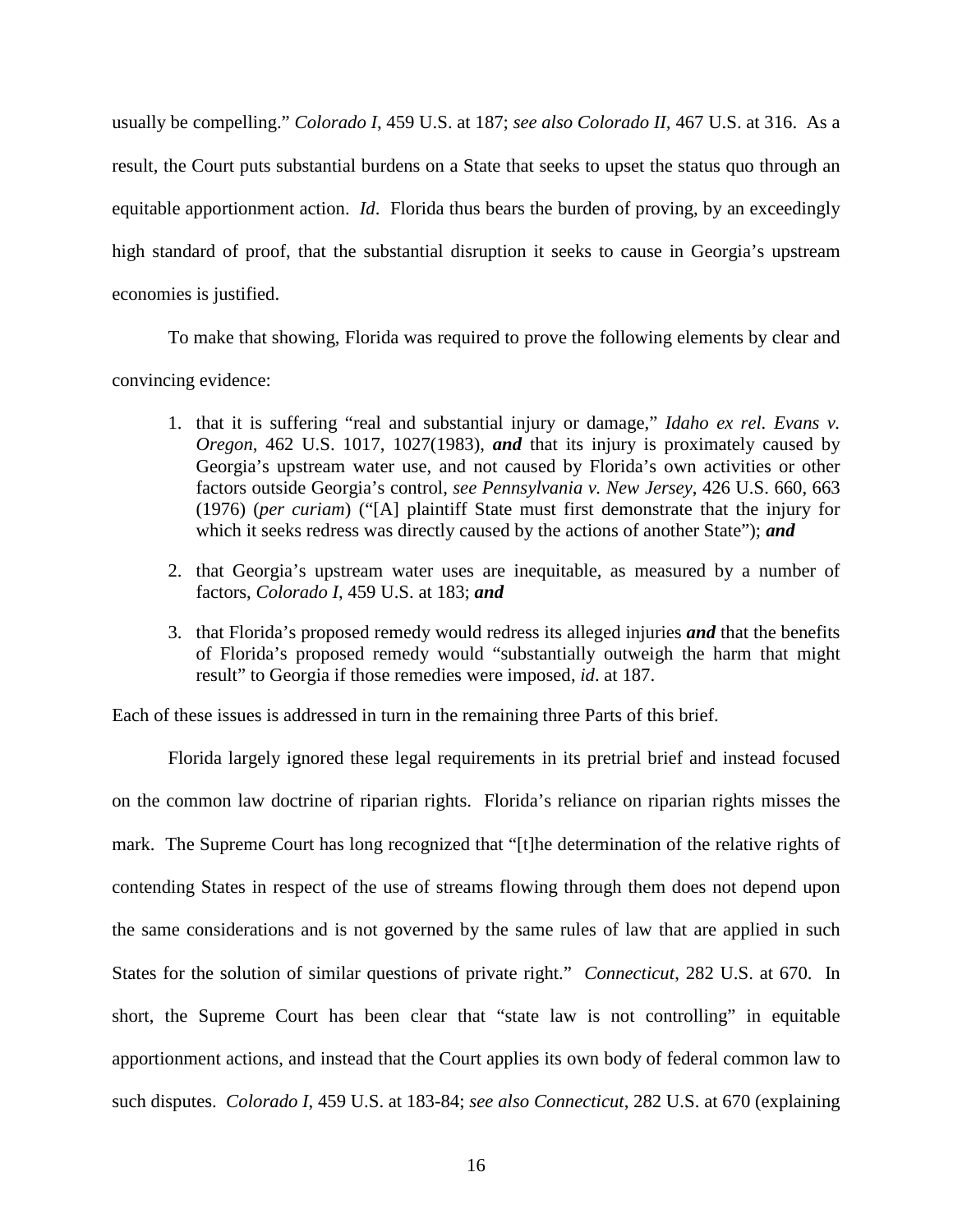that riparian rights doctrine does not "constitute a dependable guide or just basis for the decision of controversies such as that here presented"). $3$ 

There are significant differences between the common law of equitable apportionment, which applies to cases such as this, and the common law riparian rights doctrine that Florida would have this Court apply. For example, under governing Supreme Court case law, Florida is not entitled to an equitable apportionment merely because a private landowner might be entitled to additional water under state law. "The governing rule is that this Court will not exert its extraordinary power to control the conduct of one State at the suit of another, unless the threatened invasion of rights is of serious magnitude and established by clear and convincing evidence." *Connecticut*, 282 U.S. at 669. Florida thus bears the burden of proving that it is suffering a real and substantial injury caused by Georgia's upstream water use (as well as the other elements described above) before the Court will undertake the extraordinary remedy of an equitable apportionment. That burden is significantly higher than what might be borne by a plaintiff in a common-law riparian rights action.

<span id="page-22-0"></span>In addition, Florida is not, as it argues, "entitled to the river's usual and natural flow." Fla. Pretrial Br. at 11 (emphasis omitted). The Supreme Court rejected that argument over 70 years ago: "The lower state is not entitled to have the stream flow as it would in nature regardless of need or use." *Colorado v. Kansas*, 320 U.S. 383, 393 (1943); *see also Connecticut*, 282 U.S. at 669-70 (rejecting the argument that "each riparian owner has a vested right in the use of the flowing waters and is entitled to have them flow as they were wont, unimpaired as to quantity and uncontaminated as to quality"); *Kansas v. Colorado*, 206 U.S. 46, 98 (1907). The Court's analysis therefore should not focus on whether Florida is being assured the "natural" flow of the

<span id="page-22-2"></span><span id="page-22-1"></span> <sup>3</sup> In any event, Florida significantly misstates the law of riparian rights as it is applied in Georgia and Florida. *See* Amicus Br. of the Atlanta Regional Commission at 9-11.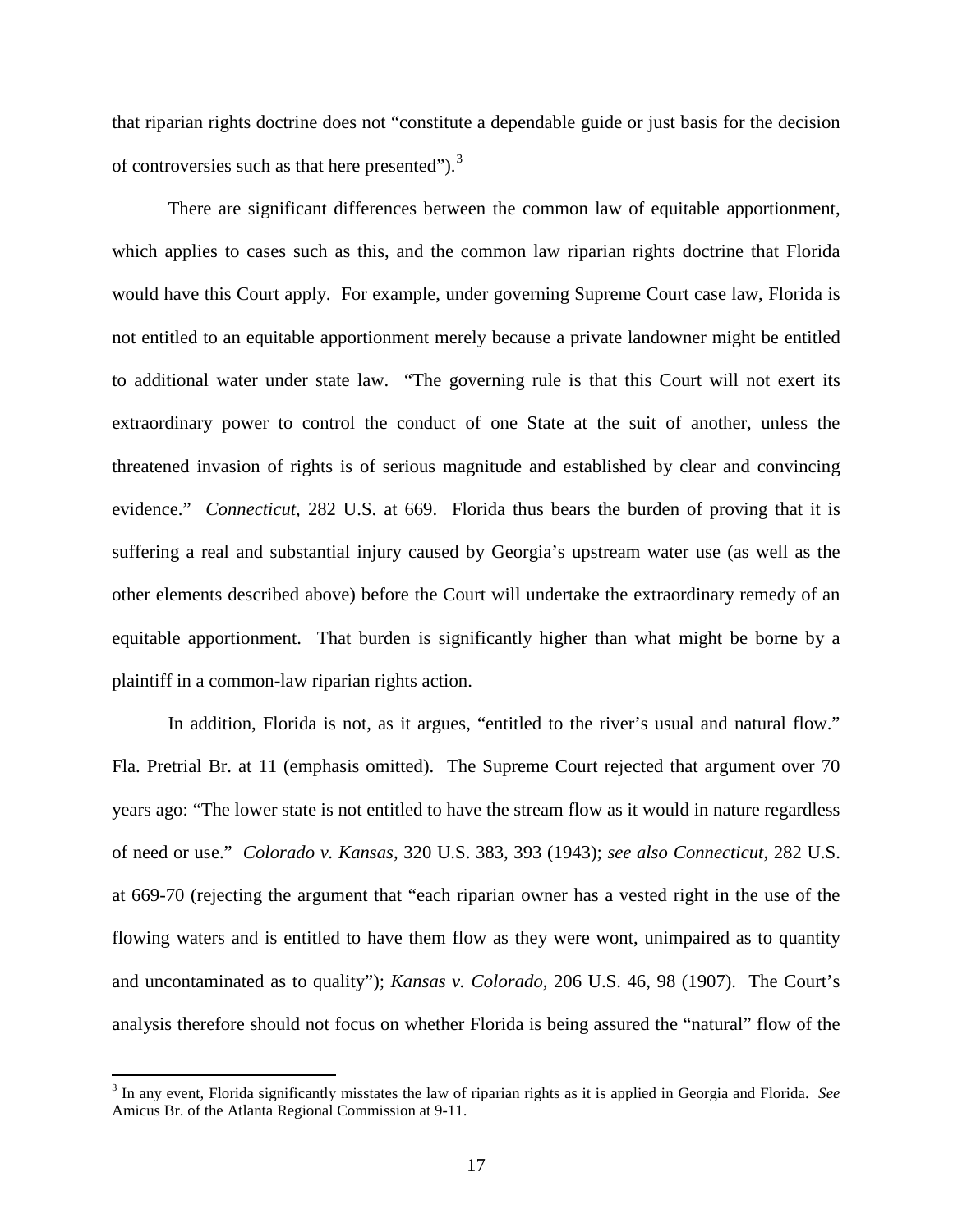Apalachicola River. Nor could it, since the Corps has erected five dams and reservoirs on the Georgia side of the state line and has detailed rules governing the release of water into Florida, making it impossible to ensure a "natural flow." In fact, during recent droughts, Corps operations supplemented flows into Florida to ensure that Florida received *more* water than what nature alone would have delivered. And because substantial existing economies have been developed in Georgia that heavily rely on the waters of the ACF Basin, Florida bears the weighty burden of proving that the benefits of upsetting those existing economies significantly outweigh the extreme costs that could result. *Colorado I*, [4](#page-23-2)59 U.S. at 183, 187.<sup>4</sup>

<span id="page-23-0"></span>Finally, under the federal common law that the Supreme Court has developed in this area, a bare claim to "more water" is not sufficient to justify an equitable apportionment. The Supreme Court will not engage in an equitable apportionment merely to "vindicate a barren right" to have more water flow downstream. *Washington v. Oregon*, 297 U.S. 517, 523 (1936). Instead, Florida must show that the deprivation of water is causing it some real and substantial injury beyond the denial of water itself. Florida conceded this key point in its pretrial brief when it admitted that it cannot satisfy its burdens in this case merely "by establishing that Georgia is diminishing the usual and natural flow of the Apalachicola River." Fla. Pretrial Br. at 14. It must also prove that any such reductions have caused some real and substantial harm "to Florida's sovereign interests," which include its "environment, wildlife, commerce, [or] industry." *Id*. As explained below, Florida has not made that showing.

<span id="page-23-2"></span><span id="page-23-1"></span> <sup>4</sup> Even if state law did apply, both Florida and Georgia abandoned the "natural flow" theory many years ago. *See* Amicus Br. of the Atlanta Regional Commission at 10. Instead of following a "natural flow" theory, intrastate law in Georgia and Florida holds that "reasonable use" of the waters in question is the "primary interest" to be protected. *Id.* (quoting Restatement (Second) of Torts § 850(b)).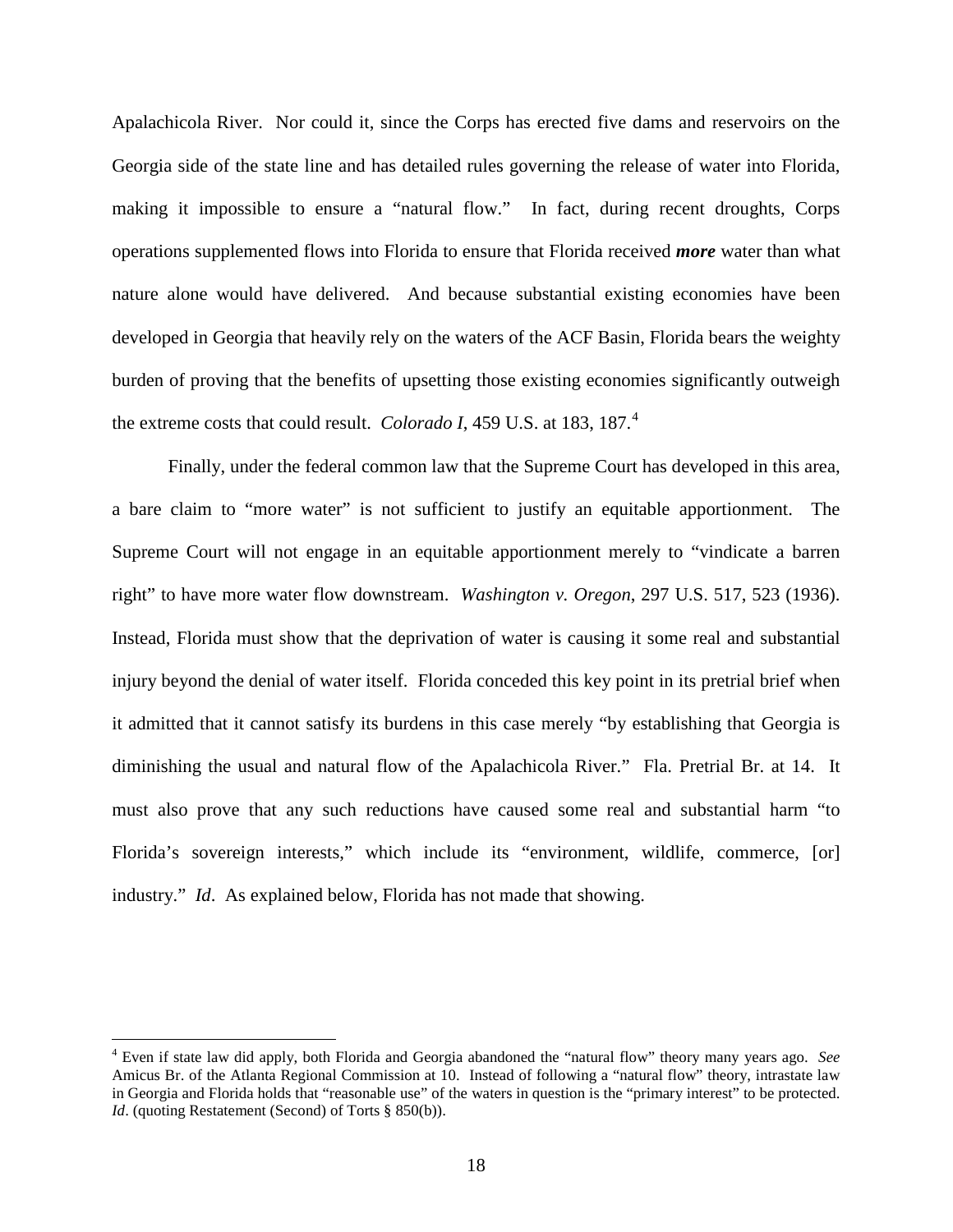# <span id="page-24-0"></span>**III. FLORIDA HAS FAILED TO PROVE INJURY AND CAUSATION BY CLEAR AND CONVINCING EVIDENCE**

Florida's claim fails because Florida has not proved that it has suffered a real and substantial injury caused by Georgia's upstream water use. The Supreme Court requires proof of causation and injury by "clear and convincing" evidence as a necessary prerequisite to even proceed with the equitable apportionment analysis. *Colorado II*, 467 U.S. at 316. Florida's failure to meet this burden alone requires that its request for relief be denied. *See, e.g.*, *Connecticut*, 282 U.S. at 672 (denying equitable apportionment because there was "nothing . . . to justify an inference that any real or substantial injury or damage will presently result to Connecticut from the diversions by Massachusetts"); *Idaho*, 462 U.S. at 1029 (denying relief because "Idaho ha[d] not carried its burden of demonstrating a substantial likelihood of injury").

### <span id="page-24-4"></span><span id="page-24-3"></span><span id="page-24-1"></span>**A. Florida's Attenuated Chain Of Causation Does Not Meet The "Clear And Convincing" Requirement**

As the Special Master noted on several occasions during trial, determining the cause of harm at the ecosystem level can be complex. Changes to ecosystems can be caused by any number of factors—including rainfall patterns, geomorphological changes, weather shifts, temperature changes, and human activity, among numerous other factors. Determining which cause (or combination of causes) is to blame can be extremely difficult. *See* Tr. 4200:3-4202:3 (Menzie) (testifying that it is important to "recogniz[e] that this is a very complex problem and that ecosystems are complex"). Here, Florida has failed to show injury and causation with any level of certainty at all—much less clear and convincing.

<span id="page-24-2"></span>Florida's alleged harms rely on highly attenuated causal chains with intervening and confounding factors every step of the way. The Fifth Circuit's decision in *Aransas Project v. Shaw*, 775 F.3d 641 (5th Cir. 2014) (*per curiam*) rejected a similar attempt to establish liability under the Endangered Species Act (ESA) through an elaborate (and speculative) chain of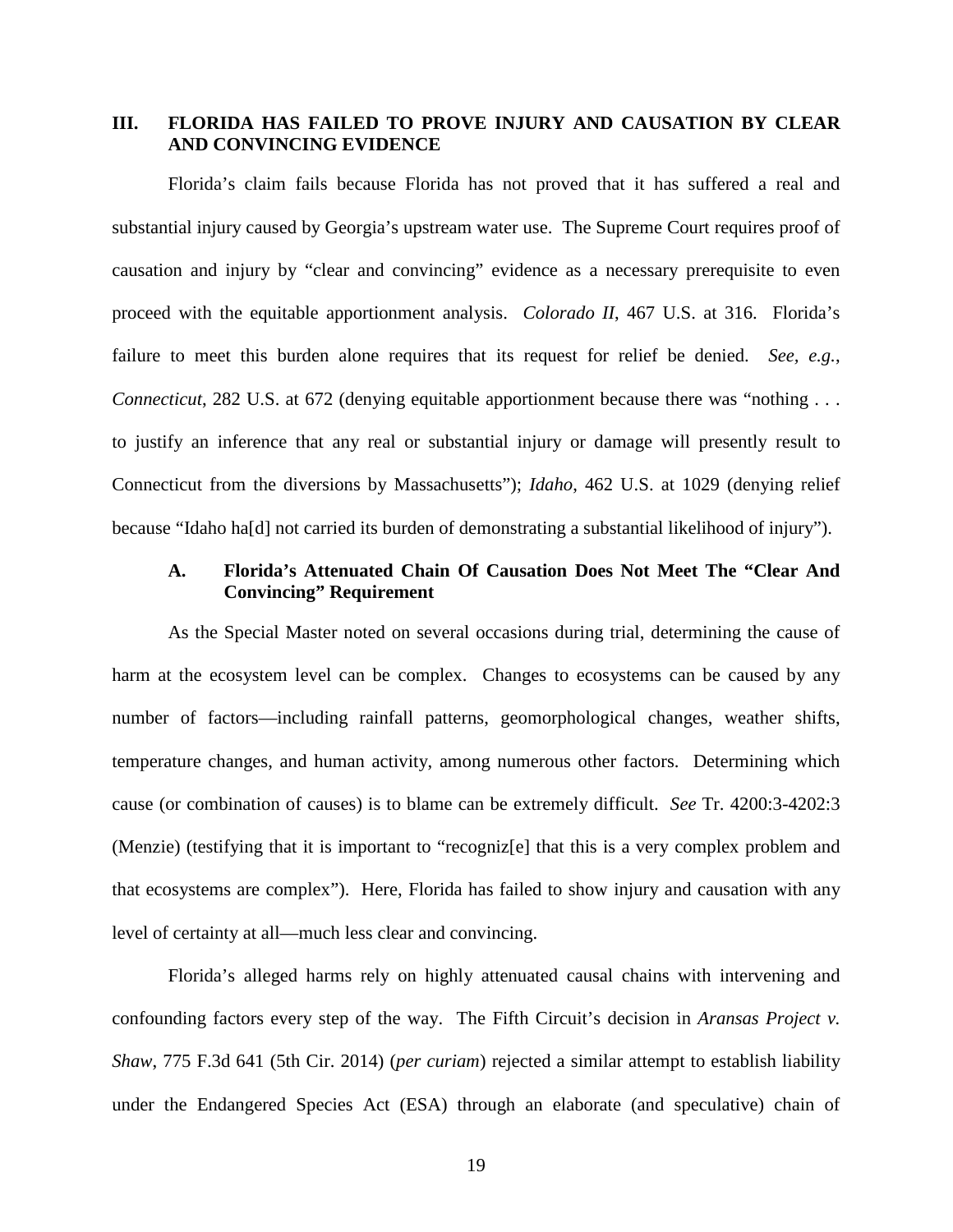causation. While this case involves a claim for equitable apportionment, the causation principles espoused under ESA in *Aransas Project* are generally applicable black-letter law, and the same analysis counsels in favor of rejecting Florida's even more attenuated effort in this case.

In *Aransas Project*, plaintiffs alleged that "the state defendants' actions and failures to act in managing water diversion in the San Antonio and Guadalupe River systems" harmed endangered whooping cranes "[d]uring a severe drought in the winter of 2008-2009." *Id.* at 645- 46. After a trial, the district court enjoined Texas from issuing any new water permits in the basin. *Id.* at 647. On appeal, the Fifth Circuit reviewed "whether the actions of [Texas] in administering licenses to take water from the Guadalupe and San Antonio rivers for human, manufacturing and agricultural use foreseeably and proximately caused the deaths of whooping cranes in the winter of 2008–2009." *Id.* at 656. The strained chain of causation is strikingly similar to Florida's allegations in this case:

[Plaintiffs] offered evidence, which the court accepted, that the licensed withdrawals of water from the rivers resulted in a decline in freshwater inflows to the San Antonio Bay. Continuing with the court's findings, with less freshwater inflows, the bay's salinity increased in various gradients by a few parts per thousand. In turn, the increased salinity of the estuary and marsh water affected the conditions in which blue crabs and wolfberry plants grow. These are principal food sources of whooping cranes following their thousands-mile migration across North America to their winter habitat. There were then fewer blue crabs and wolfberries for the cranes to eat. The cranes succumbed to "food stress," causing them to search for "upland" sources of food and water. Necropsies of two cranes that died during the 2008–2009 winter showed signs of emaciation, and overall an estimated 23 cranes died.

*Id.* at 660. Even accepting those facts as true, the Fifth Circuit found that "proximate cause was lacking as a matter of law." *Id.* The court reasoned that the "forces of nature" that "dramatically affect salinity within and throughout the bay" like "weather, tides and temperature" are "unpredictable and uncontrollable." *Id.* at 662. There were many other confounding causal factors like "ongoing blue crab decline" "since the 1980s" from "overfishing." *Id.* Thus,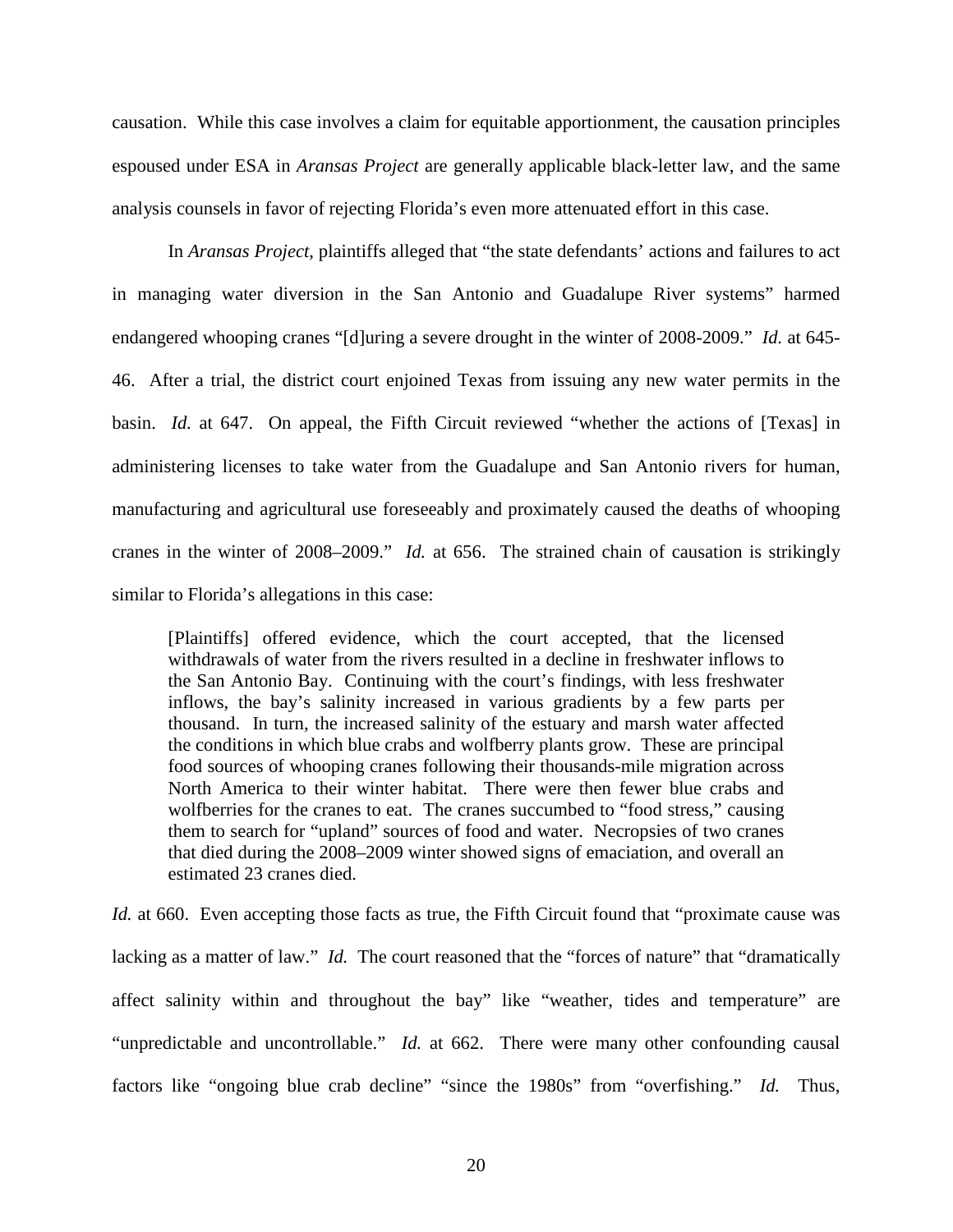"[f]inding proximate cause and imposing liability on the State defendants in the face of multiple, natural, independent, unpredictable and interrelated forces affecting the cranes' estuary environment goes too far." *Id.* at 663.

In this case, Florida alleges harm to two ecosystems: (1) Apalachicola Bay; and (2) Apalachicola River. For each, Florida's allegations of harm rely on remote and attenuated causal chains even more speculative to those alleged—and rejected—in *Aransas Project*. For example, Florida's claimed harm to oysters involves a complex chain of alleged causation: Georgia allowed upstream water use which resulted in the Corps releasing less water into Florida; these lower flows resulted in a decline in freshwater inflows into the Apalachicola Bay; with less freshwater inflow, Apalachicola Bay increased in salinity by a few parts per thousand; the increased salinity provided more hospitable conditions for the oyster's natural predators; as a result, those predators entered the Apalachicola Bay; natural predators killed so many oysters that the entire oyster fishery ultimately collapsed in 2012. Florida's causal theory for other harms to the Bay is similarly speculative: Florida claims that Georgia's upstream water use resulted in the Corps releasing less water into Florida; the change in flows from the Apalachicola River into the Bay resulted a shift in the types of algae that live in the Bay; the organisms that regularly eat algae do not grow and reproduce as quickly eating algae during low flows as they otherwise would grow and reproduce eating algae during high flows; the things that eat the algae-eating organisms in turn, do not grow as quickly and the "process carries through up the food chain." Glibert Direct, ¶ 5.

But despite years of discovery and analysis by no fewer than *twenty* experts, Florida has failed to prove by clear and convincing evidence that it is Georgia's water use, as opposed to a host of other "natural, independent, unpredictable and interrelated forces affecting the ...

21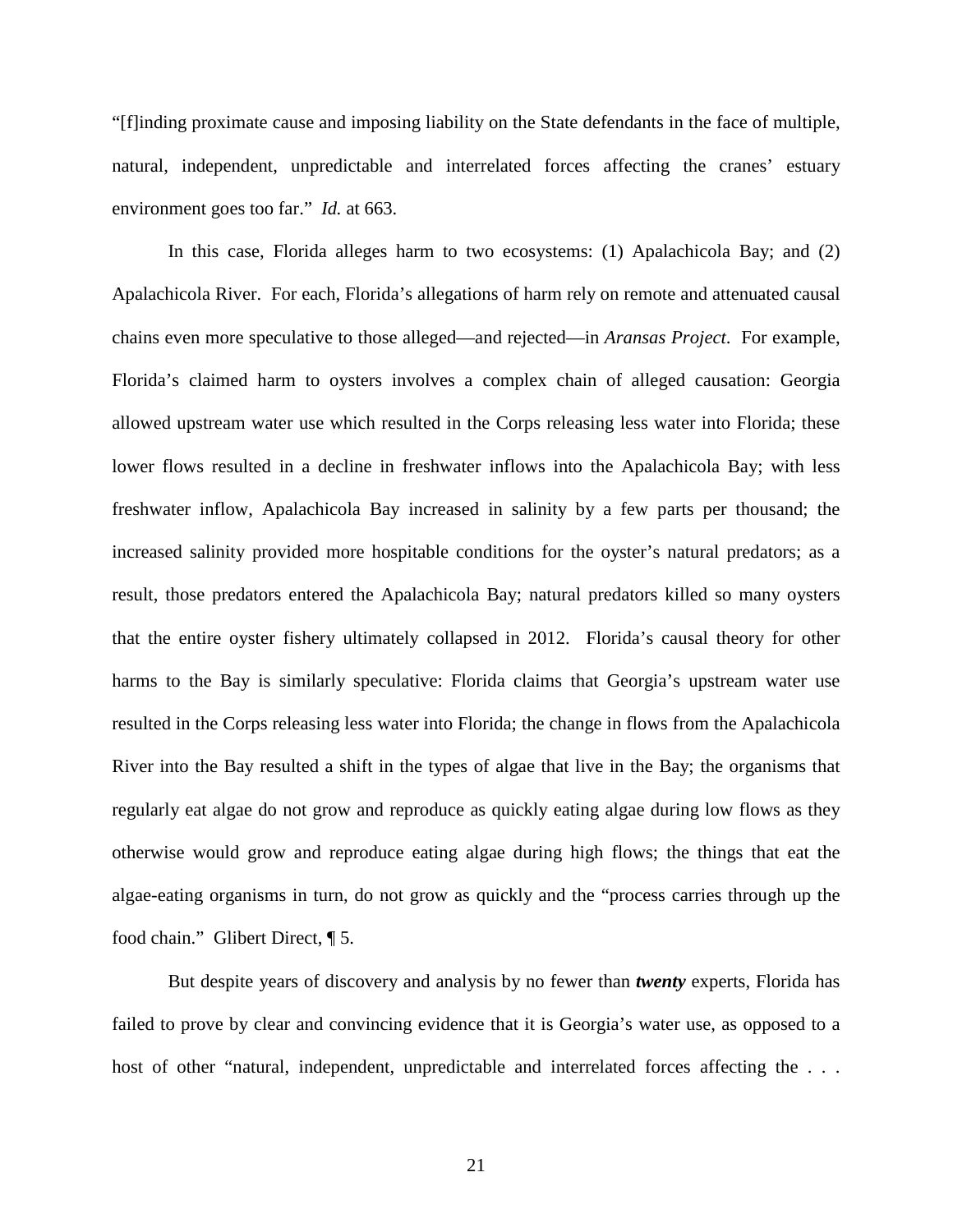environment," that caused any of its purported harms in either the Bay or the River. *Aransas*, 775 F.3d at 663.

# <span id="page-27-1"></span><span id="page-27-0"></span>**B. Florida Has Not Proven That Georgia's Water Use Caused Real And Substantial Harm To Apalachicola Bay**

**1. Georgia's Water Use Did Not Cause The Oyster Fishery Collapse**

# **a. University Of Florida Research Precludes A Finding By "Clear And Convincing Evidence" That Low River Flow Caused The Oyster Collapse**

Florida has utterly failed to support its opening allegation about harm to oysters specifically, that it suffered a "real and substantial injury" to the oyster fishery caused by Georgia's water use. *See* Compl. ¶¶ 6, 43, 54, 56. Trial evidence confirms that there is no scientifically reliable evidence, let alone "clear and convincing" evidence, that low river flows were responsible for the oyster crash. Independent University of Florida scientists exhaustively analyzed the basis for this assertion and, contrary to Florida's allegations, *found no correlation between low river flows and the oyster collapse*. The work of these independent scientists, standing alone, precludes any possible finding that the evidence supporting Florida's contrary theory is "clear and convincing."

The University of Florida research was initiated by a request from Florida Governor Rick Scott to determine "what research needs to be done to figure out what happened to the oysters in Apalachicola Bay and what actions need to be taken to prevent it from happening again." GX-496, at 2. As head of the Florida Sea Grant Program, Dr. Karl Havens formed a team of experts from various Florida universities to study the issue. GX-1349, at 33:23-34:9 (Havens Dep. Tr.). That team included Dr. William Pine, a University of Florida marine fisheries expert, who was asked to assess Apalachicola Bay oyster population trends and likely causes of the oyster crash.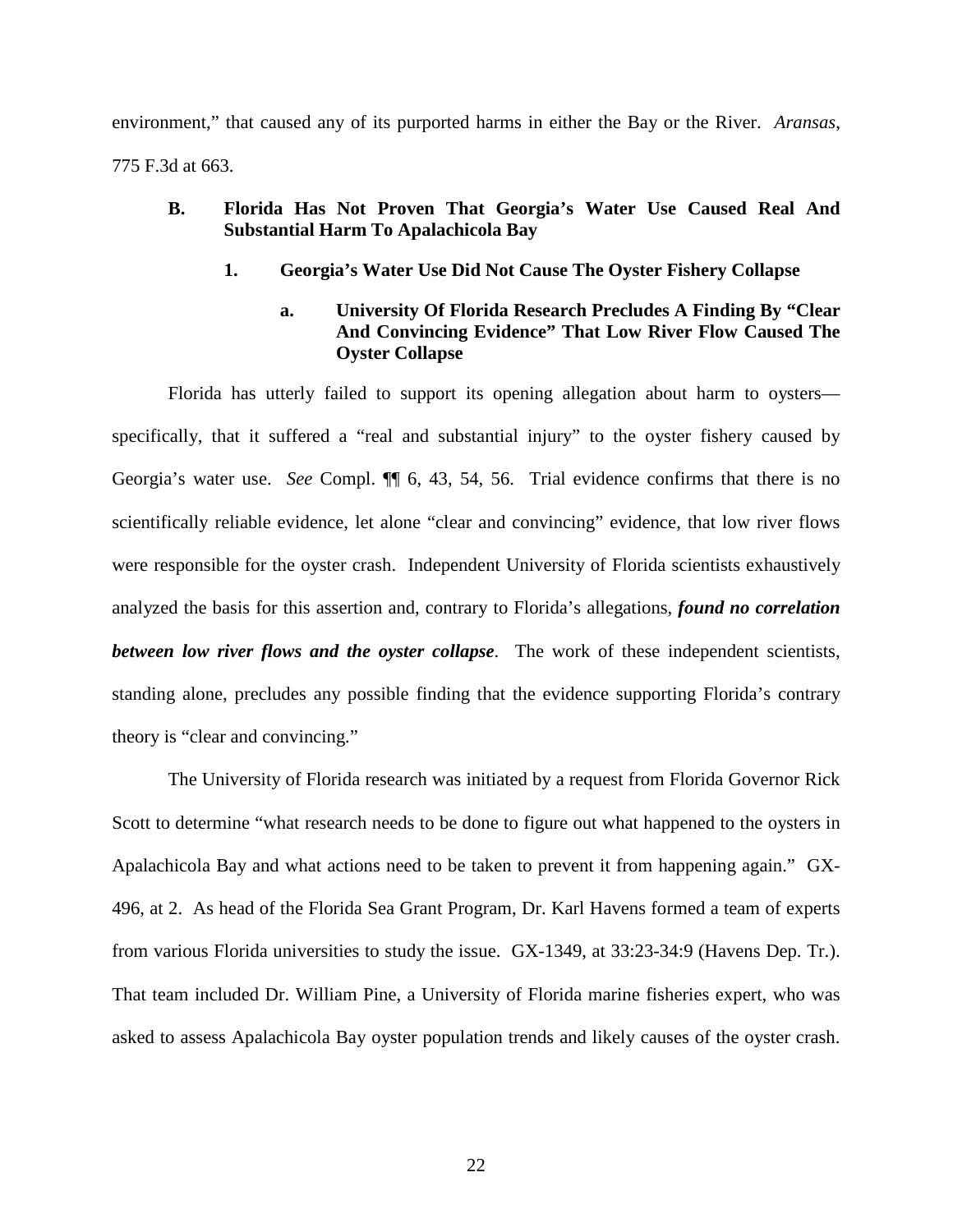*Id.* at [5](#page-28-0)9:2-59:16.<sup>5</sup> When asked why he chose Dr. Pine, Dr. Havens testified that Dr. Pine "was the most qualified person that I knew at the university to do it," that "[h]e has a long history of doing stock assessment of fish," and is "[a] very well respected scientist." *Id.* at 59:2-16.

In April 2013, Dr. Havens' team published the Apalachicola Bay Oyster Situation Report. GX-568. Although Florida selectively quoted this document to try and suggest otherwise at trial, the Oyster Situation Report did not reach *any* conclusions about what caused the collapse––and certainly did not attribute it to low river flow. *See, e.g.*, GX-568, at 14 (2013 Oyster Situation Report) ("Without more data, we cannot reach a conclusion about what proximal factor(s) contributed to the decline."); *id.* at 29 ("Research is needed to quantify how oyster population dynamics, product quality, and the fishery are affected by interactions between river flow, nutrients, salinity, harvesting intensity, and restoration methods."). Dr. Pine and Dr. Havens, the Report's principal authors, confirmed in sworn testimony that as of the date of publication (April 2013), they had not reached any conclusions about the "connection between oyster population dynamics and river flow," "nutrients," or "salinity." *E.g.*, GX-1355, at 222:13- 18, 223:19-225:5 (Pine Dep. Tr.). Dr. Havens likewise agreed that as of publication of the Oyster Situation Report in April 2013, his team "did not have a definitive cause and effect understanding of the linkages between environmental conditions and oyster populations." GX-1349, at 128:19-24 (Havens Dep. Tr.).

After publication of the Oyster Situation Report, Dr. Pine and his colleagues continued researching the potential connection between low river flows and the 2012 oyster collapse. The culmination of that work was a peer-reviewed journal article published in 2015 entitled "The curious case of eastern oyster *Crassostrea virginica* stock status in Apalachicola Bay, Florida."

<span id="page-28-0"></span> <sup>5</sup> Both Dr. Pine and Dr. Havens were deposed in 2015 as part of this case.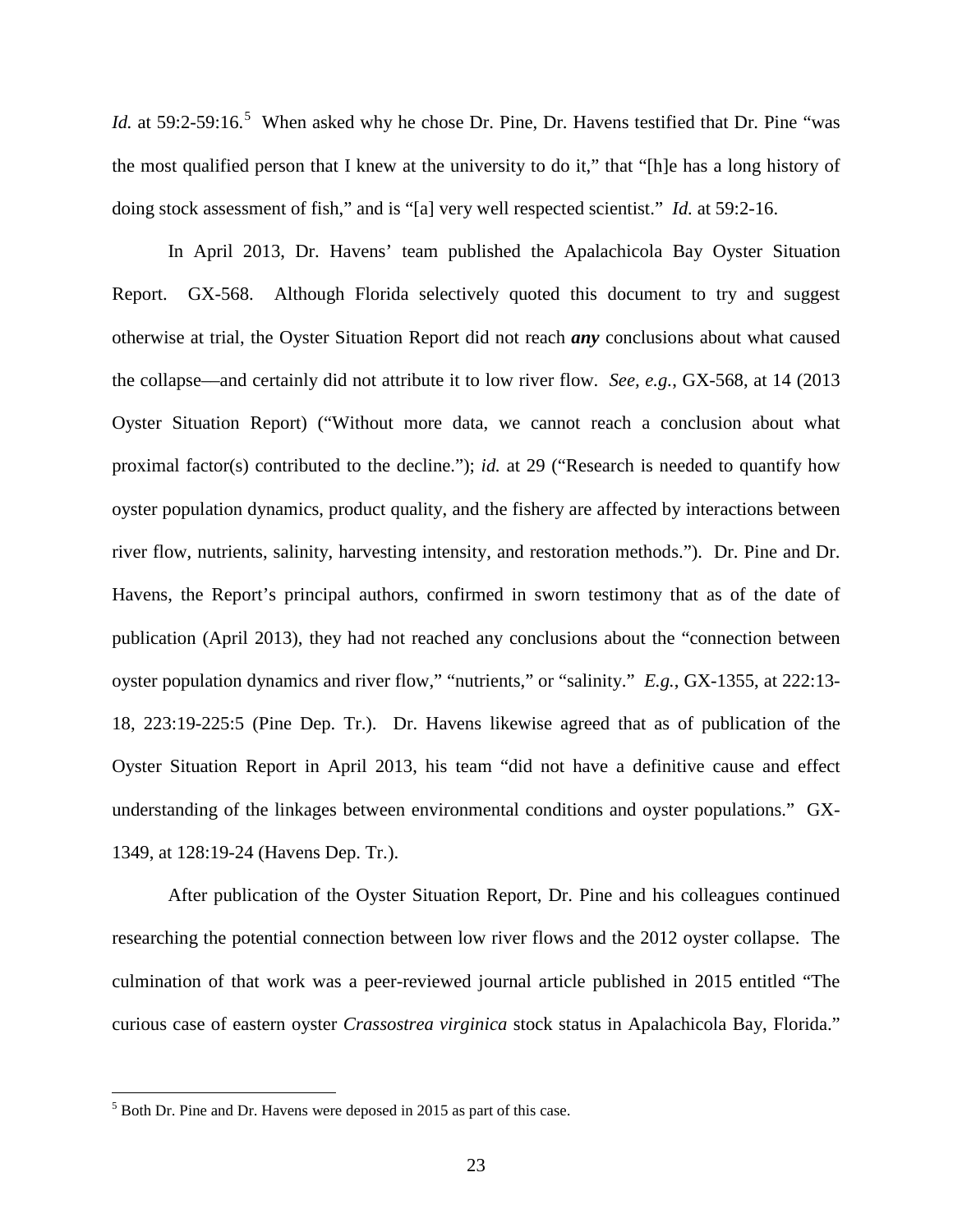GX-789. After thousands of hours spent studying the issue, Dr. Pine and his colleagues reached an unambiguous conclusion:

*We did not find correlations* between Apalachicola River discharge measures . . . and our estimated relative natural mortality rate . . . or oyster recruitment rates[.] The overall relationships between freshwater flows, drought frequency and severity, oyster recruitment, and harvest dynamics *remain unclear*, and this is an area of ongoing work.

GX-789 at 6 (emphases added); *see* GX-1355, at 288:4-16, 289:13-20, 290:6-291:13 (Pine Dep.

Tr.). When asked under oath whether he had seen evidence to support the allegation in Florida's complaint in this case that "reduced freshwater inflows . . . caused a collapse of the Apalachicola Bay oyster fishery," Dr. Pine's answer was unequivocal: "No." GX-1355, at 307:15-308:6 (Pine Dep. Tr.) (addressing allegation in ¶ 54 of Florida's complaint). Dr. Pine's sworn testimony on this subject was unambiguous: he has not seen "clear" or "convincing" evidence "of a connection between Apalachicola River flows and oyster mortality." *Id.* at 291:14-292:14. Dr. Havens similarly testified that his independent team of scientists "never found any quantitative linkage between flow from the [Apalachicola] river and the crash with the oysters." GX-1349, at 175:3- 21 (Havens Dep. Tr.). This evidence completely undermines Florida's principal harm allegation in this case––that low flows due to Georgia water use caused the 2012 oyster collapse.

Florida's legal team clearly understood the negative impact Dr. Pine's findings would have on Florida's case against Georgia. Dr. Pine described in detail how his research on the Apalachicola Bay oyster collapse triggered threats of retaliation from Florida's legal team. As Dr. Pine reported at the time:

On Thursday morning I received a call from a colleague at FWC as a "heads up." The purpose of the call was to let me know that following a meeting on Wednesday in Tallahassee with the legal team representing Florida in the Florida versus Georgia case pending the U.S. Supreme Court that the lead attorneys were "not happy" with two manuscripts I have in journal review on oyster populations in Apalachicola Bay. I was told by my FWC colleague that *the attorneys thought*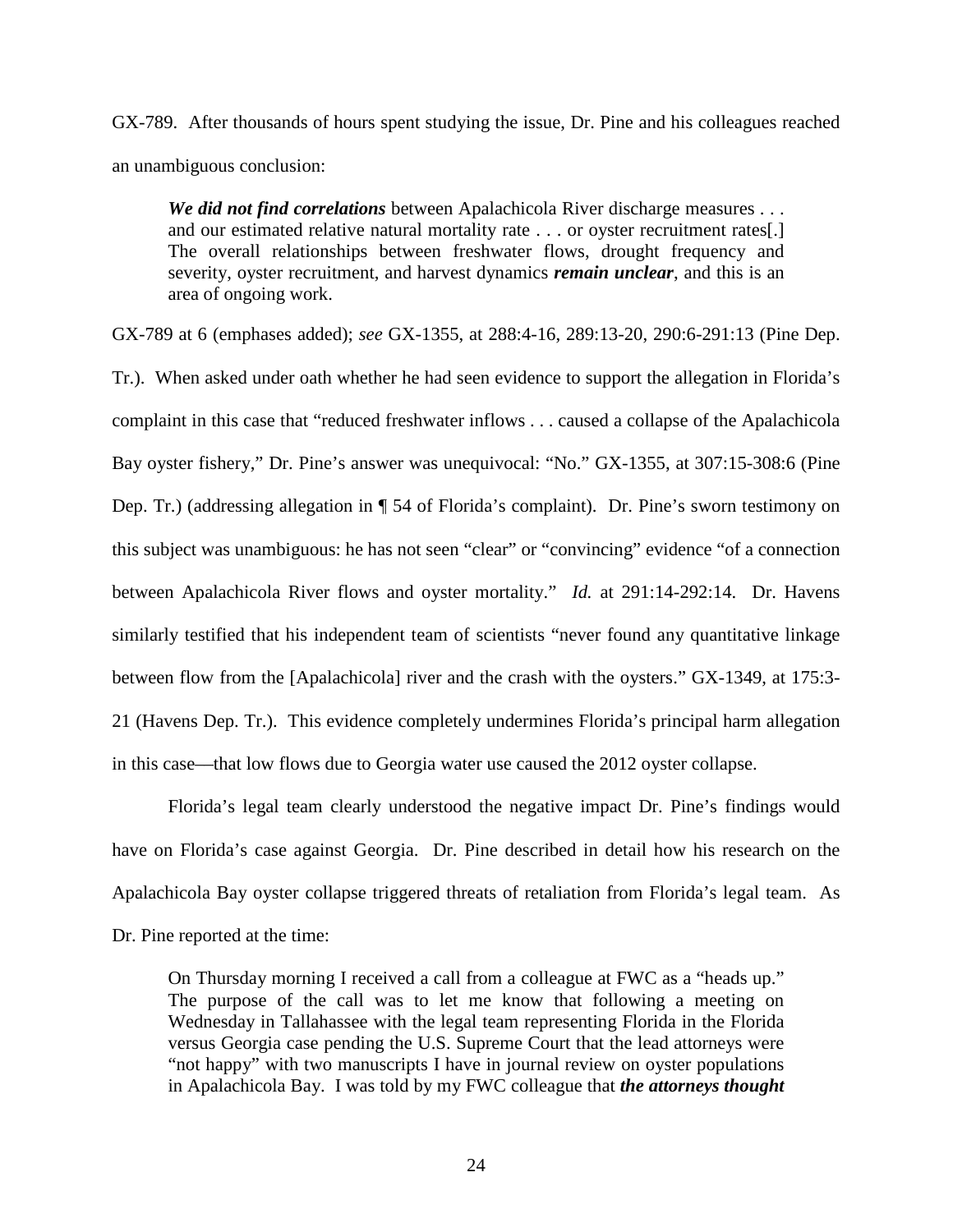### *the papers should be withdrawn, and if they were published . . . they could "make things difficult for me*."

GX-778 (12/20/14 Pine Email) (emphasis added); GX-1355, at 344:25-346:4 (Pine Dep. Tr.). The Florida Fish and Wildlife Commission ("FWC") official told Dr. Pine that his research "may be disadvantageous to Florida's legal position in the current litigation." GX-782 (12/30/14 Pine Email); GX-1355, at 363:13-364:4 (Pine Dep. Tr.). As Dr. Pine reported then, "[a]t issue is the perception that the work I've led undermines the State of Florida's assertion in the ongoing lawsuit that the Apalachicola oyster collapse was caused by water policy in Georgia," GX-778 (12/20/14 Pine Email), and ultimately "weakens their legal position." GX-770 (11/25/14 Pine Email to Hellgren). Dr. Havens likewise recognized in an email to a federal government official that "[r]esults from some of the [Sea Grant] funded research *strongly supports the [Georgia] case*." GX-799 (2/9/15 Dr. Havens email to NOAA official) (emphasis added); GX-1349, at 175:18-21 (Havens Dep. Tr.). Florida has no credible scientific evidence to refute the findings of Dr. Pine and his colleagues. And, even if it did have evidence pointing the other way, at most it would amount to a disputed issue among scientists as to the cause, not the clear and convincing evidence the Supreme Court requires.

#### **b. Expert Testimony At Trial Confirms That Low River Flows Did Not Cause the Oyster Collapse**

At trial, expert analysis from both Georgia and Florida corroborated Dr. Pine's principal conclusion that low river flows were not responsible for the oyster crash. Georgia's expert, Dr. Romuald Lipcius, is an oyster ecologist and fisheries management expert from the Virginia Institute of Marine Sciences at the College of William & Mary. Dr. Lipcius has more than three decades of experience researching the eastern oyster, the species of oyster that lives in Apalachicola Bay. Dr. Lipcius performed several analyses to assess the relationship, if any, between low river flows and the Bay's oyster population, and like Dr. Pine, he found none. For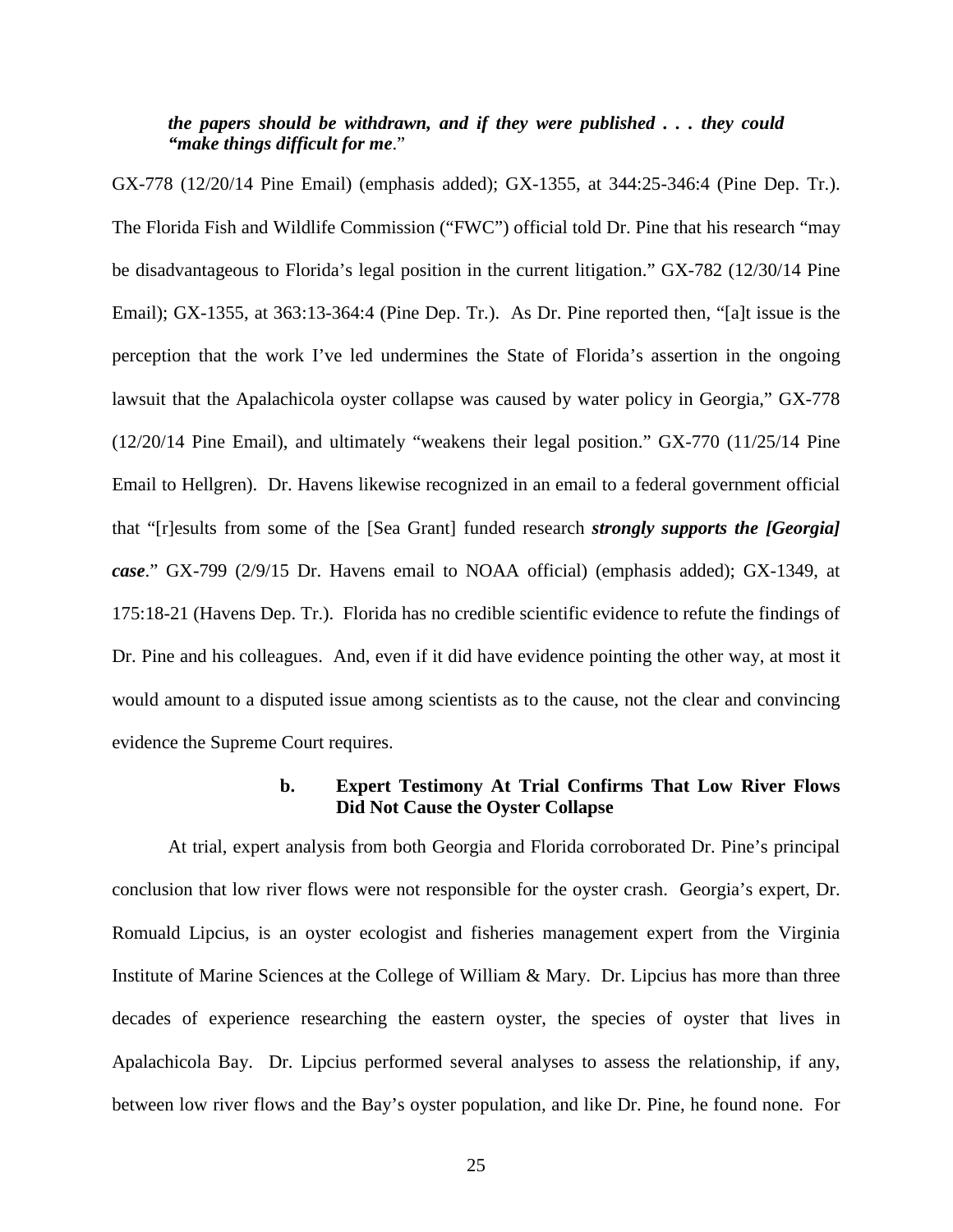instance, he studied oyster populations in the Bay before and after the oyster collapse at oyster reefs that were both heavily fished and not heavily fished, and reefs that were both closer to the River's mouth and farther away. Lipcius Direct, ¶¶ 37-38. If "low river flow were the cause of the fishery collapse in Apalachicola Bay," "the number of oysters on all bars, whether harvested or not, should have declined in a similar fashion." Lipcius Direct, ¶ 34. But "the official oyster survey data instead reveals the unsurprising fact that [o]yster bars that were not heavily fished generally did the same, or even better, post-collapse than pre-collapse." Lipcius Direct, ¶ 45. Dr. Lipcius further examined, but found no relationship between, river flows and oyster landings data, a common analysis used by marine scientists to study the effect of low flows on oyster populations. Lipcius Direct, ¶¶ 54-61; Tr. 4386:2-4387:23 (Lipcius). Dr. Lipcius' findings here were also consistent with those from the University of Florida scientists. Lipcius Direct,  $\P$  57.

Finally, Dr. Lipcius considered, and after extensive analysis rejected, the so-called "predation theory" advanced by Florida's oyster experts Dr. David Kimbro and Dr. J. Wilson White. Lipcius Direct,  $\sqrt{\ }$  65. None of the existing data, including data collected by Dr. Kimbro himself, or Dr. White's own modeling, support Florida's claim that marine predators in the Bay "crashed the entire oyster population within one or two years." Lipcius Direct, ¶ 71. Instead, Dr. White's model, which relies extensively on Dr. Kimbro's research, "supports the position that [low] river flow did not cause the collapse," because White's model shows *at most* a 1.2 percent "maximum difference in the population" if Georgia eliminated 50% of its agricultural irrigation (among other cuts). Tr. 4409:24-4411:2 (Lipcius). Simply put, credible, scientific evidence does not show, and cannot show, what Florida alleges in this case: a connection between river flows and the Apalachicola Bay oyster crash in 2012.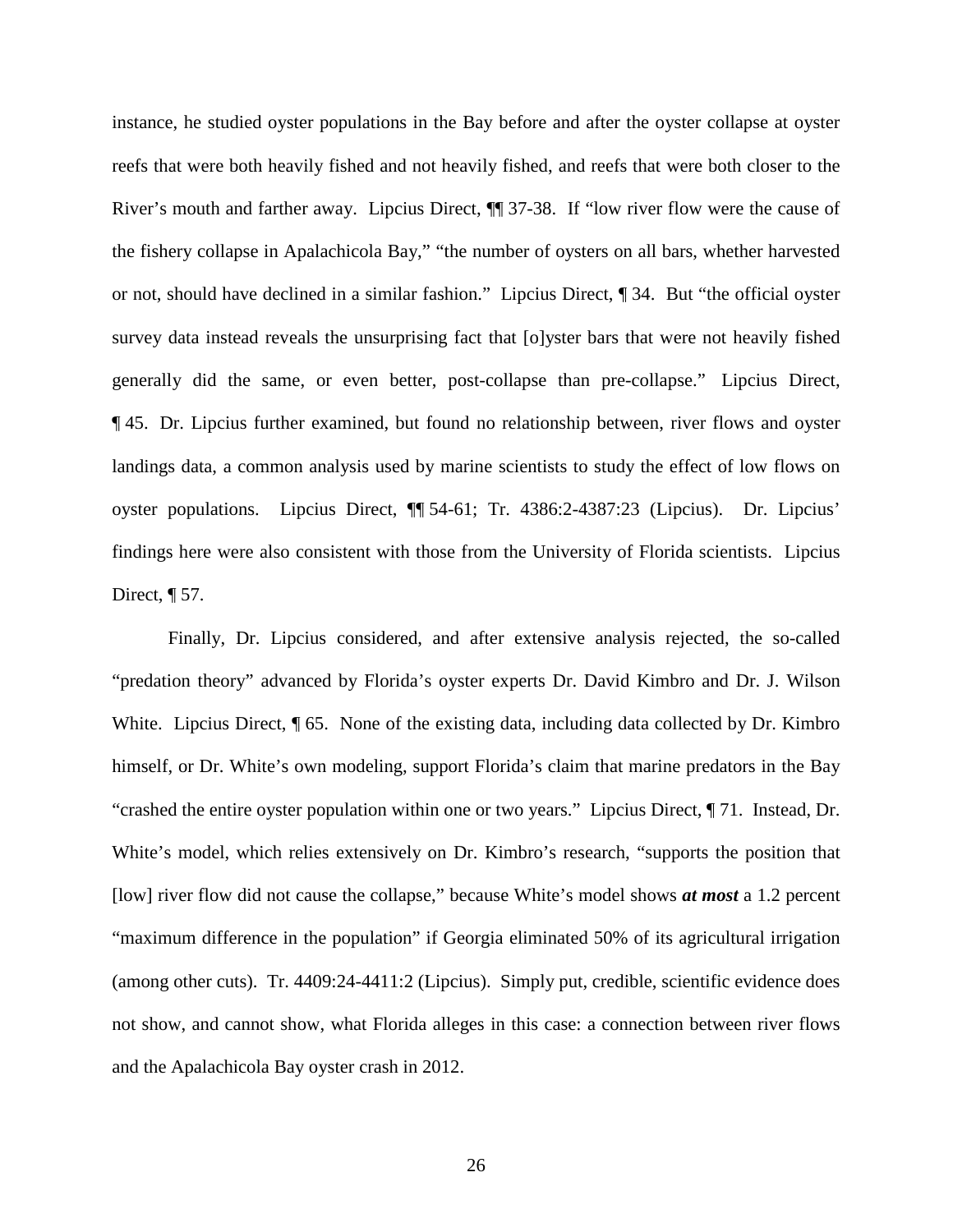#### **2. Florida Mismanaged The Apalachicola Bay Oyster Fishery**

<span id="page-32-0"></span>This Court's inquiry into the oyster collapse begins and ends with the question of whether Georgia's consumption caused the oyster collapse, and Florida has certainly not proven that causal chain by clear and convincing evidence. The burden is not on Georgia to prove, by clear and convincing evidence or otherwise, an alternative cause. Even so, evidence developed throughout discovery and at trial points decisively to another cause: Florida's mismanagement of its oyster fishery. Document after document reveals that Florida's short-sighted management decisions had an obvious and devastating effect on Apalachicola Bay oyster populations before, during, and after the 2012 collapse. These decisions included allowing oystermen to harvest record amounts of oysters during a drought period; failing to restore oyster habitat by reshelling while the record harvests occurred; and failing to enforce size and bag limits in the Bay during the same time period. Each of these is discussed below.

### **a. Florida Allowed Unsustainable Levels Of Harvesting In The Years Prior To The Collapse**

In the two years immediately prior to the oyster collapse, Florida allowed unprecedented levels harvesting of oysters in the Bay. Florida removed restrictions on oyster harvesting in response to concern that oil from the BP oil spill "might reach the shores and [] harm the wildlife." Tr. 767:7-11 (Berrigan). Mark Berrigan, former Florida Department of Agriculture & Consumer Services (FDACS) Bureau Chief in charge of monitoring oyster resources in the Bay for more than 30 years, explained that after the spill: "[t]here were -- there were changes in management to allow additional harvesting to harvest a crop that would otherwise or was potentially at risk of loss." Tr. 769:2-5 (Berrigan). *See also* GX-1304, at 13 (History of FWC Oyster Management Rules and Regulations). As expected, the lax regulations led to historic levels of harvesting by Apalachicola Bay oystermen. *See* Tr. 4388:1-22 (Lipcius); Lipcius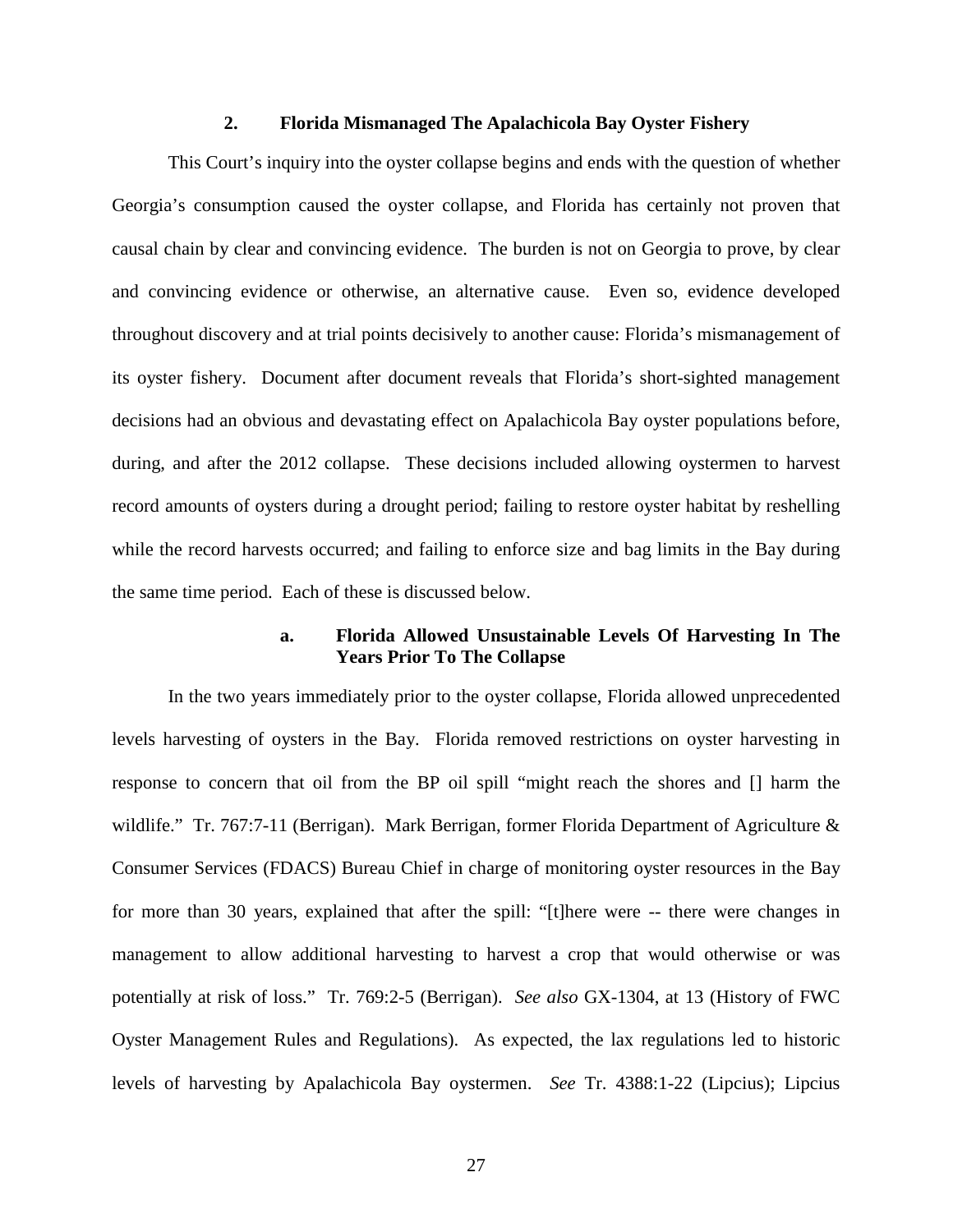Direct, ¶¶ 116, 119; Sutton Cross Demo. 6. Indeed, Florida allowed more oysters to be harvested

in 2011 and 2012 than in *any of the prior 25 years*. *See* Sutton Cross Demo. 6 (relying on GX-

1248 and FX-839, official landings data from FWC). $^{6}$  $^{6}$  $^{6}$ 

Before it decided to file this lawsuit, Florida readily acknowledged the negative effects of

FWC's management decisions in the wake of the oil spill. In Florida's September 2012 federal

fishery disaster declaration request, Governor Scott reported to the federal government that:

[h]arvesting pressures and practices were altered to increase fishing effort, as measured in reported trips, due to the closure of oyster harvesting in contiguous states during 2010. This led to overharvesting of illegal and sub-legal oysters further damaging an already stressed population.

JX-77, at FL-ACF-03386187 (2012 Fla. Disaster Request & 2012 FDACS Report).

Florida's risky decision to loosen oyster harvesting restrictions from 2010 onward––

including permitting additional harvesting during a severe drought period––ultimately caused the

2012 oyster crash. The 2011 FDACS Report, one of Florida's first official reports to document

the harm caused by Florida's management decisions, observed that oyster harvesting was already

putting substantial pressure on the fishery:

- "Fishing effort throughout the winter and spring of 2011 placed added pressure on Cat Point and East Hole Bars, which, in conjunction with fishing effort that was placed on these reefs during the summer of 2010 in response to the oil spill event, resulted in a cumulative increase in harvesting pressure from a relatively limited resource"
- "[I]t remains uncertain whether oyster populations on Cat Point and East Hole Bars can sustain concentrated harvesting effort for the remainder of the Winter Harvesting Season."
- "[S]ubstantially increasing harvesting pressure and/or the unabated harvesting of sublegal stocks may alter the production/harvesting balance. Again in 2011, there are reports that the harvest and sale of oysters below the legal size limit is still common practice."

<span id="page-33-0"></span> <sup>6</sup> *See also* JX-78 (9/11/12 email among FWC officials) (reflecting increases in the amount of landings in each of the first 6 months of 2012 compared to 2011, which was itself a record landings year); Tr. 952:4-953:17 (Berrigan).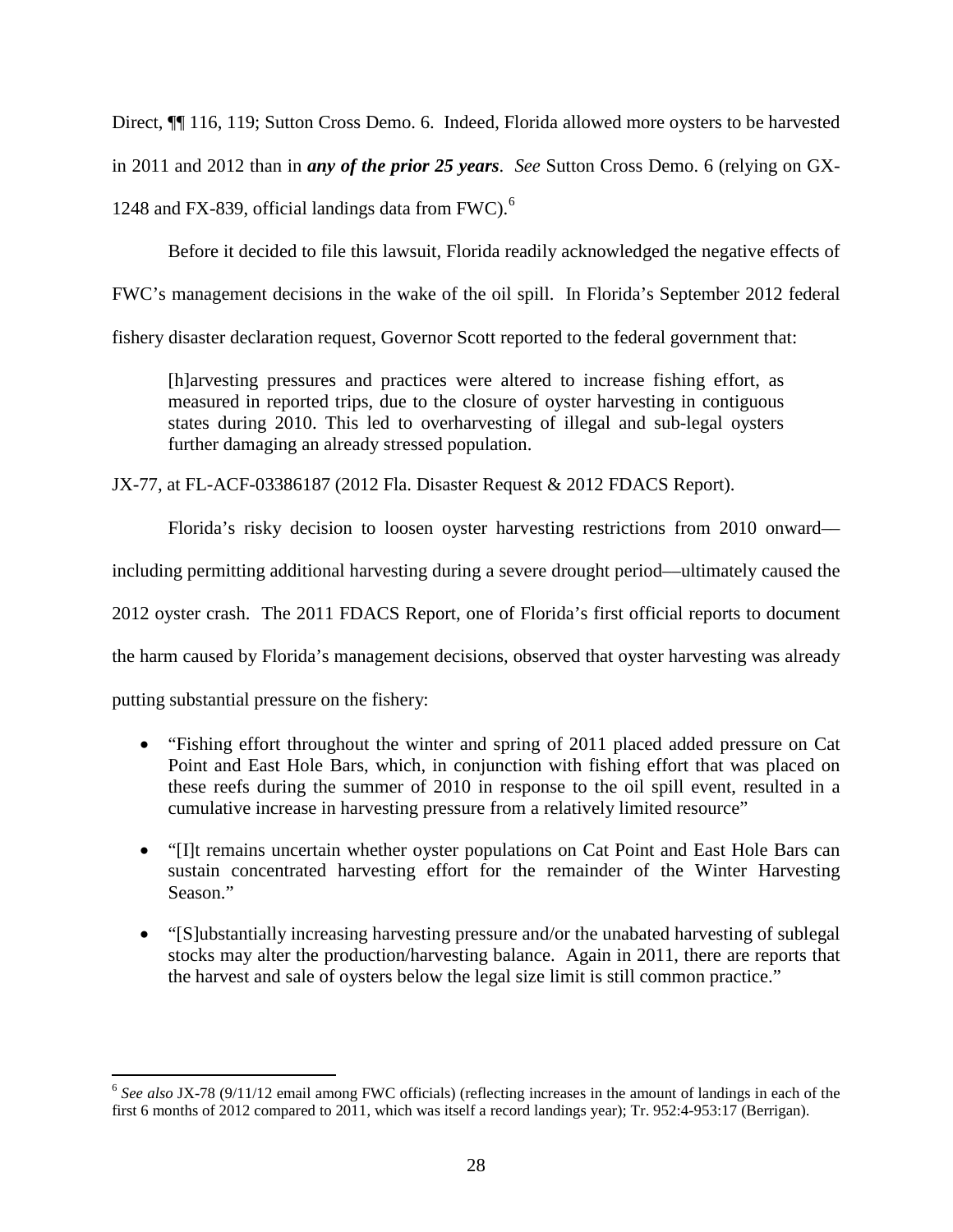JX-50, at 3, 4-5 (2011 FDACS Report). Notwithstanding these warnings, Florida did nothing to limit harvesting or step up enforcement efforts for another calendar year, all during a period of severe drought. *See, e.g.*, JX-77, at FL-ACF-03386197 (2012 FDACS Report) ("The practice of harvesting sub-legal oysters appears to be an extension of a '*use it or lose it*' attitude that prevailed during the fall and winter of 2010.") (emphasis added).

By the time FDACS issued its 2012 Report, the agency had enough information in hand to state that FWC's management actions were a cause of the collapse. Specifically, the Report pointed to *both* the existing environmental conditions caused by the drought *and* Florida's reckless management decisions. *See* JX-77, at FL-ACF-03386190, FL-ACF-03386196 (2012 FDACS Report). The FDACS Report was clear that "the poor condition was the result of a combination of environmental factors and fishery practices," including "the management decision to allow harvesting from these reefs during the summer of 2010 in response to the oil spill event," which "resulted in an intense harvesting effort" and "precluded any recovery time for the resource."<sup>[7](#page-34-1)</sup> As Mr. Berrigan explained in 2012, "in the past, with Apalachicola, ... you've been able to fish them hard. You've been able to take the adults, you've been able to take smaller oysters and the population has come back. We've seen it come back time and time again. In this case, we probably bent it too far. We bent until we broke, now, so, things are going to have to change as far as management is concerned." GX-1357; FX-608, at 5. Thus, Florida's own agencies have recognized that Florida's negligent management of its oyster fishery caused the 2012 oyster collapse and has prolonged the recovery period following it.

<span id="page-34-1"></span><span id="page-34-0"></span> $<sup>7</sup>$  Despite having "serious concerns about the health of the oyster fishery" as of August 2012, Florida did not take</sup> any action to limit oyster harvesting in the Bay until November 2012, when it prohibited harvesting on Saturdays and Sundays, restrictions imposed automatically pursuant to FWC's oyster fishery regulations. *See* FLA. ADMIN. CODE ANN. R. 68B-027.17. Since 2012, Florida has only fully closed the Bay on a single occasion—and only for three days. GX-1304; *see* Sutton Cross Demo. 2.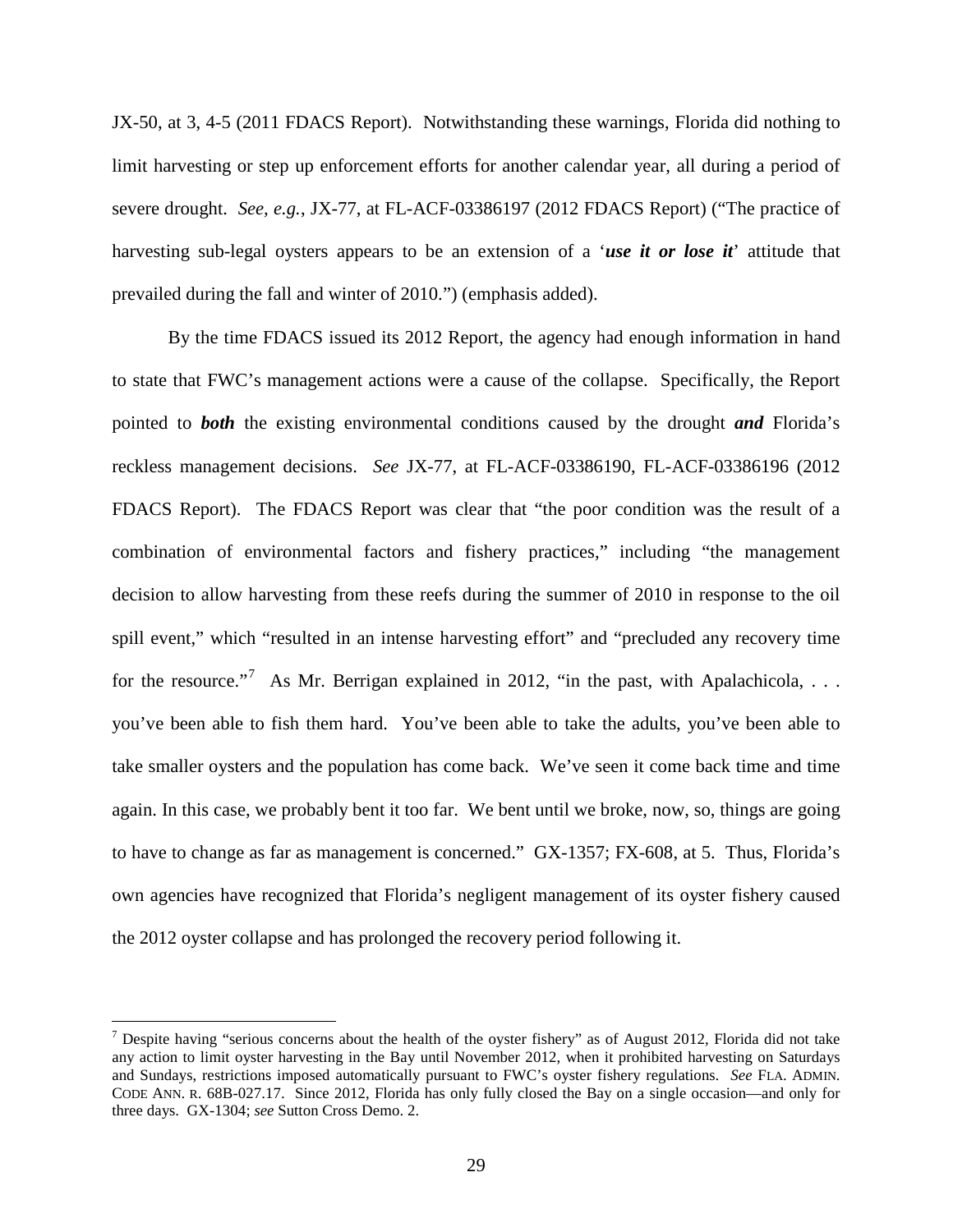### **b. Florida Failed To Effectively Restore Oyster Reefs To Account For The Excessive Harvesting Levels**

Florida compounded the effect of its decision to permit unsustainable harvesting in the Bay from 2010 to 2012 by failing to reshell adequately its depleted oyster reefs. There is no dispute that reshelling is critical to maintaining the long-term sustainability of the oyster population. *See, e.g.*, Tr. 1374:9-13 (Sutton); Tr. 908:19-909:10 (Berrigan). The need to reshell stems from the unique nature of oyster fisheries themselves: oyster larvae must settle on "substrate" (dead or living oyster shells) in order to survive, and harvesting oyster shells removes that critical habitat. *See, e.g.*, GX-1349, at 131:15-17 (Havens Dep. Tr.) (explaining that when oystermen "harvest oysters, [they are] removing the oysters and some of the materials that [the oysters] need to grow on").

But at the same time Florida was permitting unprecedented amounts of harvest, it was "reshelling at some of the lowest levels" ever. Tr. 4397:18-4398:7 (Lipcius). Florida officials contemporaneously documented the threat posed by overharvesting and the simultaneous lack of re-shelling. In the 2012 FDACS Report, Mr. Berrigan noted that "[o]yster populations over much of the reef area [of East Hole and Cat Point] are depleted and the quality of the substrate is degraded to a point where spat settlement and recruitment have been disrupted." JX-77, at FL-ACF-03386192 (2012 FDACS Report). Yet while Florida did some small-scale shelling in certain parts of the Bay in the years leading up to the collapse, Florida chose not to reshell any of the major oyster bars in the bay (East Hole, Cat Point and Dry Bar/St. Vincent oyster bars) for more than a decade leading up to the crash. JX-150 (Berrigan Notes for FDACS Report, July 2012); Tr. 958:10-959:15 (Berrigan) (discussing same). Florida's approach conflicted with more than a century's worth of experience by "oyster fisheries and management agencies" for the eastern oyster, who all identify re-shelling "as a requisite for sustainable harvest." Tr. 4390:12-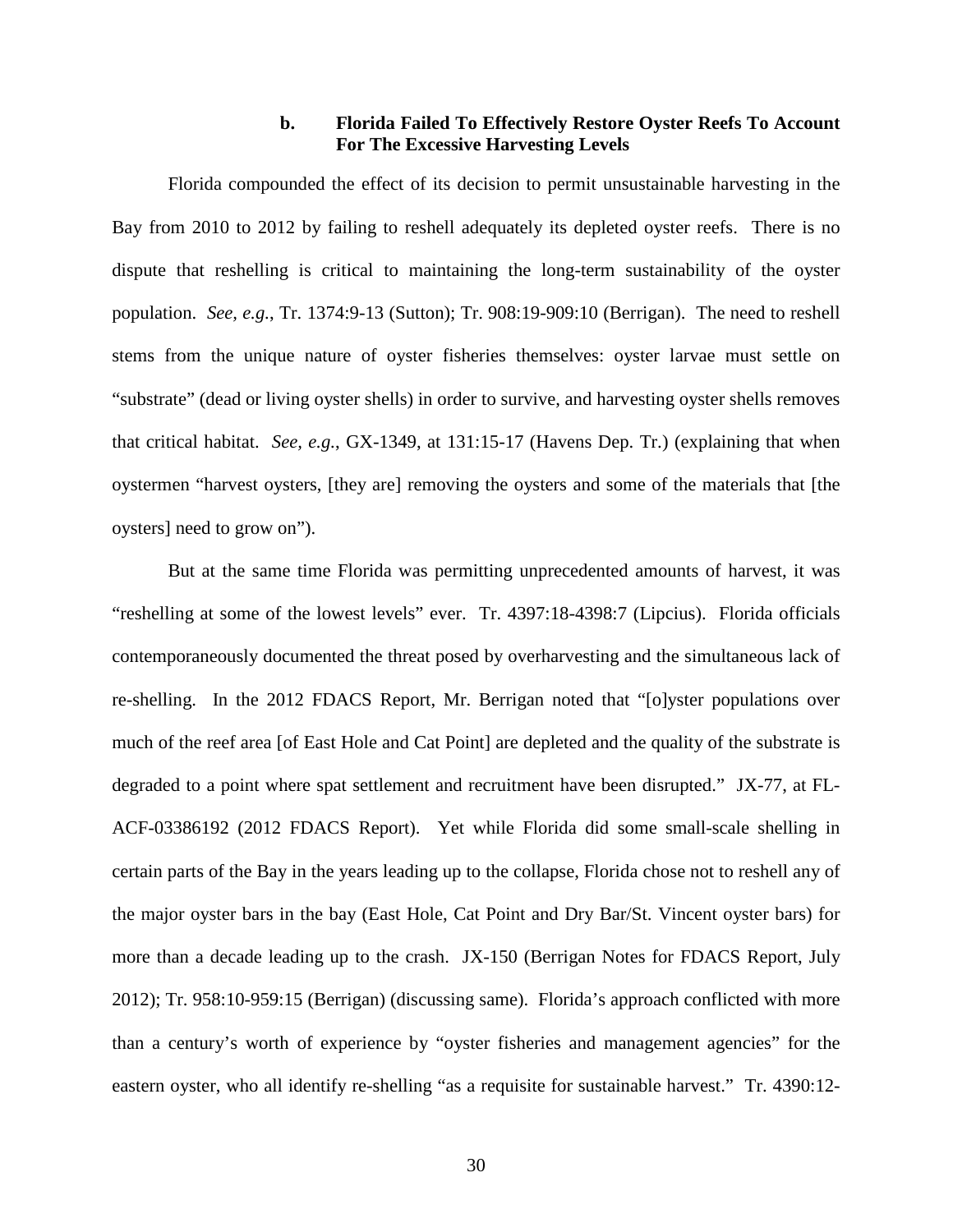4391:15 (Lipcius); *see also* GX-568, at 5, 15 (2013 Oyster Situation Report) (advice from the University of Florida Oyster Task Force recommending 200 acres of reshelling for a five-year period). Florida's negligent failure to restore its oyster beds has only increased the amount of reshelling that is necessary now. As Dr. Pine notes in his *Curious Case* paper, the most recent scientific analysis on the topic of reshelling the Bay, "intense shelling [approximately 400 acres] should be immediately undertaken each year to counter the risk of irreversible fishery collapse[.]" GX-789.

Florida's reshelling numbers, given the significant levels of harvest in 2011 and 2012, are indefensible. Florida reshelled a *total* of only 131 acres out of more than 7,000 acres of public oyster bars from 2009-2012––despite the dramatic increase in oyster landings and Mr. Berrigan's consistent warnings that oyster substrate was being depleted. *See* Lipcius Demos. 4 and 5; Sutton Cross Demo. 9. Even after the collapse, Florida did not begin meaningful reshelling until 2014, and then at nowhere near the amounts urged by the Florida Sea Grant Team. As Dr. Havens put it in 2014 once the drought was over: "[y]es there are higher flows, but without a large scale reef restoration we may be looking at a 10 year recovery time with existing harvest pressure." GX-1349, at 140:14-23 (Havens Dep. Tr.). Florida's failure to reshell is an obvious and recognized cause of the depletion of its oyster population.

#### **c. Florida's Explanations For Its Mismanagement Are Not Credible And Are Unsupported By Trial Evidence**

i. Overfishing Of The Major Oyster Producing Bars Was Not The "Inevitable Consequence" Of Localized Mortality And Predation

Evidence at trial showed that Florida's novel theory that overfishing was an "inevitable consequence" of increasing salinities was simply a poor excuse for bad fishery management. Mr. Berrigan testified that the overharvesting and utter depletion of the major oyster bars at East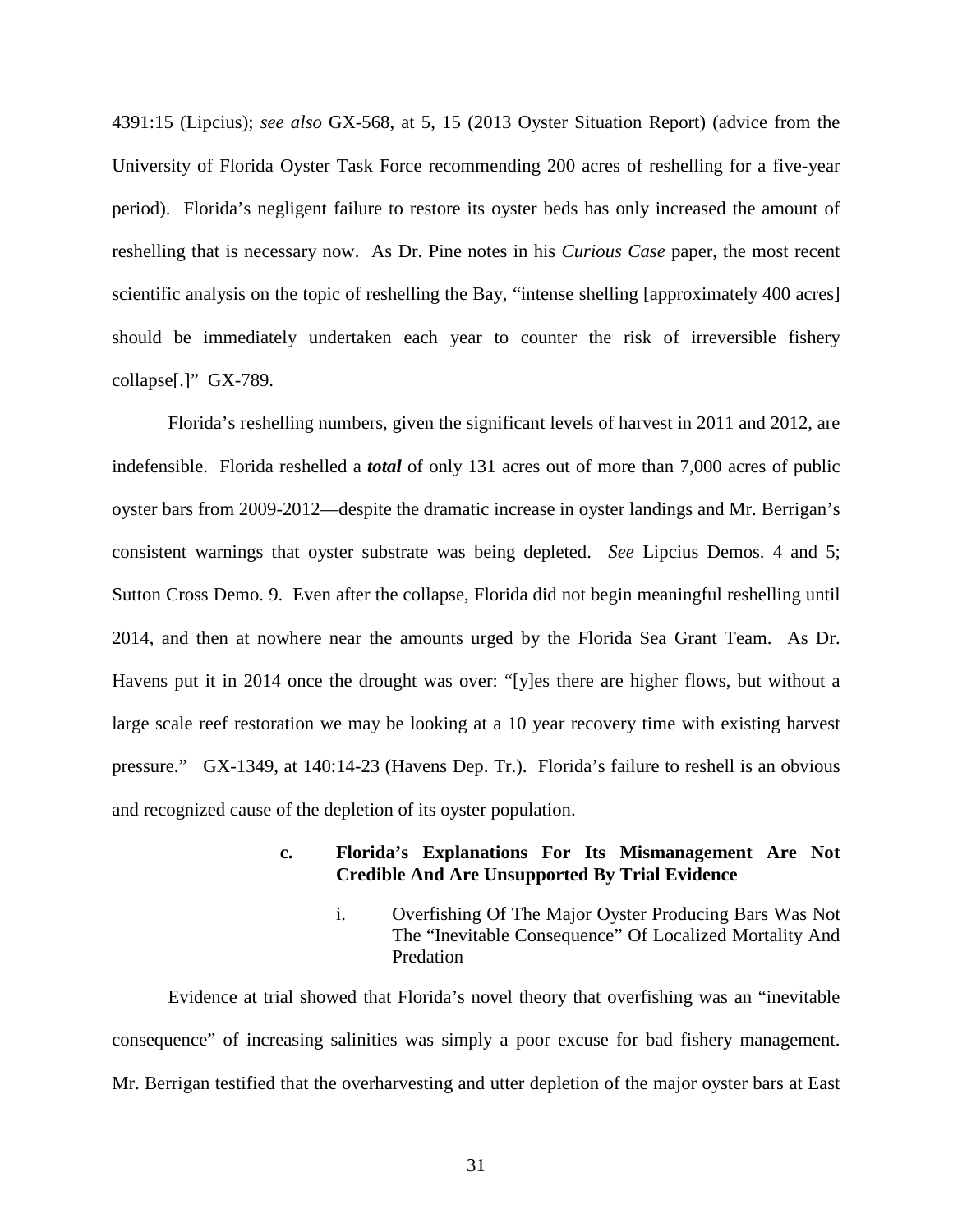Hole and Cat Point "was the inevitable consequence of not being able to fish anywhere else." Tr. 976:24-25 (Berrigan). According to Mr. Berrigan, the oyster bars on the outer edge of the Bay suffered localized mortality due to increased salinity from the drought, which, he says, "compressed all of the fishing" on East Hole and Cat Point. *Id*. at 976:19-20; 983:5-11 (Berrigan).

This novel argument was presented for the first time at trial, is unsupported by contemporaneous documents or scientific evidence, and defies common sense and elementary fisheries management principles. Florida presented this testimony as a way to excuse its decision to allow rampant and unchecked harvesting on the Bay's principal producing oyster reefs. In truth, this testimony only confirms that Florida's management practices hastened and ultimately caused the oyster collapse. There was nothing "inevitable" about the overharvesting of East Hole and Cat Point—Florida could have simply limited the amount of harvesting and allowed the remaining stock to reproduce and recover. Instead, it did the opposite, eliminating harvest restrictions and allowing oystermen to take as many oysters as they could until the fishery ultimately collapsed.

Although he was trying to justify Florida's poor fishery management with his novel "inevitable consequence" testimony, it was actually Mr. Berrigan who laid bare the fact that Florida's negligent mismanagement was the real culprit. As Mr. Berrigan explained in his trial testimony:

The value [of oysters] was extremely high, highest they ever had. The demand was the highest it's been, because the other states [affected by Deepwater Horizon] weren't producing. *So yes, there was extreme harvesting pressure. Did it have a debilitating effect? Yes, it did, on those standing stocks.*

Tr. 977:4-10 (Berrigan) (emphasis added). The "standing stocks" Mr. Berrigan references were East Hole and Cat Point reefs—the lifeblood of the oyster resources in the Bay, which Florida

32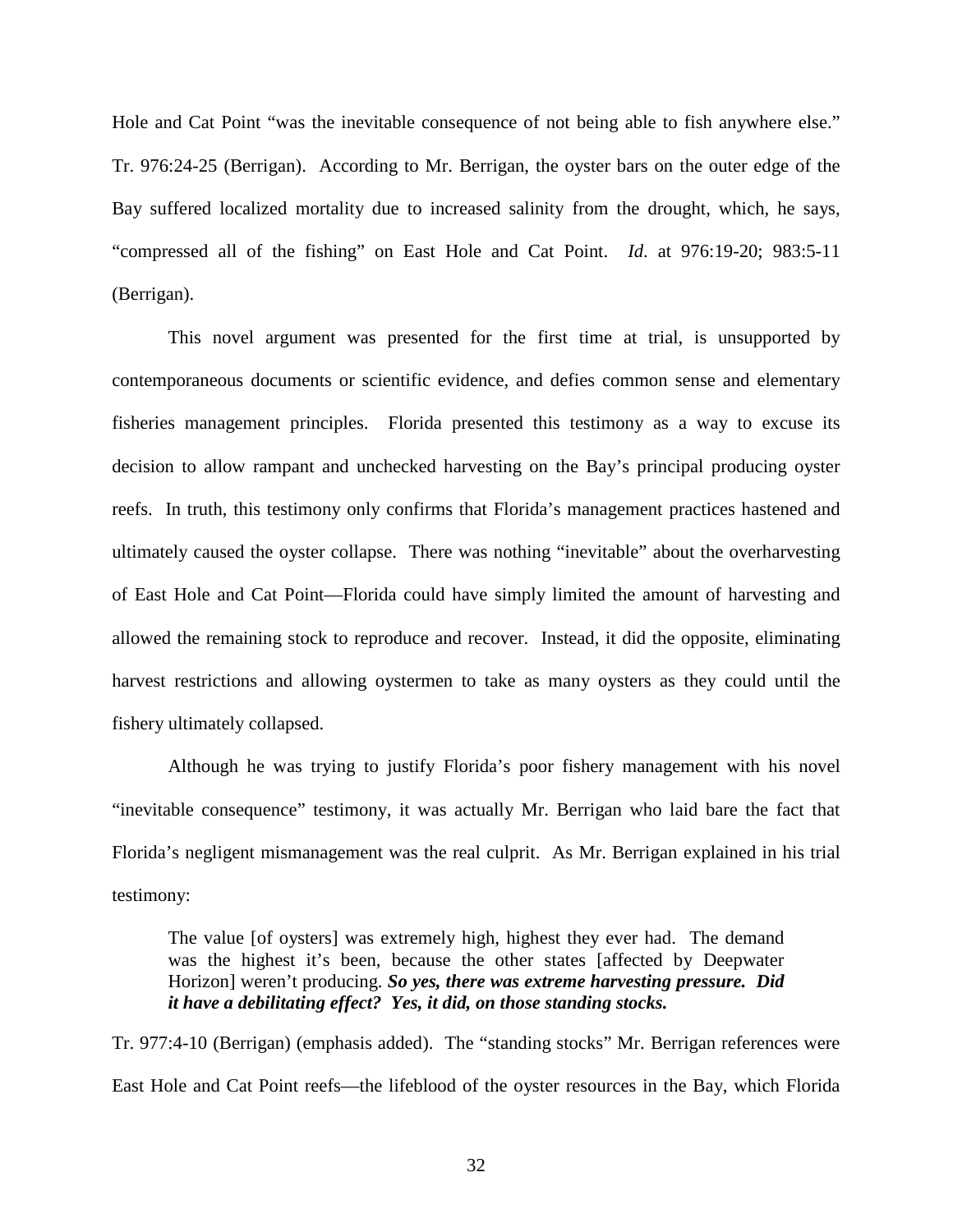management allowed oystermen to harvest from until they both looked like "gravel parking lots." GX-1297 (7/3/2012 email from J. Shields to M. Berrigan); JX-150. The oystermen did not harvest the oysters because those oysters were going to die. They harvested those oysters because the market prices were high, and Florida management did nothing to stop them. This created, in Mr. Berrigan's own words, a "tragedy of the commons." Tr. 846:9-10 (Berrigan). The oyster fishery's unchecked impulses to harvest more of the resource than could be sustained, not the consumption of water upstream by Georgia, decimated the oyster population on the main oyster producing bars.

## ii. NOAA's Decision To Award Funds To Florida's Oyster Fishery Does Not Establish That Low Flows Caused The Collapse

Florida's attempt to establish that the National Oceanic and Atmospheric Administration's ("NOAA") decision to grant Florida's fishery disaster declaration implies (a) that NOAA rejected over-harvesting as a cause of the collapse, and (b) establishes that low flows caused the collapse fails on both scores. First, the so-called "Petes Memorandum," an analysis drafted by NOAA Scientist Dr. Laura Petes in September 2012 (just 15 days after Governor Scott submitted the request), concluded that "[h]arvesting pressure and practices are also contributing to low oyster numbers," and "[h]arvesting of sub-legal sized oysters . . . has also been occurring due to lack of enforcement." FX-412, at NOAA-0003818. That memorandum was later used by NOAA in deciding whether to grant the disaster declaration. *See generally*  FX-413 (NOAA Decision Memo). Second, both Florida's disaster request itself and NOAA's decision memorandum make clear that the disaster declaration applies to oysters in other counties outside Apalachicola Bay that are in no way dependent on Apalachicola River flows and are unaffected by Georgia water consumption in the ACF Basin. *See* JX-96, at 30 (Cover Letter to May 2013 Oyster Disaster Report) (explaining to NOAA that Florida seeks a "fishery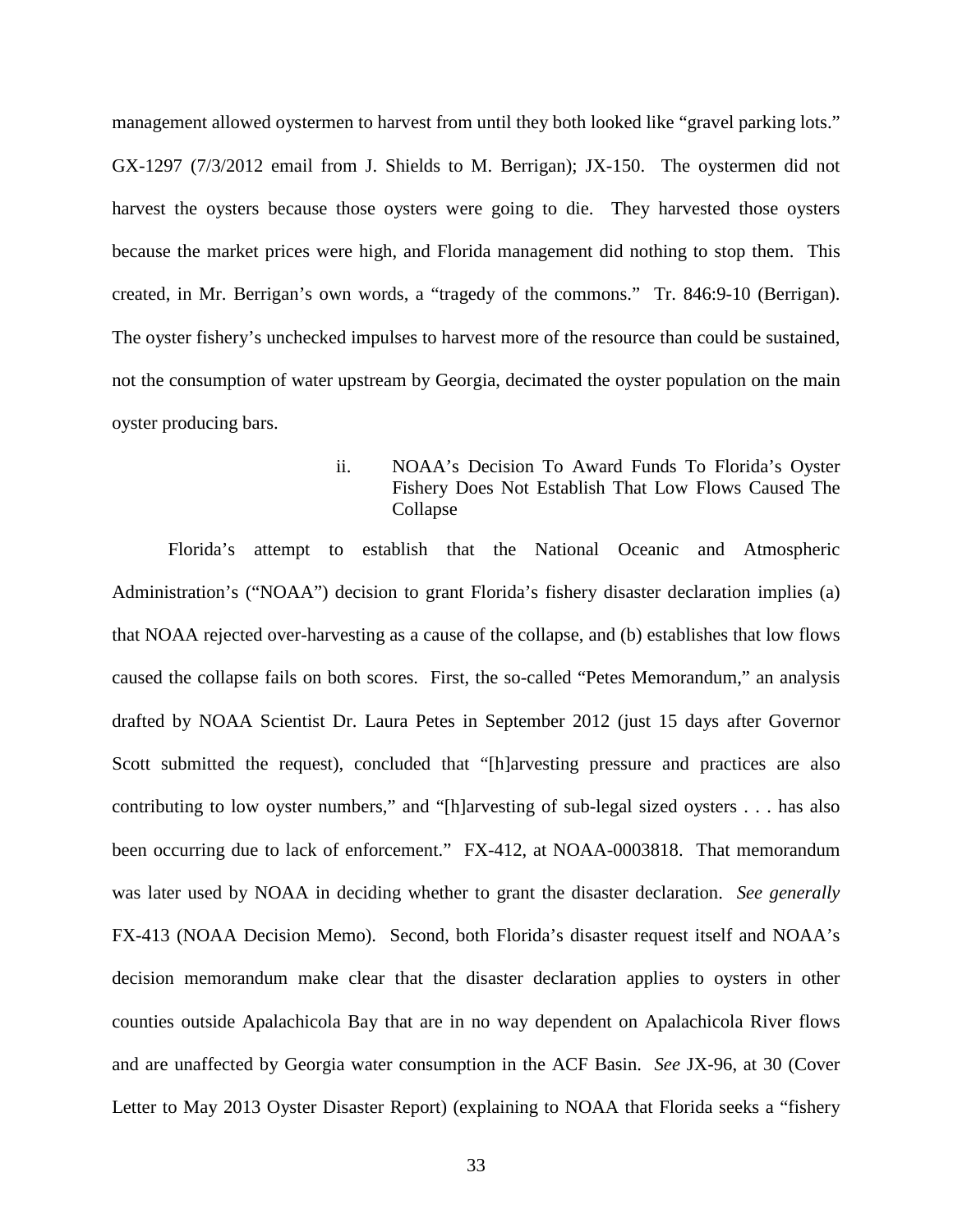resource disaster for Florida's oyster harvesting areas *in the Gulf of Mexico*, particularly those in Apalachicola Bay") (emphasis added); FX-413 at NOAA-0022898 (NOAA Disaster Decision Memorandum) (granting Florida's disaster request for "oyster stocks *along the west coast of Florida*, primarily in the Apalachicola Bay area") (emphasis added).

Further, the facts developed at trial demonstrate that Florida ultimately attempted to downplay−if not hide−the influence of overharvesting in its dealings with NOAA. Indeed, a NOAA scientist early on in the disaster request process admonished David Heil, the FWC official charged with writing the disaster report, that Florida needed "to address the statements about Florida continues to allow harvest of undersized oysters, big time," before Florida could secure a disaster declaration from the federal government. *See* GX-572 (4/22/13 Email from NOAA official to D. Heil); GX-569, at FL-ACF-02016452 (4/23/13 Email from D. Heil to J. Estes). Florida took note, and promptly excised all references to overharvesting and harvesting pressure in its final disaster submission to the federal government. JX-91, at 30 (May 2013 Oyster Disaster Report); Sutton Cross Demo. 13 (comparing language of 2012 Oyster Assessment Report and May 2013 Draft Oyster Disaster Declaration Report). This artful drafting was intentional, as reflected in contemporaneous correspondence between Mr. Heil and Jim Estes, Deputy Division Director for the FWC Marine Fisheries Management Division. *See, e.g*., GX-569, at FL-ACF-02016441 (highlighting "excerpts from the DACS Report addressing fishery practices, over-harvest and or [sic] undersized-harvest" and stating: "**I WILL NEED ASSISTANCE TO ADDRESS THIS.**") (emphasis in original).<sup>[8](#page-39-0)</sup>

<span id="page-39-0"></span> <sup>8</sup> *See also* GX-1243 (5/7/13 E-mail from Knickerbocker to Conti) ("[A]ny reference to harvesting pressure or undersized harvest or regulatory of the resource have been conveniently removed from the report."); GX-1244 (5/8/13 E-mail from Knickerbocker to Conti) (According to Mr. Knickerbocker, FWC officials' revisionist history was an attempt "to build a stronger case" for a federal fisheries disaster request, but that "by partial omission certain statements [from the 2012 FDACS Report] are now being misrepresented and subsequently false conclusions can be drawn.")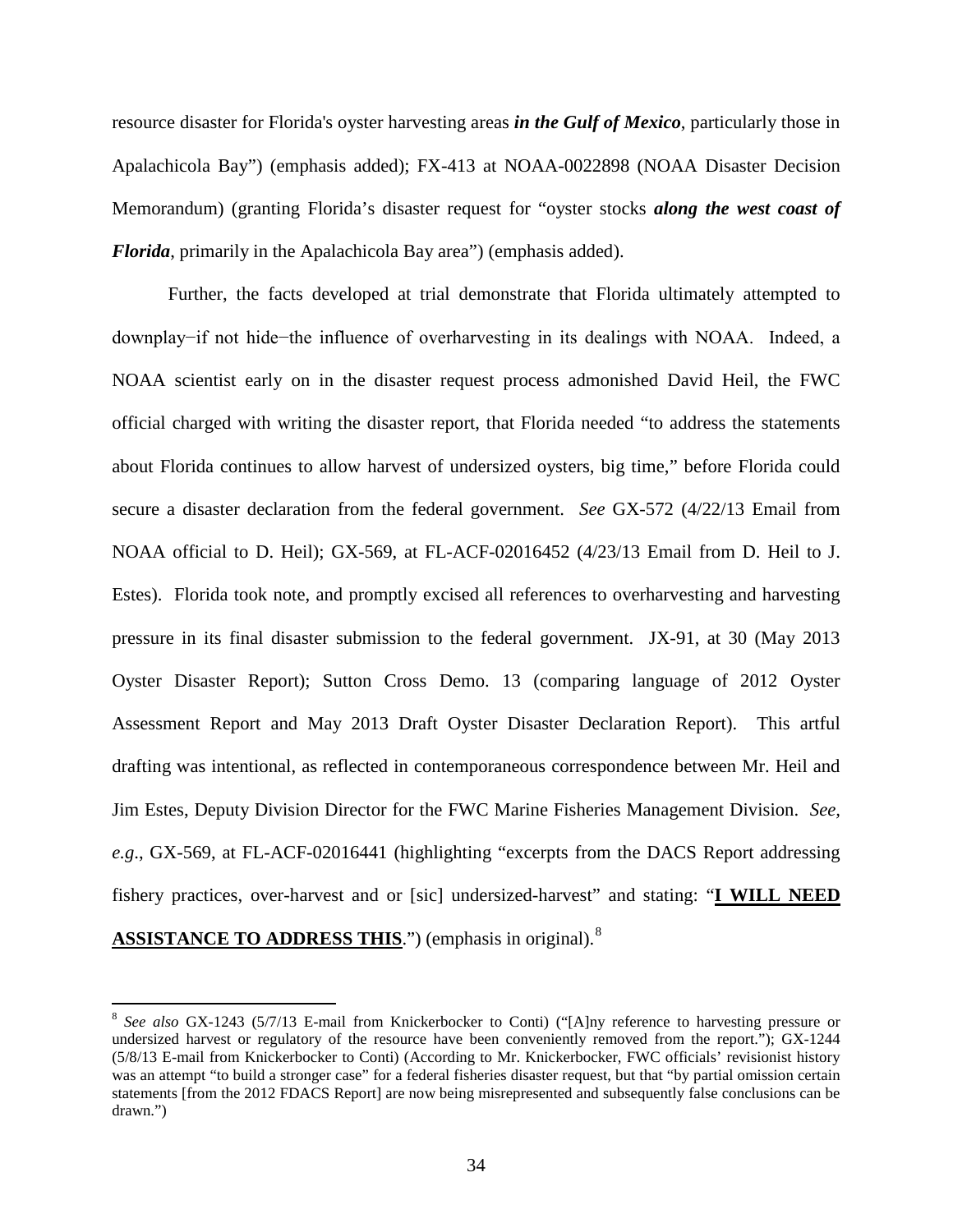NOAA's decision to grant Florida's Gulf-wide oyster fisheries disaster decision was based, in part, on FWC's misleading report that purposely omitted overharvesting as a cause. *See* FX-413, at NOAA-0022896 (NOAA Disaster Decision Memorandum). When considered along with the 2012 FDACS Report and the April 2013 Florida Sea Grant Report, NOAA reasonably granted Florida's request and cited drought-related conditions as being the central factors. FX-413, at NOAA-0022898. Significantly, NOAA still found that "overfishing" was a factor, and it noted that certain oyster bars in the Bay that were not "primary harvest reefs" "did not show similar declines" in oyster populations. FX-413, at NOAA-0022896-8. NOAA's decision to grant the request by finding environmental factors were "more central" than overfishing does not reflect a definitive or binding analysis, given the complexity of the issue. After all, Dr. Pine's definitive analysis, which found no connection between low river flows and the oyster collapse, required at least *two more years* of work before it was completed and published. *See* GX-789.

Boiled down, the disaster declaration Florida received "for the oyster fishery of the west coast of Florida" is properly viewed as a mechanism to help oystermen affected by the collapse—not as definitive evidence of what caused it. Dr. Lipcius, who himself has been "directly involved" in the NOAA disaster declaration process for the blue crab fishery in Chesapeake Bay, Tr. 4424:25-4425:10 (Lipcius), summed it up best: "[I]t's not unreasonable that NOAA reached this decision to approve the request [because] the disaster relief is meant to help those in most need, . . . and if you're not absolutely certain of the cause, which is what NOAA was, then you tend to be liberal in trying to help out these fishing communities." Tr. 4424:9-19 (Lipcius); *see also* Lipcius Direct, ¶ 17. But in this case, a different standard applies.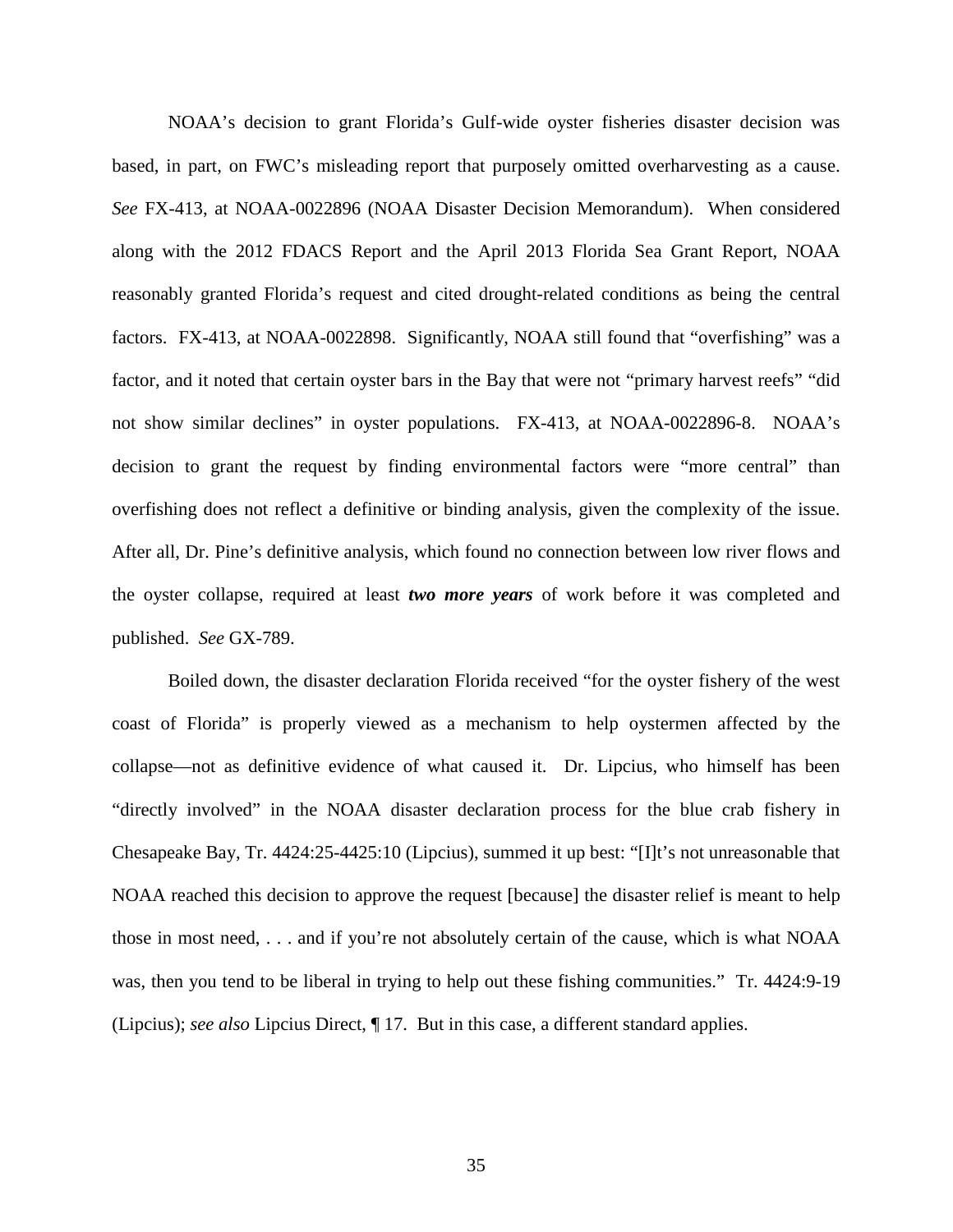## **3. Ecological Experts Have Not Established Clear And Convincing Evidence Of A Connection Between Georgia's Consumptive Use And Any Other Alleged Changes To The Ecology Of Apalachicola Bay**

Once it became clear that Florida could not find scientific support for its attempts to blame the oyster collapse on Georgia's water use, Florida expanded its claims of injury to include harms to an array of fish and shellfish at upper levels of the food web in Apalachicola Bay. The only expert testifying at trial who actually analyzed historic fish data was Georgia's ecologist, Dr. Charles Menzie. Dr. Menzie analyzed decades of fish data taken from four different data sets, three of which are maintained by Florida agencies.<sup>[9](#page-41-0)</sup> He found no evidence of harm to any fish species, no evidence of harm to blue crab, no evidence of harm to white shrimp, no evidence of harm to East Bay plants or juvenile fish, and no evidence of any harm to any species in Apalachicola Bay. Tr.  $4234:18-4235:18$  (Menzie).<sup>[10](#page-41-1)</sup>

Florida presented no evidence to contradict these findings. Florida withdrew its fish expert, Dr. Kenneth Jenkins, and did not present any testimony from him at trial. Presumably, this was because Dr. Jenkins was unable to answer the straightforward question of which fish or other species had been harmed in the Bay. As shown in the video clip played at trial, Dr. Jenkins was silent and unable to answer for *a full six minutes*. GX-1352, at 65:18-70:21 (Jenkins Dep. Tr.). When he did answer, Dr. Jenkins failed to identify any harm to fish species, *see* Tr. 1847:11-18 (Glibert), and only identified harm to the nursery function for blue crab in East Bay. *Id.* Yet Dr. Jenkins later admitted that he could not tell "what value of salinity change impacts" the nursery function for *any* species in East Bay." Jenkins Dep Tr. 206:6-11 (emphasis added).

<span id="page-41-0"></span> <sup>9</sup> GX-988 (1972-1984 Livingston trawls, file "BioticData.mdb" from Jenkins reliance materials); GX-393 (2002- 2012 ANERR trawls); GX-976 (2014-2015 ANERR trawls); GX-1061 (1998-2014 FIM trawls, file "Apalachicola\_FIM\_data.mdb" from Jenkins reliance materials).

<span id="page-41-1"></span><sup>&</sup>lt;sup>10</sup> Based on his analysis of nutrient availability for fish and shellfish, Dr. Menzie concluded that nutrients continue to be available for oysters as well. Menzie Direct, ¶ 138. Otherwise, the status of the oyster population was addressed by Dr. Lipcius.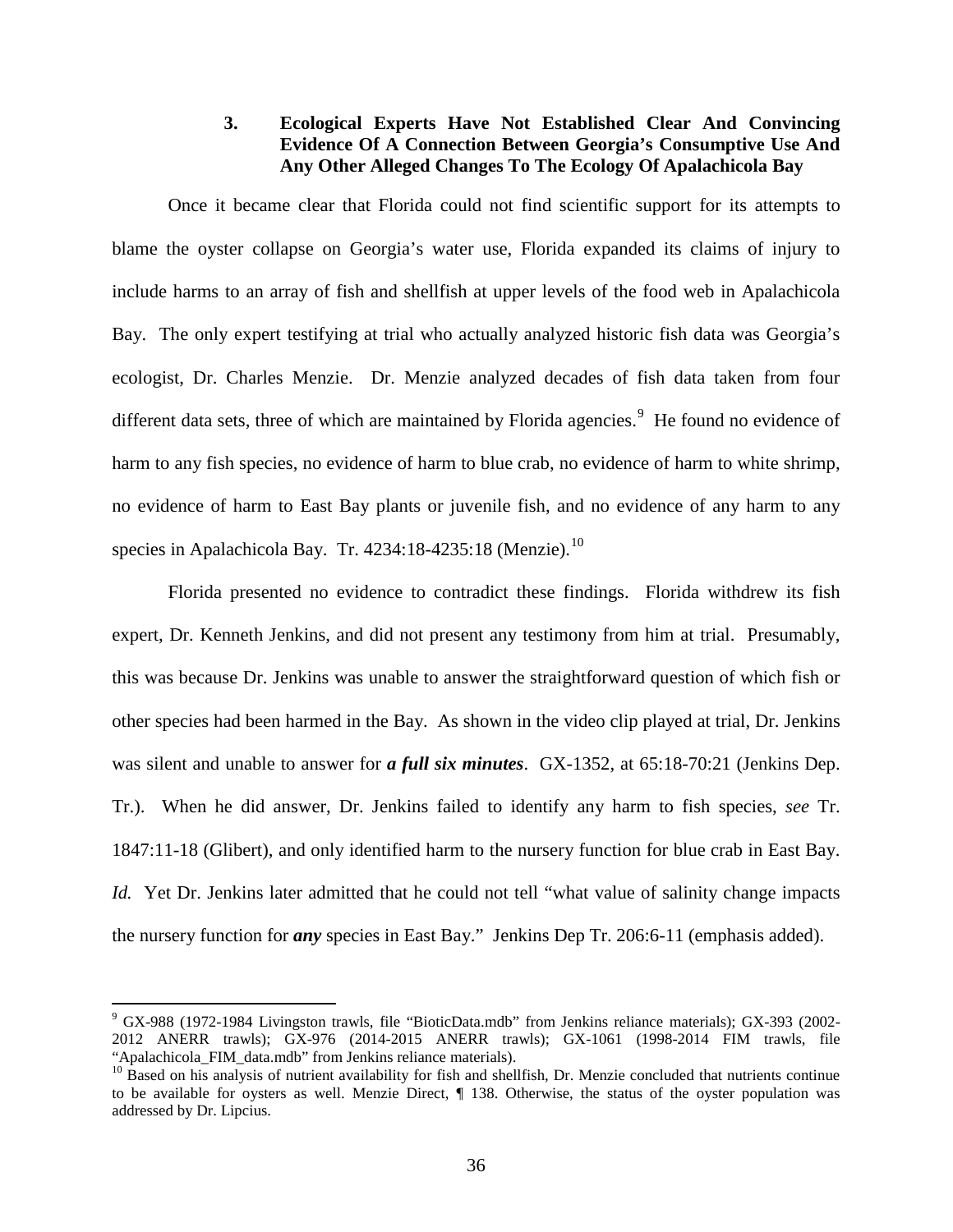Rather than looking at actual data of how fish are faring in the Bay, Florida advanced a theory that changes in the base of the food web could have cascading effects up the food web and impact the whole ecosystem. Tr. 1825:16-19 (Glibert). Yet, as became clear at trial, this theory is entirely unsupported by any data from the Apalachicola Bay. If there were actual harm to the food web, that should be reflected in the fish population. Menzie Direct, ¶ 115 (stating that the fish data is a better indicator of the overall health of the bay ecosystem because it "allows for an assessment of food web conditions that are not subject to the annual removal of large portions of biomass for commercial purposes, as is the case for oysters"). But Florida's algae expert, Dr. Patricia Glibert never analyzed any fish data. Tr. 1849:2-4 (Glibert) ("analyz[ing] fish data" was "outside the scope of [her] work."). Dr. Glibert also did not analyze "the impact of changes in the algae community" at the base of the food web "on blue crab . . . [or] on white shrimp." Tr. 1850:6-12 (Glibert). And Dr. Glibert admitted that she has no "data or information indicating that any fish species in Apalachicola Bay has been negatively impacted by impaired food availability" as a result of low flows. Tr. 1852:7-11 (Glibert).

Dr. Menzie's uncontradicted testimony established that "fish populations are being sustained and [the] fish supported by a plankton-based food web continue to predominate in the Bay." Menzie Direct, ¶ 124; *see also id.* ¶ 137 ("Dr. Glibert incorrectly presumed that shifts in phytoplankton composition [*i.e.*, algae] at lower river flows would translate into cascading effects on the Bay's plankton-based food web . . . [but] the available data on the abundance and composition of plankton-feeding fish strongly refutes her contention."). Put simply, the cascading effects that Florida theorizes are "non-existent." Menzie Direct, ¶ 124. As with oysters, Florida has not carried its burden of proving any harm to any other species in the Bay caused by Georgia's water use. *See generally Aransas Project*, 775 F.3d 641 (5th Cir. 2014).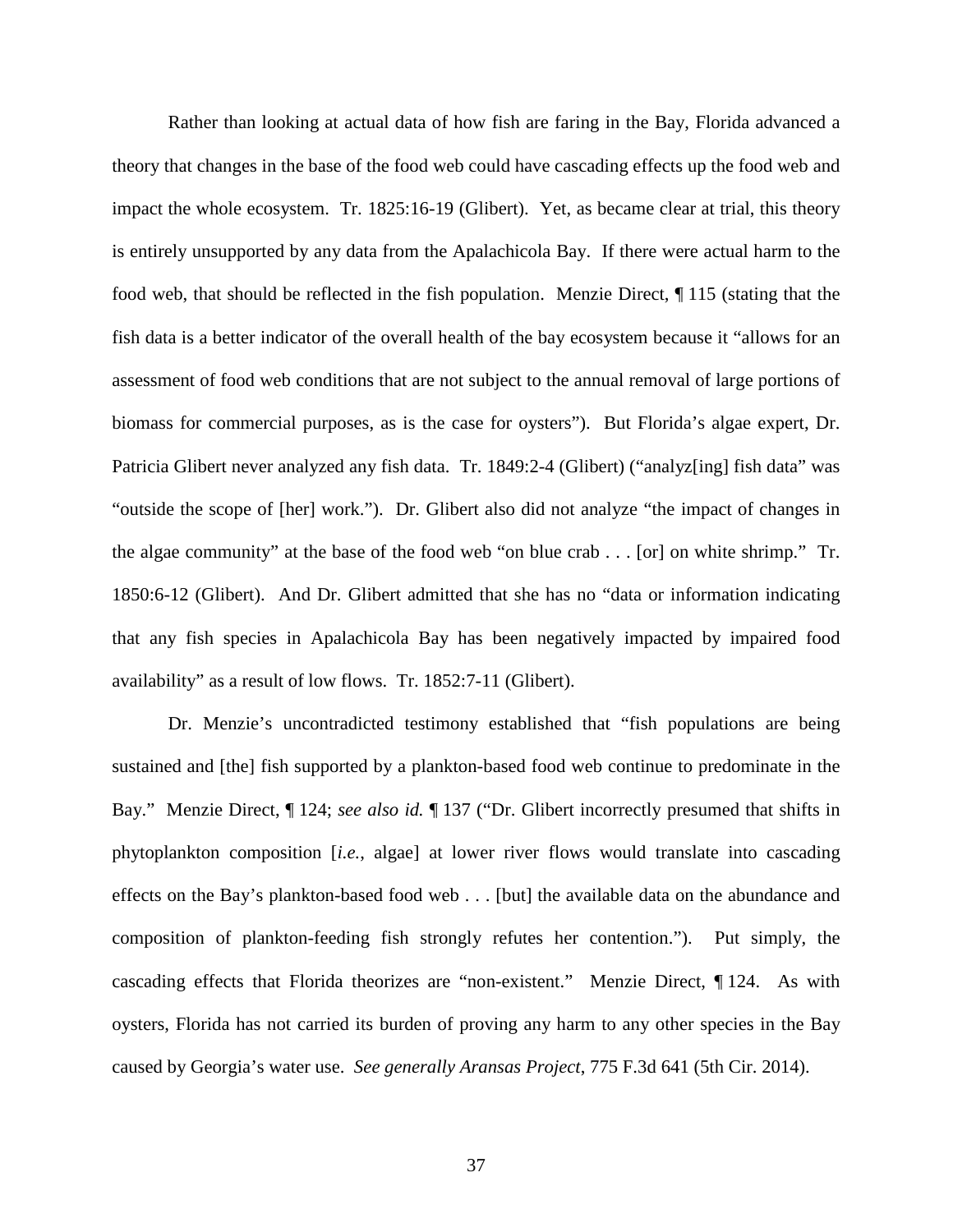## **C. Florida Has Failed To Provide Clear And Convincing Evidence That Georgia Has Harmed The River Ecosystem**

Florida's allegations of harm to the Apalachicola River ecosystem fare no better than its allegations of harm to the Apalachicola Bay. With respect to the River ecosystem, Florida argues that Georgia's water use has reduced the amount of water flowing through Woodruff Dam, which in turn has lowered the overall water levels of the Apalachicola River. Florida claims these lowered water levels lead to less floodplain inundation, which purportedly harms plant and animal species in the floodplain and river.

There are multiple problems with Florida's attempts to prove such an attenuated chain of causation. Testimony from Georgia and Florida witnesses, and multiple reports issued by federal agencies, establish that changes in water levels were principally caused by river channel changes from the construction of Jim Woodruff Dam and historical dredging operations by the Corps not by Georgia's water use. The United States Geological Survey ("USGS"), in cooperation with Florida agencies, found that "[f]rom 1954 to 2004, water levels declined in the nontidal reach of the Apalachicola River," and concluded that "[c]hannel widening and deepening, which occurred throughout much of the river, apparently caused the declines." GX-88, at 1 (Light *et al.* (2006)). Florida's geomorphology expert, Dr. Mathias Kondolf, agrees: "upstream of RM [River Mile] 23, I conclude that the change in water surface elevation is due to the changes in channel geomorphology." Kondolf Direct, ¶ 35.

In addition to these geomorphological channel changes, Florida's claims of harm to plant and animal species in the Apalachicola River fail on their own terms. The USFWS has repeatedly studied the health of endangered species in the Apalachicola River and has repeatedly found that the populations of those species are stable or improving and are adequately protected by the current flow regime established by the Corps. Moreover, Florida has not proven that it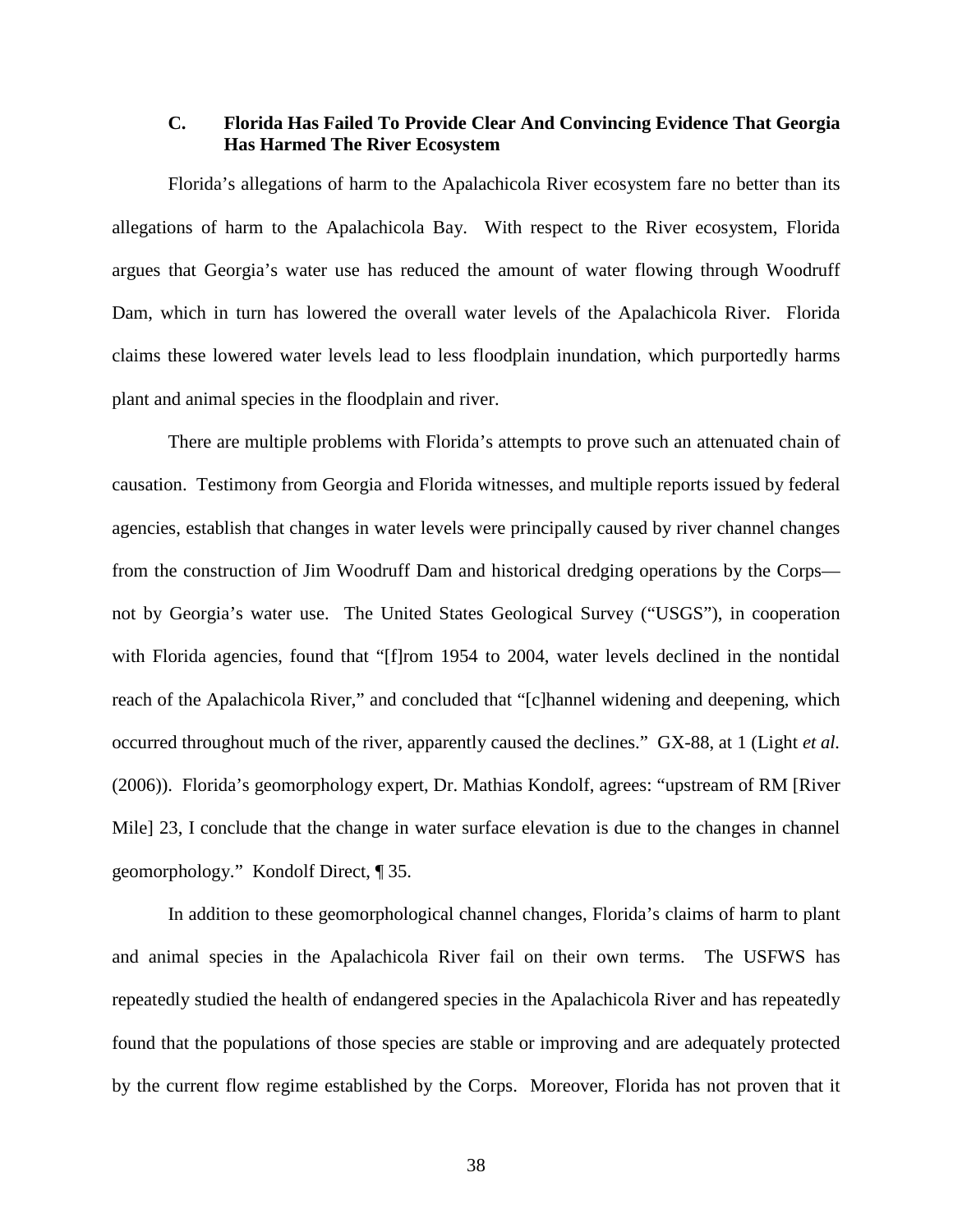was Georgia's water use, as opposed to climatic or geomorphological factors, that have caused changes to the floodplain forest composition. And the testimony of Florida's lone riverine ecologist falls woefully short of identifying any clear or convincing evidence of substantial harm to plan or animal species in the Apalachicola River ecosystem.

## **1. Woodruff Dam Has Lowered River Levels 40 Miles Downstream Of The Dam And Fundamentally Changed The Ecology Of The Apalachicola River**

The Corps' impact on the Apalachicola River is plain. Dr. Kondolf testified that the construction of Woodruff Dam led to "scouring of the river bed immediately below the dam" which caused the "channel bed [to] lower[] about five feet." Kondolf Direct, ¶ 17; *see also* Tr. 554:13-18 (Allan) ("the dam operated by the Army Corps has resulted in significant lowering of the channel bed."); Tr. 123:2-20 (Hoehn) (discussing a presentation by Mr. Hoehn titled "Apalachicola River Damage" that shows a five-foot decline in river levels, GX-72). As a result, Dr. Kondolf agreed that "for the same flow of water from upstream," "the river level is 5 feet lower." Tr. 2565:7-15 (Kondolf). And as Dr. Kondolf was also forced to concede, "[w]hen the river stage goes down 5 feet, it doesn't flood as often." Tr. 2567:7-10 (Kondolf); *see* Tr. 123:2- 20 (Hoehn) ("Q: With the channel being down-cut by 5 feet, that means it takes more water to get to the same depth of the river. Correct? A: That's correct."). Florida's former chief hydrological modeler for the ACF Compact negotiations, Steve Leitman, agrees: "the riverbed degradation in the Apalachicola River caused by the Woodruff Dam results in a reduction in the duration of flows into the . . . tributary streams and the floodplain." GX-1354, at 129:3-12 (Leitman Dep. Tr.). $^{11}$  $^{11}$  $^{11}$ 

<span id="page-44-0"></span><sup>&</sup>lt;sup>11</sup> Both USGS and Dr. Kondolf found that while the impact decreases the further downstream from the dam, nevertheless the impact is felt as far as "40 river miles downstream." GX-88, at 1 (Light *et al.* (2006)); *see* Kondolf Direct, ¶ 17 (same).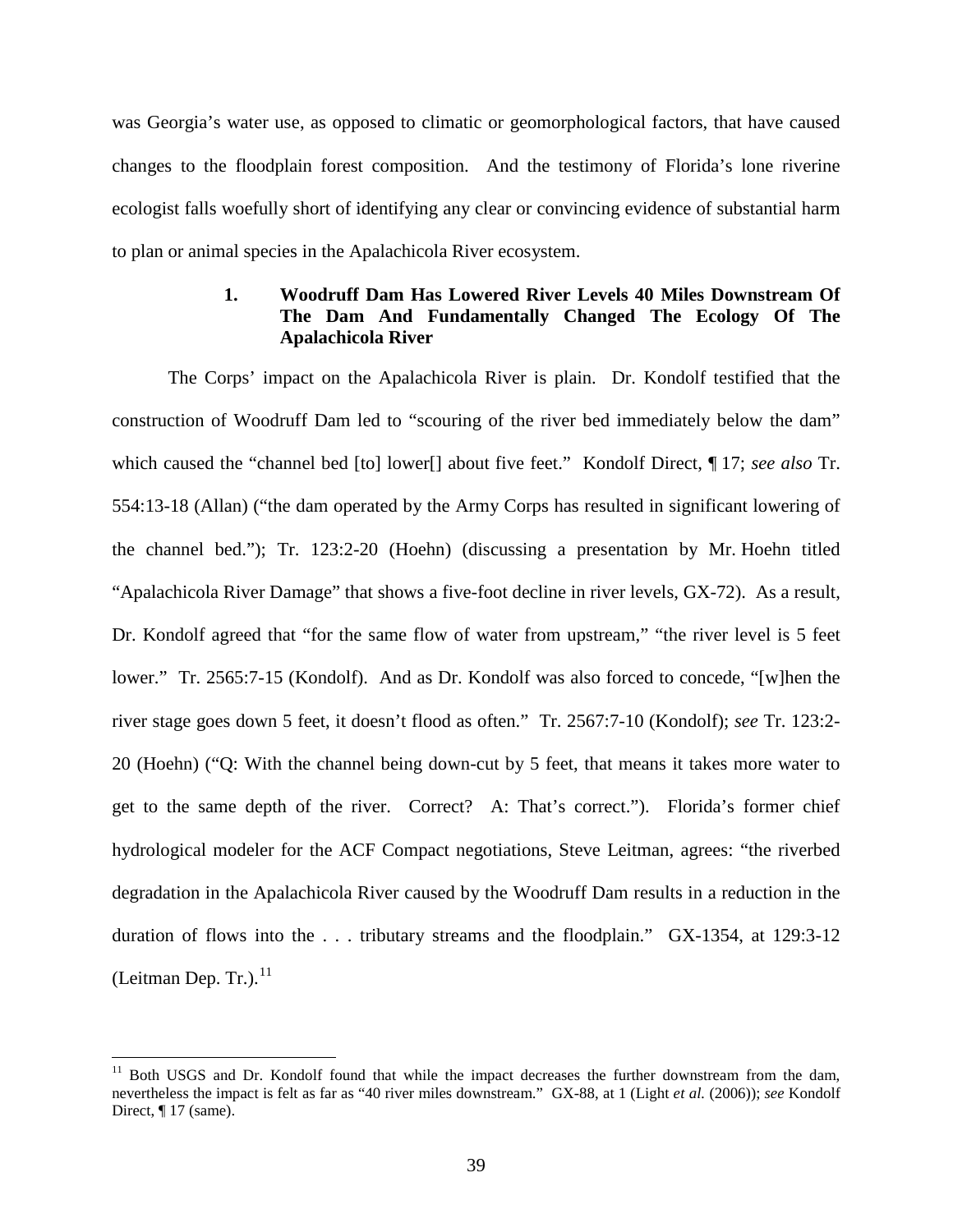The change in river elevation caused by Woodruff Dam has impacted the ecology of the River. According to Ted Hoehn, a biologist at FWC, the lowered water levels have "reduc[ed] river habitats in size and quality," "reduced mussel populations," and "degraded the floodplain forest." Tr. 135:14-24 (Hoehn) (discussing Mr. Hoehn's presentation "Apalachicola River Damage" (GX-72)). Florida's own expert on river ecology, Dr. David Allan, found that the damage to the river near the dam was so extensive that he "could not reliably identify any quantitative mechanism to show the influence of any water depletions from upstream or any changes in water level that could be meaningfully quantified." Tr. 554:22-555:4 (Allan). Thus, Dr. Allan's "report does not include metrics [purporting to show ecological harm by Georgia] for the upper section of the river." Tr. 555:4-6 (Allan).

The construction of Woodruff Dam also limited the habitat of important migratory fish. Gulf sturgeon "declined due to overfishing throughout most of the 20th century," but "[t]he decline was exacerbated by habitat loss associated with the construction of dams" like Woodruff Dam. JX-168, at 62-63 (2016 Biological Opinion). The construction of the Dam "severely restricted sturgeon access to historic migration routes and spawning areas." *Id.* at 63. And "[Woodruff Dam] remains a permanent impediment to Gulf Sturgeon accessing habitat in the Flint and Chattahoochee Rivers." Menzie Direct, ¶ 189.

#### **2. Navigational Dredging Lowered The Level Of The River And Continues To Degrade The River Ecosystem**

The other major cause of physical change to the ecosystem was a long history of dredging and the placement of dredge spoils on the banks and floodplain. The Corps conducted "dredging throughout the river in the upper, middle and lower reaches." Tr. 2569:2-6 (Kondolf). "The Corps' dredging program was intended to create a deeper, wider channel." Kondolf Direct, ¶ 20. In its natural condition, "the river channel was smaller and it would over bank [and flood]

40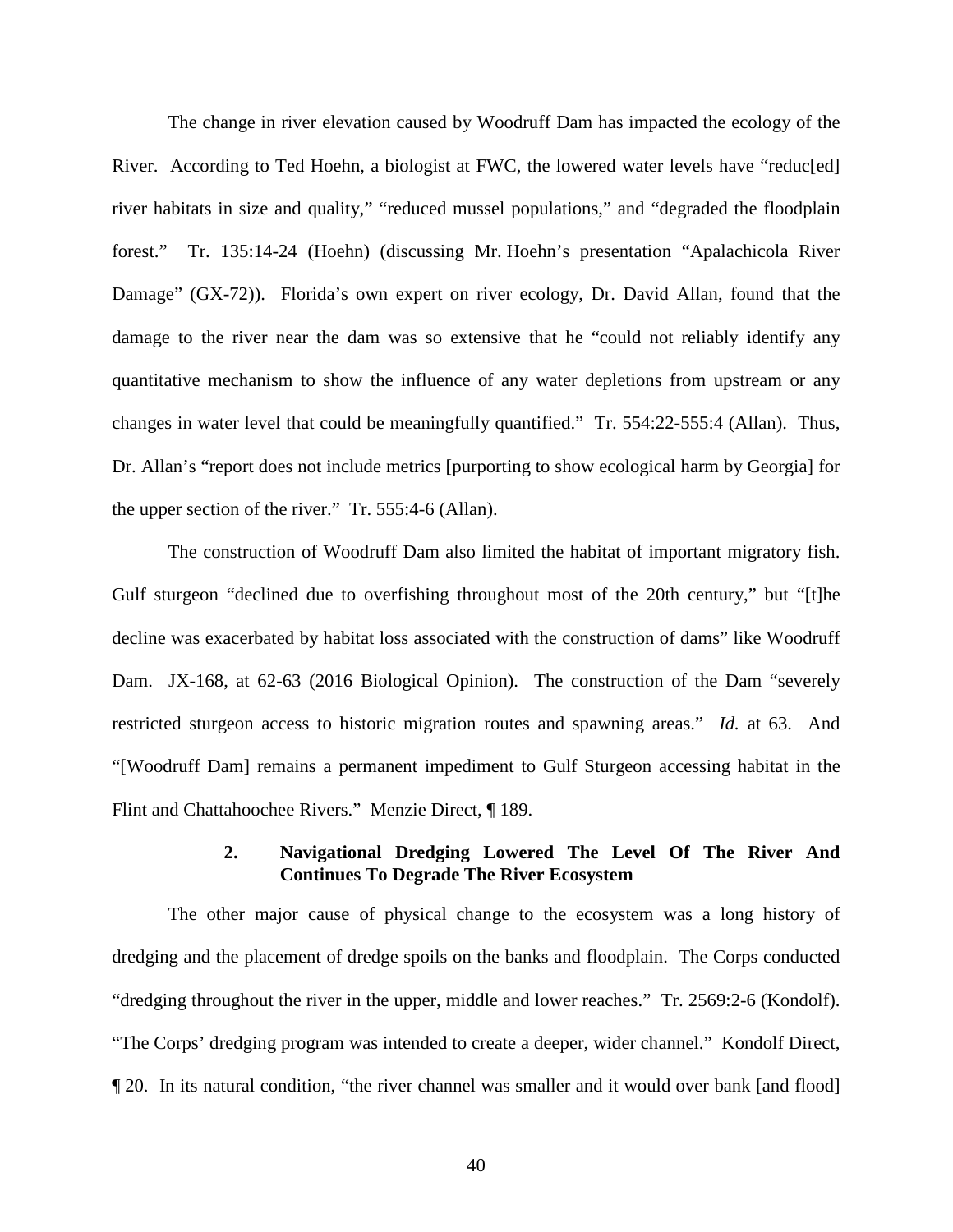more frequently." Tr. 2599:2-6 (Kondolf). But as multiple Florida witnesses acknowledged at trial, after the Corps enlarged the channel, "less water would make it into the floodplain because of that deeper channel." Tr. 141:15-18 (Hoehn). As Dr. Kondolf recognized in a 2009 paper, "[c]hannel enlargement has meant more flow is contained within the channel, lowering water levels for the same flows from upstream, such that overflows onto the floodplain (and through sloughs) occur less frequently and for shorter periods of time." GX-248, at 43 (Kondolf, Restoration Prospects for the Apalachicola River).

In addition to the change in the channel, the Corps dumped the sand and silt it removed from the bottom of the river onto the river's banks, further degrading the ecology. Mr. Leitman, who "developed a dredge disposal plan when [he] worked for Florida DEP," testified at his deposition that the Corps' activities resulted in "a whole lot of material being moved." GX-1354, at 130:13-25, 131:12-22 (Leitman Dep. Tr.); *Id.* at 131:12-16 (the Corps removed "roughly 800,000 to a million cubic yards" annually through the 1980s and 1990s); Tr. 2591:15-21 (Kondolf) (admitting that would take 50,000 large dump trucks to reach a million cubic yards) (discussing Kondolf Demo. 3).

The disposal of this massive amount of sand has severe impacts on the ecosystem. For example, when the Corps removed dredged sand and placed it on the floodplain, it "killed everything that lived under it." Tr. 2585:5-7 (Kondolf); *see* GX-248, at 33 (Kondolf, Restoration Prospects for the Apalachicola River) (Dr. Kondolf, describing one disposal site where a "15-fthigh pile of sand" smothered a "15 [acre] patch of forest"). According to Mr. Hoehn, "[w]hen the Army Corps dredges," the disposal of sand "is destructive of the channels and the riparian areas." Tr. 130:15-23 (Hoehn). As he admitted at trial, "[w]hen sand . . . was put on habitats," it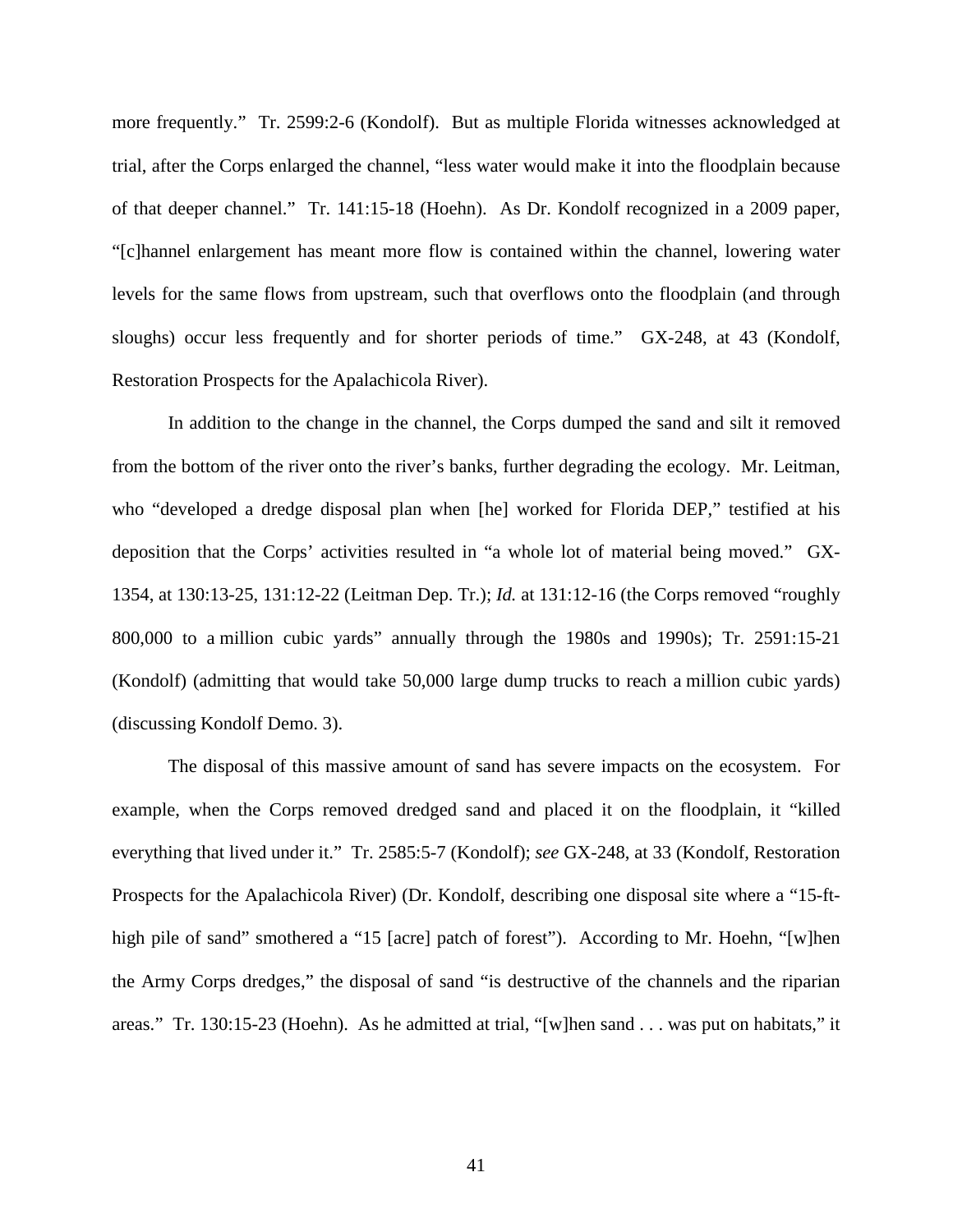"change[d] the habitat from highly productive ones to one of the least productive habitats in the main channel." Tr. 131:24-132:5 (Hoehn).

The effects are still present along the River today. For example, one "locally famous" location is Sand Mountain, a huge pile of dredge spoils 20 or 30 feet high. Tr. 2584:15-21, 2587:13-17 (Kondolf). And while Dr. Kondolf was put forward to testify that the River is "beginning" to heal itself, he testified unequivocally that "Sand Mountain *today* is very actively delivering a lot of sand to the Apalachicola River channel." Tr. 2588: 13-18 (Kondolf) (emphasis added); *see* Tr. 2727:19-24 (Kondolf) ("remaining dredge spoils are a persistent source of sand to the river channel") (citing GX-1335, at 8 (Kondolf, 2015 Memo to State of Florida)).

This "persistent" delivery of sand into the River channel from historical navigation practices continues to cause negative ecological impacts. Spoils deposited by the side of the river are washed into the River and clog sloughs and floodplain habitats, cutting those areas off from the River and causing them to dry out. According to Dr. Kondolf, "[w]hen the Army Corps digs up sand and puts it on the side . . . sometimes it can disconnect the floodplain." Tr. 2574:11-24 (Kondolf). As Dr. Kondolf admitted in his written direct even before crossexamination, "[t]he Corps pumped dredged sand into some sloughs or disposed of dredge spoils upstream of some slough mouths, such that the sand would be carried into the sloughs by inflowing river water. This built up sediment in the entrances to some sloughs, thereby reducing flows of water into them." Kondolf Direct, ¶ 18; *see also* Tr. 2574:11-24 (Kondolf) ("These impacts of the Army Corps operations [have] impacted mussel habitat in the slough channels through loss of perennially flowing water, deposition of sediment carried from areas of the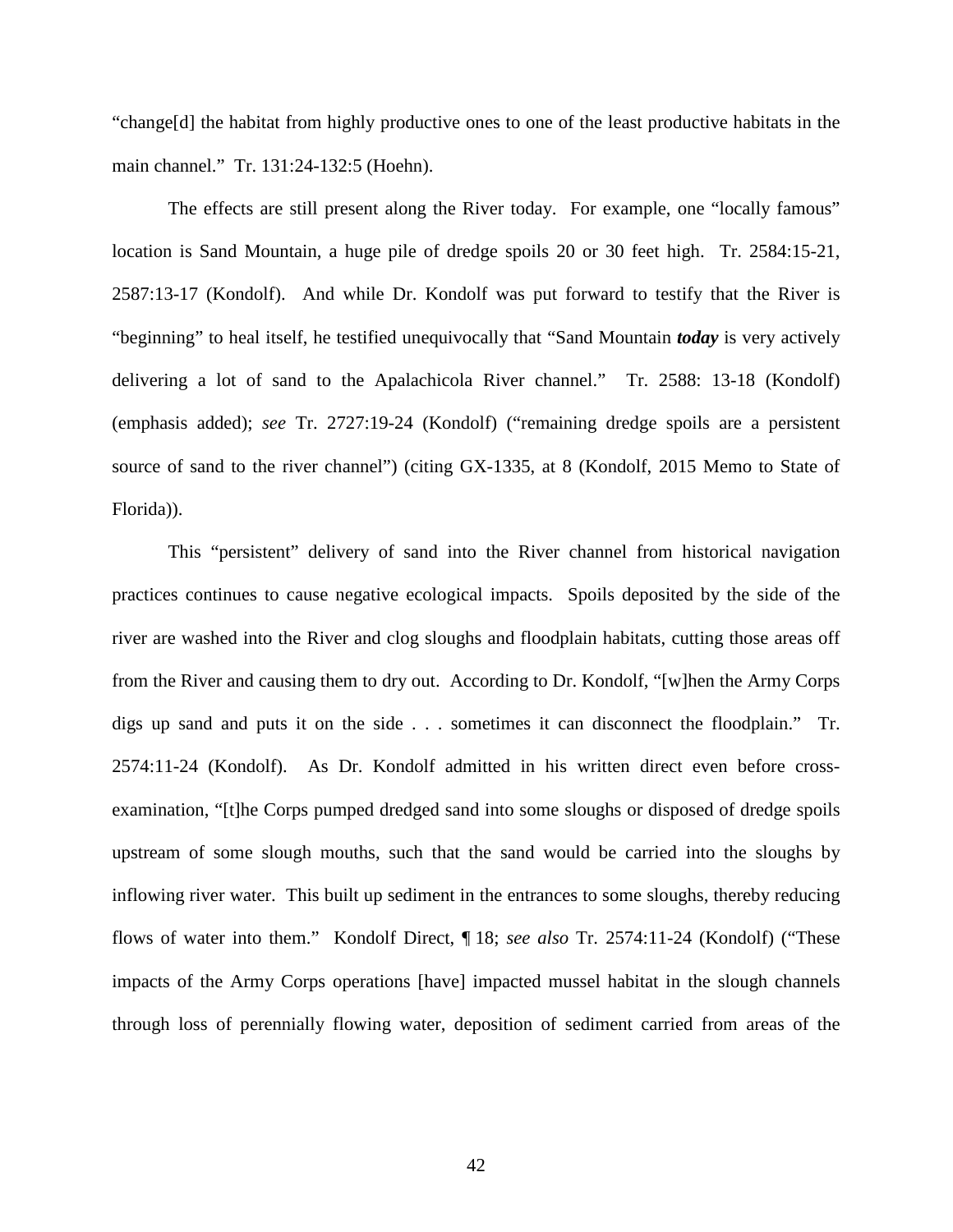mainstem disturbed by dredging, or outright desiccation.") (discussing GX-1335, at 10 (Kondolf, 2015 Memo to State of Florida)).

Swift Slough provides a clear example of the consequences of these Corps activities. In 2000, Swift Slough was connected to the Apalachicola River at flows below 4,500 cfs, which meant that it would have been connected to the river even during Corps-maintained minimum flows of 5,000 cfs. GX-1272 (7/13/06 USGS Letter to J. Zeiwitz). USFWS found that between 2002 and 2006 "Swift Slough . . . substantially aggraded (filled) with sediment." GX-123, at 63 (2006 Biological Opinion). Dr. Kondolf explained the cause of this change: "Swift Slough is located in an area of the River that experienced significant historical dredging. . . . [S]and put into circulation by the disturbance caused by dredging deposited in Swift Slough, raising its bed elevation and thus increasing the flow needed to connect it to the main river." Kondolf Direct, ¶ 48. As a result, Swift Slough "is now disconnected from the main channel at a flow of about 5,600 cfs"—a change of *over 1,000 cfs* that has nothing to do with Georgia's consumption of water. GX-123, at 63 (2006 Biological Opinion); *see also* GX-1272 (7/13/06 USGS Letter to J. Zeiwitz). This means that at Corps-maintained minimum flows of 5,000 cfs, Swift Slough is now disconnected from the main river and can dry out, again, for reasons having nothing to do with Georgia.

## **3. USFWS's Biological Opinion Precludes Any Finding Of Clear And Convincing Evidence That Georgia Harmed Endangered Species In The Apalachicola Ecosystem**

Wholly apart from the historical harm caused by construction of Woodruff Dam and decades of dredging, Florida's claims of harm to the ecosystem are also undermined by official findings from USWFS. As reported by USFWS just a few months ago in connection with its review of the Corps' proposed changes to the Water Control Manual, USFWS's 2016 Biological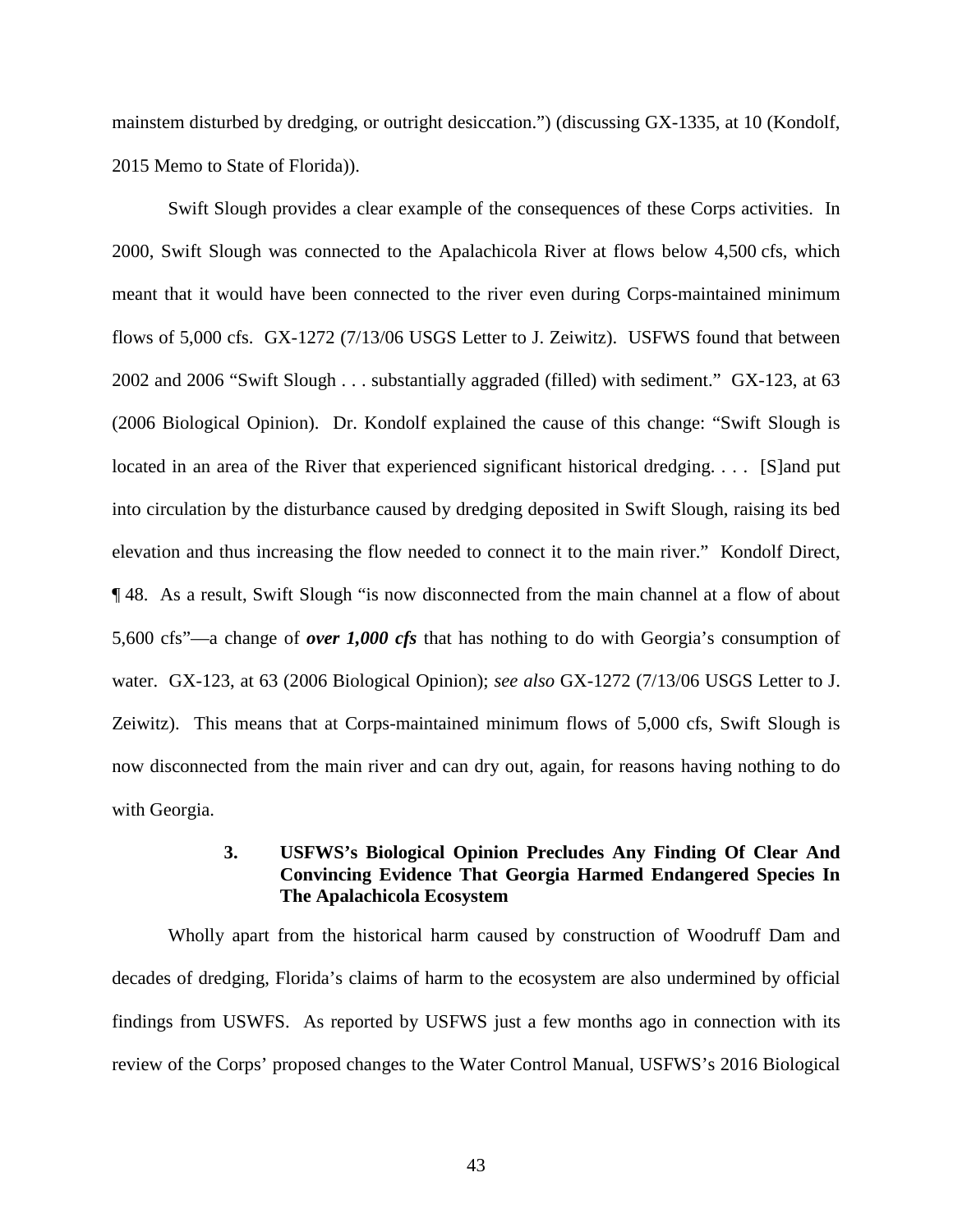Opinion shows that the flow regime established by the Corps is protecting the endangered species in the river.

For the endangered fat threeridge mussel, USFWS found in a September 2016, 300+ page report on species on the Apalachicola River that "[a]lthough periodic drought-induced mortality may cause some localized population declines, we currently consider the species' status to be *stable or improving*. In suitable habitat, the fat threeridge is common to *abundant* and recruitment is occurring." JX-168, at 133 (2016 Biological Opinion) (emphases added). Whereas USWFS previously thought the population of fat threeridge to be around 1 million, *see* JX-72, at 81 (2012 Biological Opinion), USFWS now believes that there are up to *18.6 million individuals*. JX-168, at 124 (2016 Biological Opinion). The fat threeridge is now so abundant that USFWS is considering removing it from the list of endangered and threatened species. JX-168, at 119 (2016 Biological Opinion) ("The status of fat threeridge is scheduled to be fully reviewed and evaluated in 2019."); Tr. 4223:14-4224:4 (Menzie) ("the species is one that could be taken off of the list or delisted because it seems to  $\dots$  be quite abundant now").<sup>[12](#page-49-0)</sup>

Similarly, for the endangered Gulf Sturgeon "USFWS characterizes the overall status of the [Gulf sturgeon], and the status of the Apalachicola River system population as 'stable.'" JX-168, at 63 (2016 Biological Opinion). USFWS recently identified threats and potential threats to the Gulf sturgeon and included factors such as "impact to habitat from dams, dredging," and pollution. JX-168, at 63 (2016 Biological Opinion). "The USFWS did not include 'consumptive use' among the threats to the Gulf sturgeon." Menzie Direct, ¶ 196 (discussing JX-168, at 63 (2016 Biological Opinion)). The fact that these populations are stable and increasing even after

<span id="page-49-0"></span><sup>&</sup>lt;sup>12</sup> There are two other federally listed mussel species in the Apalachicola: the Chipola slabshell and the purple bankclimber. But Dr. Allan does not claim that Georgia harmed these other endangered mussels. Tr. 466:17-30 (Allan) ("Q: And, in fact, you're not claiming that Georgia did anything to harm the Chipola slabshell. Right? A: No. I'm not."); Tr. 468:2-5 (Allan) ("Q: Your analysis does not pursue the issue of harm to the purple bankclimber given where it lives in the river. Correct? A: Correct.").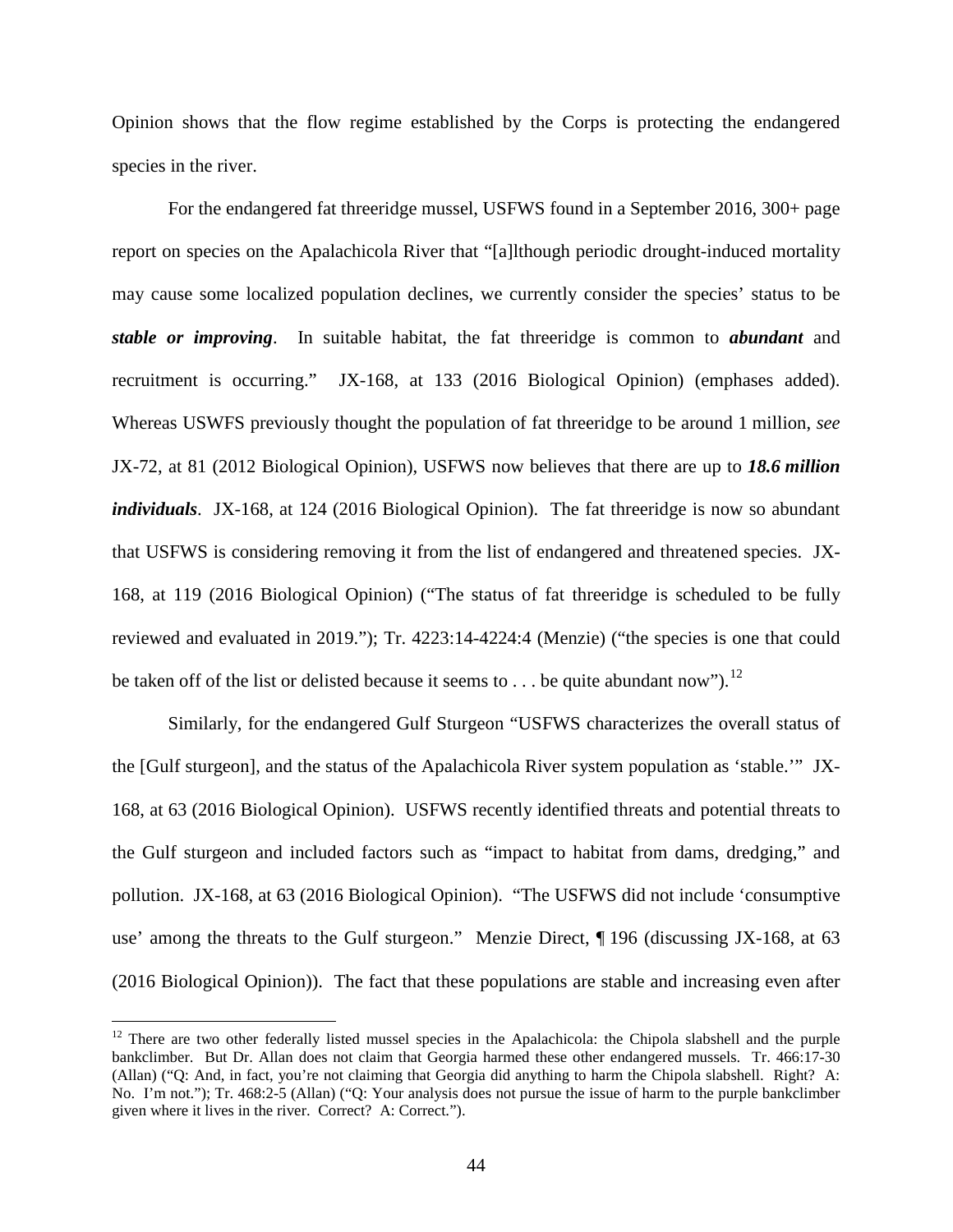three severe, multi-year droughts fundamentally undermines Dr. Allan's assertion that the "system is severely stressed" and that harm to species like endangered mussels and Gulf sturgeon has "significantly increased over time." Allan Direct,  $\P$  3(c), 63, 72.

Florida's projections of future harms are also undermined by USFWS's analysis of the Corps' proposed changes to its operating rules for the reservoirs in the ACF Basin. The "proposed action" analyzed by USFWS included changes to operational parameters that included forecasted increases of consumptive uses in Georgia. JX-168, at 208-209 (2016 Biological Opinion). After modeling the proposed changes that included this increased water use by Georgia, USFWS stated: "It is the U.S. Fish and Wildlife Service's biological opinion that the proposed action: 1) will not jeopardize the continued existence of the Gulf Sturgeon" or the federally listed mussels; and "2) will not destroy or adversely modify designated critical habitat for the Gulf sturgeon" or the federally listed mussels. JX-168, at 3 (2016 Biological Opinion) (discussing both Gulf sturgeon and mussels); *see also* Tr. 4221:2-14 (Menzie).

#### **4. Florida's Claim That Georgia Caused Changes To The Floodplain Forest Is Undermined By The Evidence**

Both Georgia and Florida acknowledge that "[c]hanges in floodplain forest composition" "have occurred since the construction of the dam" and that less floodplain inundation and flooding caused those long-term changes in the forest. Tr. 4167:22-4168:8 (Menzie); *see* Menzie Direct, ¶ 175; Allan Direct, ¶ 60. Dr. Allan claims that "[f]orest composition of these Apalachicola Floodplain swamps is changing in large part due to reduced river flows." Allan Direct, ¶ 60. But Dr. Allan provided no evidence to support his claim that Georgia's water use caused the shift in forest composition.

USGS, however, did analyze these changes to the floodplain forest, and its findings undermine Dr. Allan's attempt to blame floodplain forest changes on Georgia. *See* Menzie

45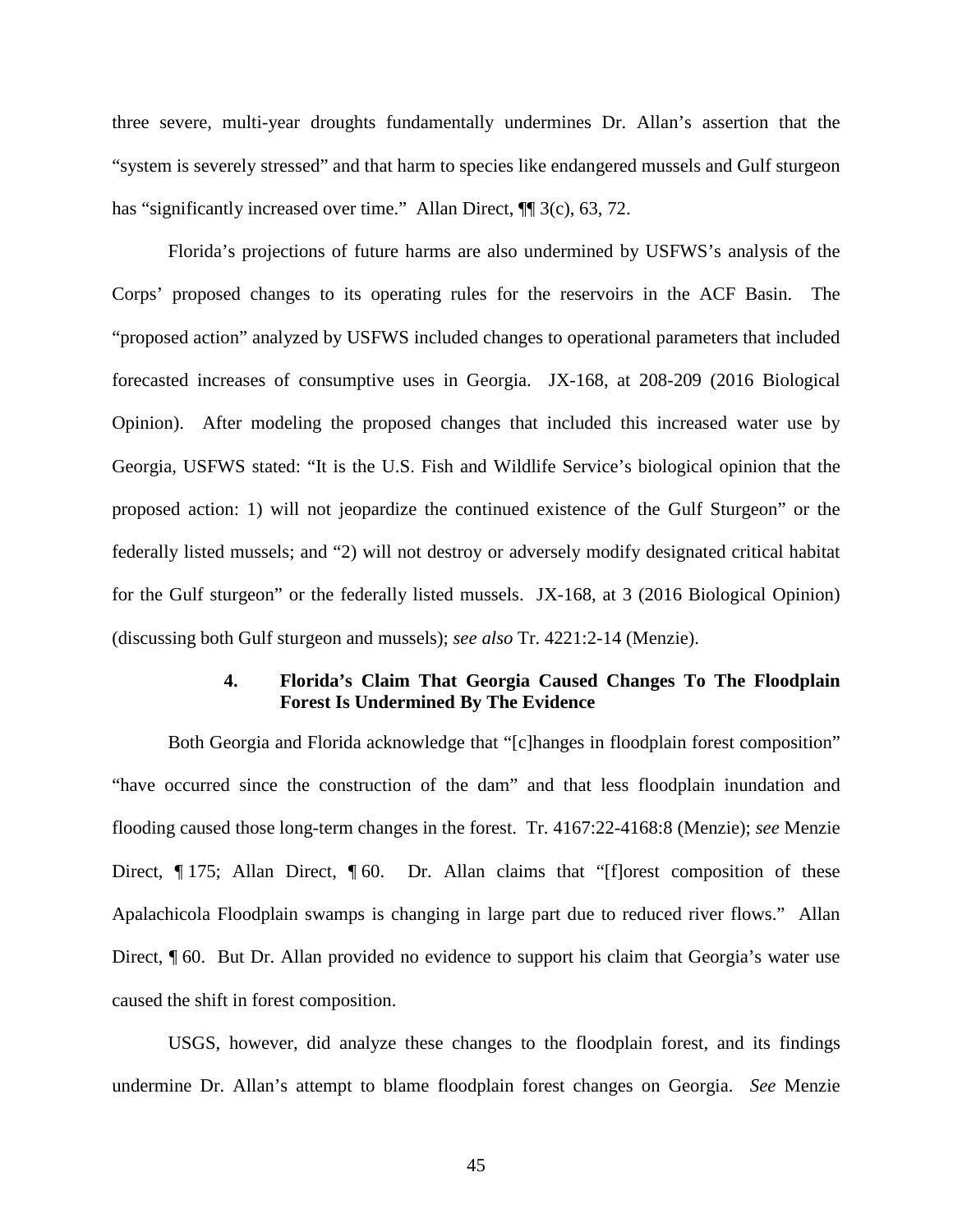Direct, ¶ 176. In a study conducted *with the cooperation of the same Florida environmental agencies now pointing the finger at Georgia,* USGS found that "[w]ater-level decline *caused by physical changes in the channel* is probably the most serious anthropogenic impact that has occurred so far in the Apalachicola River and floodplain." GX-88, at 49 (Light *et al.*(2006)) (emphasis added). Florida's own biologist, Mr. Hoehn, likewise admitted that the dam's downcutting of the river "degraded the floodplain forest" in "the upper part of the river." Tr. 135:20- 24 (Hoehn). And he testified further that in the rest of the river "the floodplain forest received less water inundation" as "less water would make it into the floodplain because of the deeper channel" due to dredging and sand disposal. Tr. 141:11-22 (Hoehn). In a report submitted as recently as November 2015, Dr. Kondolf similarly told Florida that "[d]egradation of the river bed and channel widening of the river has decreased connectivity to the floodplain and slough channels, *causing floodplain desiccation and loss of riparian tree species characteristic of swamps***,** such as tupelo." GX-1335, at 10 (Kondolf, 2015 Memo to State of Florida) (emphasis added); *see also* Tr. 2728:22-2729:25 (Kondolf) (discussing GX-1335, at 10).

Dr. Menzie was the only expert to assess the relative influence of the factors impacting water-levels. Tr. 4203:19-4204:16 (Menzie). Dr. Menzie found that "[t]he biggest [cause] turns out to be climatic differences between years" which "can account for [about] 60 percent change in the amount of flooding." Tr. 4217:23-4219:2 (Menzie); *see also* Menzie Direct, ¶¶ 181-182. Rainfall, of course, is beyond the control of either State, and reductions in rainfall certainly cannot be blamed on Georgia. Consistent with the findings of USGS, Dr. Menzie testified that the largest human-caused change in inundation was "change in the physical . . . features of the river" which "accounts for about a 20 percent change in the flooding." Tr. 4217:23-4219:2 (Menzie); *see also* Menzie Direct, ¶¶ 8, 176-180. Finally, Dr. Menzie found that "the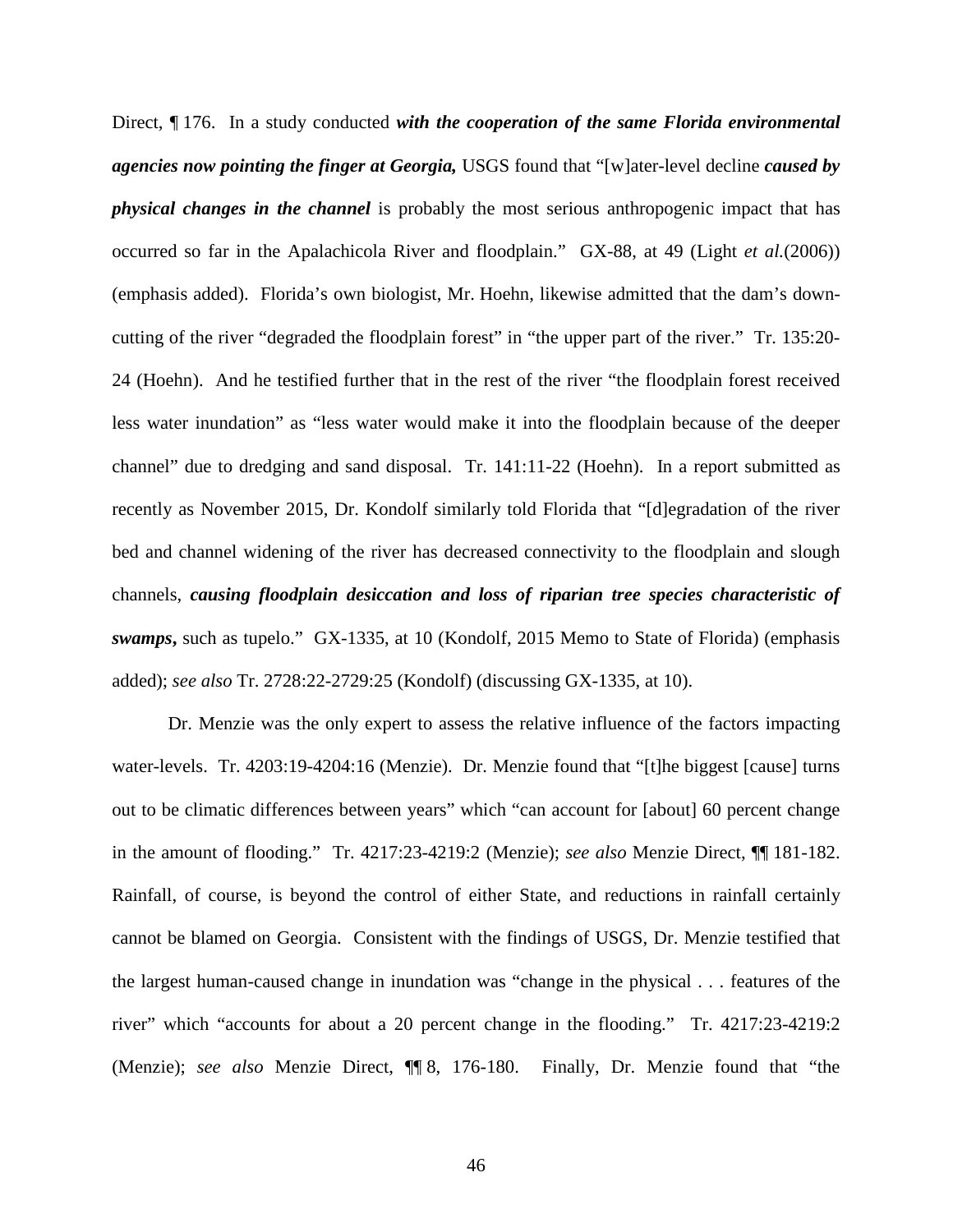incremental influence of the consumption of water [by Georgia] came out to be a couple of percent." Tr. 4217:23-4219:2 (Menzie). Florida offered no evidence to contradict that finding and did not even cross-examine Dr. Menzie on this point.

In the face of this overwhelming evidence, Dr. Allan's conclusions about causation are unreliable because he failed to analyze any potential cause other than Georgia's water use. Floodplain inundation "is a complex function of upstream discharge, in-stream channel modification, downstream water usage, and climatic influences (e.g., precipitation and evaporation)." Menzie Direct, ¶ 175; *see also* GX-88, at 5 (Fig. 3) (Light *et al.* (2006)) (identifying at least seven "[p]ossible causes of long-term water-level decline"). When Dr. Allan encountered "harm caused by multiple factors," he "did not attempt to partition out . . . the impact of Georgia's consumption versus another cause." Tr. 516:6-18 (Allan). He "did not do any separate analysis of different causes of harm." Tr. 514:21-515:1 (Allan). And "for harms caused by multiple factors," Dr. Allan "does not estimate the relative contribution of any causal factor" because his "analysis focused on a single factor"—Georgia. Tr. 516:19-517:1 (Allan).

#### **5. Dr. Allan's Testimony Cannot Justify A Finding Of Clear And Convincing Evidence**

Given the USFWS's finding that populations of endangered species identified by Florida are stable or improving, and that changes in flood-plain inundation and slough connectivity are driven primarily by weather and channel changes, Dr. Allan's testimony and opinions cannot possibly justify a finding of clear and convincing evidence of harm caused by Georgia. In fact, Dr. Allan waffled on so many issues and changed his testimony so many times that he had to be impeached *14 times*, an astounding number for an expert witness.

Dr. Allan "didn't do any study to determine whether [the three threatened or endangered mussels] are increasing, decreasing, or stable." Tr. 389:17-390:3 (Allan). He "[doesn't] know if

47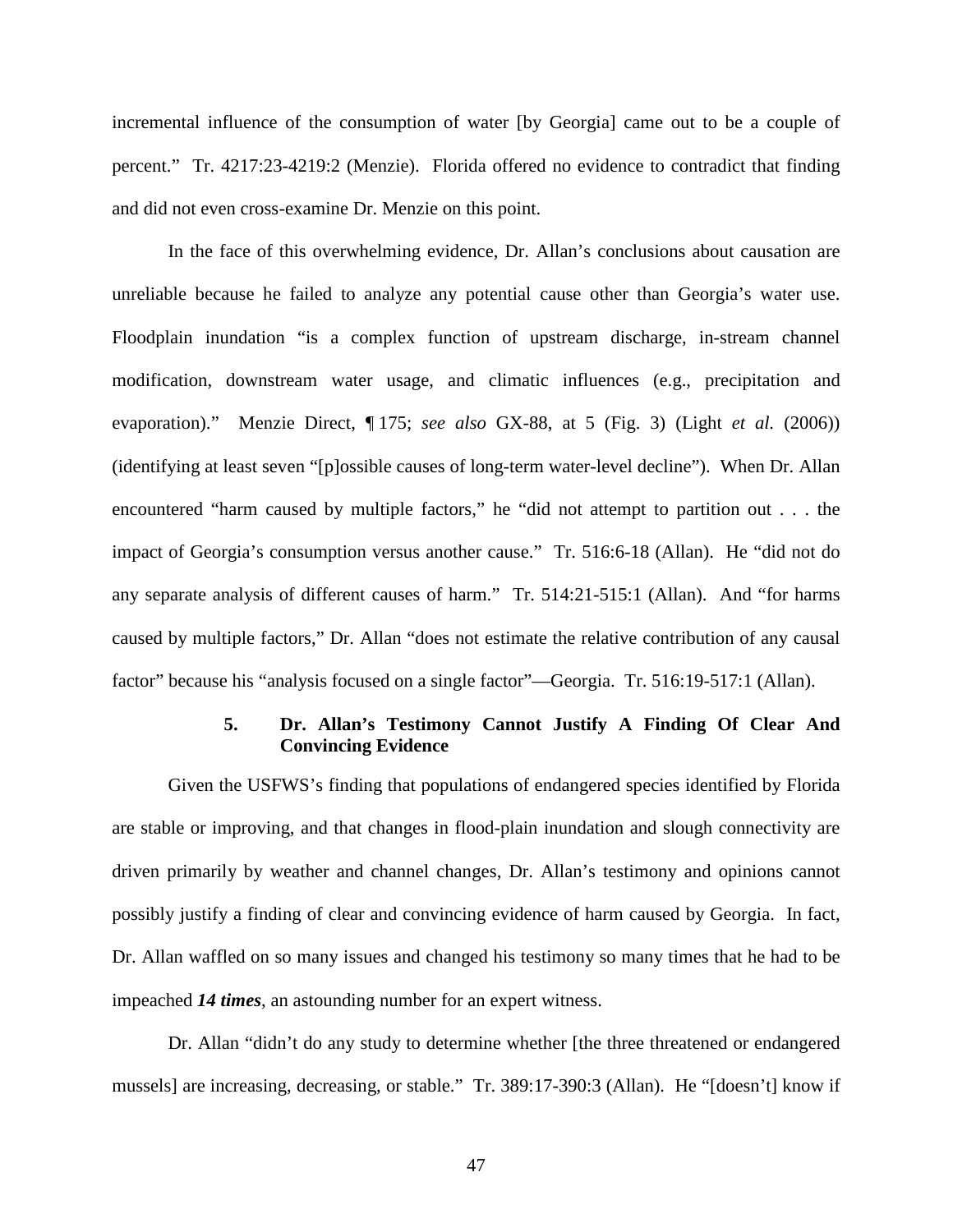there's been a decline in any of the three endangered species since they became listed." Tr. 390:14-18 (Allan). For "other mussels that aren't threatened or endangered," Dr. Allan does not have any "information about those species as to whether they are increasing or decreasing over any period of time." Tr. 392:9-17 (Allan). Similarly, Dr. Allan also does not "have any information about changes in Gulf sturgeon population over any period of time." Tr. 396:11-14 (Allan). Dr. Allan testified that there are "142 freshwater and estuarine fish species in the Apalachicola River" but that he had no "data that would indicate whether any fish species in the Apalachicola River is increasing or decreasing." Tr. 395:2-10 (Allan).

Nor can Dr. Allan's "harm metrics" possibly be considered clear and convincing evidence of harm. For example, Dr. Allan's mussel metrics cannot "tell you how many mussels died in each year," they cannot "describe changes in mussel populations" caused by particular flows, and they "do not describe changes in mussel populations." Tr. 399:6-20 (Allan). Dr. Allan testified that his metrics "are a representation of the probability of harm under certain conditions," Tr. 458:21-459:11 (Allan), but unlike the work of USFWS and Dr. Menzie, they cannot and do not tell the Court anything about whether the populations of any of the studied species are improving, stable, or deteriorating. Dr. Allan's study gives the Court absolutely zero information about the critical question of actual harm, a prerequisite imposed by the Supreme Court before this proceeding may even begin to assess an equitable apportionment.

In fact, Dr. Allan's metrics show harm even when there is no evidence that any real-life harm actually occurred. Dr. Allan's metrics indicate that harm occurred to mussels in Swift Slough when flows fell below "5700 cfs for 30 days in the summer," Tr. 425:17-20 (Allan), because "Swift Slough becomes disconnected from the River at 5,700 cfs." Allan Direct, ¶ 45. But in 2000-2002, Swift Slough was connected to the Apalachicola River at flows as low as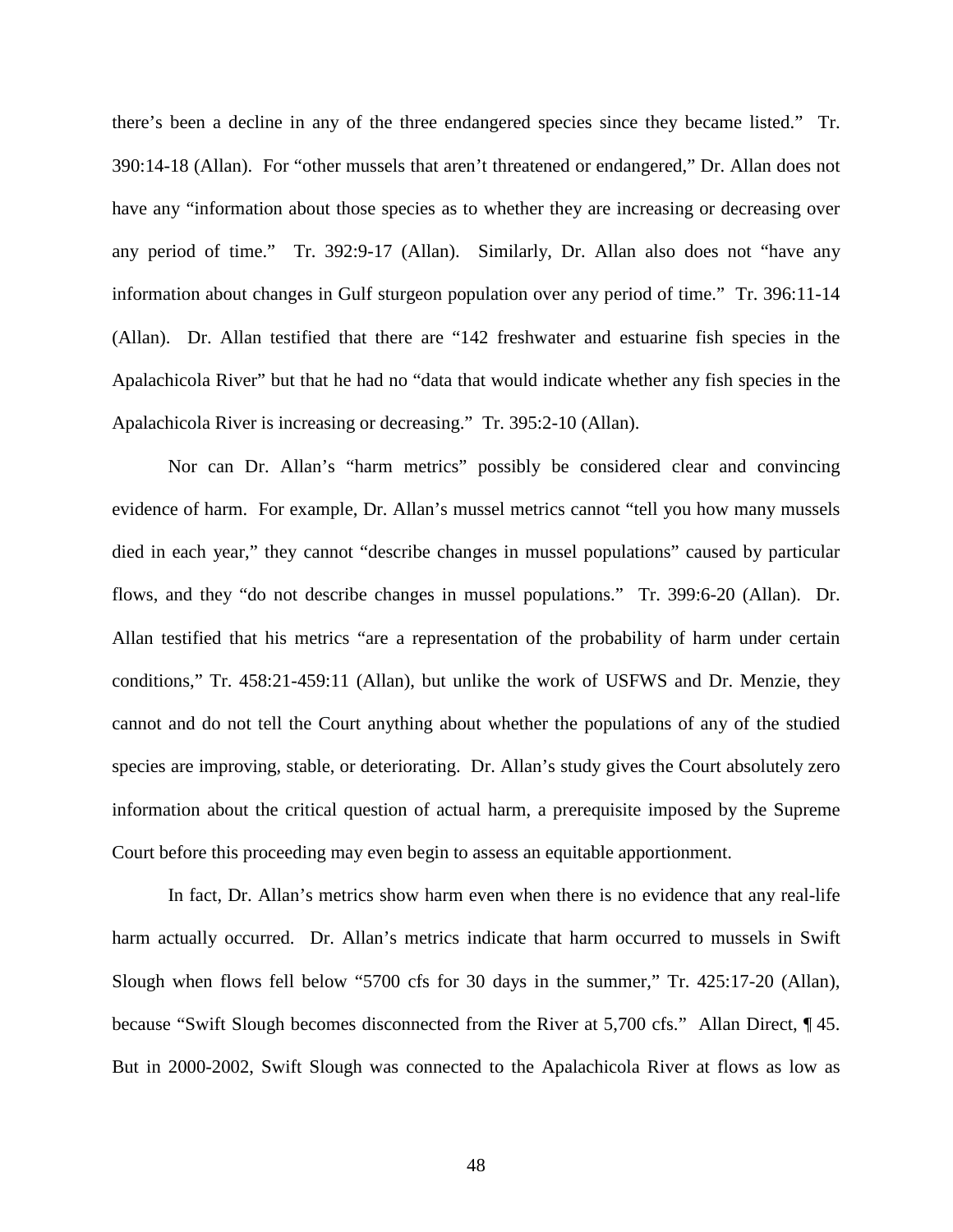4,500 cfs, a fact Dr. Allan was unaware of before trial. *See* GX-1272 (7/13/06 USGS Letter to J. Ziewitz). As a result, even though Dr. Allan's metrics indicate harm to mussels in Swift Slough in 2000-2002, USFWS did not observe any mussel die-offs because Swift Slough remained connected to the river. Tr. 441:19-442:3 (Allan) (discussing GX-123, at 42 (2006 Biological Opinion)) ("Q: Now, you're showing harm under your analysis at a time when the Fish and Wildlife service says they did not observe a mussel die-off; is that correct? A: That's correct."). Dr. Allan also personally visited Swift Slough during the 2011-2012 period when his metrics showed "harm to the mussels in Swift Slough." Tr. 462:24-463:1, 465:7-10 (Allan). But Dr. Allan witnessed no harm. In fact, when Dr. Allan was asked, "you didn't visually see harm yourself, correct?" he could not recall a single example. Tr. 463:19-464:7 (Allan). Dr. Allan has been working on this case for four years, but, other than that single trip that showed no evidence of harm to mussels, he "never went out to the river to see if there were actually mussels being harmed when [his] metrics predicted harm." Tr. 465:23-466:1 (Allan).

Even when Dr. Allan's metrics correspond with documented instances of harm, he cannot attribute that harm to Georgia. Dr. Allan's metrics show harm occurring to mussels in Swift Slough in 2006, which corresponds to a documented mussel mortality event. In his direct testimony, Dr. Allan touts this 2006 event as "site-specific evidence showing that this harm has already occurred." Allan Direct, ¶ 45. But (as discussed in more detail below), Florida claimed that those mussels died not because of anything Georgia did, but because of actions clearly traceable to the Corps: Swift Slough became blocked off by dredged sand up to flows of 5,700 cfs, and the Corps refused to release more than 5,000 cfs from Woodruff Dam, notwithstanding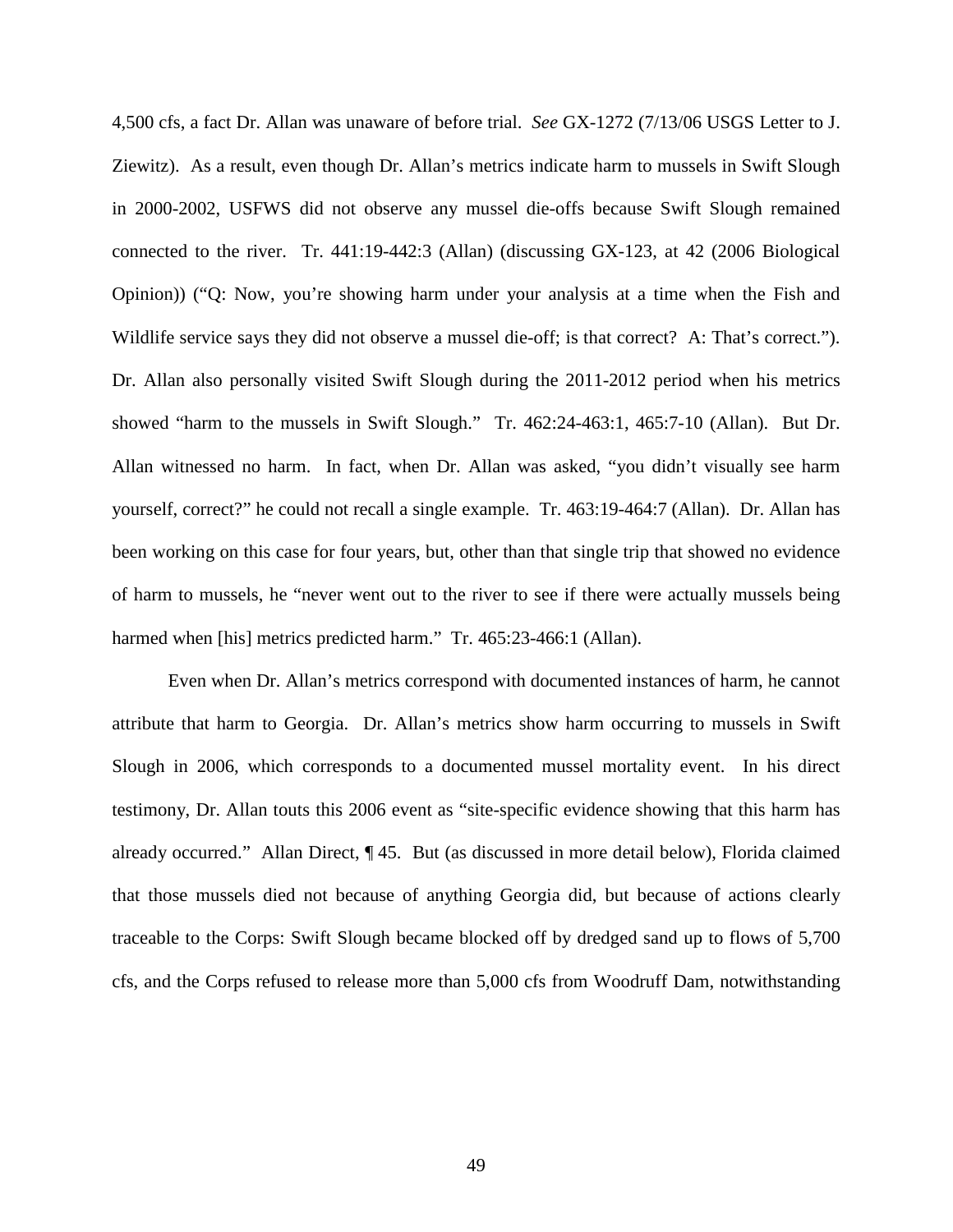Florida's repeated requests for additional flow.<sup>13</sup> And for his part, when pressed, Dr. Allan could not say one way or the other if Georgia was responsible for the mortality event in 2006. *See* Tr. 460:24-461:3 (Allan) ("Q: Do you contend that Georgia killed the mussels in Mr. Hoehn's picture [of dead mussels in Swift Slough in 2006]? A: I don't think it's a yes or no answer.").

#### **D. Florida Previously Blamed The Corps For These Same Injuries It Now Alleges Were Caused By Georgia**

In prior litigation, Florida has emphasized time and again that the Corps and its operations—not Georgia—were the primary cause of its alleged ecological injury, and that changes to Corps operations were the only way to redress those alleged ecological injuries. *See, e.g.*, GX-91, at 3 (Florida Mem. in Supp. of Mot. for P.I., *Alabama v. U.S. Army Corps*, No. cv-90-BE-1331-E (N.D. Ala., Jan. 31, 2006)) ("Corps operations specifically harm three species protected under the ESA: [t]he threatened Gulf Sturgeon, ... the endangered fat threeridge, ... and the threatened purple bankclimber."); Tr. 155:9-156:6 (Hoehn) (referencing GX-1270, ¶ 207 (Fla.'s 3d Am. & Suppl. Compl., *Alabama v. U.S. Army Corps*, No. cv-90-BE-1331-E (N.D. Ala., Sept. 7, 2005), ECF No. 339) (alleging that the Corps is "jeopardizing the continued existence of the Gulf sturgeon, the fat threeridge, and the purple bankclimber, and is adversely modifying and destroying Gulf sturgeon critical habitat" in violation of the Endangered Species Act)).

Throughout the course of the Tri-State Water Rights litigation and up until the point of bringing this original action against Georgia, Florida consistently blamed Corps operations and the effects of dam construction as a principal cause of its purported ecological harms in the

<span id="page-55-0"></span> $13$  Admittedly, the Corps was proceeding in line with its operating plan at the time—balancing the multiple federally authorized purposes for the reservoirs. These operational rules are routinely reviewed and approved by USFWS. *See, e.g*, JX-168 (2016 Biological Opinion); JX-72 (2012 Biological Opinion).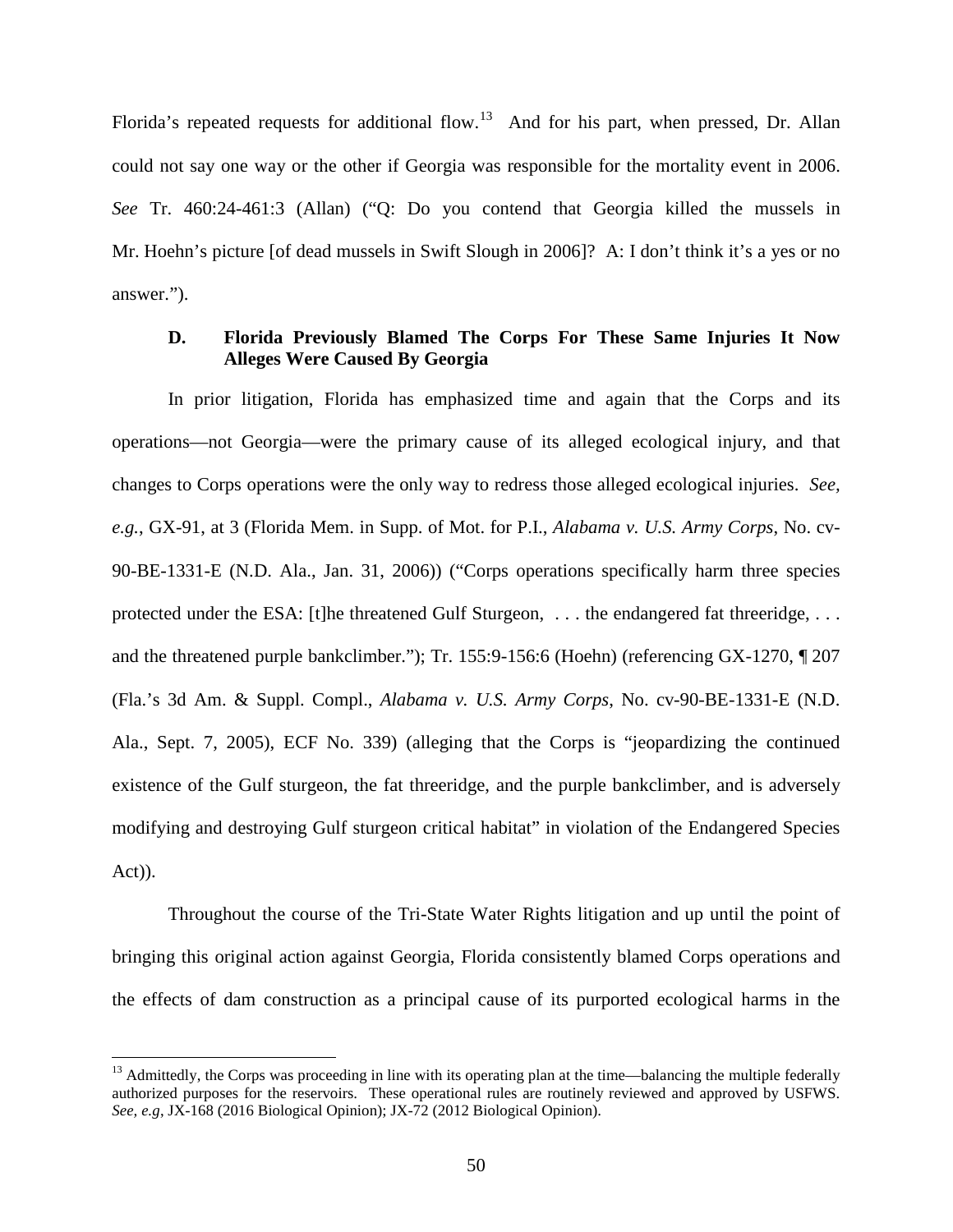Apalachicola River and Bay. *See* Tr. 301:4-17 (Hoehn) ("the Corps operations are reducing appreciably the value of designated Gulf sturgeon habitat") (discussing GX-1281, ¶ 11 (Suppl. Decl. of T. Hoehn Supporting Fla. Mot. for P.I., *Alabama v. U.S. Army Corps*, No. cv-90-be-1331-e (N.D. Ala., Apr. 10, 2006), ECF No. 437); Turner Direct, ¶¶ 21, 30-38 (testifying that "up until the point of bringing this original action against Georgia, Florida blamed Corps operations and the anthropogenic and geomorphologic effects of dam construction as a principal cause of their purported ecological harms in the Apalachicola River and Bay"); Tr. 3069:24- 3070:25, 3071:19-3072:14 (Turner) (describing how Florida's arguments in prior litigation were primarily directed against the Corps). Florida has consistently emphasized that Corps' operations caused "clear impacts on the ACF species," Tr. 166:1-4 (Hoehn), and that Corps operations "have the potential to impact dramatically the well-being of the river ecosystem." Tr. 160:10-22 (Hoehn) (referencing GX-1271, ¶ 15 (Decl. of T. Hoehn in Supp. of Fla. Mot for P.I., *Alabama. v. U.S. Army Corps*, No. cv-90-be-1331-e (N.D. Ala., Jan. 31, 2006), ECF No. 384-1)).

Florida is well aware that the Corps has significantly altered the physical shape of the Apalachicola River, which is why Florida has asserted that the effect of "changes in River morphology and hydrology in the ACF Basin has been to reduce dramatically the area of available habitat inundated. . . . Today, more water is required to inundate the same habitats that previously were inundated at lower flows." GX-1283, ¶ 65 (Compl., *Florida v. U.S. Fish & Wildlife Service*, No. 4:06-cv-410-PH-WCS (N.D. Fla. Sept. 6, 2006), ECF No. 1-2).

In prior litigation, Florida and its officials have also claimed that the Corps' management of water in the system caused harm to the endangered species. Mr. Hoehn submitted a sworn declaration taking the position that "the Corps has been retaining water in the upstream reservoirs, primarily Lake Lanier, while reducing releases to the Apalachicola River." GX-1281,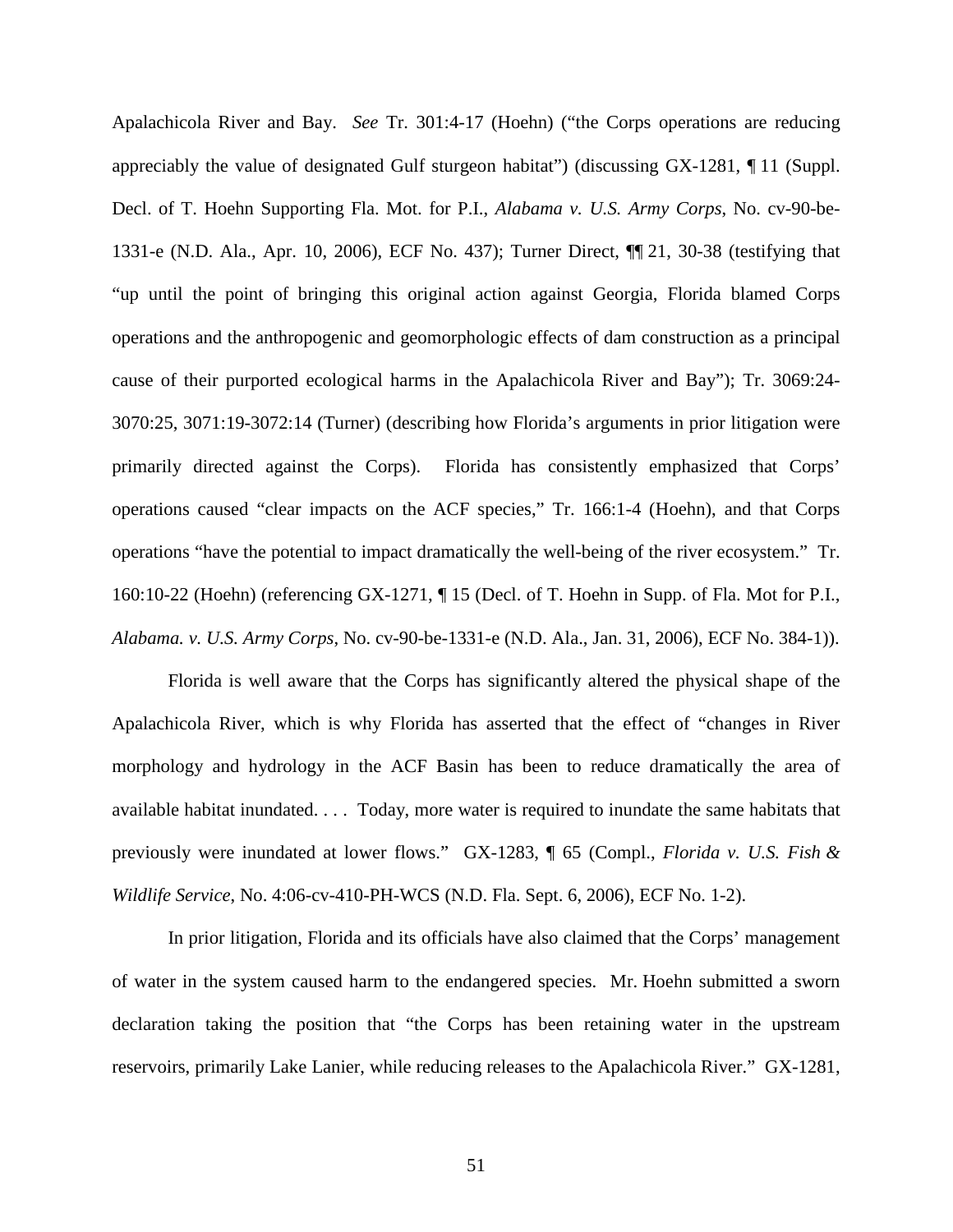¶ 10 (Suppl. Decl. of T. Hoehn, *Alabama v. U.S. Army Corps*, No. cv-90-be-1331-e (N.D. Ala. Apr. 10, 2006), ECF No. 437). Mr. Hoehn explained that in the ACF Basin "the rivers [are] in an altered and managed state . . . [and] that Corps operations . . . are the primary factor in flows coming down the Apalachicola." Tr. 299:15-300:5 (Hoehn). In other words, "the Corps controls the water that comes into and flows into the Apalachicola." Tr. 167:14-168:22 (Hoehn) (referencing GX-1280, at 61:23-62:12 (Hoehn *Tri-State* Dep. Tr.)).

Florida also took the position in prior litigation that the "reservoirs [in the ACF] are operated in conjunction with one another as a unified system." GX-91, at 10-11 (Fla.'s Mem. in Supp. of Mot. for P.I., *Alabama v. U.S. Army Corps*, No. cv-90-be-1331 (N.D. Ala. Jan. 31, 2006)); *see also* Tr. 174:24-175:6 (Hoehn) (discussing GX-91). In fact, Florida sued the Corps because the Corps was not releasing water *even when Florida claims the Corps had water available***.** *See* GX-1276, ¶ 42 (Barr *Tri-State* Decl.). During this trial, Florida witnesses again repeated the claim that in 2006, "the Army Corps had the power and ability" to "fully water Swift Slough," but instead the Corps released only minimum flows. Tr. 206:23-208:22 (Hoehn); Tr. 209:24-210:6 (Hoehn) (discussing GX-1276, ¶ 42 (Barr *Tri-State* Decl.)). Florida has consistently maintained that it was those decisions by the Corps—not any action by Georgia that led to minimum state-line flows in the 2006 drought and the resulting ecological harm Florida has identified in this case.

Illustrating its inconsistent positions on the causes of its alleged harm, in its current case against Georgia, Florida relies heavily on a mussel mortality event that occurred in 2006 in Swift Slough. Dr. Allan has cited to that site-specific event to support his harm analysis, Allan Direct, ¶ 45, and in his direct testimony, Mr. Hoehn included pictures of dead mussels stranded in Swift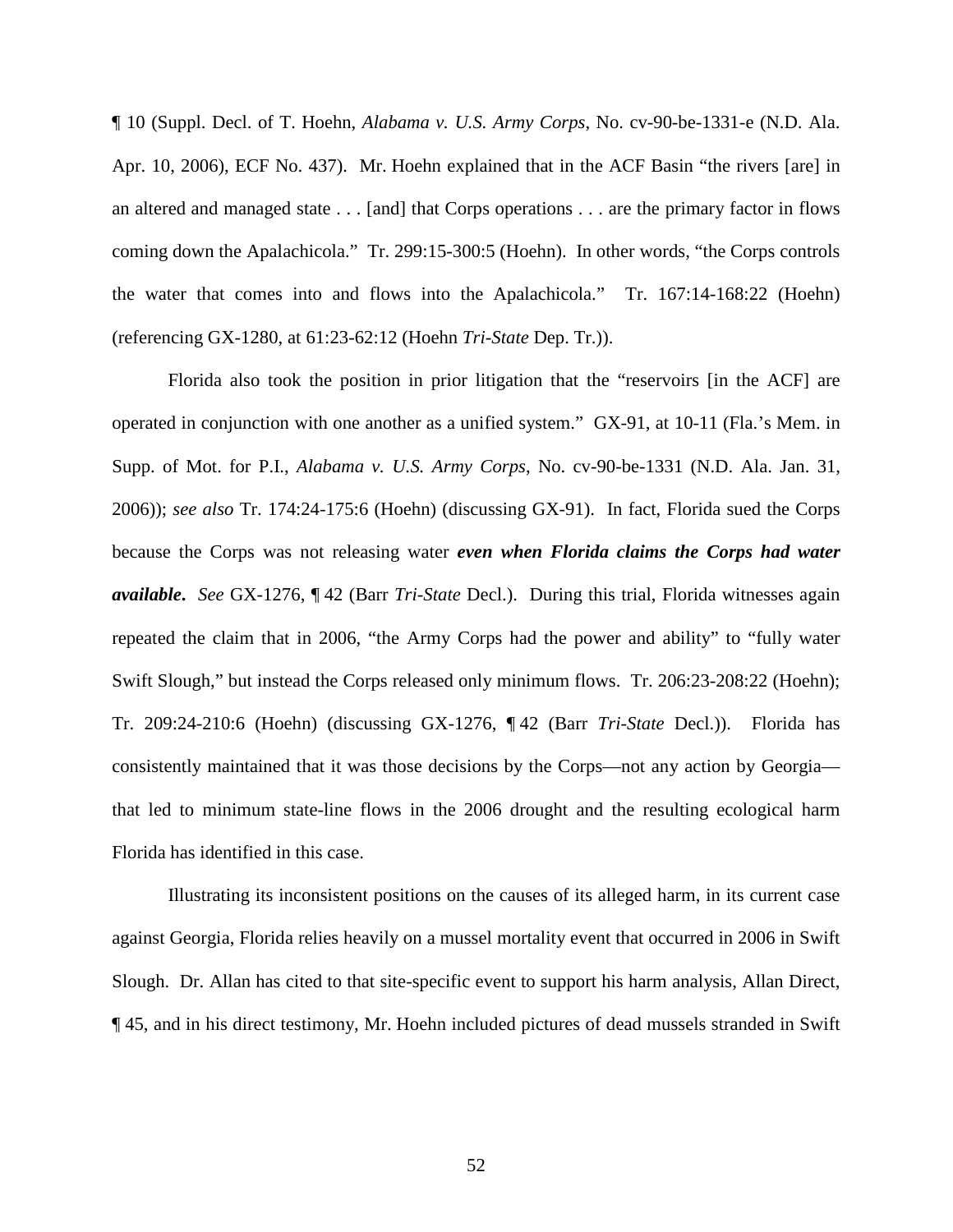Slough in 2006 because he "want[ed] this Court to know that something important happened at Swift Slough." *See* Tr. 175:24-176:1 (Hoehn) (discussing Hoehn Direct, p. 29).

But that site specific mortality event had nothing to do with Georgia, and Florida knows it. Three days after Mr. Hoehn took the picture of dead mussels in Swift Slough in 2006, he requested that USGS "survey the controlling sill elevation of Swift Slough" "to determine when Swift Slough would become disconnected from the river." Tr. 182:1-183:8, 184:11-22 (Hoehn). That USGS survey found that in 2000, "the disconnection flow for Swift Slough was 4500 cfs" but that in "2006, six years later, the disconnection flow . . . increased to 5600 cfs." Tr. 186:15- 17, 187:13-16 (Hoehn) (discussing GX-1272 (7/13/06 USGS Letter to J. Ziewitz)). As Mr. Hoehn admitted at trial, "[t]hat's an increase in the amount of water needed to connect Swift Slough of 1100 cfs," Tr. 187:17-19 (Hoehn), and it was caused by dredge spoils clogging the entrance to Swift Slough, Kondolf Direct, ¶ 48. In other words, Corps dredging and maintenance of the federal navigation channel approved by Florida resulted in a 25% *increase* in the amount of water required to connect Swift Slough to the River and keep the mussels under water. It was not the result of anything Georgia had done.

The second cause of the mussel die off identified by Florida was the Corps' decision to maintain minimum flows at 5,000 cfs—a Corps operational requirement that again was not a decision of Georgia and not the result of Georgia's consumptive use. Florida thus alleged in the *Tri-State Water Rights Litigation* that even though "release of 6,300 cfs at Swift Slough was feasible," "the Corps refused to agree to that flow, causing the disconnection from the main stem of the Apalachicola River of key habitats the Corps is obliged to protect." GX-1276, ¶ 42 (Barr *Tri-State* Decl.). Because Florida believed that the Corps was responsible for both of these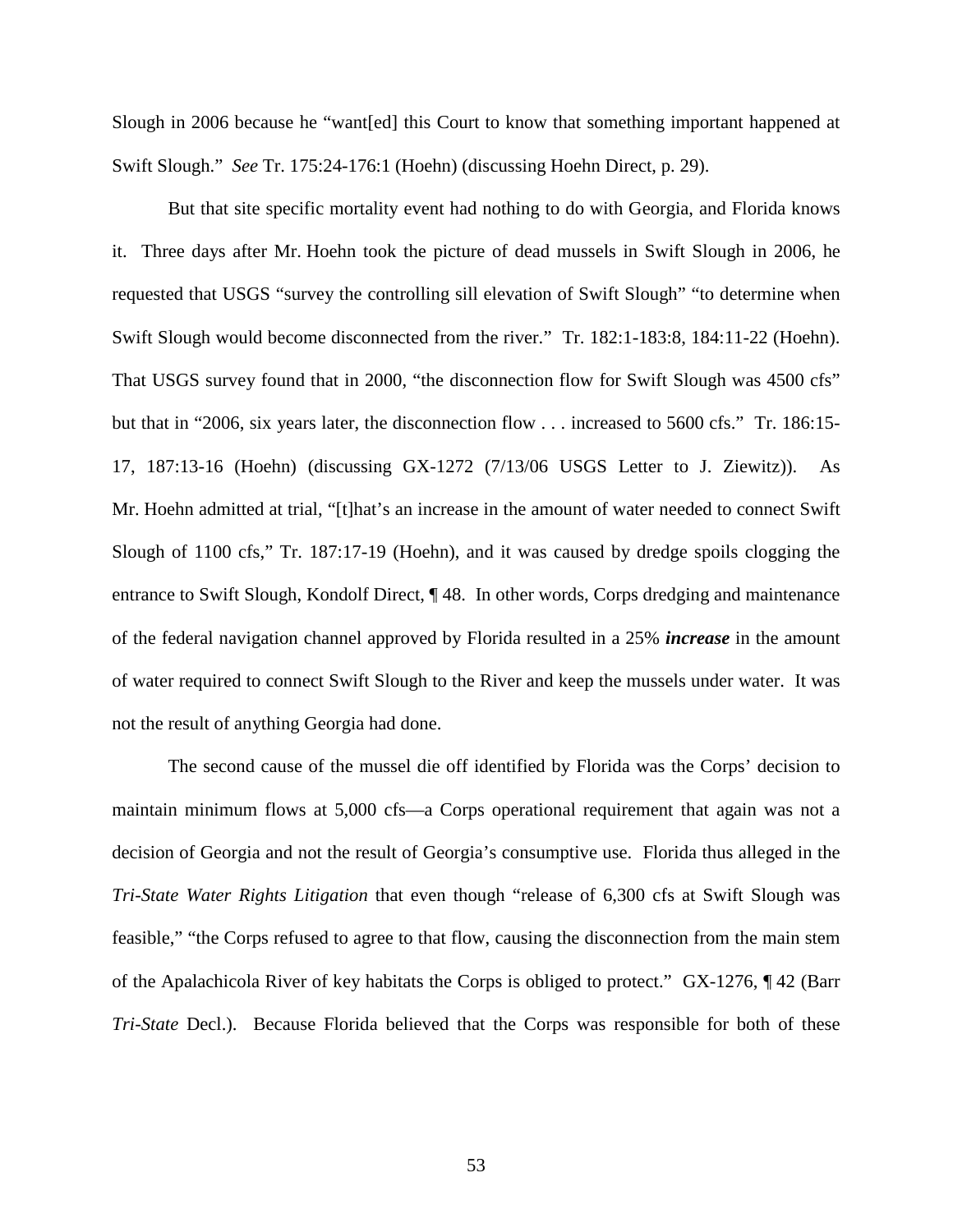causal factors, it was explicit about who was ultimately responsible for the mussel mortality event:

With the [US Fish and Wildlife] Service's approval, *the Corps reduced flows* in the Apalachicola River to 5,000 cfs for extended periods during 2006 and 2007, *and killed essentially all of the mussels in Swift Slough*.

GX-1274, at 48 (Fla. and City of Apalachicola's Joint Mot & Memo for Summ. J. on Phase 2

Claims, *In re Tri-State Water Rights Litig.*, No. 3:07-MD-1-PAM/JRK (M.D. Fla. Dec. 9, 2009),

ECF No. 309) (emphasis modified). Confronted with Florida's devastating admissions in federal court—submitted consistent with FRCP 11 and supported by sworn testimony from Florida witnesses—Mr. Hoehn had no choice but to admit that Florida was trying to get the Supreme Court to make factual findings that are directly undermined by Florida's own position in prior

litigation:

Q: And I just want to confirm, Mr. Hoehn, when the State of Florida tells the federal court that the Corps killed essentially all of the mussels in Swift Slough in 2006 and 2007, they're talking about the same mussels in the picture you have advanced in this court. Correct?

A. That is correct.

Tr. 217:12-19 (Hoehn). This Court should recognize Florida's new positions for what they are a baseless attempt to rewrite history and blame Georgia for harms Florida previously blamed on the Corps.

Florida also told *this* Court unequivocally in 2012 that "when the Corps structures its operations to retain water in Lake Lanier and release it for local water supply instead of for hydropower," that creates "low-flow conditions" that "lead to devastating consequences for the ecology and species of the Apalachicola River and Bay." GX-402, at 29 (Fla. Cert. Petition *In re MDL-1824 Tri-State Water Rights Litig*. (U.S. No. 11-999) (filed Feb. 1, 2012)); Turner Direct, ¶ 34 (collecting examples where Florida previously blamed the Corps for the same harms alleged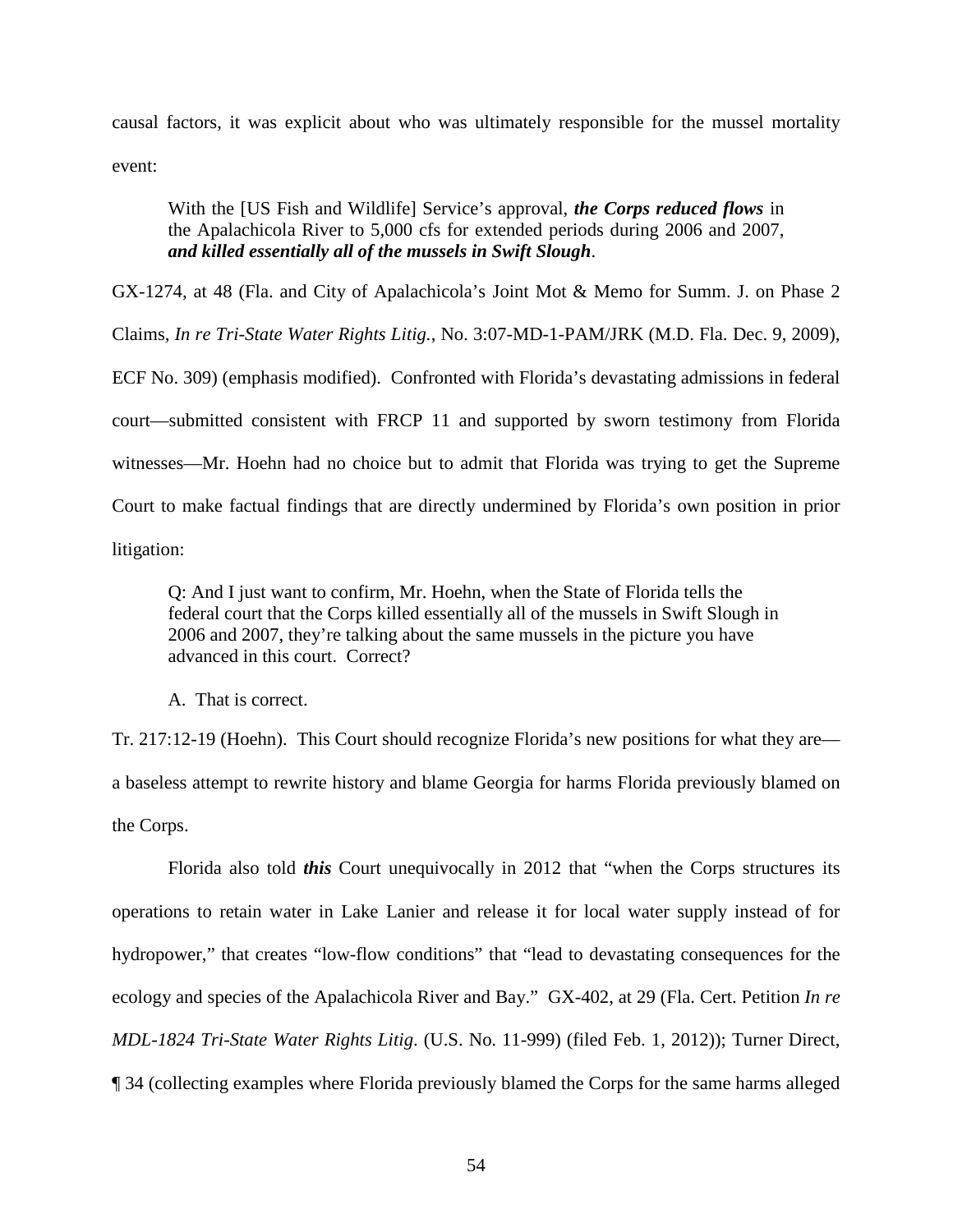in this case); Tr. 3072:20-3074:8 (Turner). Florida argued that the purported ecological harms it suffered from Corps operations—the very same harms it now attributes solely to Georgia's water use—would be fully redressed by a ruling that required the Corps to change its operations to release more water to provide dependable increases in flows at the state line in Florida. Turner Direct, ¶ 30; Tr. 3071:19-3072:7, 3074:4-5 (Turner); State of Alabama's and State of Florida's Joint Mot. and Mem. in Supp. of Partial Summ. J. on All Phase I Claims, at 71, *In re Tri-State Water Rights Litig. (Phase I)*, No. 3:07-md-00001-PAM-JR, ECF No. 191. Florida was ultimately unsuccessful in achieving additional flows through APA litigation against the Corps. *See In re MDL-1824 Tri-State Water Rights Litigation,* 133 S. Ct. 25 (2012) (denying cert.). As a result, Florida has repackaged its arguments against the Corps and shifted the blame from the Corps to Georgia.

## **IV. FLORIDA HAS FAILED TO PROVE THAT GEORGIA'S WATER USE IS INEQUITABLE**

Even if Florida proved both injury and causation, it would still need to prove by clear and convincing evidence that Georgia's upstream water use is inequitable. Florida has failed to do so. The evidence instead shows that Georgia's water use is reasonable by any measure. Georgia consumes only a small fraction of water as compared to the total state-line flows into Florida. In all years—including in drought years—Florida receives the overwhelming majority of water in the ACF Basin. Nevertheless, Georgia has invested billions of dollars to develop and implement conservation measures that have reduced Georgia's total consumptive use. The fraction of available ACF water that Georgia does consume is put to highly beneficial uses, supporting millions of people and billions in economic output. As such, the Court should "decline[] to grant any relief . . . on the ground that the great benefit to [the upstream state] outweigh[s] the detriment to [the downstream state]." *Colorado I*, 459 U.S. at 186; *Kansas*, 206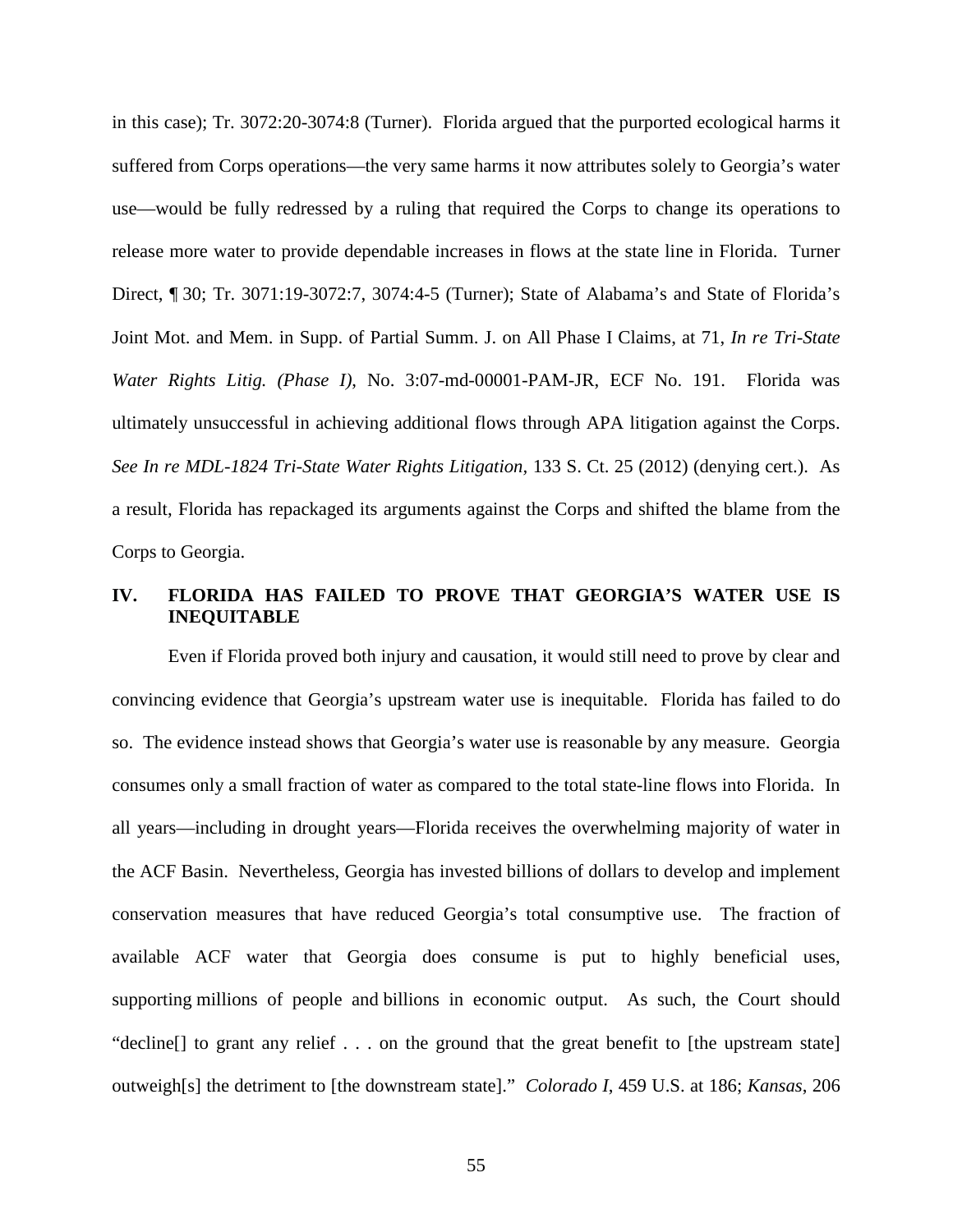U.S. at 117 (denying relief notwithstanding "perceptible injury" where upstream use "transform[ed] thousands of acres into fertile fields"); *Washington*, 297 U.S. at 523 (denying relief where remedy would injure upstream state with no benefit to downstream state).

#### **A. Georgia's Consumptive Use of Water Is Reasonable**

The evidence at trial demonstrated clearly that Georgia's consumption of ACF waters is reasonable and that the vast majority of ACF water flows over the state line into Florida. *First*, in normal years, Georgia's total annual average consumptive use in the ACF Basin is around 500 cfs. Zeng Direct, p. 6 (Zeng Demo. 1). That is only about *2.5%* of the amount of water crossing the state line into Florida. Tr. 3302:23-3303:16 (Zeng). Similarly, in dry or drought years, Georgia's total annual average consumptive use has never exceeded 900 cfs, or only *4-5%* of state-line flows. Tr. 3303:17-3304:2 (Zeng). And in extreme drought conditions (*i.e.*, the driest months of driest years), Georgia's maximum monthly consumptive use has only once exceeded 1,800 cfs, and even then, Florida still received a minimum of 5,000 cfs in flow from the Corps throughout the drought. Zeng Direct, ¶¶ 5, 22-23. The vast majority of available water in the Basin thus flows through to Florida, even in times of severe drought when water is generally in its greatest demand and flows are at their lowest.

*Second*, Florida wrongly estimates that Georgia's consumptive use approaches or even exceeds 5,000 cfs—an amount Florida itself says is "enough water both to supply approximately 19 million people *and* irrigate approximately four million acres of farmland." Fla. Mot. *in Limine* to Preclude Expert Testimony by Dr. Philip Bedient and Dr. Sorab Panday, at 3 (Sept. 16, 2016) (emphasis in original). The notion that Georgia's consumption approaches 5,000 cfs is implausible and not supported by the evidence. Not only is consumption of 5,000 cfs more than three times higher than the maximum monthly consumptive use ever recorded in Georgia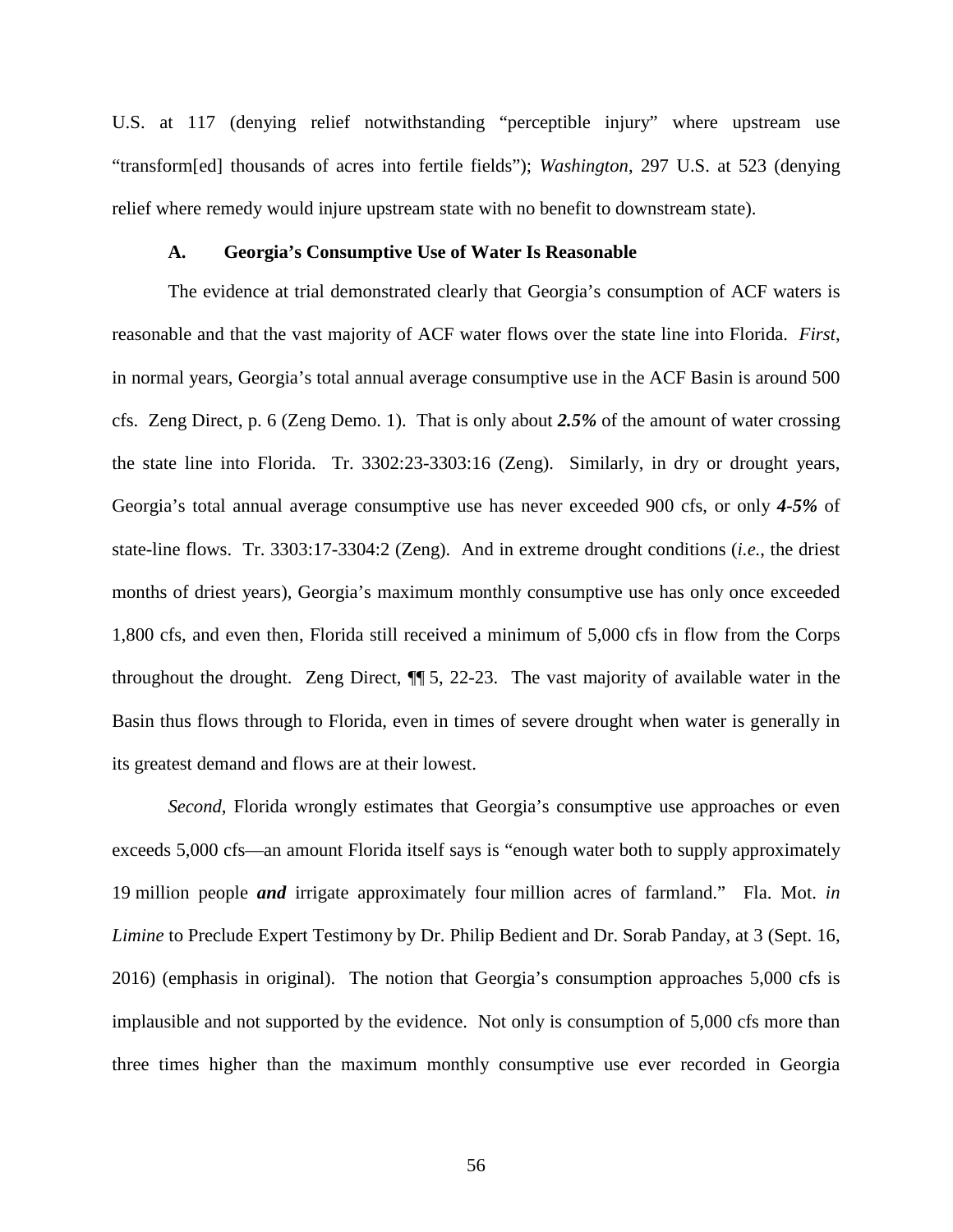(roughly 1,800 cfs), Tr. 3308:5-14 (Zeng), it is also simply "not possible" for Georgia to consume as much water as Florida suggests. Tr. 3309:6-9 (Zeng).

Georgia's consumptive use data is routinely shared with federal government agencies, including the Corps and USGS. Independent assessments by those federal agencies confirm Georgia's calculations of total annual consumption. Tr. 3312:18-3313:7 (Zeng). As former EPD Director Judson Turner testified, the Corps conducts a "rigorous review" of Georgia's consumptive use data and assesses the overall impact of Georgia's water withdrawals in light of the Corps' various authorized purposes. Tr. 3041:10-3042:4 (Turner). The Corps has reviewed and accepted Georgia's consumptive use numbers, as described in a detailed technical appendix to the recently published Final EIS for the ACF Basin. *See USACE FEIS Appendix*  $O<sub>14</sub>$  $O<sub>14</sub>$  $O<sub>14</sub>$  *at 28*-50 (reporting total M&I consumptive use in Georgia's ACF Basin of 200-400 cfs from 1994- 2012 and total agricultural consumptive use in Georgia's ACF Basin of between 200 and 600 cfs from 1994-2012, both of which are consistent with Georgia EPD's estimates, *see* Zeng Demos. 4 and 10). No federal agency has ever suggested that Georgia's estimates were three times too low, as Florida now claims in this litigation. Tr. 3312:18-3313:7 (Zeng).

Furthermore, recent estimates of consumptive use throughout the ACF Basin compiled by the ACF Stakeholders as part of its Sustainable Water Management Plan relied on "the best available water withdrawals and return data" and show consumptive use values "very close to Georgia's numbers"—and not "anywhere near" the 5,000 cfs Florida has alleged. Tr. 3313:14- 3314:20, 3315:12-19 (Zeng); GX-1325, at 2. The Corps' and the ACF Stakeholders' verification of Georgia's consumptive use data are not surprising given the effort and resources Georgia has devoted to compiling measured, accurate consumptive use data. Georgia's consumptive use

<span id="page-62-0"></span>http://www.sam.usace.army.mil/Portals/46/docs/planning\_environmental/acf/docs/14\_ACF\_FEIS\_Dec%202016 [Volume%207.pdf?ver=2016-12-07-164651-237.](http://www.sam.usace.army.mil/Portals/46/docs/planning_environmental/acf/docs/14_ACF_FEIS_Dec%202016_Volume%207.pdf?ver=2016-12-07-164651-237)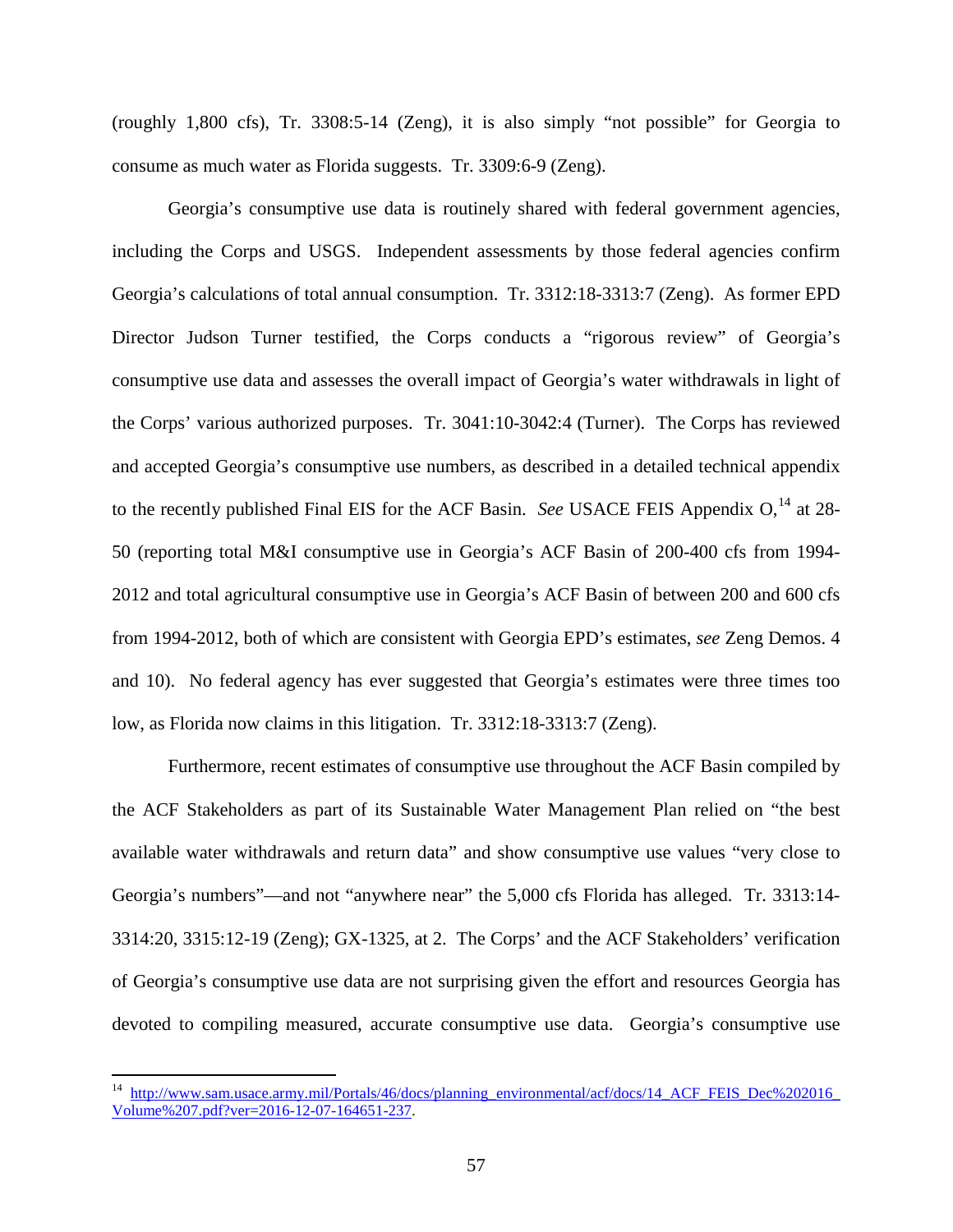estimates are based on over a decade of work and thousands of hours of analysis and modeling by Georgia EPD. Zeng Direct, ¶ 5.

*Third*, the evidence also confirms that Georgia puts the small fraction of water it does consume to highly beneficial uses, a critical element of the equitable apportionment analysis. ACF waters are the principal municipal and industrial water supply for the Atlanta Metropolitan Area, the ninth largest metropolitan area in the United States. Kirkpatrick Direct, ¶ 11; Tr. 3447:19-20 (Kirkpatrick). Approximately 5.1 million citizens in Georgia rely on the ACF Basin for their domestic water supply, including drinking, cooking, cleaning, and other everyday uses. Mayer Direct, ¶ 22; Tr. 3529:3-19 (Mayer); Kirkpatrick Direct, ¶ 9; GX-863, at Att. A, p. 2 (4/29/2016 Zitsch Memo to Turner). As this Court has noted, "[d]rinking and other domestic purposes are the highest uses of water[,]" and "[a]n ample supply of wholesome water is essential." *Connecticut*, 282 U.S. at 673. ACF Georgia is also home to many industries and businesses for which water is a key input, including manufacturing industries such as poultry processing, pharmaceutical manufacturing, and aircraft manufacturing, and green industries such as greenhouse production, landscaping, and horticultural services. Stavins Direct, ¶ 16; Tr. 4507:21-4509:2 (Stavins); *see also* Kirkpatrick Direct, ¶ 11 (noting that Atlanta Metropolitan Area "is home to the world's busiest airport, nearly 150,000 businesses, and approximately 3,000 international facilities that employ more than 169,000 people"). Together, these waterdependent industries and businesses alone contribute nearly \$31 billion in economic output and employ nearly 50,000 people in Georgia. Stavins Direct, ¶¶ 14-16; Tr. 4507:21-4509:2 (Stavins).

ACF waters also provide an essential input to Georgia's agricultural industry, which is one of the largest and most productive in the nation. Total agriculture revenues were \$4.7 billion

58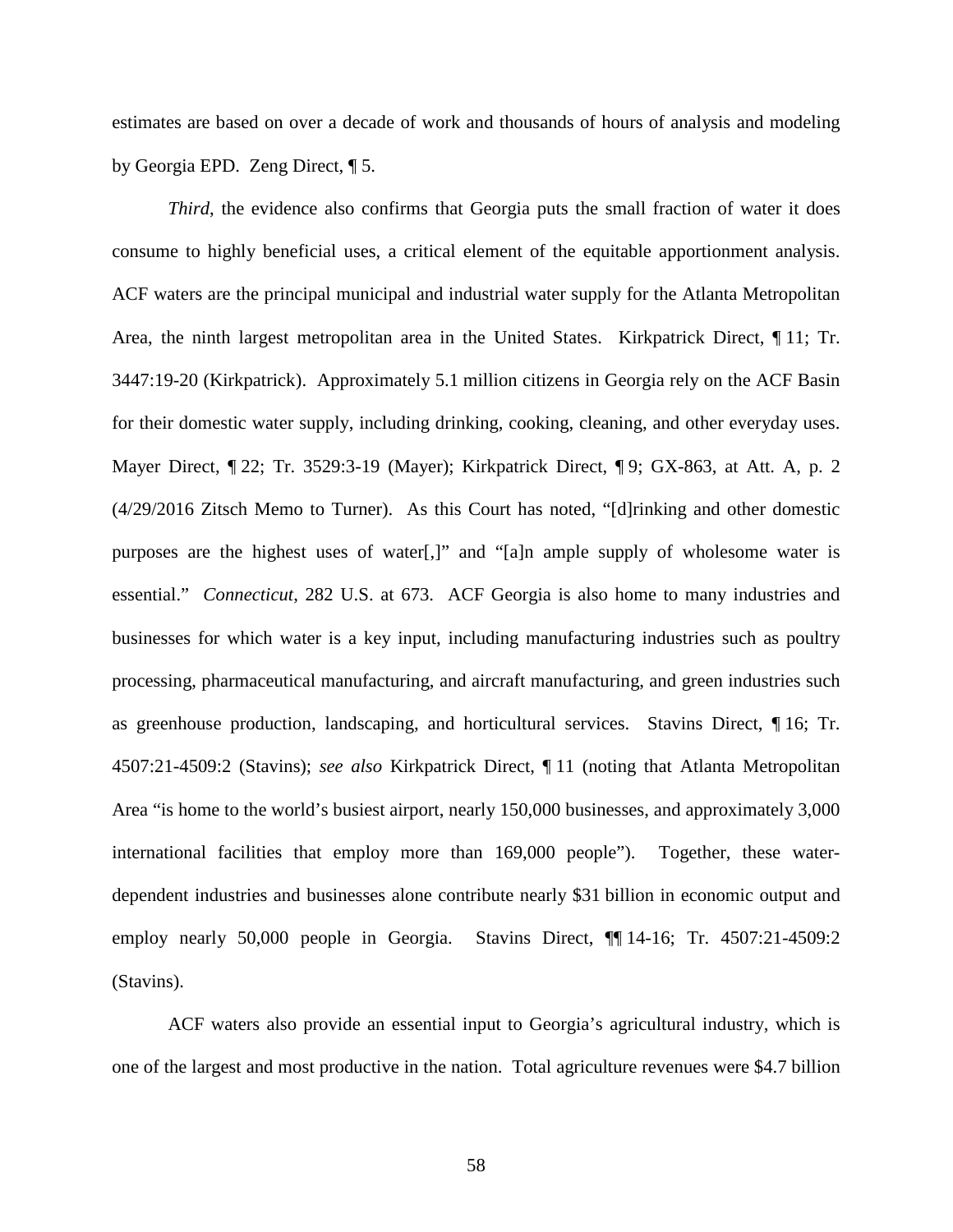in 2013, with \$1.3 billion generated from three key row crops alone (corn, cotton, and peanuts). Stavins Direct, ¶ 17; Tr. 4509:3-15 (Stavins). ACF Georgia is responsible for approximately one-quarter of the nation's total cotton and peanut production. Stavins Direct, ¶ 20. Within the ACF Basin, substantial economic activity depends on output from the agricultural sector, contributing an additional \$687 million per year to Gross Regional Product (GRP). Stavins Direct, ¶ 18.

Farmers must irrigate to ensure the viability of their crops and produce the agricultural commodities on which Georgia and our nation depend. Without irrigation, farmers lack a dependable source of water for their crops, particularly during dry periods. As Georgia's expert economist, Dr. Robert Stavins, testified at trial, if irrigation in Georgia is limited, "[w]e would have a very large falloff of production and profitability and huge impacts to agriculture." Tr. 4525:7-13 (Stavins). Crop yield data bears this out. Without irrigation, Georgia farmers would produce 51 percent lower peanut yields, 78 percent lower cotton yields, and 93 percent lower corn yields during dry years. Stavins Direct, ¶ 23; Tr. 4521:13-4522:6 (Stavins). Moreover, the vast majority of crop production in Georgia occurs on irrigated acres. In a typical dry year, irrigated acreage produces 94 percent of corn, 77 percent of cotton, and 63 percent of peanuts grown in the ACF Basin. Stavins Direct, ¶ 25; Tr. 4523:20-4525:13 (Stavins). As Florida's own expert economist, Dr. David Sunding, admitted at trial: "farmers who practice dryland farming face an increased risk of crop failure in dry years compared to farmers who irrigate," Tr. 2828:15-18 (Sunding), and the presence of irrigation could influence a farmer's ability to secure a loan to finance his farm. Tr. 2829:5-9 (Sunding).

*Fourth*, Georgia's level of consumptive use is entirely reasonable when compared to its proportional share of the population, employment, economic activity, and land area in the ACF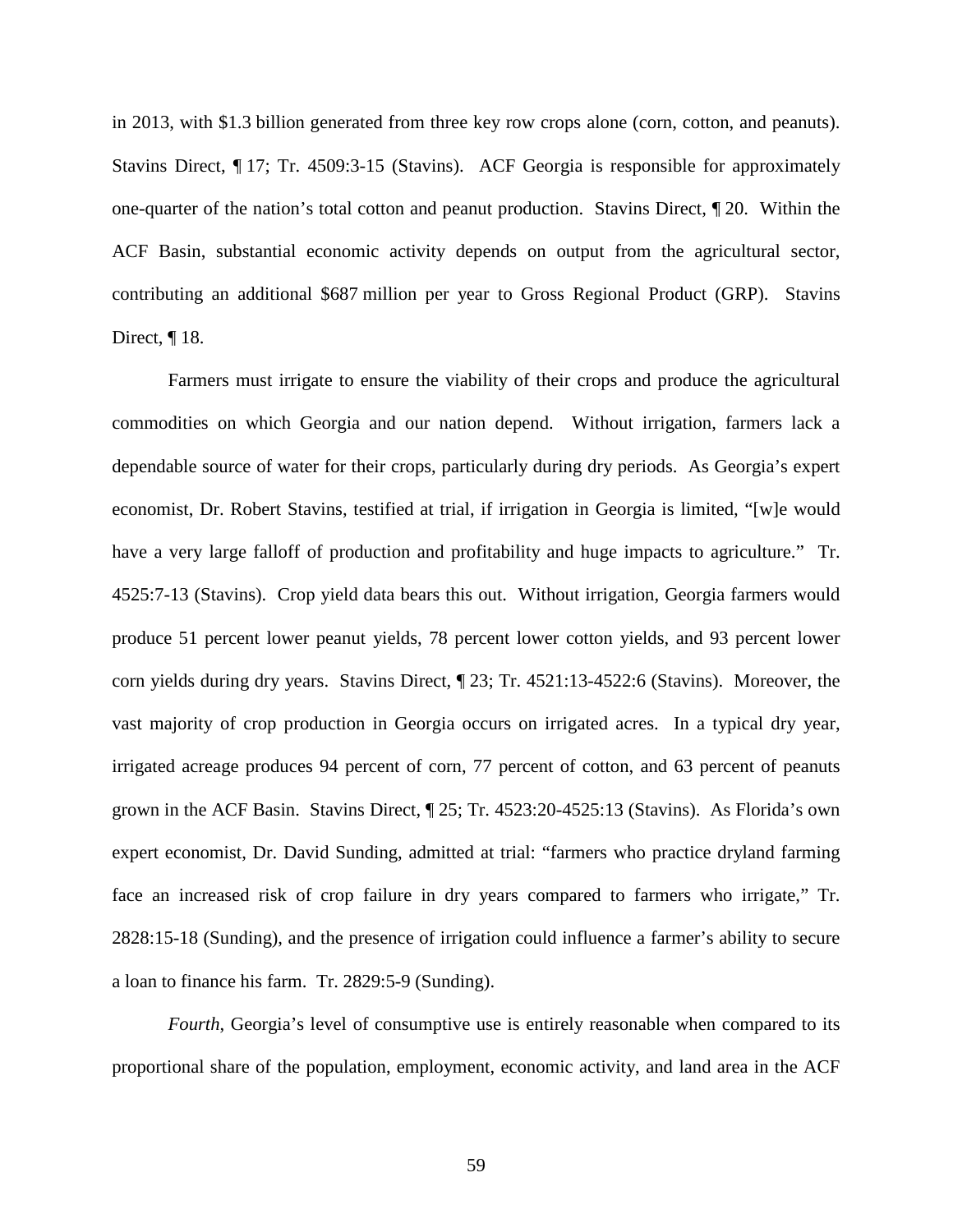Basin. ACF Georgia is home to 5 times the land area of ACF Florida, 80 times more employees than ACF Florida, 56 times the population than in ACF Florida, and generates 129 times the GRP. Stavins Direct, ¶ 30; Tr. 4527:9-4528:13 (Stavins). In 2014, the population of the Florida portion of the ACF basin was less than 3% of the total population of the Basin. Mayer Direct ¶ 27 ("approximately 92.2% of the ACF Basin's population resides in Georgia, while just 2.2% reside in Florida."). As of 2015, approximately 96% of the employment within the ACF Basin was located in Georgia, while Florida accounted for just 1.2% of employment in the basin. Mayer Direct, ¶ 28; GX-863, at Att. A at 2 (4/29/2016 Zitsch Memo to Turner). ACF Florida accounts for less than 1% of the economic activity in the basin. Stavins Direct, ¶ 33. Florida has no large metropolitan area in ACF Florida that must be supported. Even the oyster industry Florida seeks to protect generates only between \$5-8 million in revenue per year. JX-77 (2012 Fla. Disaster Request & 2012 FDACS Report). These facts may be why Florida declined to bring Dr. Daniel Phaneuf to trial—the expert it previously hired to value the economy in ACF Florida, but who never valued any economic *changes* to the Florida ACF economy due to Georgia's water use.

It is clear from these stark differences that Florida is demanding a share of water in the ACF Basin that is highly disproportionate to its share of population and economic activity. Florida currently receives over 90% of the water in the ACF basin even though it accounts for only a comparatively trivial percentage of the population and economic activity. Given the relative sizes of the economies and populations of ACF Georgia and Florida compared to the amount of water Georgia uses, Dr. Stavins stated the obvious: "Florida is currently getting a very good deal." Tr. 4529:15-25 (Stavins).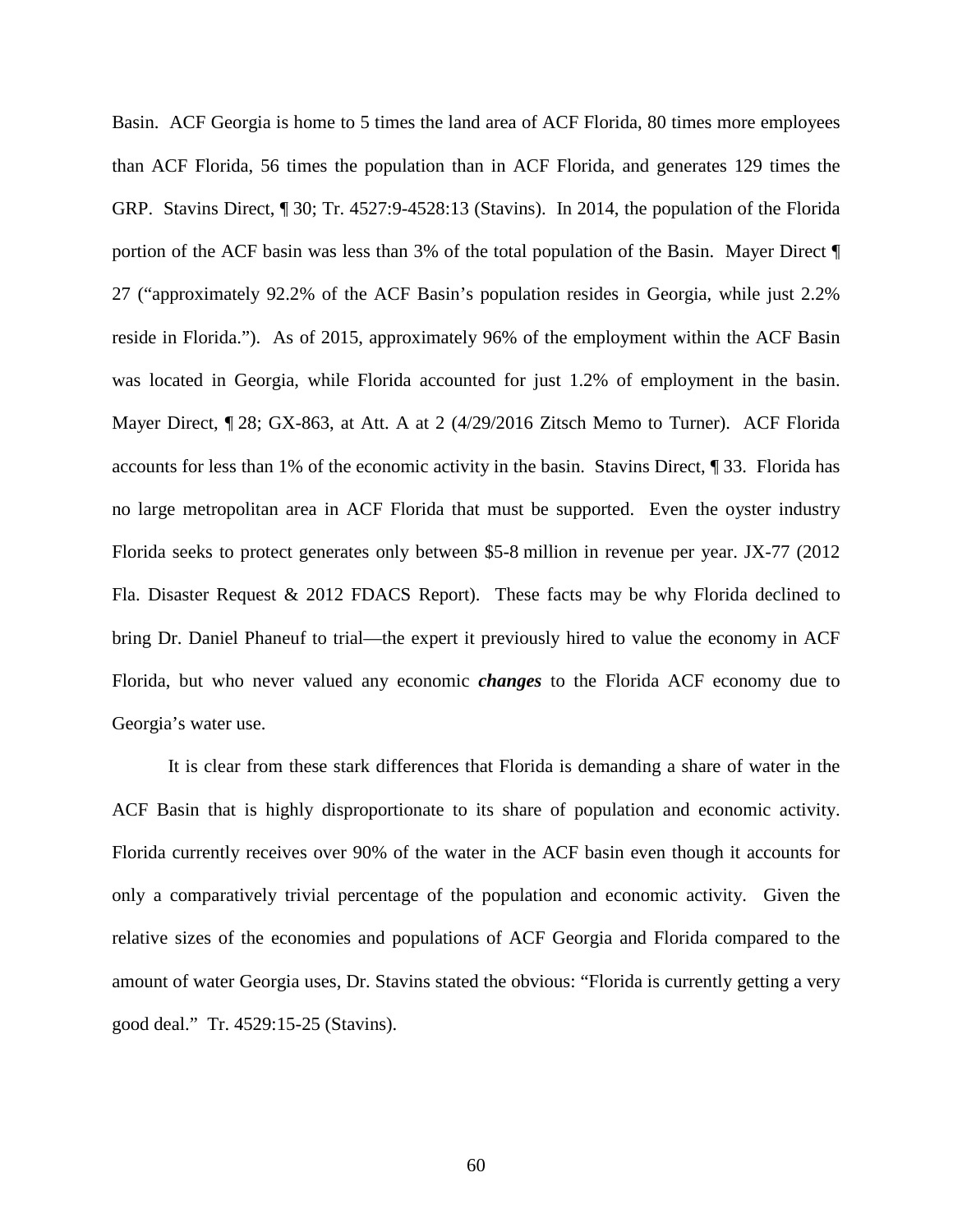*Finally*, Florida failed to produce any evidence to suggest that Georgia's consumptive water use will materially increase in the near future. Georgia's water consumption for the entire ACF Basin through 2040 for a typical dry year is projected to increase by only 62 cfs. Bedient Direct, ¶ 117. As Georgia's hydrology expert Dr. Bedient testified, such a minor increase in consumption would yield no change—*0 cfs*—in terms of streamflow at the state line during lowflow periods, as a result of the Corps' regulation of water in the Basin. Bedient Direct, ¶ 120.; *see also* Zeng Direct, ¶ 38. Thus, Florida cannot show by clear and convincing evidence that it will suffer harm from Georgia's water use in the future.

## **B. Georgia Has Made Substantial Efforts To Conserve Water For M&I Purposes, Dramatically Reducing Consumptive Use**

Georgia has taken extraordinary steps to conserve water for municipal and industrial (M&I) purposes, and as a result M&I water usage in Georgia dropped dramatically—both in terms of per capita consumptive use and total M&I consumptive water use. Georgia's total M&I consumptive use was around only 100 mgd in 2013. Mayer Direct, ¶ 35. Faced with these facts, Florida dropped Dr. John Dracup, the sole expert it had retained to critique Georgia's M&I conservation measures, and has all but abandoned its initial position in this litigation that Georgia's water use for M&I purposes was "[l]arge and ever-increasing." Compl., ¶ 5. Apart from a few conservation measures that Dr. Sunding says Georgia could adopt (several of which Georgia is already implementing), Florida put on essentially no case at trial to support its claim that the Atlanta Metropolitan Area has not been a good, efficient steward of water resources.

#### **1. Georgia Is A National Leader In M&I Conservation**

Georgia has mandated that all water systems and local governments within the Metro Water District enact comprehensive water conservation measures, including:

• mandatory "conservation pricing" in which the cost of water increases with the amount each customer uses;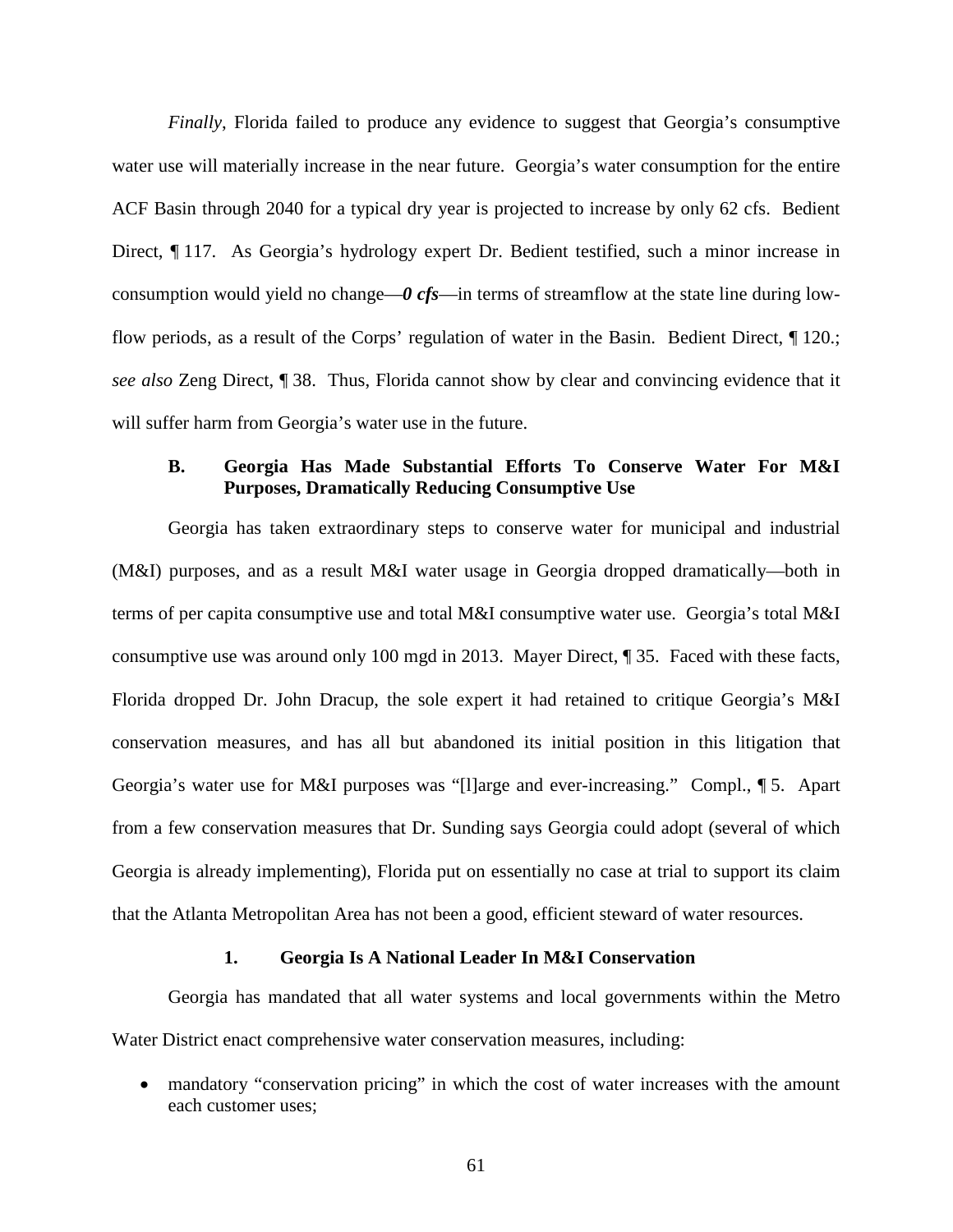- water loss auditing and leak detection using industry best practices and standards;
- programs to replace inefficient plumbing fixtures with new, high-efficiency models;
- toilet rebate programs and low-flow retrofit kits to encourage residents to replace old and inefficient toilets;
- requiring outdoor irrigation systems to utilize rain sensor shut-offs to reduce unnecessary irrigation;
- the installation of "sub-meters" for each individual unit in new multifamily buildings, which encourage conservation by ensuring that residents pay the full cost of the water they use; and
- award winning education and public awareness programs to encourage water conservation and efficiency.

Kirkpatrick Direct, ¶¶ 19-20; Tr. 3430:9-19 (Kirkpatrick); Mayer Direct, ¶ 55; JX-121 (Metro North Water Planning District Amendments to Water Supply & Conservation Mgmt Plan); JX-37, § 5 (2009 Water Supply and Water Conservation Mgmt. Plan); GX-52, at GA00893191 (2003 Metro District Water Supply and Conservation Plan).

Georgia has invested heavily in infrastructure that treats and returns the water it withdraws for M&I purposes to the ACF Basin, after which that water is available to meet needs throughout the Basin, including downstream in Florida. Water utilities in the Georgia ACF "have spent billions of dollars in recent years to return water to the [ACF] system." Tr. 3530:5- 11 (Mayer). As a result of these efforts, the Metro Water District has returned on average more than 70% of the water it withdraws back to the ACF Basin. Mayer Direct, ¶ 34; Tr. 3530:12-21 (Mayer); GX-829, at GA02451997-98 (Georgia's Comments on Water Control Manual Update); Turner Direct, ¶ 63. And due to continued investment and ongoing conservation and efficiency programs, return rates are projected to exceed 75% by 2050. Turner Direct, ¶ 63; GX-829, at Table 3, GA02451998-99 (Georgia's Comments on Water Control Manual Update).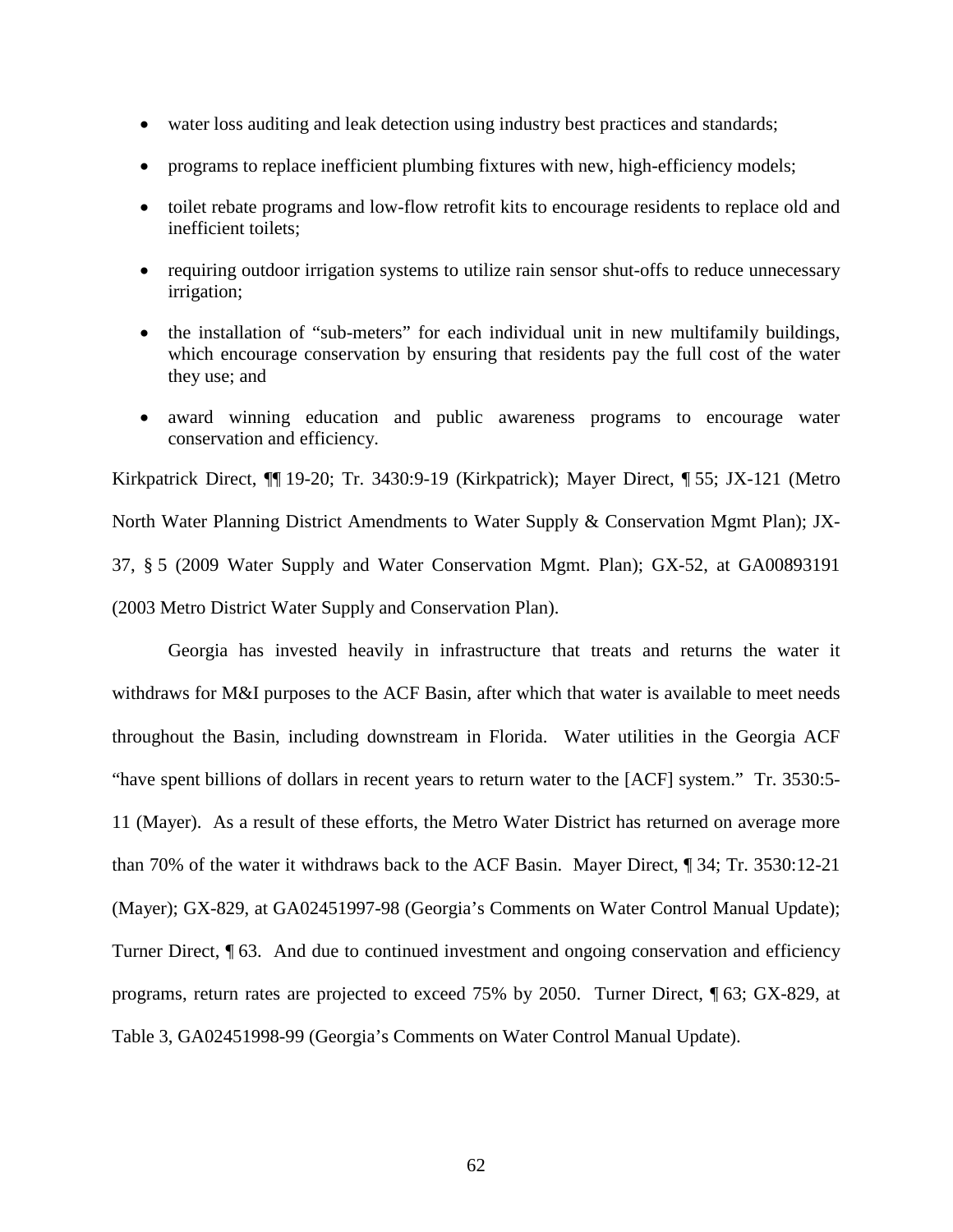Additionally, Georgia supplemented the Metro Water District's aggressive conservation and efficiency programs with the passage of the Georgia Water Stewardship Act in 2010, which was designed "to create a culture of water conservation in the state of Georgia." Mayer Direct, ¶ 60; JX-44, § 1 (S.B. 370). The Stewardship Act required local governments, public water systems, and state agencies to adopt permanent outdoor water use restrictions, increasing block rate pricing for all residential customers, sub-metering in all new buildings, and annual water loss audits for public water systems statewide. Mayer Direct, ¶[ 61-62; JX-44, §§ 2-3, 10 (S.B. 370).The Act is "perhaps the most comprehensive piece of state water conservation and management legislation enacted anywhere in the United States." Mayer Direct, ¶ 60.

Georgia's comprehensive conservation measures have significantly driven down M&I water usage. "[T]he overall trend in total municipal and industrial consumptive use in the Georgia portion of the ACF Basin over this 20-year period remained constant—and even declined slightly—despite a roughly 50% increase in population." Mayer Direct, ¶ 7. In fact, "[m]unicipal and industrial consumptive use in the Georgia ACF Basin was lower in 2013 than it was is 1994," which "is a remarkable achievement given that ACF Georgia's population increased by 1.6 million users—or 48%—over the same period." Mayer Direct, ¶ 35; Tr. 3531:7-16 (Mayer). And since the creation of the Metro Water District in 2001, consumptive use has declined by over 55%, even as Georgia's population in the ACF Basin increased by approximately one million people. Mayer Direct, ¶ 36.

Per capita water use in the Metro Water District has also declined rapidly since 2000 dropping by 36.7% from 155 gallons per capita per day (gpcd) in 2000 to 98 gpcd in 2013. Mayer Direct, ¶ 44; Tr. 3536:3-14 (Mayer); Kirkpatrick Direct, ¶ 26; Tr. 3435:20-3436:3 (Kirkpatrick); GX-786, at 5 (2015 Metro North Activities & Progress Report). This reduction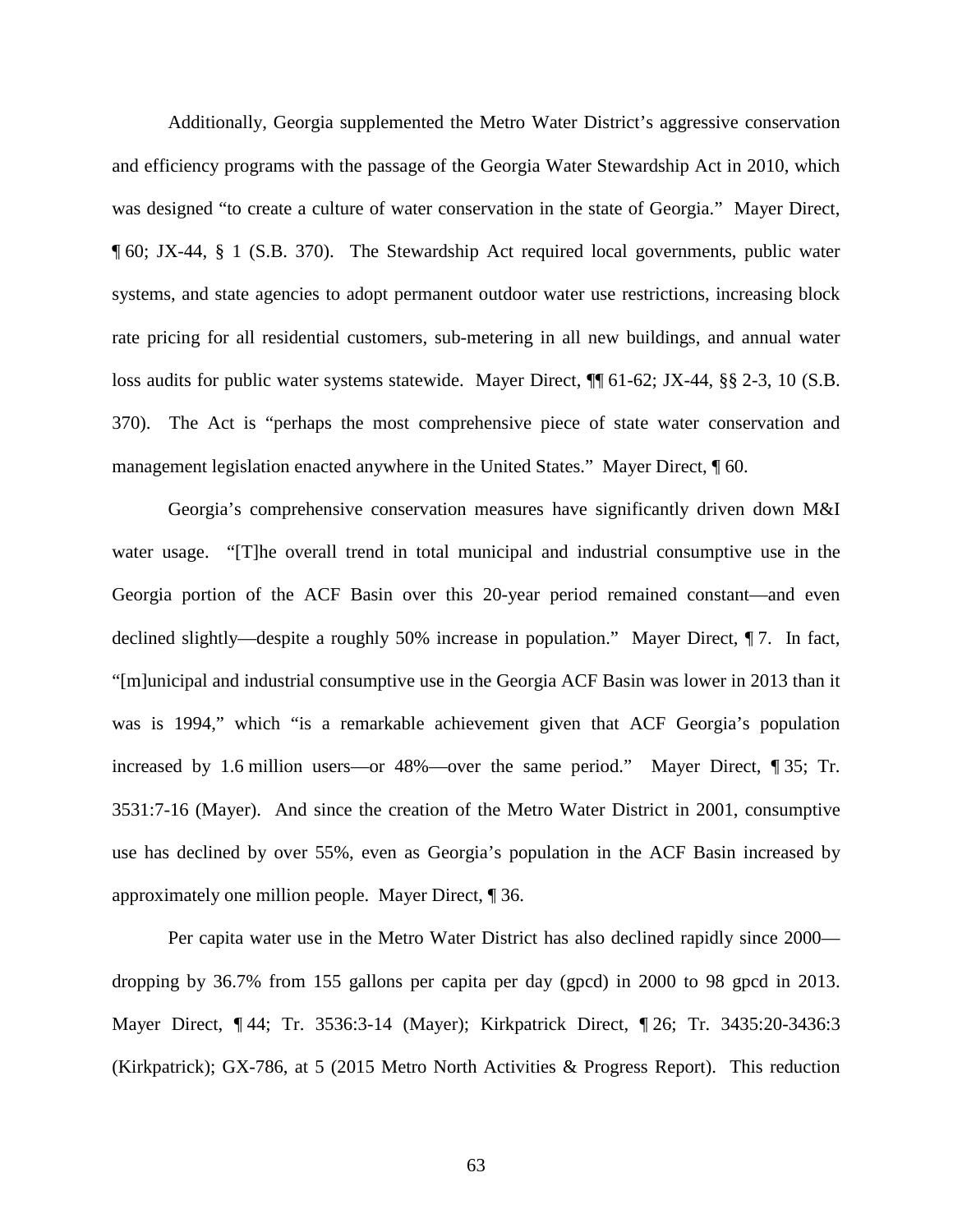reflects the significant impact of water conservation measures and investments in water efficiency across the Atlanta Metropolitan Area. Mayer Direct, ¶ 44; Tr. 3536:24-3537:3 (Mayer); *see also* Kirkpatrick Direct, ¶ 27; Turner Direct, ¶ 66; GX-785, at 4-2 (2015 Utility Climate Resiliency Study, CDM Smith) (outside consultant study finding "that declines in per capita use were mainly the result of these conservation measures, independent of other factors like weather and economics"). Florida's own M&I expert, Dr. John Dracup, admitted in his deposition that "[s]omething below a hundred gallons per day per capita" would indicate that "water conservation measures are being appropriately implemented." Dracup Dep. Tr. 132:12- 18. With per capita use in Atlanta at 98 gpcd, Florida decided not to bring Dr. Dracup to trial. And per capita water use in the Metro Water District is lower than Florida's per capita rate in its portion of the ACF Basin. Mayer Direct, ¶¶ 47-50.

Florida's claim that Georgia's consumption is poised to somehow increase significantly in the future has no factual basis. Georgia's projected water supply needs for M&I purposes through 2050 represent just around a 45 mgd increase from 2011 levels. Mayer Direct, ¶ 89; GX-829, at GA02451996-99 (Georgia's Comments on Water Control Manual Update). This is a small growth in water demand that will be used to supply millions of additional people in the ACF Basin over the next three decades. Mayer Direct, ¶ 89; Tr. 3501:11-20 (Mayer). What's more, Georgia's water conservation efforts have been so successful that in December 2015 Georgia submitted a modified water supply request to the Corps asking for *less storage* for water supply through 2050 than Georgia requested in the 2013 water supply request. Turner Direct, ¶¶ 51-52, 64; Tr. 3047:14-3049:6 (Turner); Zeng Direct, ¶ 41; JX-126 (Georgia's 2015 Water Supply Request). Georgia reduced its demand projections by more than 12% from 705 mgd to a maximum of 621 mgd through 2050—which is less than the withdrawal amounts the Corps has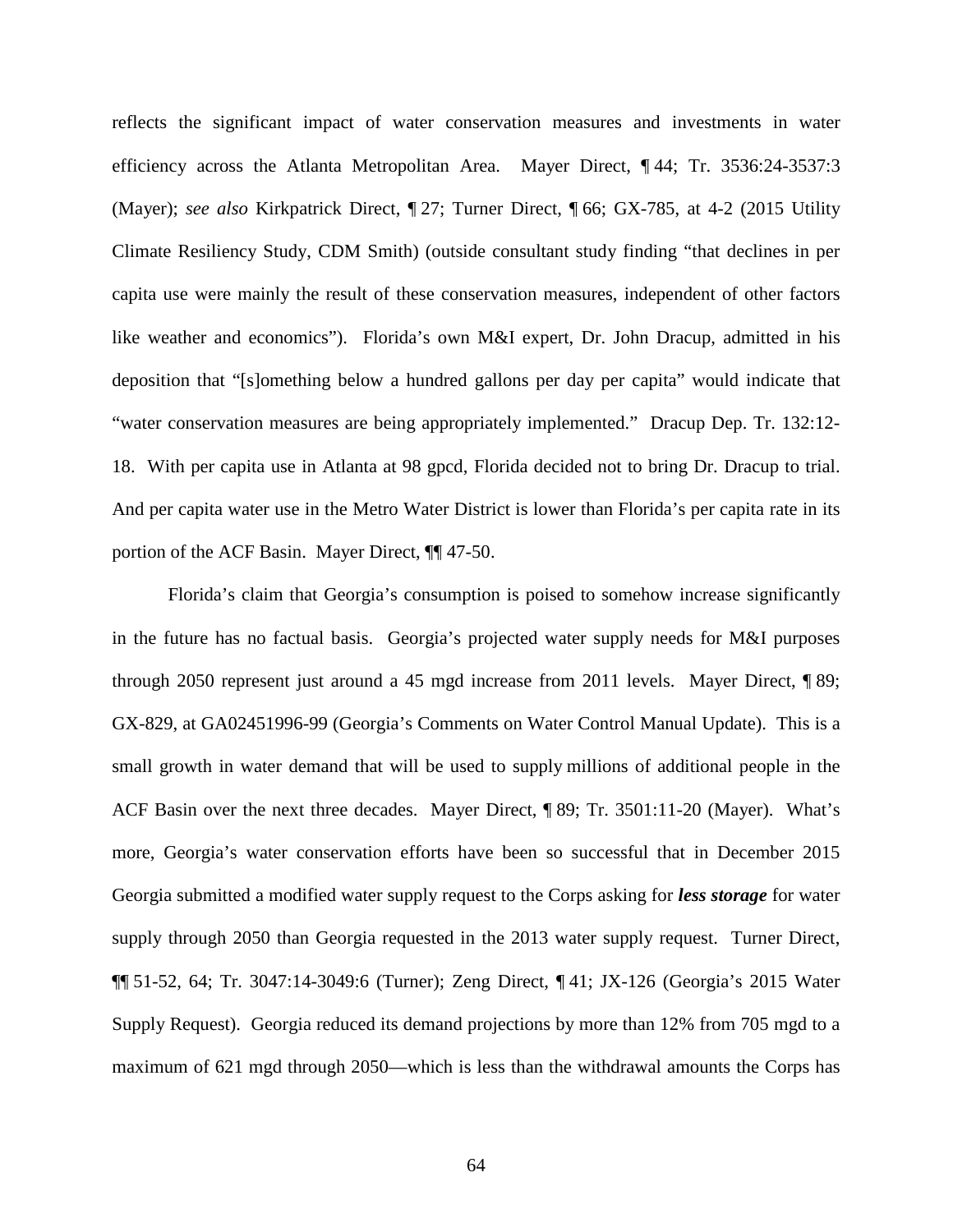deemed acceptable in its Draft EIS released in October 2015. Turner Direct, ¶¶ 52, 57; Tr. 3049:7-17 (Turner); Zeng Direct, ¶ 42; JX-126, at GA02337385-506 (Georgia's 2015 Water Supply Request); GX-829, at Table 3, GA02451998-99 (Georgia's Comments on Water Control Manual Update). The "biggest driver" for the reduction in demand was the dramatic decline in total M&I consumption and per capita use in the Metro Water District resulting from the water conservation measures adopted by the District and Georgia. Turner Direct, ¶¶ 53, 64; Tr. 3049:18-3050:3 (Turner); JX-126, at GA02337385-506 (Georgia's 2015 Water Supply Request);

GX-829, at GA02451860 (Georgia's Comments on Water Control Manual Update).

Finally, Georgia has been repeatedly recognized for its M&I conservation efforts:

- In October 2015, the Metro Water District won the 2015 EPA WaterSense Award for Excellence in Outreach and Education in recognition of the District's M&I conservation education and outreach programs.
- In October 2016, the EPA awarded two of only five 2016 WaterSense Promotional Partner of the Year awards to each of the Metro Water District and the Cobb County Water System.
- The Metro Water District was specifically recognized for replacing more than 100,000 inefficient toilets with higher efficiency models, resulting in a savings of approximately *949 million gallons each year.*
- With the 2016 award, Cobb County Water System became a five-time Partner of the Year Award winner.
- Other counties within the Metro Water District and the City of Atlanta have received dozens of other awards for their efforts in water use education, outreach, and conservation.

Kirkpatrick Direct, ¶¶ 22, 52-55.

# **2. Georgia Has Already Adopted Any Realistically Achievable Aspects Of Dr. Sunding's Proposed Conservation Measures**

In light of the overwhelming evidence that Georgia is a conscientious and effective steward of water resources for M&I purposes, Florida essentially abandoned any attempt to prove that Georgia's M&I water use is unreasonable. Florida's lead economist, Dr. Sunding,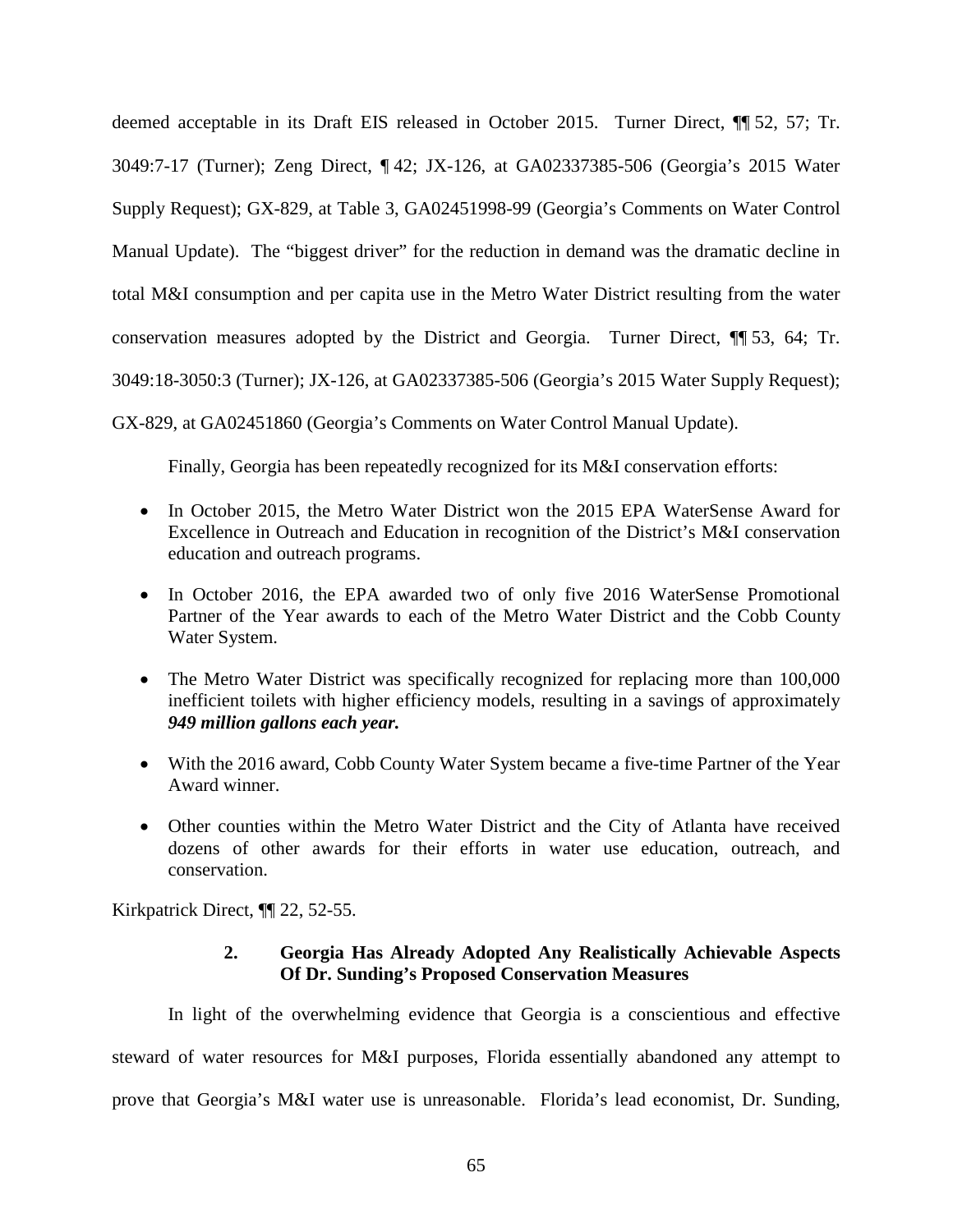now limits himself to arguing that Georgia should do three things to conserve M&I water use in the basin: (1) impose a mandatory 50% reduction in outdoor water use during times of drought, (2) implement a "municipal leak abatement" program, and (3) "eliminate" interbasin transfers in its portion of the ACF Basin. Sunding Direct, ¶ 90, Table 4. Georgia already has in place conservation measures with respect to the first two and the third is not only technically infeasible, but also cost prohibitive.

*First*, Georgia already has in place several aggressive measures designed to reduce outdoor water use—both in times of plenty and particularly in drought. Water providers in the Georgia portion of the ACF Basin have implemented increasing block rate, conservation pricing—an important practice reducing indoor and outdoor water use. Kirkpatrick Direct, ¶¶ 19, 22; Tr. 3431:9-20 (Kirkpatrick). "Today, 100 percent of water utility customers in the District are subject to tiered block rate conservation pricing." Kirkpatrick Direct,  $\P$  22; Tr. 3431:9-20 (Kirkpatrick). Atlanta's water and sewer rates are now among the highest in the country. Tr. 3431:21-25 (Kirkpatrick); Mayer Direct, ¶ 131.

Georgia has also adopted other measures that directly limit outdoor water use, including permanent state-wide outdoor water use restrictions that ban all outdoor watering (with certain exceptions) between the hours of 10 a.m. and 4 p.m. on all days of all years. Tr. 3442:8-15 (Kirkpatrick); Tr. 3537:25-3540:21(Mayer). Georgia also has a series of drought management rules that it can implement during a drought to drastically reduce outdoor watering. Georgia applied these measures during the 2007-2009 drought, banning virtually all outdoor water use in 61 counties and, by mandate, requiring water suppliers in metropolitan Atlanta to reduce water withdrawals by 10%. Mayer Direct, ¶ 69; Tr. 3514:14-16 (Mayer); JX-25, at GA01210159 (10/23/2007 Press Release). In 2015, Georgia EPD adopted even more aggressive drought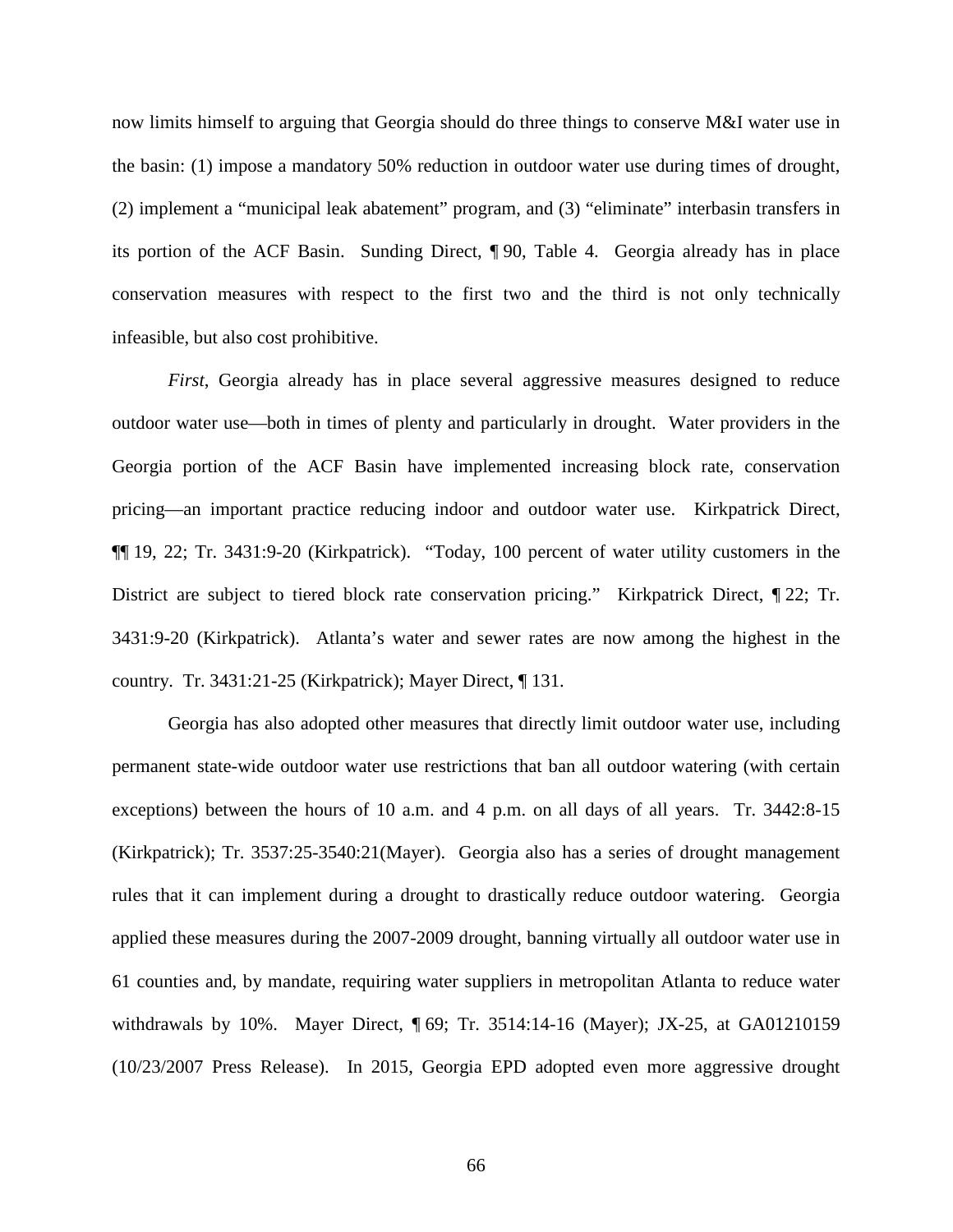management rules and policies that replaced the former rule provisions. Turner Direct, ¶ 81; Tr. 3050:12-3051:6 (Turner). These new rules implemented pre-drought mitigation strategies aimed at maximizing M&I water use efficiency in advance of the next drought, and established specific drought response strategies that provide for a full ban on outdoor water use if warranted by drought conditions. Turner Direct, ¶ 81; GX-935 (2015 Drought Management Rules).

*Second*, "Georgia is a national leader in water loss control and leak abatement." Tr. 3541:3-19 (Mayer).In 2016, the American Water Works Association (AWWA), a national organization that develops industry guidelines for water loss practices and procedures, highlighted Georgia as a "national example" in water loss control and the "standard by which [you] conduct . . . water loss audits." Tr. 3432:15-3433:3 (Kirkpatrick); Mayer Direct, ¶ 63.

As compared to other states, Georgia's water loss control and leak abatement efforts are considered "among the best, if not the best." Tr. 3541:20-23 (Mayer). Georgia requires its utilities to conduct water loss audits every year, and each utility must demonstrate year-over-year progress in water loss control based on the annual water audit. Kirkpatrick Direct, ¶ 50; Tr. 3407:6-9, 3443:20-24 (Kirkpatrick); GX-1090, at GA. COMP. R. & REGS. 391-3-33-.05(3)(a) (Georgia Regional Water Planning Rules). And Georgia is one of only five states or regulatory entities in the United States to require water loss audits using the best practices and standards developed by the AWWA—and the only state to require that its water audits be validated by a third party. Mayer Direct, ¶ 61; GX-792, at 5 (2015 EPA Water Audits Report).

In a very short period, Georgia has made substantial accomplishments in leak abatement. Between 2009 and 2014, water systems in the Metro District identified and repaired *over 42,000 leaks*. Kirkpatrick Direct, ¶ 22; GX-350, at GA00566279 (2010 Metro North Activities and Progress Report); GX-697, at GA00566171 (2014 Metro North Activities and Progress Report).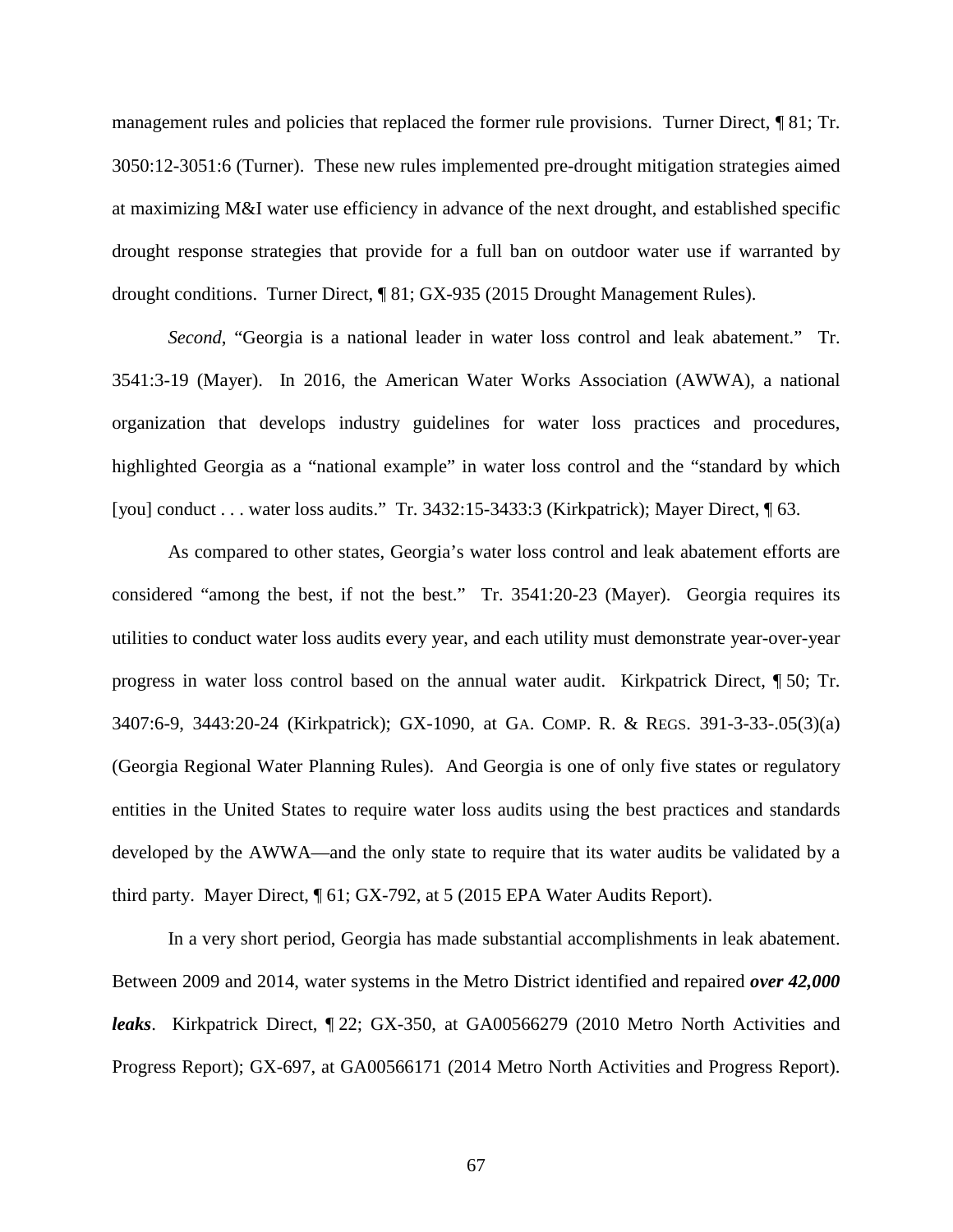From 2012 to 2015, the City of Atlanta allocated more than \$55 million for distribution system rehabilitation and repair projects to decrease water loss and return more water to the ACF Basin. Kirkpatrick Direct, ¶ 22; GX-1103 (Metro North: Did You Know). Dr. Sunding ignores these accomplishments and the fact that Georgia's existing leak abatement program is a model for the rest of the country.

*Finally*, Dr. Sunding's suggestion that Georgia eliminate interbasin transfers is completely impractical. As multiple Georgia fact and expert witnesses testified, interbasin transfers are an inevitable part of any municipal water system, particularly a water system like that of Atlanta Metropolitan Area that sits atop a ridge line and encompasses six different river basins. Kirkpatrick Direct, ¶ 31; Turner Direct, ¶ 71; Zeng Direct, ¶ 28; Mayer Direct, ¶¶ 102- 103. Eliminating interbasin transfers would not only be technically infeasible, but it is also plainly cost-prohibitive. Tr. 3439:16-3440:13 (Kirkpatrick). Even though Dr. Sunding assigns zero cost to his proposal, evidence at trial showed that it would actually require re-piping the water-utility and wastewater treatment infrastructure that has been built up over two-hundred years and that now lies beneath Atlanta Metropolitan Area and the Georgia ACF—estimated to cost "in the hundreds of millions if not billions of dollars". Tr. 3545:8-15 (Mayer); Tr. 3440:4- 23 (Kirkpatrick); Mayer Direct, ¶ 104.

## **C. Georgia Has Made Substantial Efforts To Conserve Agricultural Water Resources**

Irrigation is "critical to the continued survival and productivity of agriculture and the broader economy in [ACF] Georgia." Masters Direct, ¶ 20. Irrigation "provide[s] farmers stability in yield and crop quality, even with the variability of precipitation and potential for periods of drought during the growing season." Masters Direct, ¶ 20; Tr. 3690:20-3691:18 (Masters). Without access to sufficient water for irrigation, crop productivity would decline,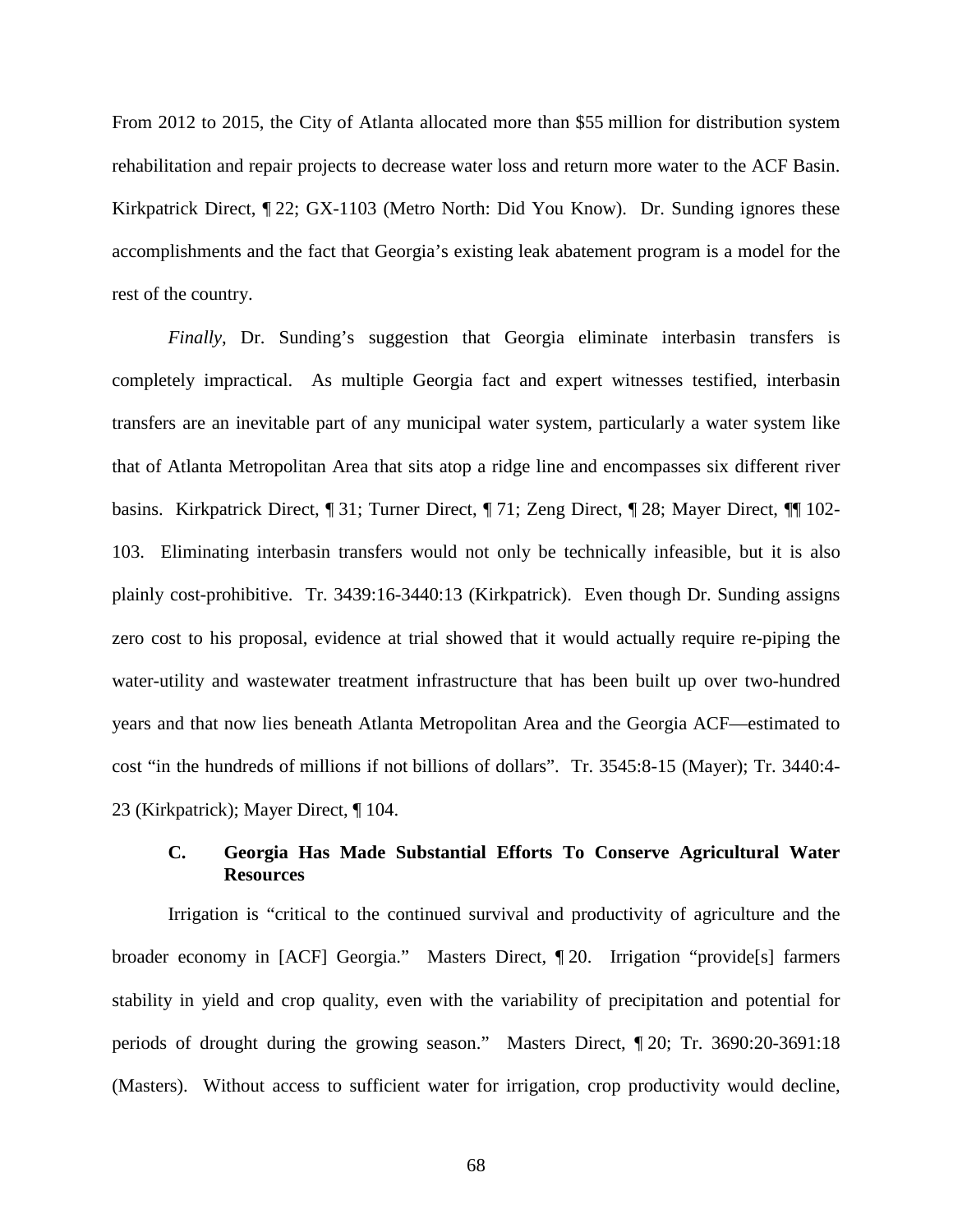farmers would be "exposed to high risk of financial loss," Masters Direct, ¶ 20, and the economy of the state and the region could suffer significantly. Tr. 3689:16-3690:9 (Masters) ("agriculture really is the lifeblood of Southwest Georgia and the Flint River Basin . . . jobs and employment, tax base, schools, are all heavily dependent on ag[ricultural] production"). Fortunately, the Upper Floridan Aquifer, the primary source for irrigation withdrawals in the ACF Basin, provides an easily accessible and quickly rechargeable source of water for farmers. "[T]he [Upper Floridan Aquifer] is quickly rechargeable with precipitation events, unlike other slow recharging aquifer systems like those in Texas that take hundreds of years to recharge." Panday Direct,  $\llbracket 27$ . "The highly productive [and rechargeable] nature of the [Upper Floridan Aquifer] is the reason that most groundwater pumping for irrigation in the ACF River Basin occurs from" this aquifer. Panday Direct, ¶ 28.

The evidence at trial shows that Georgia farmers are using irrigation water efficiently and are good stewards of water resources in the ACF Basin. As Florida's own expert found, the vast majority of Georgia farmers underwater, applying less water than the crop requires for maximum yield. Tr. 2822:23-2823:8 (Sunding) ("Georgia farmers in the aggregate are underwatering compared to" "the biological maximum"). Indeed, Dr. Sunding's own analysis shows that up to 90% of the irrigated acreage in Georgia is "under-watered" in certain years relative to his estimate for irrigation required to maximize yield. TR. 4525:14-4527:8 (Stavins) ("for the years 2008 to 2013 there was underwatering by ACF Georgia farmers that varied from almost 70 percent to close to 90 percent"); Stavins Trial Demo. 6. That makes sense. Farmers in Georgia have strong incentives not to over-irrigate their crops, because of the "cost of withdrawing water and applying it to their fields" and because "[i]t can be just as harmful to irrigate a crop too much as for a crop to not have enough water." Tr. 3696:4-3697:7 (Masters).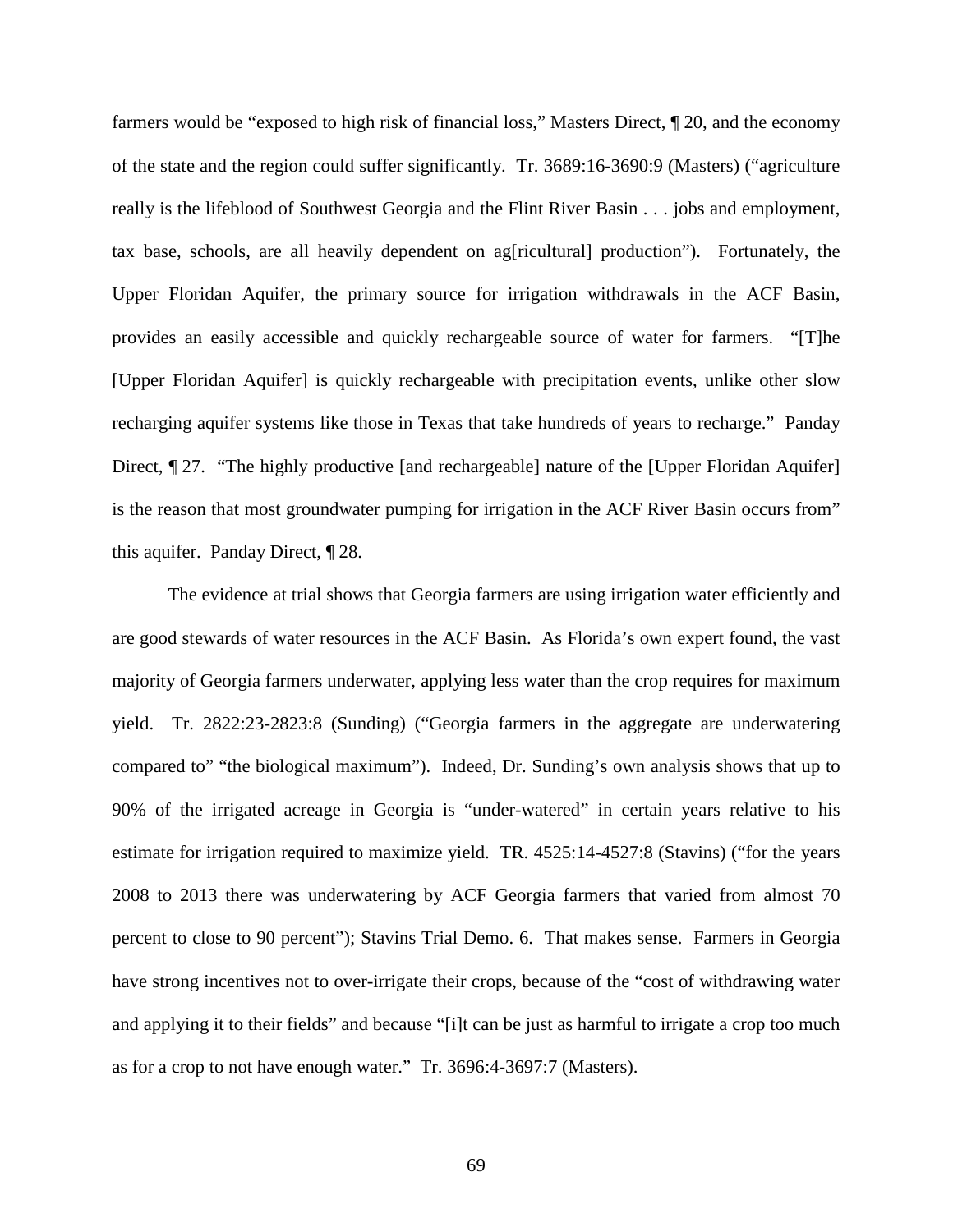Moreover, over several decades, Georgia has taken a number of significant and wide-

ranging measures to enhance water management and conserve agricultural water resources in the

ACF Basin:

- In 1998, Georgia EPD initiated *a six-year Sound Science Study* to better understand agricultural water use in the ACF Basin and its potential impact on streamflows. Couch Direct,  $\P$  13-14; Tr. 3137:6-18 (Couch). Georgia studied and documented how many acres were being irrigated; how much water was being used for agricultural purposes; and the impact of agricultural pumping on streamflows in the Flint River Basin. Reheis Direct, ¶ 37; Tr. 697:9-698:10 (Reheis). With the support of technical experts and USGS, Georgia developed improved stream-aquifer computer models to better understand the relationship between irrigation use and streamflow. Reheis Direct,  $\P$  38-39. The outcome of that study was the development of the 2006 FRB Plan, which "represented Georgia's efforts to implement the best available science at the time to responsibly manage its water resources." Couch Direct, ¶¶ 16, 21; Tr. 3137:19-23 (Couch).
- In 2000, Georgia also passed the *Flint River Drought Protection Act ("FRDPA")*, which empowered the Director of EPD to issue a prediction of "severe drought conditions" by March 1st of each year, and to administer an irrigation auction to pay farmers not to irrigate a certain number of acres during the growing season. Turner Direct, ¶ 86; Couch Direct, ¶ 30; Reheis Direct, ¶ 52-53; JX-9 (FRDPA). EPD auctions conducted in 2001 and 2002 resulted in the removal of 33,000 and 41,000 acres from irrigation, respectively, at a combined cost of about \$10 million. Reheis Direct, ¶¶ 54-56.
- In 2003 Georgia passed legislation *requiring the installation of flow meters* on irrigation withdrawals. Reheis Direct, ¶ 60. All told, as part of its Agricultural Metering Program, Georgia has installed over 12,000 meters throughout the state, including over 6,000 in the ACF Basin. *See* Tr. 3713:2-8 (Masters); GX-1251 (GSWCC Metering Program Website). This includes about 80% of the irrigated acreage in the Lower Flint region. *See* Masters Direct, ¶ 41; Tr. 3713:9-16 (Masters); GX-1133, at 3 (GWPPC Field Mapping).
- In 2004, Georgia initiated *a statewide water planning* process "to study conservation and potential storage needs in a comprehensive way." Couch Direct, ¶ 46; GX-64 (2004 Act); GX-210 (2008 State Water Plan). Georgia's water planning "has been used as a model in other states, particularly in our neighboring states of South Carolina and Alabama." Tr. 3146:1-3 (Couch).
- In 2006, Georgia "significantly changed how agricultural water use was managed in the Flint River Basin" *limiting the areas in which new permits could be issued depending on hydrologic sensitivities and imposed conservation requirements on irrigation systems*. Couch Direct, ¶ 12; *see* Couch Direct, ¶ 22; JX-21 (2006 Flint River Reg'l Water Dev. & Conserv. Plan). Georgia divided the Basin into different "zones" based on hydrologic sensitivity to groundwater withdrawals and severely restricted new irrigation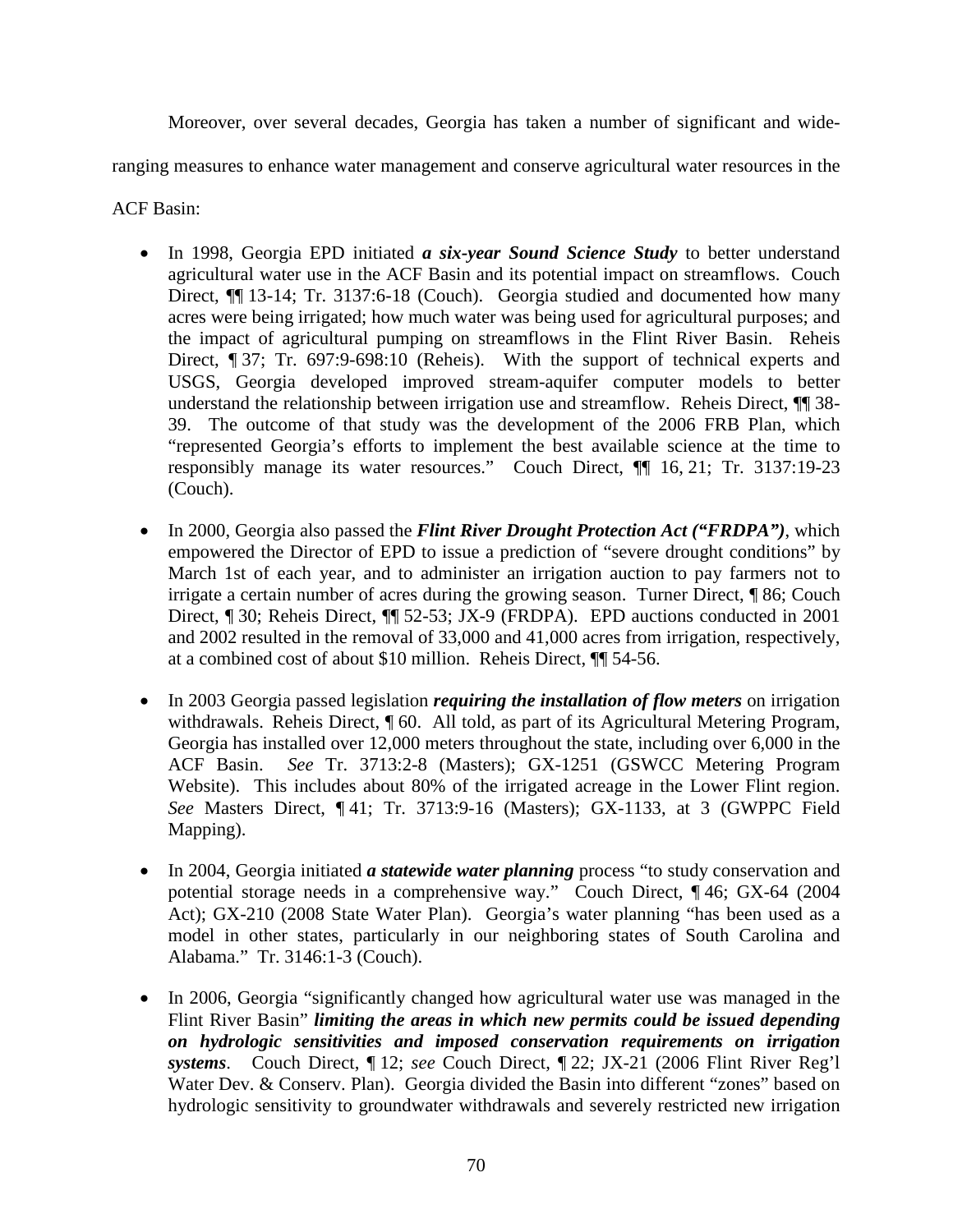permits in the most sensitive zones, termed "Capacity Use Areas." Cowie Direct, ¶¶ 6, 12-14; JX-21, at 26 (2006 Flint River Reg'l Water Dev. & Conserv. Plan). Georgia also imposed advanced conservation requirements on new or modified permits in the remaining zones. Cowie Direct, ¶¶ 17-19; JX-21, at 33-35 (2006 Flint River Reg'l Water Dev. & Conserv. Plan).

• In February of 2008, Georgia adopted a *State Water Plan*, which established ten Regional Councils and required each one to develop a *Regional Water Plan*. Cowie Direct,  $\P$  41-42. The first round of regional planning began in 2009 and was completed in 2011, with EPD's approval of all ten Regional Water Plans. Cowie Direct, ¶¶ 41-42. Georgia invested nearly \$30 million and over 15,000 volunteer hours to support the first round of regional water planning. Cowie Direct, ¶ 43. Since the adoption of the Regional Water Plans, a substantial number of management practices identified by those plans have been implemented. Cowie Direct, ¶ 44; Tr. 2315:8-2316:10 (Cowie); GX-1249, at GA00704448 (2014 Georgia Water Resource Planning Update).

In addition to these measures, Georgia has collected accurate irrigated acreage data for the entire ACF Basin as well as detailed, on-the-ground information about irrigation practices in the most critical portions of the ACF Basin. Masters Direct, ¶¶ 25, 26, 34, 61; Tr. 3699:11-14, 3700:24-3701:24 (Masters). Georgia's comprehensive agricultural metering program has metered about 78% of the irrigation systems and 80% of the irrigated acreage in the Lower Flint region. Masters Direct, ¶ 41 ("Based on the Center's field mapping in the Lower Flint River Basin, I know that approximately 80% of irrigation systems are metered"); Tr. 3713:9-16 (Masters); GX-1133 (GWPPC Field Mapping). Georgia also has established a number of state institutions that work directly with farmers to promote efficient agricultural water management and water conservation throughout the ACF Basin. Tr. 3688:10-3689:15 (Masters) (describing the Georgia Water Policy Planning Center, University of Georgia's Stripling Irrigation Park, University of Georgia's Extension Service, Georgia Soil and Water Conservation Commission, and the Flint River Soil and Water Conservation District).

Georgia has implemented aggressive efficiency requirements for irrigation equipment in the ACF Basin. Notwithstanding the advanced efficiency requirements required by the Flint River Basin Plan, Georgia passed legislation in 2014 mandating that all center-pivot irrigation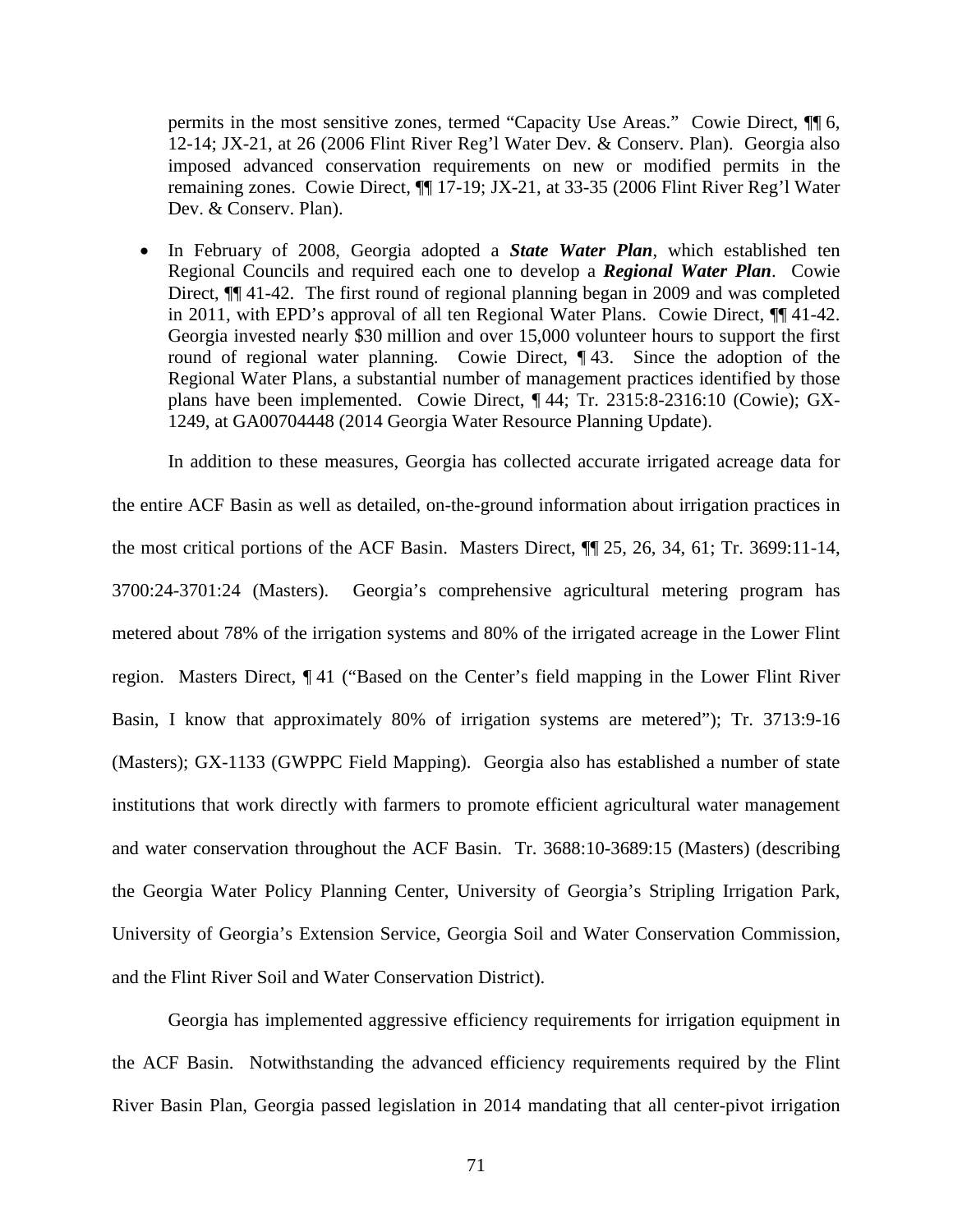systems—by far the most common irrigation systems—"achieve a minimum of 80% irrigation efficiency by January 1, 2020." Turner Direct, ¶ 110; Cowie Direct, ¶¶ 53-57; JX-105(S.B. 213); GX-765 (2014 Proposed Amendments to Flint River Drought Protection). Georgia has also funded programs designed to increase the irrigation efficiency of irrigation systems. These efforts have worked. Currently, "approximately 90% of the center pivots in Lower Flint River Basin employ low pressure sprinklers or low pressure drop nozzle technology" which are highly efficient. Masters Direct, ¶ 67. In the Lower Flint River Basin, highly efficient "low pressure systems irrigate approximately 93% of the acreage the Lower Flint River Basin." Masters Direct, ¶ 68; Tr. 3697:17-24, 3710:23-3711:18 (Masters); GX-1133 (GWPPC Field Mapping).

In addition, Georgia has effectively capped further growth of irrigated acreage in the ACF Basin that most impact streamflow, ensuring that future agricultural use will not materially increase impact on streamflow (if at all). In 2012, "Georgia suspended the acceptance of new agricultural withdrawal permit applications from groundwater and surface water sources in the ACF Basin, including the Floridan Aquifer." Turner Direct, ¶ 96; Tr. 3058:6-11 (Turner); JX-73. The "moratorium on new permits [is] still in place" today and protects existing resources because it has "essentially . . . capped acreage in the Basin." Tr. 3060:24-3061:7 (Turner); *see* Turner Direct, ¶ 97; Tr. 3060:24-3061:2, 3061:4-7 (Turner).

In addition to suspending the acceptance of new agricultural permit applications in the ACF Basin, Georgia has taken meaningful action to investigate and remove from irrigation any existing unpermitted withdrawals. In October 2016, Georgia's Governor appointed a special task force to investigate claims by Florida that some individuals are irrigating without a permit in the Georgia ACF. Turner Direct, ¶ 127. "The initial stages will focus on those acres that have the greatest impact on streamflows." *Id.* "On October 21st, EPD issued 30 Notices of Violation to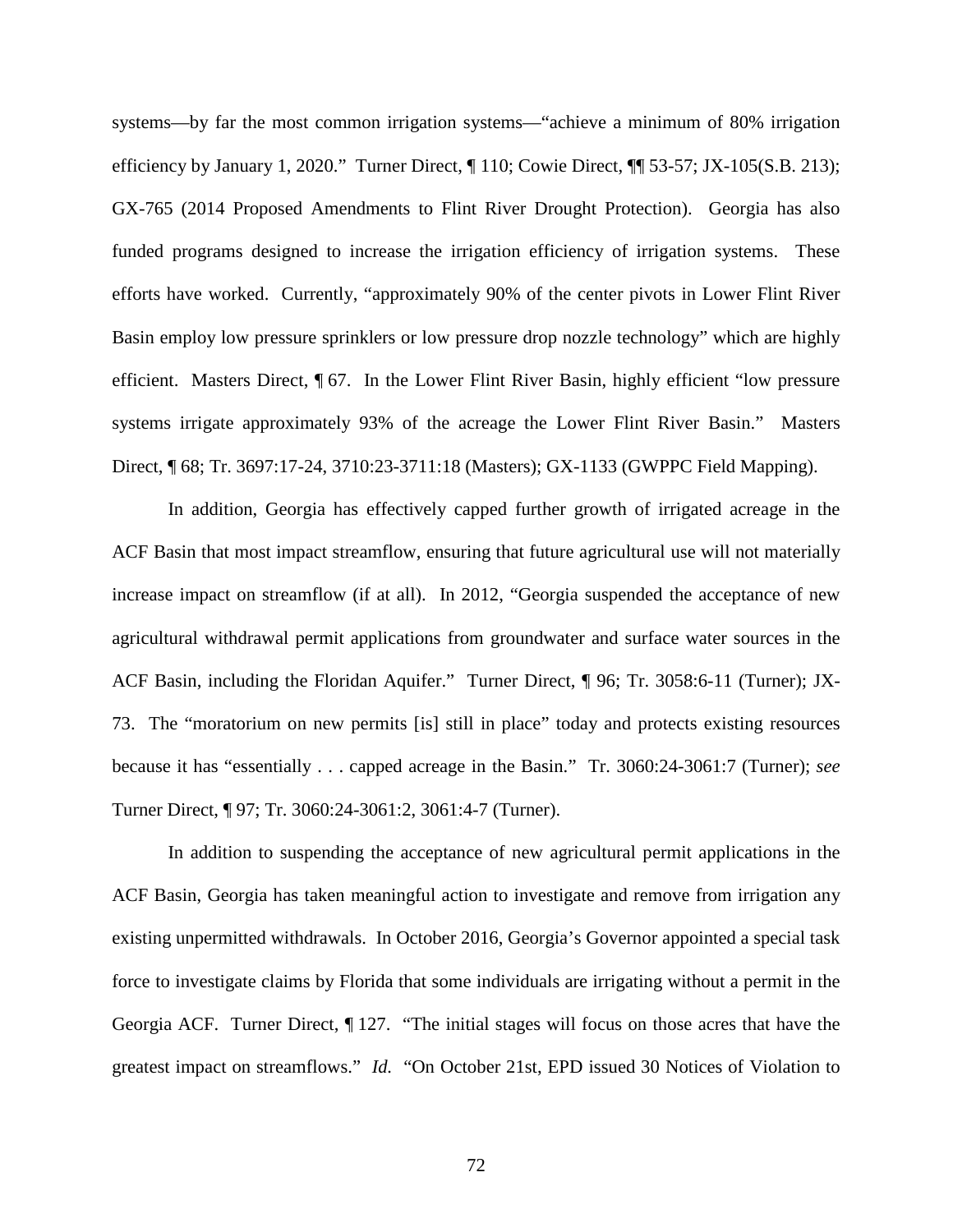permit holders suspected of irrigating acreage that is not properly permitted. Pursuant to Georgia law, these individuals will be given an opportunity to respond to the notices, and EPD will follow-up with site visits to confirm that these individual are indeed out of compliance." *Id.*  Importantly, "even if it turns out that one or more individuals are irrigating without a permit, the irrigated acreage is still accounted for in Georgia's Wetted Acreage Database and included in the State's agricultural water demand estimates." Turner Direct, ¶ 126.

The efforts described above have had meaningful positive impacts on agricultural water use in ACF Georgia. Together, those initiatives demonstrate that Georgia has taken a reasonable, responsible, and conscientious approach to agricultural water conservation.

## **D. Low Flows Are Caused By Drought, Not Georgia's Consumptive Use**

The evidence at trial contradicts Florida's argument that recorded low flows on the Apalachicola and Flint Rivers over the last fifteen years are "obvious" evidence of the impact of Georgia's consumptive water use on Florida. *See, e.g.*, Hornberger Direct, ¶¶ 42-48 (claiming that Georgia's consumptive use is "the only . . . possible cause for" low flows in recent drought years); Fla. Pretrial Br. at 1, 19-20 (arguing that low-flow days are "undeniable" evidence of Georgia's consumptive use). Instead, the facts show that the increase in the number, frequency, and duration of droughts in the region since 1998 caused the low flows recorded at gages in the ACF Basin—not Georgia's water use.

## **1. Basic Hydrologic Principles Confirm That Streamflow Declines Are Attributable To Precipitation Declines**

It is a fundamental principle of hydrology—and basic common sense—that more rain equals more streamflow, and less rain equals less streamflow. *See* Tr. 4017:23-4018:6 (Bedient) ("That's just the way a hydrologic system works"); Tr. 3906:25-3907:6 (Panday) ("[Q:] It seems to me, as a layman, the more rain you get, the more water you get; the less rain you get, the less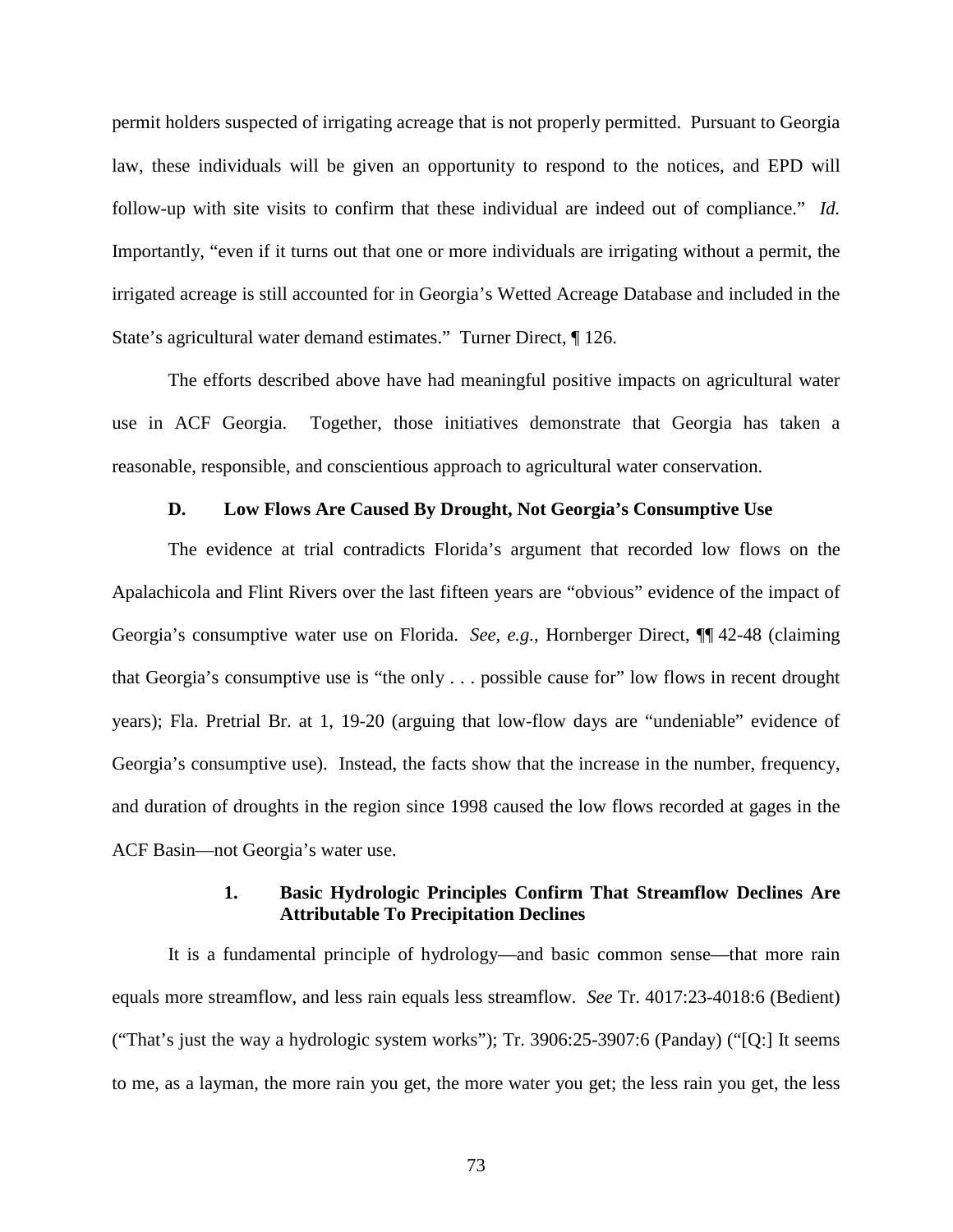water you get. Is that right? [A:] That is correct, your Honor."). Dr. Bedient, who has over 40 years of experience evaluating precipitation and streamflow data, found a "strong, direct correlation" between rainfall and streamflow in the ACF Basin. Bedient Direct, ¶¶ 124-129; Tr. 4010:18-22 (Bedient) (testifying that "lower rain, especially significantly lower rain" caused "lower flows measured at the gage"). Dr. Bedient's analysis of NOAA rainfall and USGS streamflow data show that low flows recorded at stream gages throughout the basin since 2000 are closely associated with rainfall declines in the ACF Basin from three severe, multi-year droughts:



As the red line in Bedient Demo. 34 shows, the last 15 years have seen multiple, multiyear droughts in the ACF Basin (1999-2000, 2006-2007, and 2011-2012), unlike prior decades in which droughts were largely single-year events. The yellow circles show where decreased streamflow is associated with decreased rainfall for multiple multi-year droughts in the past 15 years. Dr. Zeng testified that the back-to-back nature of recent droughts is "absolutely" a strong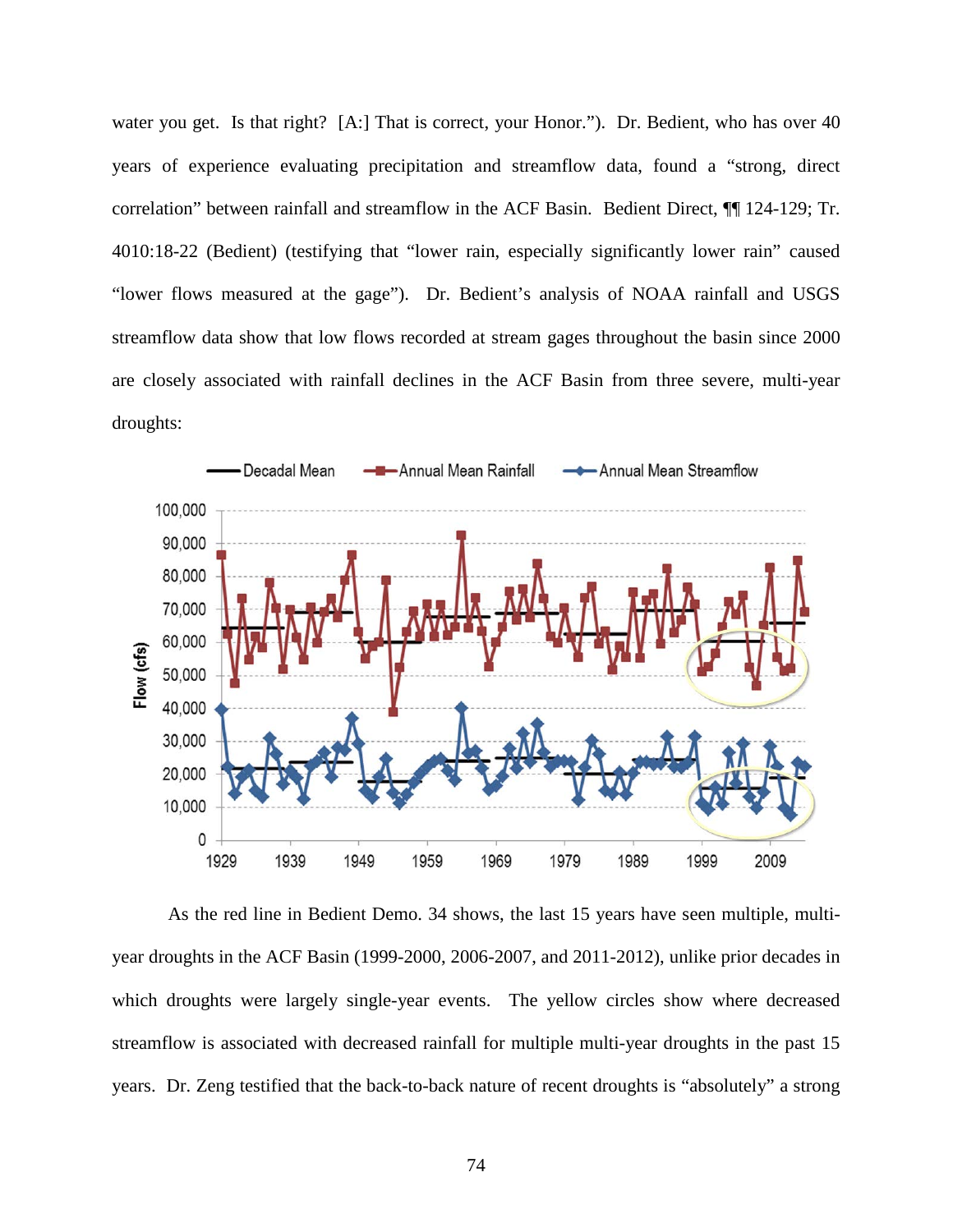factor influencing streamflow levels. *See* Tr. 3320:17-20 (Zeng). Dr. Bedient concluded: "This strongly indicates that lower rainfall, not Georgia's water use, is the primary cause of lower streamflow over the past 15 years." Bedient Direct, ¶ 129. Dr. Sorab Panday, Georgia's expert in groundwater hydrology, likewise testified that "[t]he precipitation record . . . indicates more frequent, longer duration, back-to-back droughts for the post-1992 period over the ACF River Basin." Panday Direct,  $\sqrt{ }$  60; Tr. 3336:11-21 (Panday). The Corps has recognized the "serious" and exceptional nature of recent multi-year droughts. *See* USACE FEIS, at 1-6, 2-7 to 2-9 (describing the 2006-2008 drought as "the most devastating recorded in Alabama and western Georgia" and describing the impacts of drought in 2011-2012 on streamflow in the Flint River Basin as "ranging from severe to extreme"); *see also id.* at 2-7 to 2-9 (explaining that these historic droughts were characterized by "decreased streamflow rates (measured in cfs), lake levels, and groundwater levels").

The existence of severe multi-year droughts late in the record explains why the increased frequency of low flow days identified by Florida is almost exclusively limited to drought years from the past 15 years. *See* Fla. Pretrial Br. at 19-21 (discussing post-2000 low flows, including in 2007, 2008, 2011, and 2012). In fact, while Dr. Hornberger admitted that his "opinion is that Georgia's consumptive use has caused a fundamental change to the Basin over the past 45 years," in reality "there's actually no discernible impact in [his low flow metric] until almost 2000." Tr. 1974:8-23 (Hornberger). Similarly, Dr. Dennis Lettenmaier, Florida's climate expert, admitted that streamflows actually *increased* over a nearly 50-year period from 1950- 1998 (even though there was rapid growth of Georgia's water use over this period of time). Tr. 2380:1-2381:10 (Lettenmaier). The lack of any discernible impact in streamflow for the half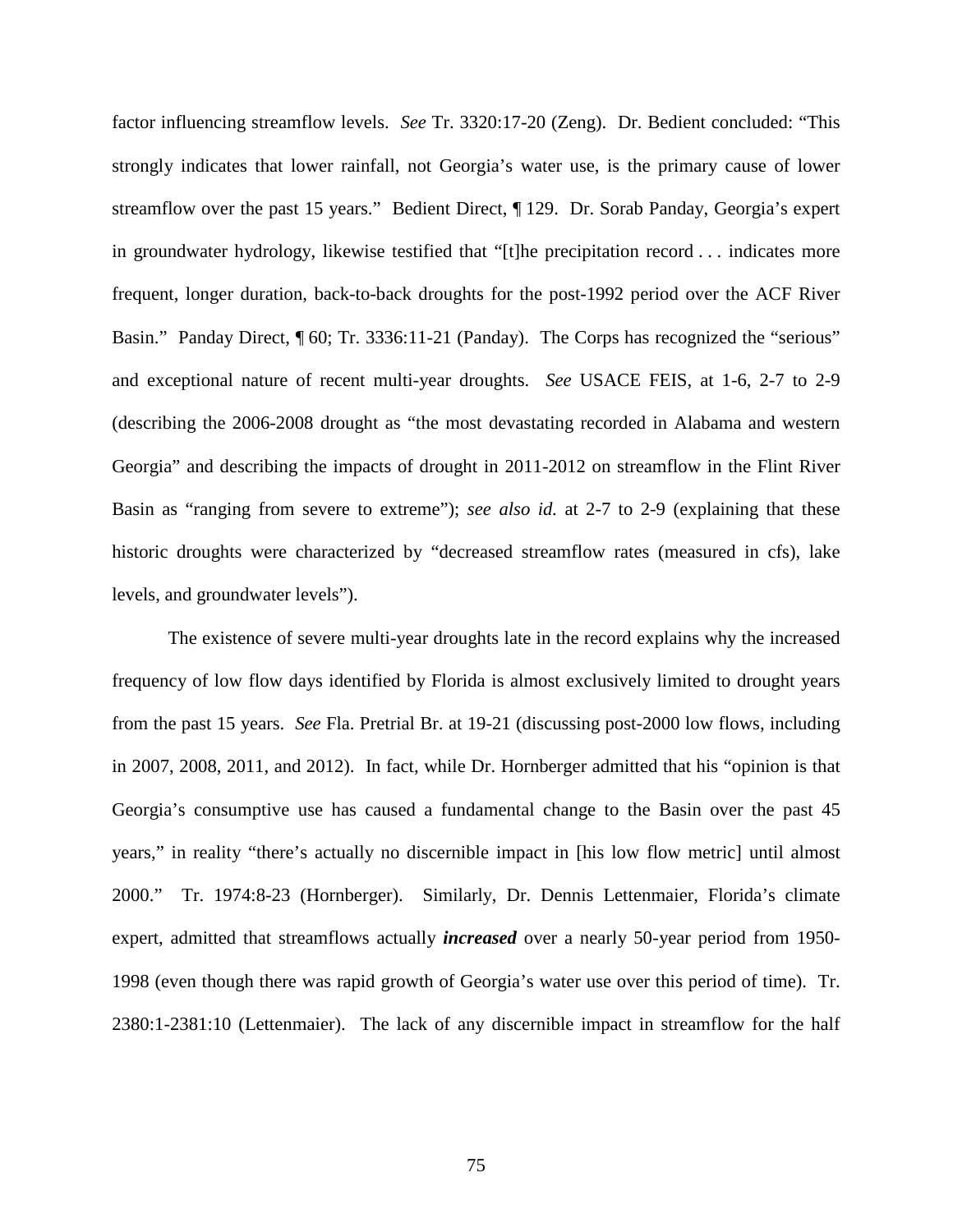century during which Dr. Lettenmaier alleges impacts from Georgia's consumptive use is further evidence that droughts, not Georgia, are causing the low flows of which Florida complains.

Droughts also explain why the same declining trend in streamflow has been observed in other rivers in the region that are not influenced by Georgia's consumptive use. *See* Zeng Direct, ¶¶ 149-152; GX-658, at 3 (8/23/13 Georgia EPD Senate Submission) (showing similar declining patterns in rivers in Florida, including the Chipola River, Suwannee River, Yellow River, and Choctawhatchee River); Tr. 3356:5-3357:20 (Zeng) (explaining how "all of them are showing the same type of declining trend" and "that regional pattern certainly was not the result of Georgia's consumptive water use"). Dr. Menzie analyzed "[h]istorical flow data for all seven rivers in northern Florida." *See* Menzie Demo. 5. As Dr. Menzie explained, "[i]f water consumption were the primary driver of variation, the Apalachicola River flow record would diverge from that of other regional rivers. Instead, Menzie Demo. 5 shows that the Apalachicola River reflects similar flow trends as other regional rivers, indicating that regional climatic variation is the predominant cause of these variations in flow." Menzie Direct, ¶ 28.

### **2. Florida's Analysis Of Declining Flows And Purported "Trends" Is Misleading And Ignores Evidence Linking Low Flows To Drought**

Florida's focus on the differences between 1954-55 and 2011-2012 compares apples to oranges. Florida focuses on a single comparison of one recent drought (2011-12) with one prior drought (1954-55) to support its contention that recent droughts in the ACF Basin are no more severe than historic droughts and therefore that any change in flow must be due to Georgia's consumptive use. *See* Fla. Pretrial Br. at 20; Fla. Opening Presentation, at slide 18; Hornberger Direct,  $\P$  50-52. But the evidence shows that this comparison is "false and misleading" because the rainfall patterns were very different: "the end of 1953 had one of the largest rains on record. And it happened in the very end of the year, and then flows just carried over into 1954 [and]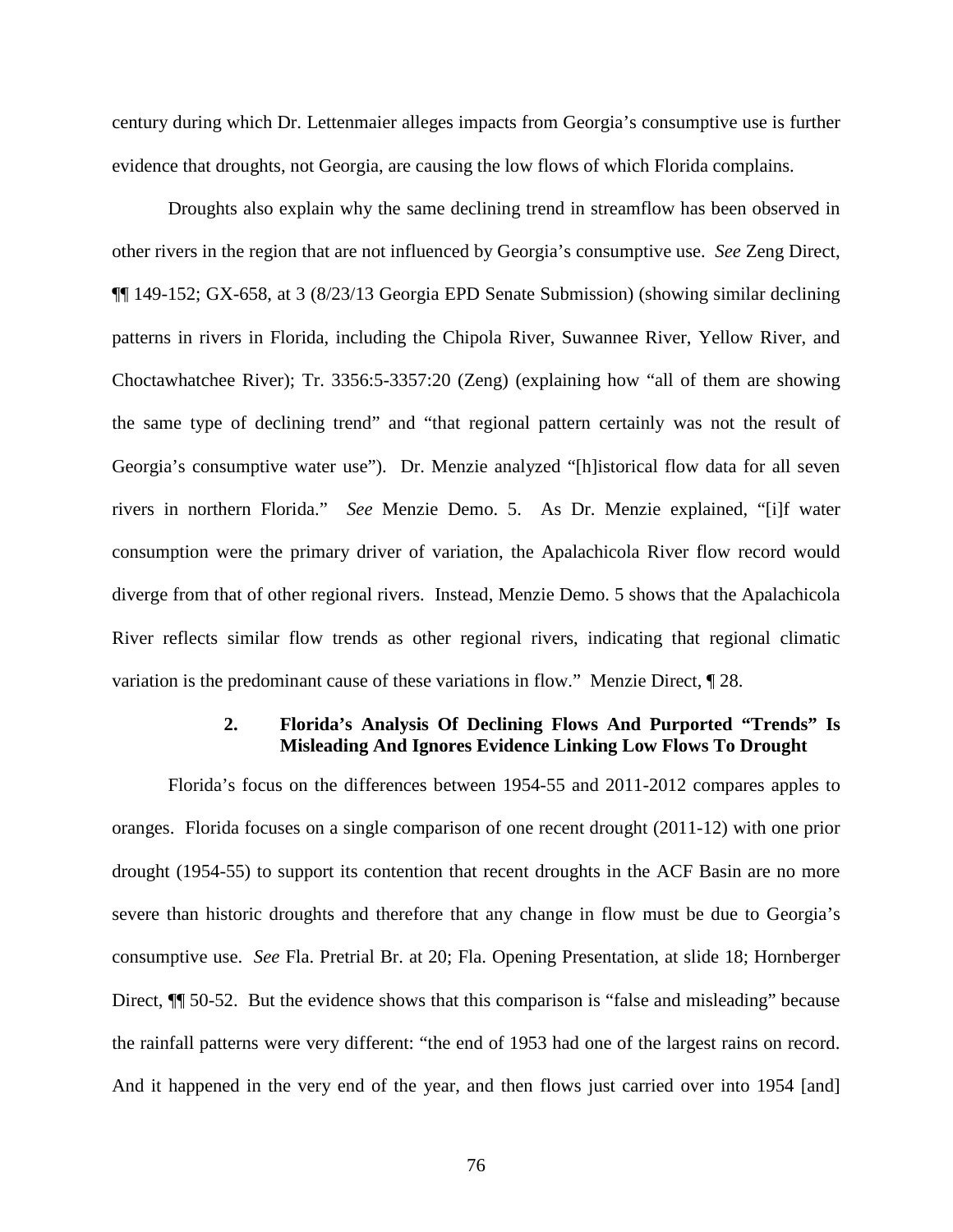generat[ed] a higher value." Tr. 4008:18-4010:12 (Bedient). In plain terms, more rain led to more water in the river immediately before the 1954 drought began. The higher streamflow in 1954 compared to 2011 is thus largely the result of a "rain spike that comes in at the very, very end of 1953" and "just carries over" into 1954, and does not reflect impacts of Georgia's consumptive use in the later drought. *Id.*

Florida's reliance on "basin yield" (*i.e.*, the amount of rainfall converted to streamflow) is similarly misleading. Florida's experts claim that Georgia's consumptive use has caused a decline in "basin yield" (*i.e.*, the amount of rainfall converted to streamflow) "since 1970." Tr. 1971:13-16 (Hornberger). Dr. Bedient found that Dr. Hornberger's data showed that there was actually an *increase* in basin yield for the first 30 years of that period when agricultural irrigation grew rapidly in southwest Georgia (*i.e.*, from 1971-1998), and that "[i]t is only once the severe, multi-year droughts since 1999 are included does the overall 'trend' from 1970 actually show a decline." Bedient Direct, ¶¶ 210-211. Dr. Hornberger admitted on cross-examination that his own analysis "actually showed an increase for the first 30 years of [the post-1970] period" and the decline he describes only exists once the major multi-year droughts post-1998 are included. Tr. 1998:17-1999:14 (Hornberger). Thus, while Florida's experts claim that Georgia's consumptive use has caused a decline in basin yield "since 1970," there was no such decline until drought years post-1998 are included, strongly indicating that these droughts, not Georgia's consumptive use, are responsible for the overall declining "trend."

The evidence further shows that there has been a marked shift in the intra-annual rainfall pattern—*i.e.*, while annual average rainfall has not changed significantly over the decades, the seasonal pattern of when that rain falls within the year has changed significantly in recent decades. Analysis of NOAA precipitation data by Georgia EPD's Hydrology Unit shows that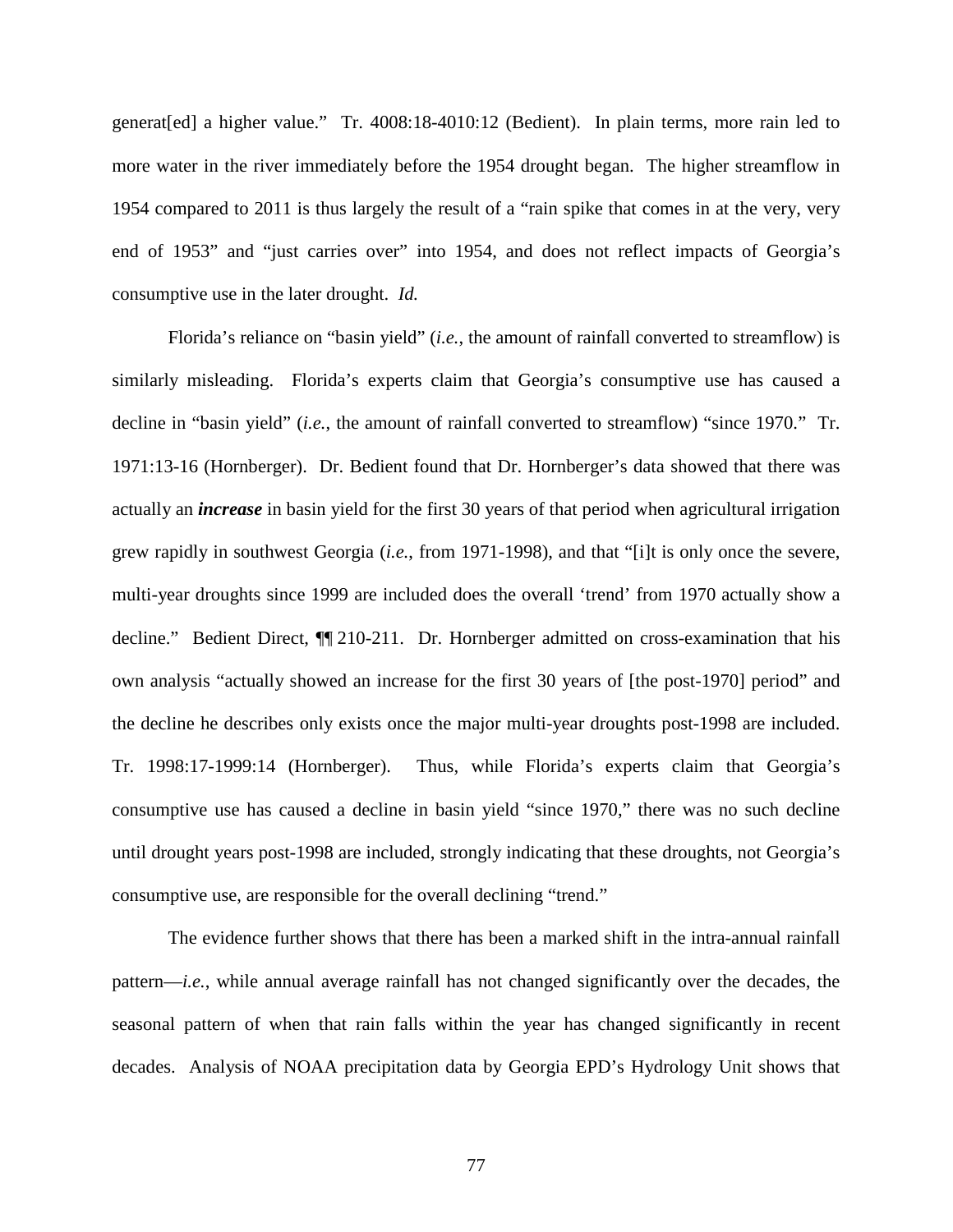the ACF Basin is "having a drier summer in comparison to the past; and we're having a wetter winter in comparison to the past." Tr. 3354:10-16 (Zeng); GX-1042 (Dr. Zeng's statistical rainfall analysis). For example, when analyzing the seasonal rainfall patterns during droughts, the decades from 1895-1974 had more than 50 percent more rainfall in the month of July compared to more recent decades (1975-2013). *See* Zeng Direct, ¶¶ 144-148. These changes in the timing of rainfall can have a significant impact on streamflow levels, especially during the summer months and during dry and drought times. Zeng Direct, ¶ 148. Dr. Lettenmaier, Florida's climate expert, found a similar decline in late spring and summer precipitation in recent decades compared to earlier decades. *See* Tr. 2416:14-2421:5 (Lettenmaier) (acknowledging that his data show less rainfall in April, May, July, and August for 1980-2011 compared to 1916- 1970); Lettenmaier Cross Demo. 7.

Dr. Lettenmaier admitted that cumulative declines in rainfall of 2.2 inches in the late spring and summer translate to a cumulative rainfall reduction of approximately 8,274 cfs for every single day. Tr. 2429:4-8 (Lettenmaier). The intra-annual precipitation shifts he identified have been confirmed by multiple statistical analyses, which establish that this is a real phenomenon. Tr. 3351:15-3355:22 (Zeng) (explaining that "we're beyond doubt that these differences are not because of chance"). These significant shifts in intra-annual rainfall are further evidence that natural climatic changes, not Georgia's consumptive use, are driving the summer streamflow trends identified by Florida.

## **3. Flows Have Declined By Thousands Of cfs Entirely Within Florida's Borders**

Florida's attempt to blame recent trends in Apalachicola River flow entirely on Georgia's consumptive use is particularly ironic given evidence presented at trial showing that a significant amount of Apalachicola River water is being lost *entirely within Florida's borders* for reasons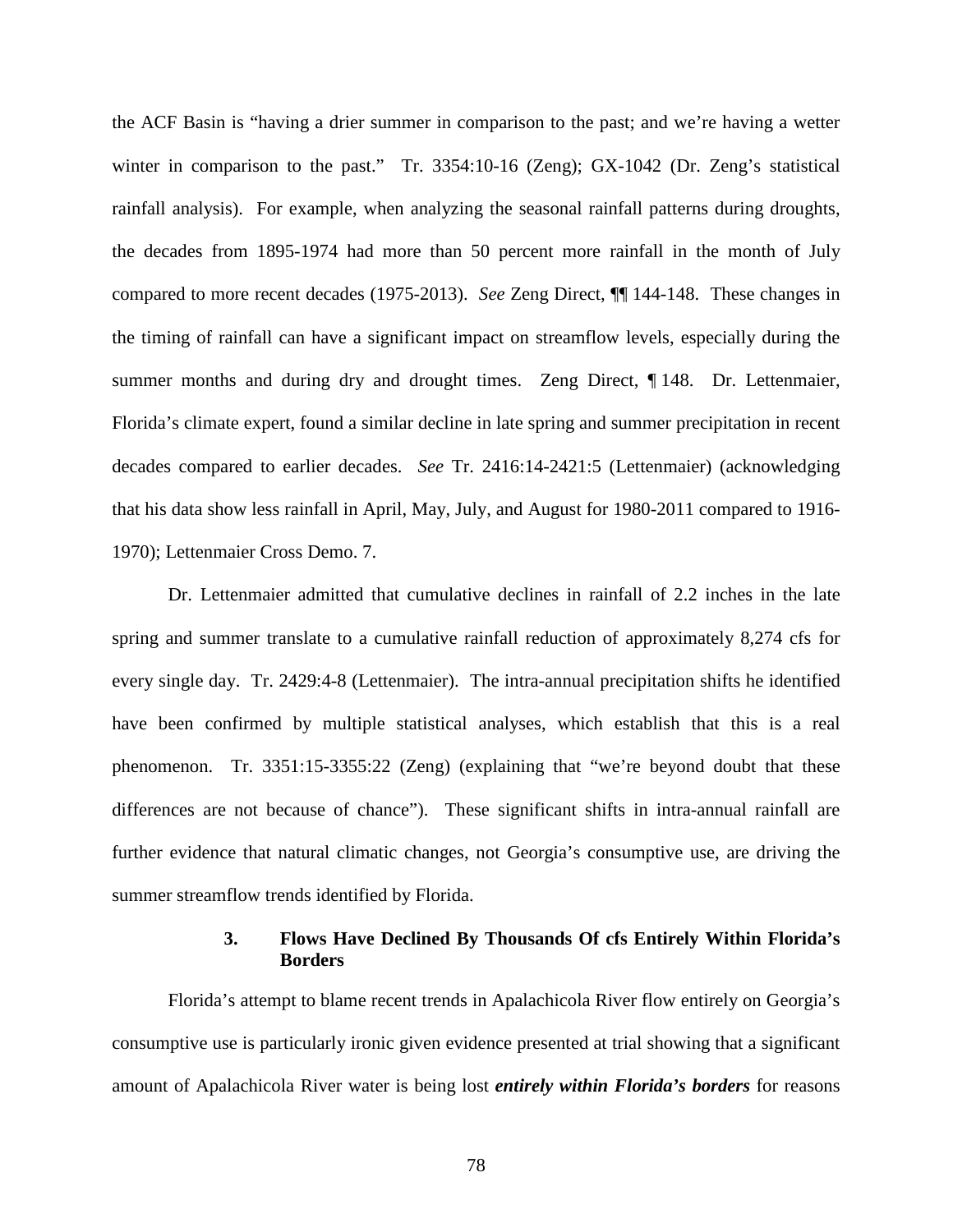having nothing to do with Georgia. Independent analysis by three of Georgia's hydrologists— Dr. Bedient, Dr. Panday, and Dr. Zeng—shows that today, the amount of streamflow being generated in Florida's portion of the ACF Basin has declined by *thousands of cfs* compared to what was being generated in Florida over the past several decades. *See, e.g.*, Bedient Direct, ¶¶ 130-141 (observing a "long-term average decline of approximately 4,000 cfs" from 1978- 2014); Panday Direct ¶ 83 (concluding that "since 1992, Florida has contributed an average of 2,640 cfs less water to the Apalachicola River and Bay than during the 1975-1992 time period"). The loss of Apalachicola River flow of approximately 4,000 cfs is occurring "at a faster rate than other river stretches in the region." Zeng Direct, ¶ 153. This decline "is not attributable to anything that takes place north of the state line" because it is occurring entirely in Florida between an upstream and downstream point on the Apalachicola River. Bedient Direct, ¶ 138; *see also* Zeng Direct, ¶ 153 (noting that the decline "obviously is not caused by Georgia's consumptive use or the Corps' reservoir operations" because it is occurring entirely below the state line).

As Florida's contribution of flows to the Apalachicola River has shrunk by thousands of cfs over time, Georgia's relative contribution of flows to the river has increased. Zeng Demo. 14 (showing a decline in Florida's contribution of flows from 28% in 1979 to 10% in 2011); Bedient Direct, ¶ 140 (concluding that "the upstream states [Georgia and Alabama] now contribute an average of around 92% of flows to the Apalachicola River," compared to 80% in the 1970s). Florida cannot justify calling for consumption caps on Georgia to make up for the fact that Florida is contributing 4,000 cfs less flow in the Apalachicola River than it was decades ago. *See* Tr. 3360:25-3361:8 (Zeng) (testifying that Florida is "seeking higher flow coming from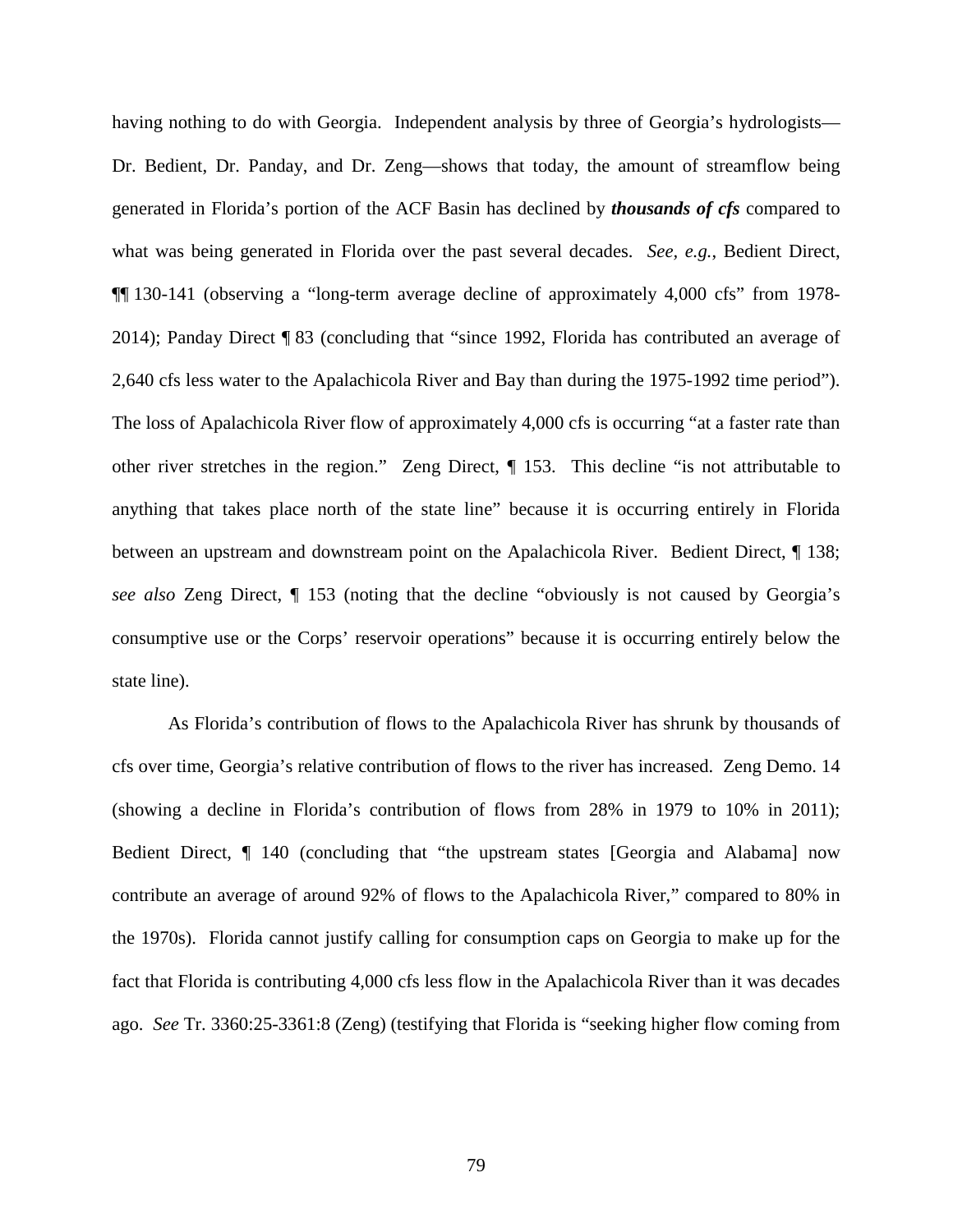north of the state line as a solution to their problems"). In a very real sense, Florida is asking Georgia to make up for water that Florida has lost within its own borders.

# **V. FLORIDA'S PROPOSED REMEDIES WILL NOT REDRESS ITS ALLEGED HARMS AND WILL IMPOSE EXTREME COSTS ON GEORGIA FAR IN EXCESS OF ANY BENEFITS TO FLORIDA**

In addition to having to prove injury, causation, and inequitable use by clear and convincing evidence, Florida also bears the burden of proving (1) that its proposed remedies will redress its alleged harms; and (2) that the benefits of its proposed remedies substantially outweigh the harms they will do to Georgia. *See Colorado I*, 459 U.S. at 187 (party requesting change to status quo must "demonstrate[] by clear and convincing evidence that the benefits of the diversion substantially outweigh the harm that might result."). Unless Florida proves both of these elements by clear and convincing evidence, the Court must deny relief. *Colorado v. Kansas*, 320 U.S. at 385-386 (denying relief, in part, because "[b]efore the developments in Colorado consequent upon irrigation were to be destroyed or materially affected, Kansas must show not merely some technical right but one which carried corresponding benefits."); *Washington*, 297 U.S. at 543 (denying Washington's requested relief, in part, because "[t]o limit the long established use in Oregon would materially injure Oregon users without a compensating benefit to Washington users"). Florida did not make either showing at trial: the drastic cuts to Georgia's water use that Florida seeks are simply impossible for Georgia to achieve, and (in any event) so costly to Georgia, with no resulting benefits to Florida, that they are neither "justified" nor "equitable."

# **A. Florida Has Failed To Provide Any Evidence Supporting Its Proposed "Wet" Or "Average" Year Remedy**

The first component of Florida's proposed remedy is a consumption cap on "Georgia's annual average consumptive use and streamflow depletions" during *wet or average years*. *See*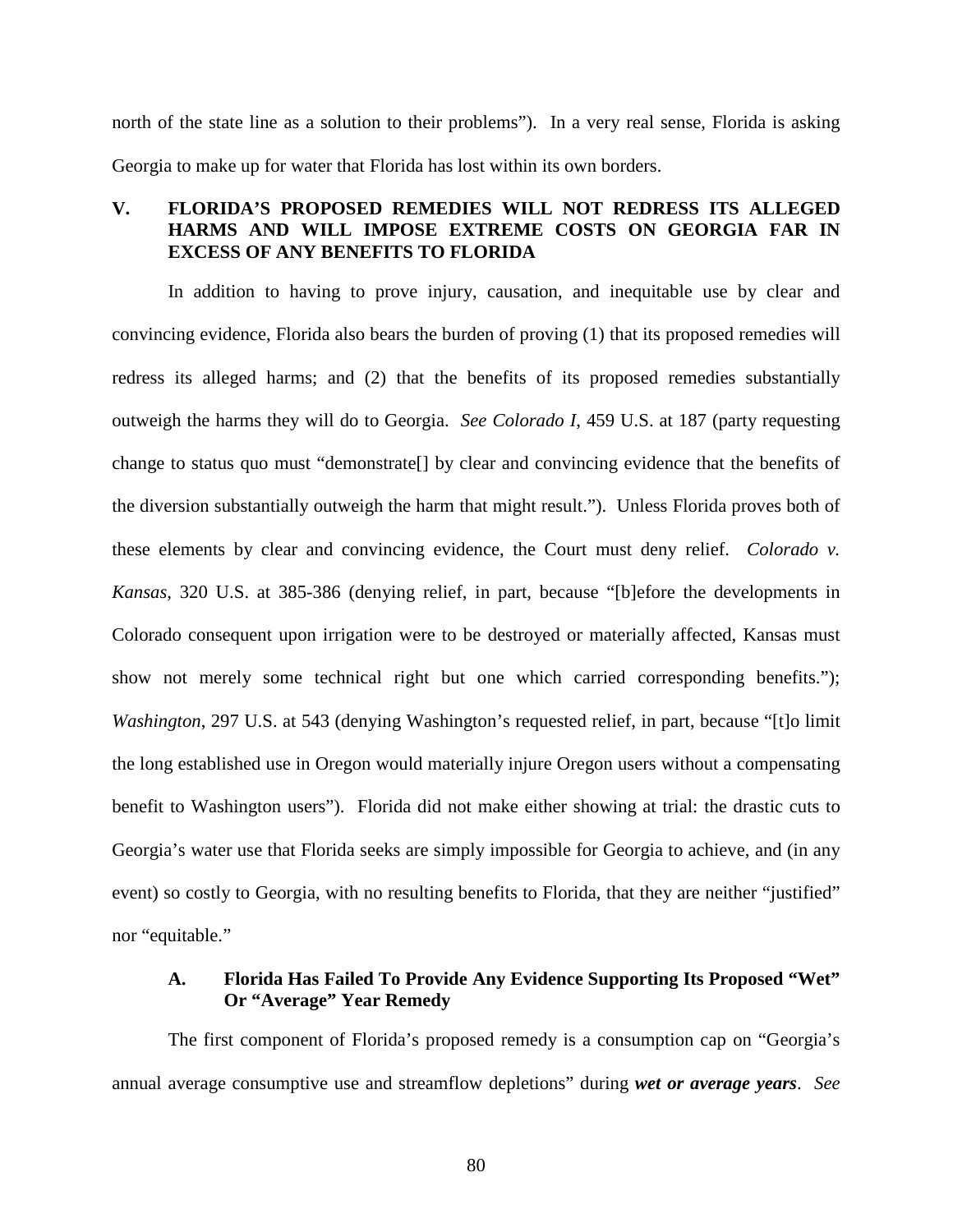Fla. Pretrial Br. at 37 (describing Florida's proposed remedy). That proposed remedy lacks any basis in the factual record in this case, and runs contrary to sworn testimony submitted by Florida in another case. Specifically, Florida previously told the Middle District of Florida that "in years of at least average annual flows, the Apalachicola River's flows are more than adequate to . . . sustain the significant biological processes on which the health of the River and Apalachicola Bay relies, and upstream consumption is not significant enough to interfere with those processes." GX-1276, ¶ 31. At trial, Dr. Sunding admitted that he had never presented an "average" or "wet" year remedy scenario until he submitted his Direct Testimony. Tr. 2808:11- 24 (Sunding). Dr. Sunding also candidly acknowledged that Florida's focus was on the drier years: "[t]he discussions I had especially with [Florida's expert] biologists and the hydrologists were . . . almost exclusively focused on dry years"; he could not recall "any" issues raised by Florida's other experts about average or wet year problems. Tr. 2811:1-8 (Sunding). Likewise, at trial, none of Florida's witnesses (expert or fact) presented any evidence that Florida has been harmed by Georgia's water use during "wet" or "average" years, much less that a consumption cap in those years would redress any harm to Florida. For these reasons, Florida's request for an "average" or "wet" year consumption cap should be rejected at the outset—Florida has simply presented no evidence that it needs more water at those times.

#### **B. Florida's Proposed "Drought" Year Remedy Is Impossible To Achieve**

The other component of Florida's proposed remedy is a consumption cap requiring Georgia to generate an undetermined amount between 1,000 to 2,000 cfs in additional streamflows during "drought years." *See* Fla. Pretrial Br. at 37 (describing Florida's proposed remedy). This request is unsupportable. The cuts contemplated by these consumption caps are so draconian they that exceeded Georgia's total consumptive use as previously calculated by Florida's own experts. For example, in his report, Dr. Sunding proposed a 2,000 cfs scenario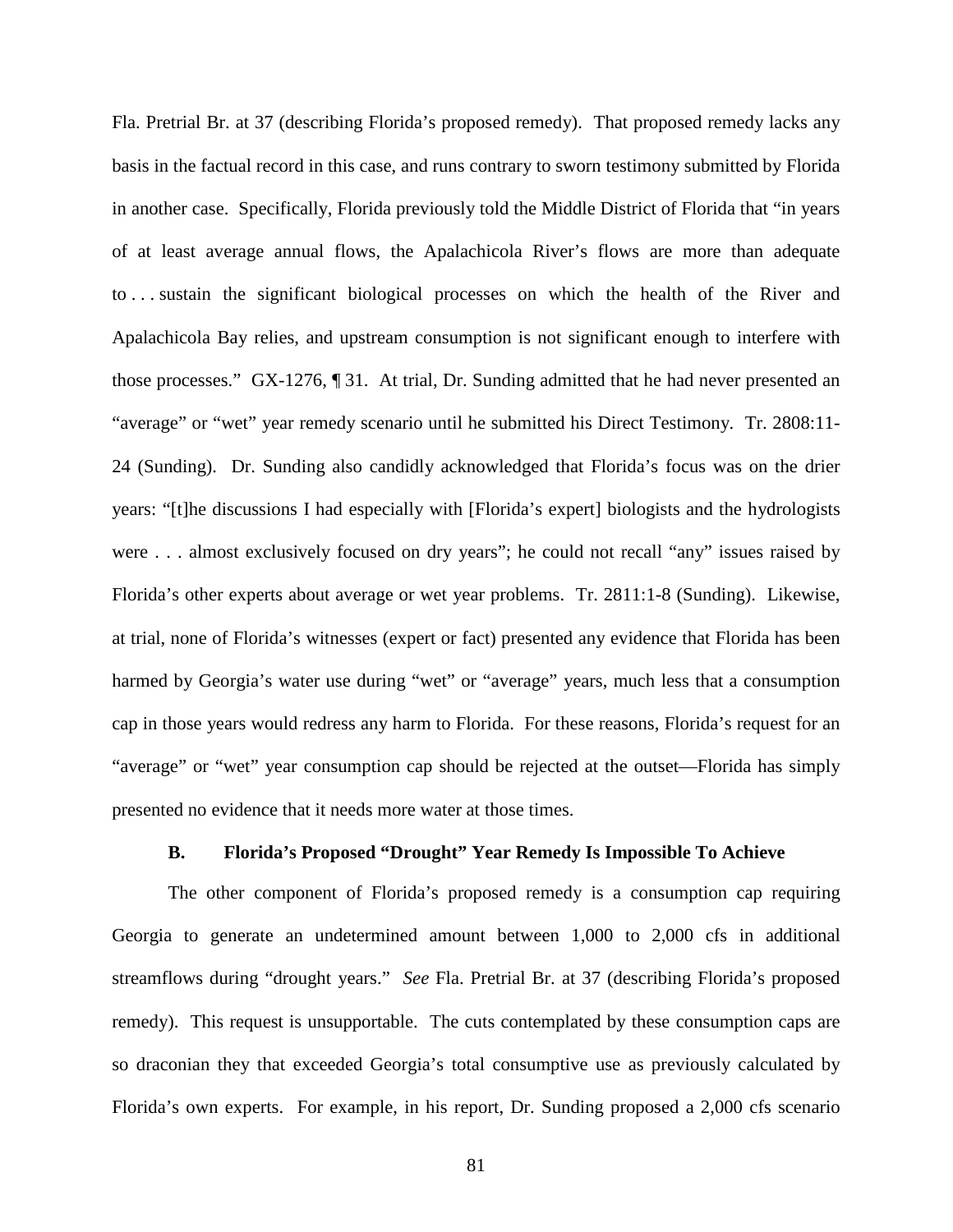that required at least a 546 cfs reduction in M&I usage—an amount that exceeded the 500 cfs estimate of Georgia's total M&I consumptive use presented by one of Florida's expert hydrologists, Dr. Samuel Flewelling. Tr. 2766:8-23 (Sunding); FX-801, at 2 (Sunding Report); FX-786, at 3 (Flewelling Report); Sunding Trial Demo. 3. Similarly, in his direct testimony, Dr. Sunding's 2,000 cfs scenario contemplates a *1,685 cfs* increase in streamflow from reductions in Georgia's agricultural water use, even though another of Florida's hydrologists, Dr. Langseth, testified that eliminating all agricultural pumping from surface water and the Upper Floridan Aquifer would only lead to a peak monthly streamflow increase of 1,252 cfs. Sunding Direct, at 44, Table 4 (2,000 cfs scenario); Tr. 2775:13-21 (Sunding); Panday Direct, ¶¶ 107-108.

Between releasing their expert reports and submitting their pre-filed direct testimony, Florida's experts significantly changed their assumptions, apparently in an effort to make Florida's drastic remedy scenarios appear at least theoretically possible. Dr. Sunding, for example, reduced the M&I cuts in his 2,000 cfs scenario by 42%. Tr. 2770:23-2772:11 (Sunding) (admitting his M&I cuts "did go down by -- I'll accept your number, 42 percent"). When it became clear that the streamflow benefits from cuts to agricultural irrigation under Dr. Sunding's 2,000 cfs were simply not possible under the original findings of Florida's expert hydrologists, those hydrologic experts *changed their opinions* to allow Dr. Sunding to claim a larger benefit to streamflow. Tr. 2843:20-2844:21 (Sunding) ("Q. The first time you offered any numbers for streamflow based on a .6 connectivity factor was in your direct testimony that we're looking at now which we received on October 14, 2016. Correct? A. That's the first time I modeled that numerically, yes.").

These are dramatic changes. But even using the new assumptions presented by Florida's experts at trial, Florida's remedy scenarios would still require extraordinary reductions in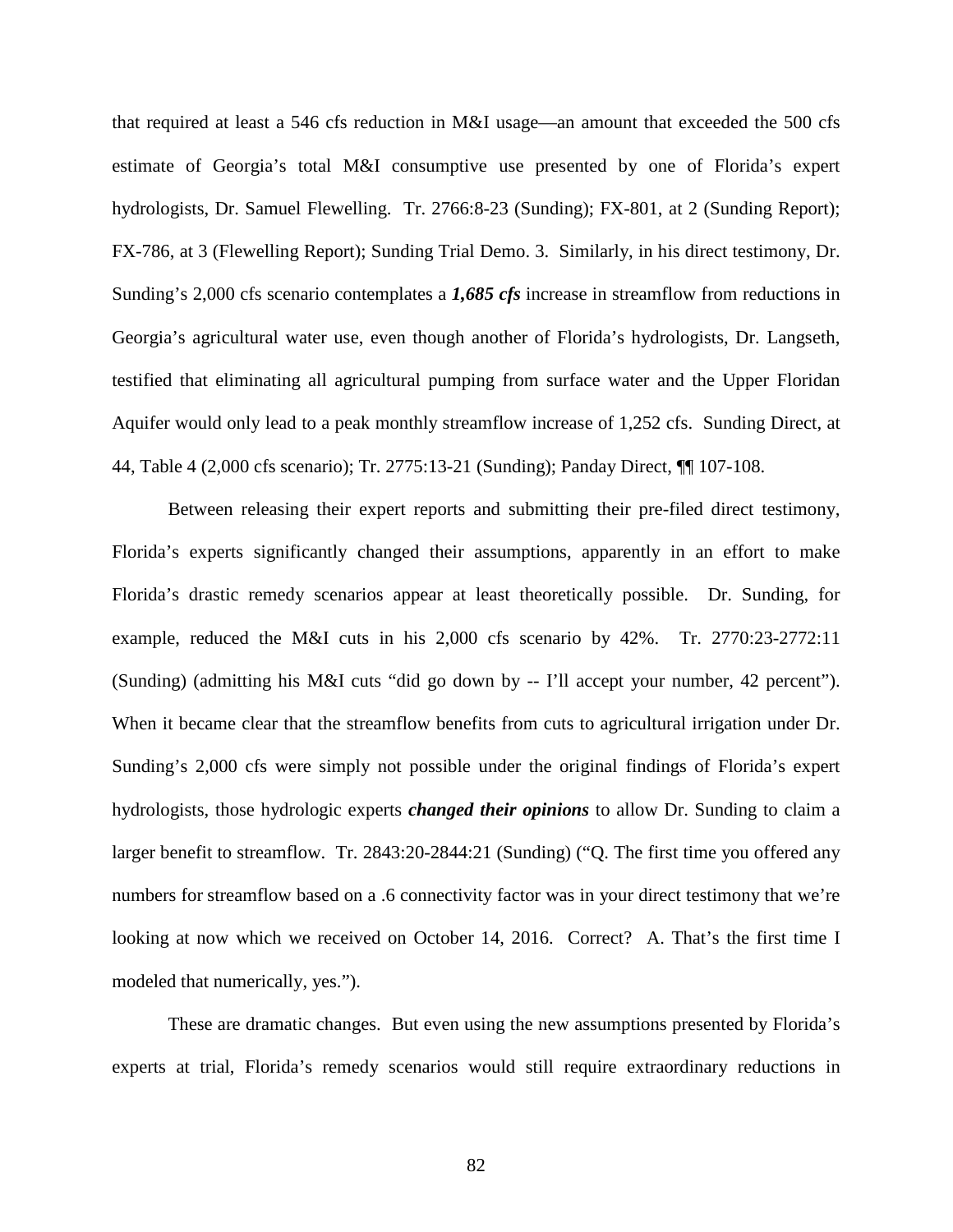Georgia's water use. Dr. Sunding admitted that his scenarios would *each* require more severe cuts to Georgia's water use than the remedy Florida originally requested in its Complaint: an order capping Georgia's depletive water uses at 1992 levels. Tr. 2781:22-2782:8 (Sunding); Compl., at 21 (Prayer for Relief). Under Dr. Sunding's own assumptions, his 2,000 cfs remedy scenario would eliminate up to *73 percent* of all irrigation water use during drought years. Stavins Direct, ¶ 134. And Dr. Sunding admitted that his 2,000 cfs scenario would still require Georgia to eliminate *60 percent* of Georgia's total M&I consumptive use, as calculated by Dr. Flewelling. Tr. 2773:3-5 (Sunding).

Dr. Hornberger proposed a similarly draconian remedial scenario at trial. Florida labels this remedy scenario "very conservative," but in truth, it requires reducing Georgia's total agricultural irrigation by *50%*, eliminating *half* of all man-made small impoundments, and eliminating *all* interbasin transfers. *See* Tr. 1969:9-14 (Hornberger); *see also* Allan Direct, ¶ 73 (referring to Dr. Hornberger's "very conservative" remedy scenarios). Several of Florida's ecological experts used this "very conservative" remedy scenario in their modeling efforts; significantly, they still show minimal to no benefit from these draconian cuts.

When the correct hydrological assumptions from Georgia's witnesses are used, it is clear that Florida's proposed remedy scenarios are not only draconian but are also impossible for Georgia to achieve. Dr. Zeng testified at length at trial regarding Georgia's consumptive use estimates. Those estimates were developed in the regular course of business at EPD and are based on over a decade of work and thousands of hours of analysis and modeling. Zeng Direct, ¶ 5. As Dr. Zeng explained, Georgia's total annual average consumptive use has never exceeded *900 cfs*, or about 4-5 percent of the amount of water crossing the state-line. Tr. 3303:17-3304:2 (Zeng). A cut of 1,500 cfs is not a feasible remedy scenario either, because it is over *80%* of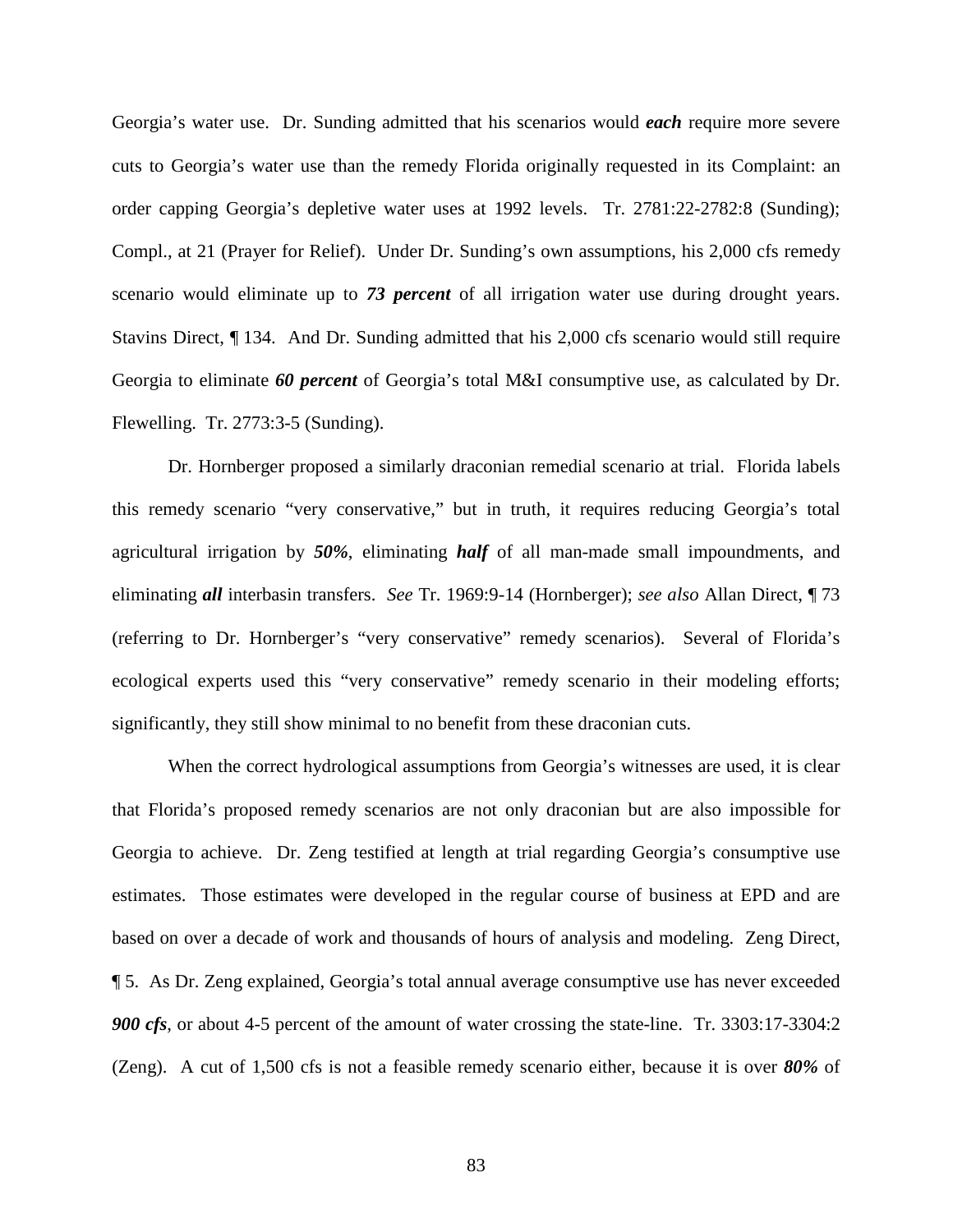Georgia's consumptive use. Tr. 3310:20-3311:14 (Zeng). As noted above, Georgia's total consumptive use has *never* reached 2,000 cfs, and has only exceeded 1,400 cfs on rare occasions, during extreme drought conditions. *See* Zeng Direct, ¶¶ 5, 22-23. Florida's 2,000 cfs remedy scenario simply "cannot be physically accomplished because that number is more than [Georgia's] total consumptive use." Tr. 3310:13-19 (Zeng). Indeed, using hydrologic assumptions from Georgia's experts, Dr. Stavins concluded that Dr. Sunding's 2,000 cfs scenario would require the *complete elimination of agricultural water use in Georgia*. Stavins Direct, ¶ 134. Likewise, Peter Mayer, Georgia's M&I expert, concluded that Dr. Sunding's proposed cuts to M&I water usage would *completely eliminate and even exceed Georgia's 2011 total M&I consumptive use in three months* of the year and would reduce consumptive use in remaining months "at a draconian level." Mayer Direct, ¶ 127; Tr. 3553:20-3554:1 (Mayer).

## **C. Florida's Proposed Remedies Would Impose Extraordinary Costs On Georgia**

Notwithstanding the factual impossibility of his remedy scenarios, Dr. Sunding proposes a suite of "conservation measures" that he says could generate the streamflow increases Florida seeks. But the costs of these measures to Georgia would be extraordinary. Dr. Stavins concluded that just three of the measures in Dr. Sunding's 2,000 cfs scenario—cutting outdoor water use by 50%, reducing irrigation for row crops, and municipal leak abatement—would result in direct costs to Georgia of *over \$800 million* every year those measures are implemented. Tr. 4512:20-4514:4 (Stavins); Stavins Direct, at 38, 55-58. On top of that, Dr. Stavins estimated that the cuts to row crop irrigation water use proposed by Dr. Sunding alone would severely impact Georgia's economy, reducing economic activity by *\$322 million* annually, and eliminating over *4,000 jobs* in agricultural and related sectors. Stavins Direct, ¶ 90. Mr. Mayer testified that another of Dr. Sunding's measures, eliminating interbasin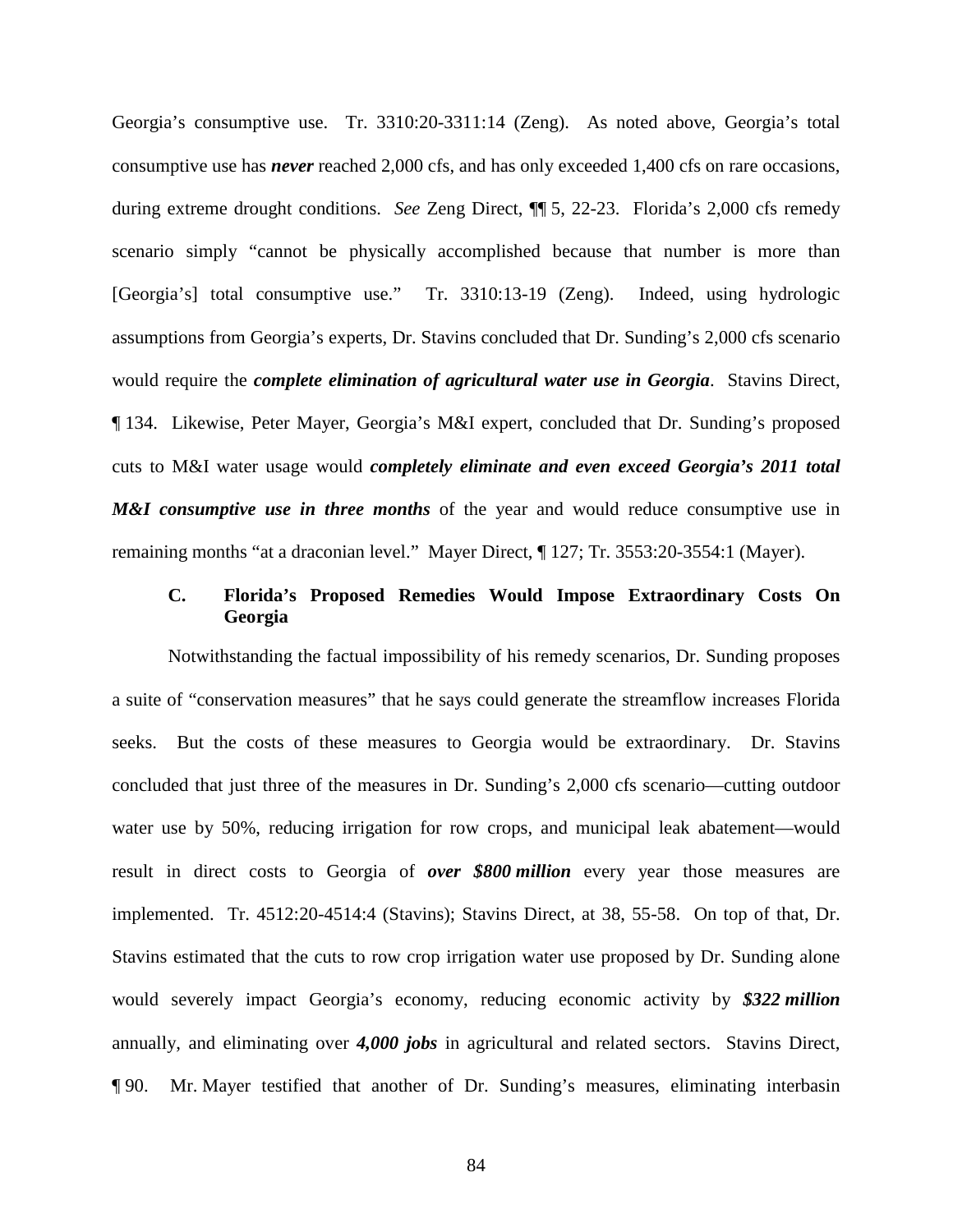transfers, would require development of substantial new wastewater infrastructure and would "cost in the *hundreds of millions if not billions* of dollars." Tr. 3545:10-15 (emphasis added) (Mayer).

While they would impose staggering costs on Georgia, Florida's remedy scenarios still would not generate nearly the amount of water that Florida asserts. Dr. Sunding estimates that his cuts to outdoor water use and leak abatement measures would generate 249 cfs in streamflow benefits. Sunding Direct, at 44, Table 4. Georgia's analysis, however, shows that those extremely expensive measures would add at most only 134 cfs in streamflows. Stavins Direct, at 38, 56. Similarly, while Dr. Sunding estimates that his cuts to agricultural water use scenarios will increase peak summer streamflows by 1,685 cfs, Georgia's analysis shows that the *complete elimination of all irrigation* in dry years would only generate 961 cfs in additional streamflows. Sunding Direct, at 44, Table 4; Tr. 2770:13-21 (Sunding); Panday Direct, ¶ 100. Moreover, as detailed further in Section I above, even these additional streamflows would not materially increase flows at the state line in peak months in dry years, given how the Corps manages the integrated system of reservoirs in the Basin. For example, Florida's expert hydrologist, Dr. Hornberger, found that *even a 50% reduction in Georgia's water use would result in zero increase to flows at the state line*. Tr. 1935:7-23 (Hornberger); *see also* Bedient Direct, ¶¶ 81, 86 (finding even a 1,000 cfs increase in inflow to Lake Seminole would increase outflow from Woodruff Dam by a mere 30 cfs).

## **D. Florida Failed To Provide Clear And Convincing Evidence That Its Proposed Remedies Would Redress Its Alleged Harms**

Florida produced no evidence at trial, much less of the clear and convincing sort, showing that the flow increases Florida requests will redress the ecological harms of which it complains. Florida's failure to articulate the amount of flows that would remedy its alleged harms has a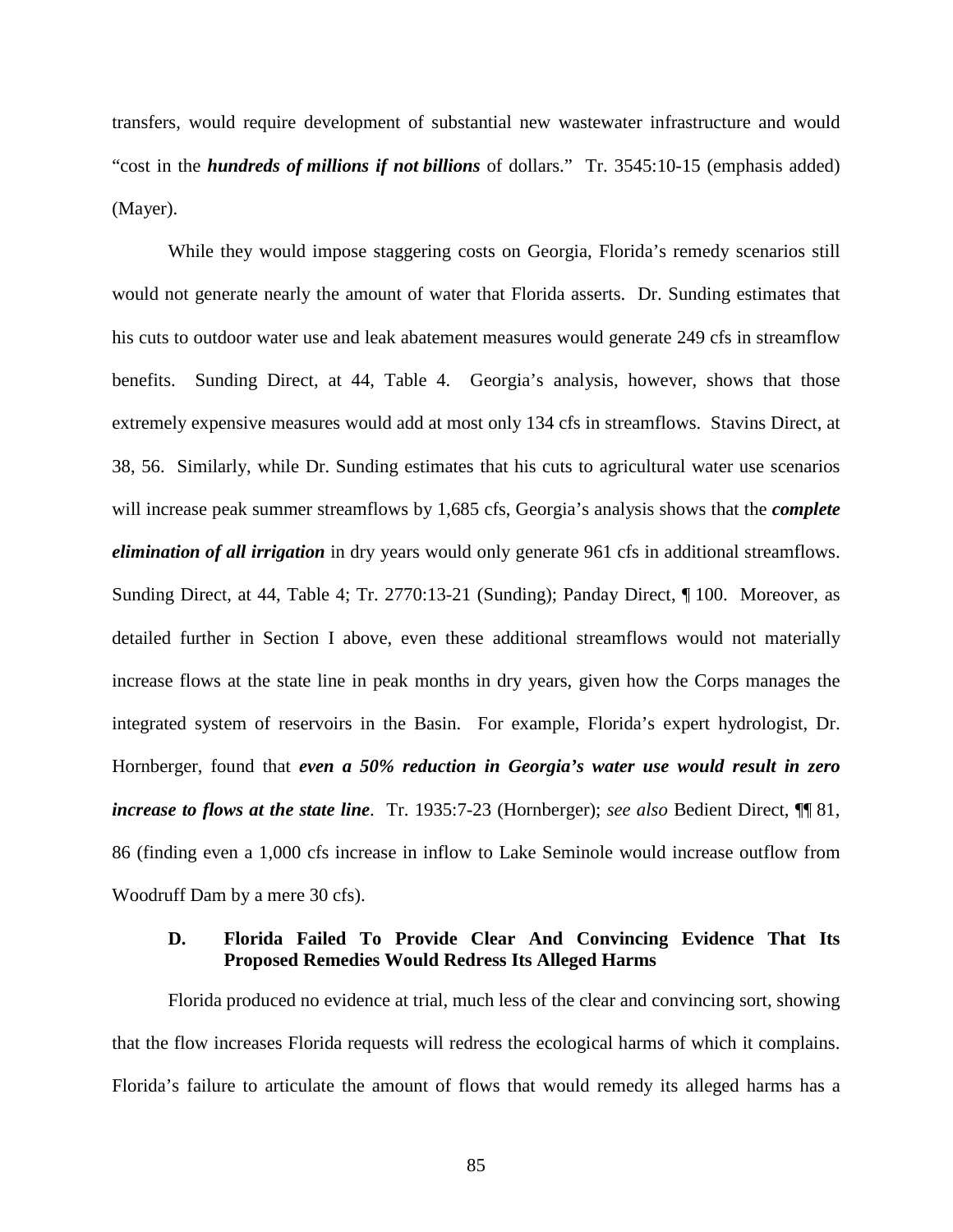history dating back well over a decade, and that failure continued at trial. Dr. Carol Couch, Georgia's EPD Director from 2003 to 2009, testified that although she had asked Florida representatives "repeatedly" to identify a level of flow that would be necessary to protect the ecology of the Apalachicola Bay or Floodplain, she "never received an answer." Tr. 3147:14-20 (Couch). Similarly, Florida's ecologist, Dr. Glibert, testified that she has not done any analysis that would permit her to identify minimum levels of flow that would be required for the ecosystem of the Bay not to be in peril. Tr. 1824:7-12 (Glibert). Another of Florida's experts, Dr. Allan, created metrics that purport to identify flows at which harms occur, but he acknowledged that he does not even know if it is possible to deliver the amount of water at the times specified in the particular areas of the river according to his metrics. Tr. 551:19-552:4 (Allan). None of Florida's witnesses purported to articulate the specific amounts of flow they believe necessary to remedy the ecological harm Florida alleges it has suffered in the Apalachicola River and Bay.

Instead, Florida's ecological experts have reviewed Dr. Hornberger's "Remedy Scenario," (which was sometimes called the "50% Cut Remedy" during trial because it required elimination of 50% of irrigation, half of man-made small impoundments, and all interbasin transfers). Georgia's experts analyzed the potential impact of Dr. Sunding's 1,000 cfs scenario (which assumes delivery of 1,000 cfs of peak additional freshwater flow to the system). Yet, both Florida's and Georgia's expert modeling demonstrates that *neither* remedy scenario has any meaningful impact on salinity levels in the Bay, or on the ecology of the Bay, River or Floodplain.

Dr. Greenblatt, Florida's salinity modeler, modeled the effect of Dr. Hornberger's Remedy Scenario on salinity levels in the Bay. She shows on her modeling maps and she

86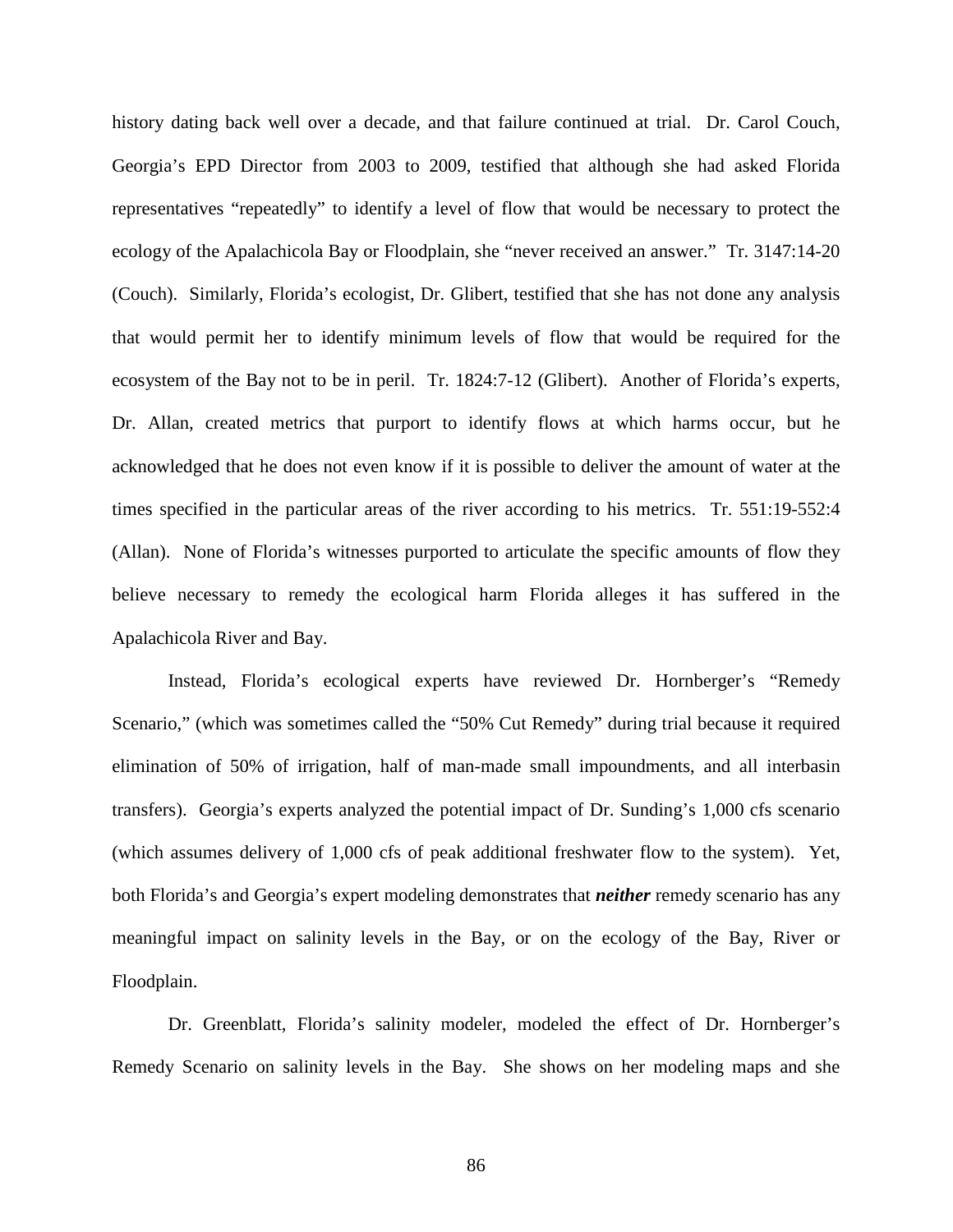testified at trial that had such a remedy been in place in 2012, the year of the oyster collapse, it would have resulted in changes in salinity throughout the Bay of *less than 1 part per thousand (ppt)*, at almost all locations in the Bay, including at the oyster bars of Cat Point and Dry Bar. Greenblatt Direct, at Att. 1 (salinity modeling maps); Tr. 1775:7-1776:7, 1778:21-1779:1 (Greenblatt). Georgia's salinity expert, Dr. William McAnally, modeled salinity changes in the Bay resulting from Dr. Sunding's 1,000 cfs scenario; he found that scenario would result in similarly *de minimis* changes in salinity in the drought year of 2011. McAnally Direct, at 8-9; Tr. 4120:15-4121:14 (McAnally). Another of Florida's oyster experts, Dr. White, found that applying Dr. Hornberger's remedy scenario would have increased oyster biomass at the Cat Point oyster bar by *at most 1.2%* from 2007 through 2013. Tr. 1724:24-1725:4 (White). Since the oyster population declined by more than 80% in 2012, it is clear that an additional 1,000 cfs would have had no impact on oyster population under Dr. White's analysis. JX-96 at 4. As explained by Georgia's ecologist, Dr. Menzie, these minor changes in salinity are "within the range of natural variability" to which organisms have adapted in the Bay, Menzie Direct, ¶ 7, and therefore would "essentially be unnoticeable." Tr. 4240:14-23 (Menzie). Even increasing streamflows by 1,000 cfs would not "have any effects at all on the ecology of the Bay." Tr. 4240:6-13 (Menzie). Florida has no evidence to contradict that determination.

The analysis of Dr. Allan, Florida's riverine expert, demonstrates that the impacts of Dr. Hornberger's Remedy Scenario would be similarly negligible in the Apalachicola River. He found that applying Dr. Hornberger's Remedy Scenario would improve the number of what he calls "days of harm" by a miniscule amount; often less than 2.5% of days stretching over the 16 year period he analyzed. Allan Demo. 4; Tr. 551:19-552:4 (Allan). For some of Dr. Allan's metrics, the remedy resulted in no "biologically significant" impact whatsoever. Tr. 409:9-410:3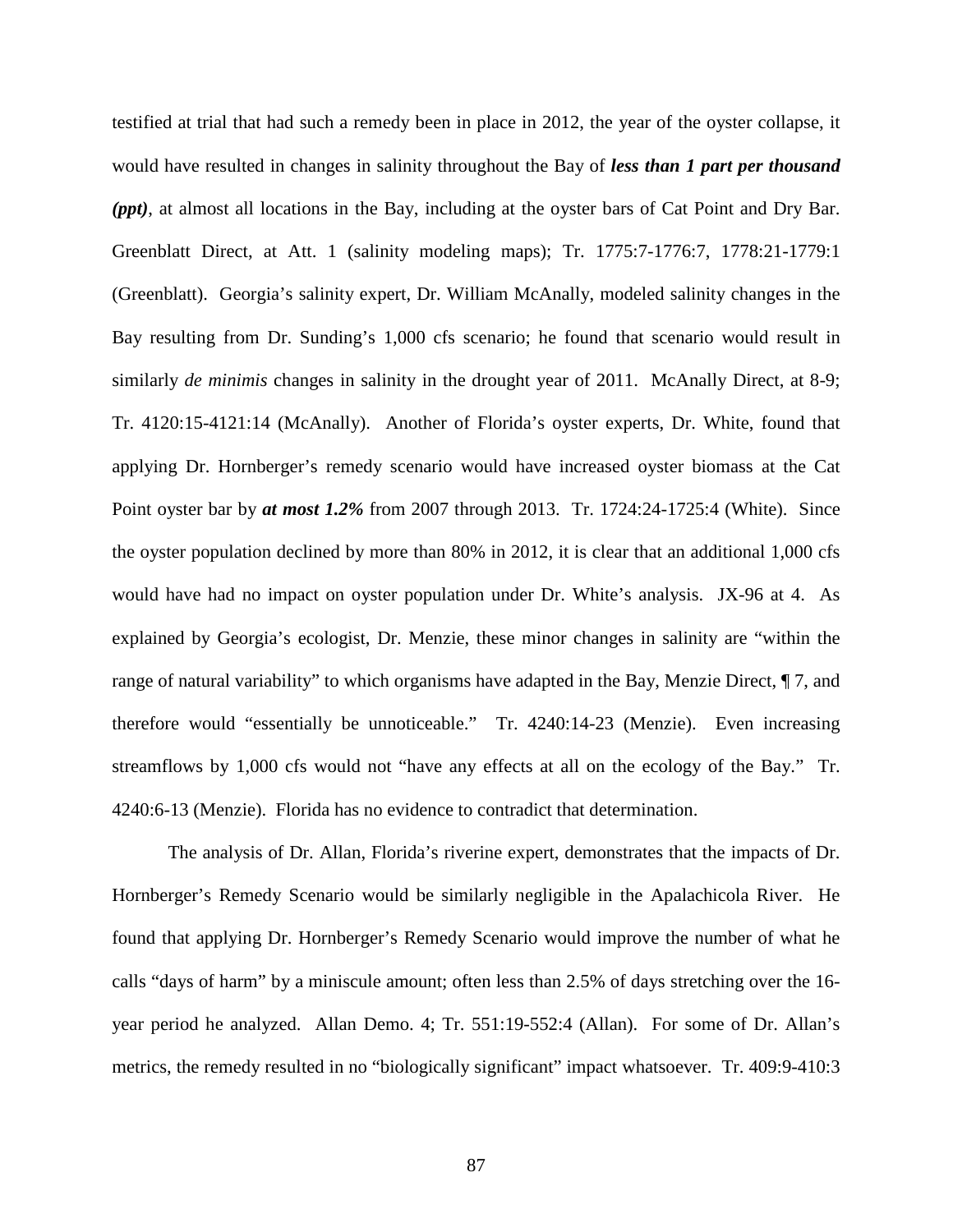(discussing fish metrics for Kennedy and Mary sloughs). For others, the remedy actually resulted in *more modeled harm* than if there had been no remedy at all. *See* Tr. 407:23-408:8 (Allan). When asked whether this draconian remedy scenario would actually improve the populations of the species he analyzed, Dr. Allan confessed: "I don't know." Tr. 546:9-13 (Allan). Dr. Menzie's analysis confirms that Florida's proposed remedies would provide no meaningful ecological benefits to the Apalachicola River and floodplain. When asked whether "the 50 percent cut remedy or the 1,000 cfs additional flow scenario have any effect on the ecology of the bay, the river, or the floodplain," Dr. Menzie clearly testified: "No." Tr. 4242:24- 4243:4 (Menzie).

If put in place, none of the remedies suggested by Florida would have any meaningful effect on the ecology of the system sought to be remedied. While the benefits of Florida's proposed remedies are (at best) speculative and uncertain, the hundreds of millions to billions of dollars in costs that those remedies would impose on Georgia are certain and substantial. In such circumstances, Florida's request for an equitable apportionment must be denied.

#### **CONCLUSION**

The evidence shows that Florida cannot obtain adequate relief without a change to the Corps' reservoir operations in the ACF Basin because the Corps controls state-line flows into Florida. Without the United States as a party, this action must be dismissed.

Florida also failed to prove its case on the merits. The evidence plainly shows that Florida does not have clear and convincing evidence that (1) it is suffering real and substantial ecological injury caused by Georgia's water use; (2) Georgia's water use is inequitable; or (3) its injuries would be redressed by a remedy that is realistically attainable or that is justified in light of the substantial costs it would impose on Georgia. Accordingly, Florida's request for an equitable apportionment must be denied.

88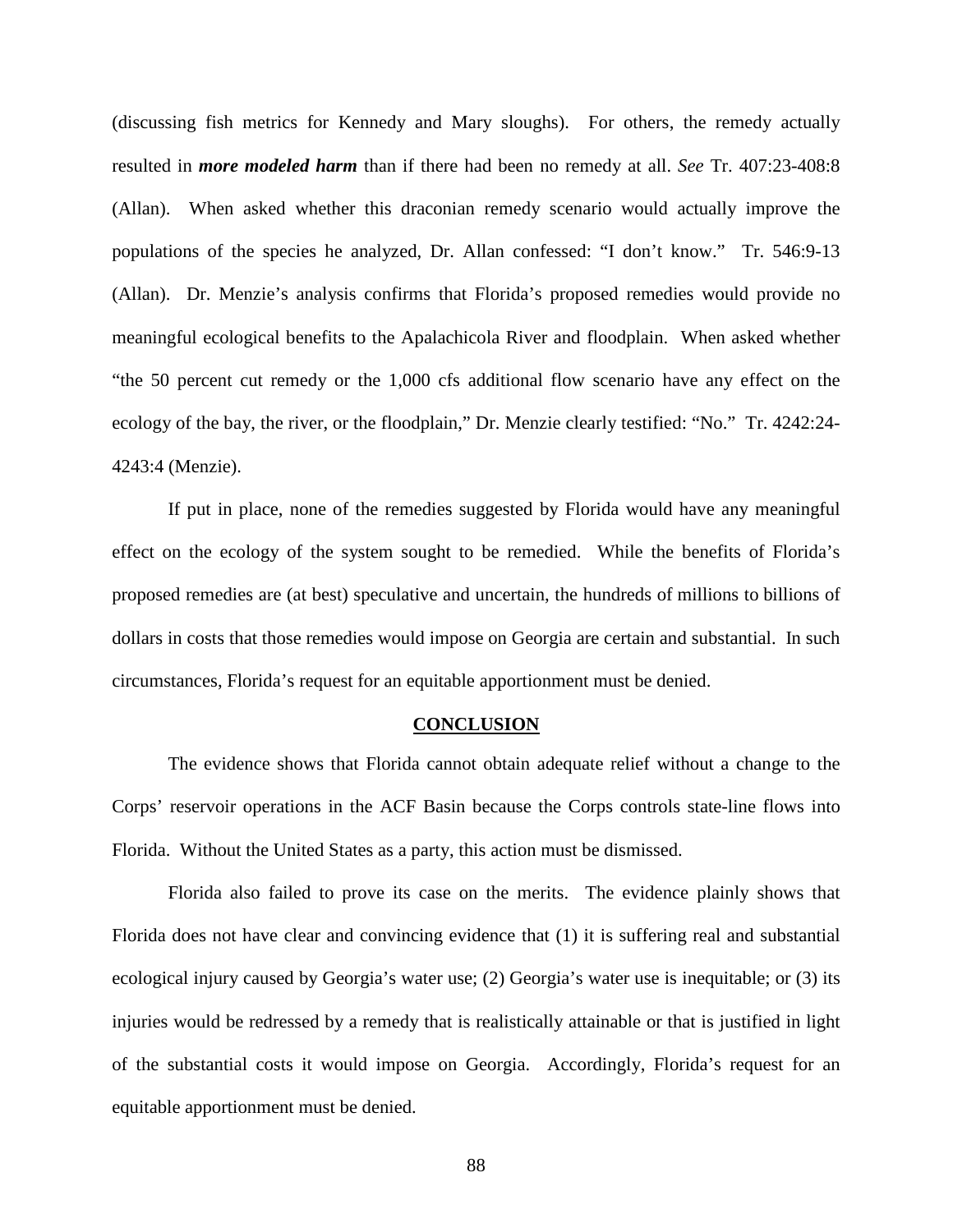Respectfully submitted,

/s/ *Craig S. Primis*

CHRISTOPHER M. CARR ATTORNEY GENERAL OF GEORGIA

SARAH H. WARREN OFFICE OF THE ATTORNEY GENERAL 40 Capitol Square Atlanta, GA 30334 TELEPHONE: (404) 656-3383

W. RYAN TEAGUE OFFICE OF GOVERNOR NATHAN DEAL 206 Washington Street 111 State Capitol Atlanta, GA 30334 TELEPHONE: (404) 656-1776

CRAIG S. PRIMIS, P.C. K. WINN ALLEN DEVORA W. ALLON KIRKLAND & ELLIS LLP 655 FIFTEENTH STREET, N.W. WASHINGTON, D.C. 20005 TELEPHONE: (202) 879-5000 craig.primis@kirkland.com

*Special Assistant Attorneys General for the State of Georgia*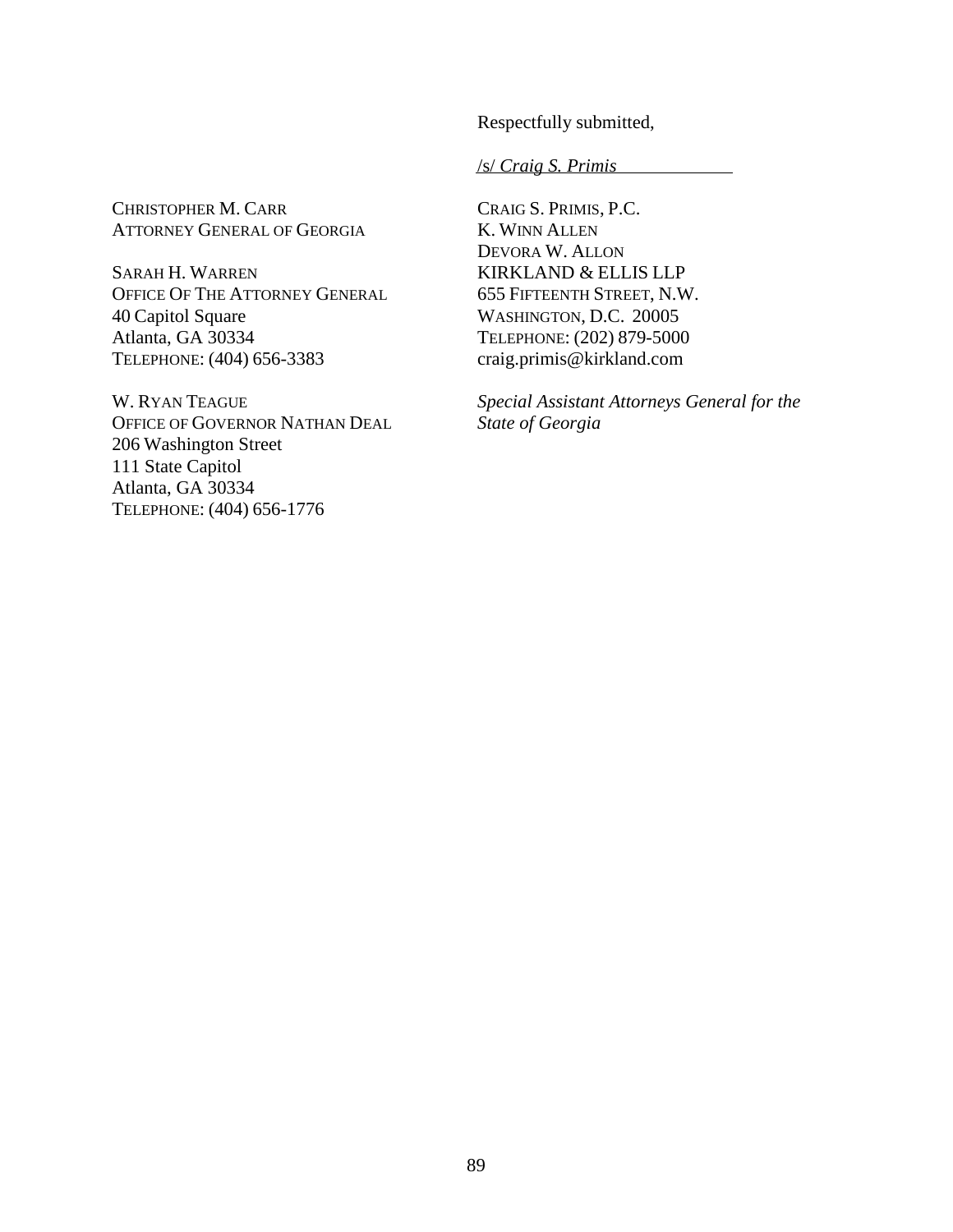**No. 142, Original** 

# **In The Supreme Court of the United States**

## STATE OF FLORIDA,

*Plaintiff,* 

STATE OF GEORGIA,

v.

*Defendant.* 

Before the Special Master

Hon. Ralph I. Lancaster \_\_\_\_\_\_\_\_\_\_\_\_\_\_\_\_\_\_\_\_\_\_\_\_\_\_

## **CERTIFICATE OF SERVICE**

 This is to certify that the STATE OF GEORGIA'S POST-TRIAL BRIEF has been served on this 15th day of December 2016, in the manner specified below:

| <b>For State of Florida</b>          | <b>For United States of America</b> |
|--------------------------------------|-------------------------------------|
| By Email and Federal Express:        | By Email and Federal Express:       |
| Gregory G. Garre                     | Donald J. Verrilli                  |
| Counsel of Record                    | <b>Solicitor General</b>            |
| Latham & Watkins LLP                 | Counsel of Record                   |
| 555 11th Street, NW                  | Department of Justice               |
| Suite 1000                           | 950 Pennsylvania Avenue, N.W.       |
| Washington, DC 20004                 | Washington, DC 20530                |
| $T: (202)$ 637-2207                  | $T: 202 - 514 - 7717$               |
| gregory.garre@lw.com                 | supremectoriefs@usdoj.gov           |
|                                      |                                     |
| Jonathan L. Williams                 | By Email Only                       |
| Deputy Solicitor General             |                                     |
| Office of Florida Attorney General   | Michael T. Gray                     |
| The Capital, PL-01                   | michael.gray2@usdoj.gov             |
| Tallahassee, FL 32399                | James DuBois                        |
| $T: 850-414-3300$                    | james.dubois@usdoj.gov              |
| jonathan.williams@myfloridalegal.com |                                     |
|                                      |                                     |